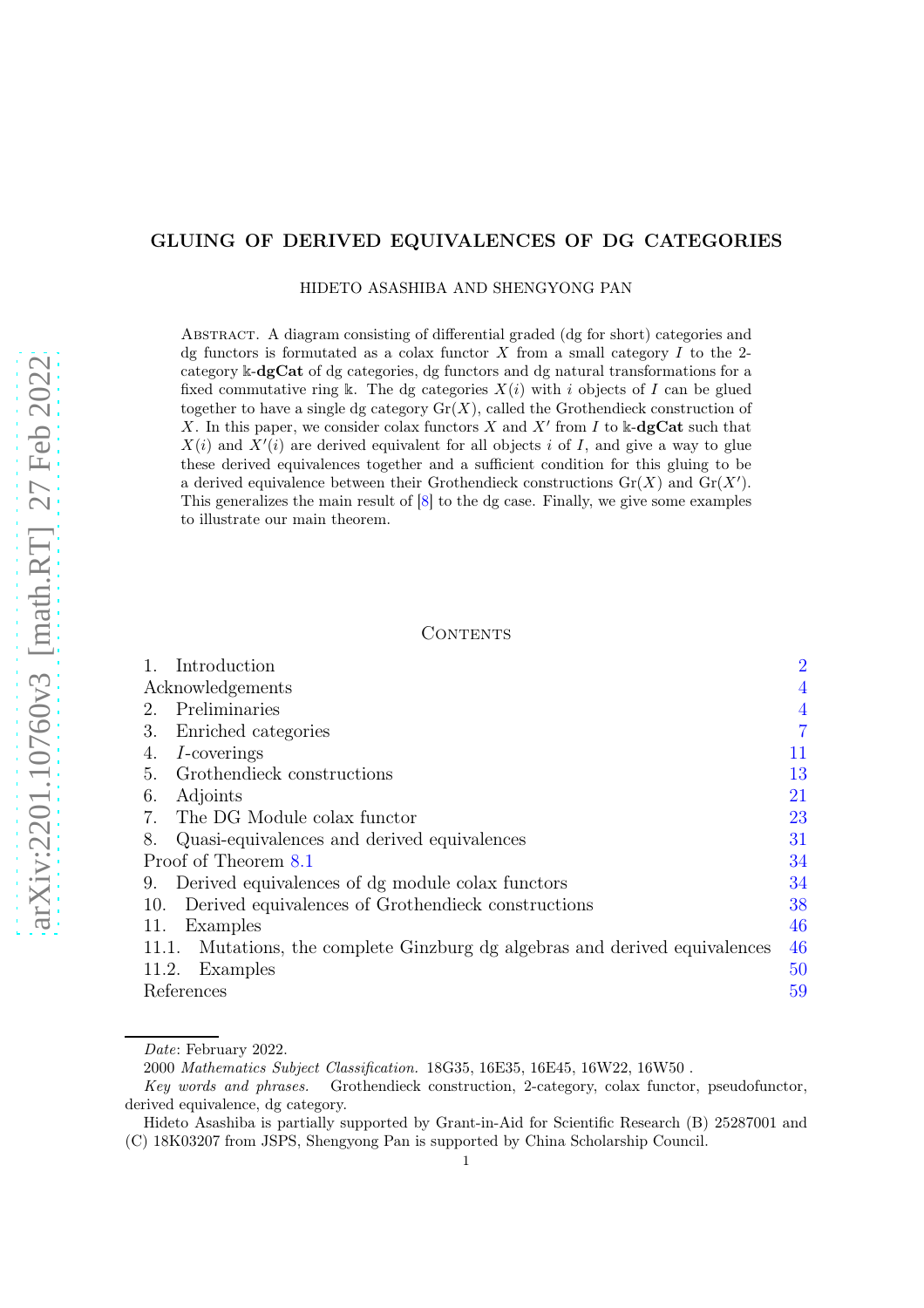### 1. INTRODUCTION

<span id="page-1-0"></span>Throughout this paper we fix a commutative ring k, and all linear categories and all linear functors are considered to be over k. Let  $\mathscr A$  be a linear category. Then we have canonical embeddings  $\mathscr{A} \hookrightarrow \text{Mod } \mathscr{A} \hookrightarrow \mathscr{D}(\text{Mod } \mathscr{A})$ , where Mod  $\mathscr{A}$  denotes the category of (right)  $\mathscr A$ -modules, and  $\mathscr D(\text{Mod }\mathscr A)$  stands for the derived module category of  $\mathscr A$  that turns out to be a triangulated category. Two linear categories  $\mathscr A$  and  $\mathscr A'$ are said to be *derived equivalent* if  $\mathscr{D}(\text{Mod }\mathscr{A})$  and  $\mathscr{D}(\text{Mod }\mathscr{A}')$  are equivalent as triangulated categories. If  $\mathscr A$  and  $\mathscr A'$  are *Morita equivalent*, i.e., if Mod  $\mathscr A$  and Mod  $\mathscr A'$ are equivalent as linear categories, then  $\mathscr A$  and  $\mathscr A'$  are derived equivalent, but the converse is not true in most cases. Thus, the derived equivalence classification is usually rougher than the Morita equivalence classification. Broué's abelian defect conjecture in [\[18\]](#page-59-0) made this notion more important. In this connection, Rickard classified Brauer tree algebras up to derived equivalence in [\[43\]](#page-60-0), and one of the authors gave the derived equivalence classification for representation-finite selfinjective algebras in [\[3\]](#page-58-2). An essential tool for the classifications above was given by Rickard's Morita type theorem for derived categories of rings in [\[42\]](#page-60-1), which was generalized later by Keller in [\[32\]](#page-59-1) to differential graded (dg for short) categories with an alternative proof. Both theorems give very useful criteria to check for rings or dg categories to be derived equivalent in terms of tilting complexes or tilting subcategories, which will be also used in this paper as a fundamental tool.

Recall that a dg category is a graded category whose morphism spaces are endowed with differentials satisfying suitable compatibility with the grading, and note that a dg category with a single object is nothing but a dg algebra. Dg categories are used to enhance triangulated categories by Bondal–Kapranov in [\[17\]](#page-59-2), which was motivated by the study of exceptional collections of coherent sheaves on projective varieties. Also, they are efficiently used in [\[34\]](#page-59-3) by Keller to compute derived invariants such as K-theory, Hochschild (co-)homology and cyclic homology associated with a ring or a variety.

Now, we come back to derived equivalences of linear categories. If  $\mathscr A$  and  $\mathscr A'$  are derived equivalent linear categories, then they share invariants under derived equivalences, such as the center, the Grothendieck group, and those listed above. If we have the classification of a class  $\mathscr S$  of linear categories under derived equivalences, then the computation of an invariant under derived equivalences in question for a complete set of representatives gives the invariant for all linear categories in the class  $\mathscr{S}$ . To obtain such a classification we need a tool that produces a lot of derived equivalent pairs  $\mathscr A$  and  $\mathscr A'$ . In [\[8\]](#page-58-0), for this purpose we have given a way to glue together derived equivalences between linear categories  $\mathscr{A}_i$  and  $\mathscr{A}'_i$  with  $i \in I_0$  for an index small set  $I_0$ to have a derived equivalence between a gluing  $\mathscr A$  of  $\mathscr A_i$  and a gluing  $\mathscr A'$  of  $\mathscr A'_i$ , where the gluing of  $\mathscr{A}_i$  was given as the Grothendieck construction  $\mathrm{Gr}(X)$  of a colax functor X from a small category I whose object set is  $I_0$  to the 2-category k-Cat of linear categories with  $X(i) := \mathscr{A}_i$  for all  $i \in I_0$ . This also shows us how to produce from  $\{\mathscr{A}_i \mid i \in I_0\}$  and derived equivalences between  $\mathscr{A}_i$  and  $\mathscr{A}'_i$  with  $i \in I_0$  a glued linear category  $\mathscr{A}'$  that is derived equivalent to  $\mathscr{A}$ . The main result in [\[8\]](#page-58-0) can be formulated as follows after defining a 2-category  $\overline{\text{Colax}}(I, \mathbb{k}\text{-}\mathbf{Cat})$  of colax functors  $X: I \to \mathbb{k}\text{-}\mathbf{Cat}$ and a tilting colax functor for  $X$ :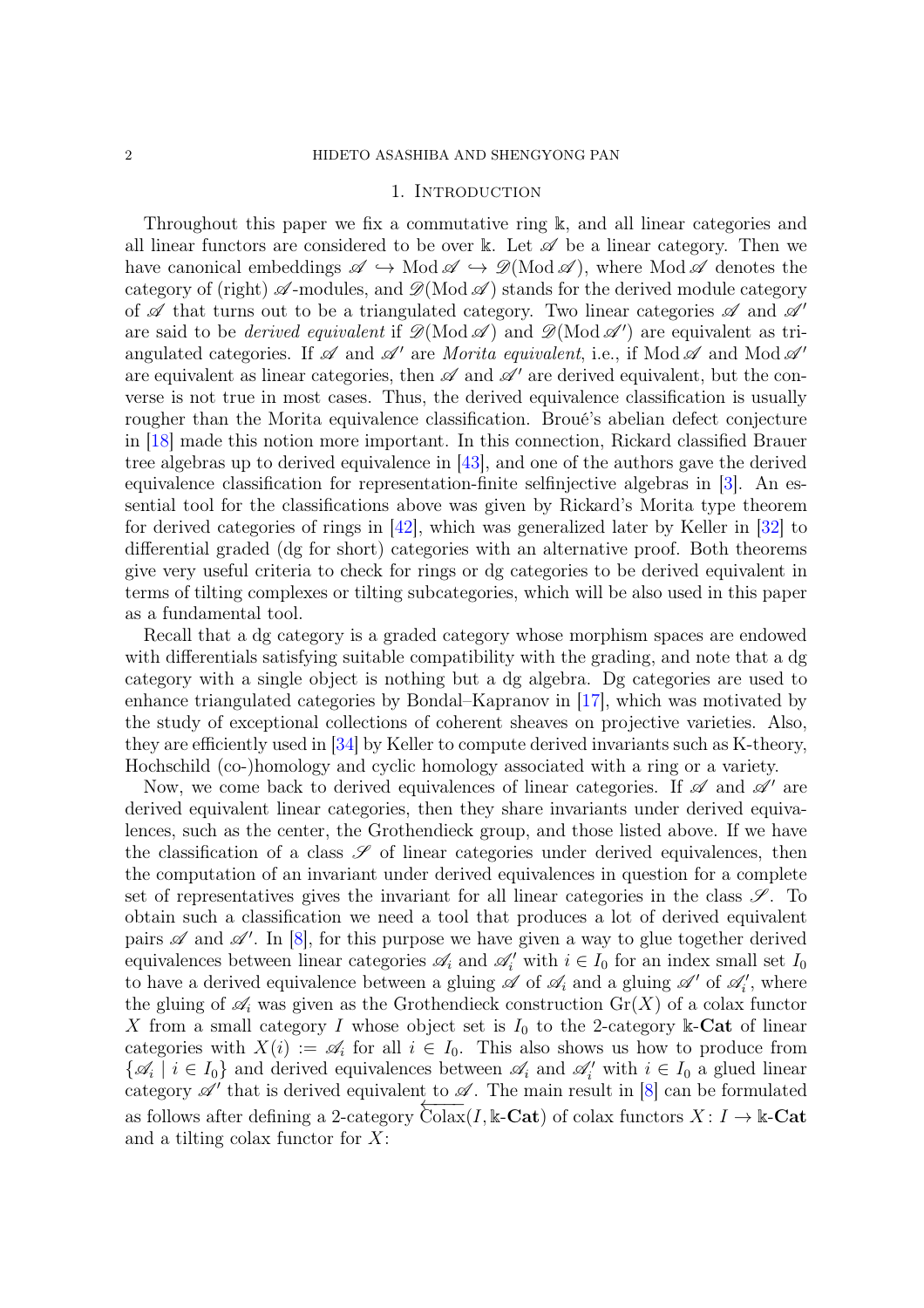**Theorem.** Let  $X, X' \in \overleftarrow{\text{Colax}}(I, \mathbb{k}\text{-Cat})$ . Assume that X is  $\mathbb{k}\text{-flat}$  and that there exists *a tilting colax functor*  $\mathscr T$  *for* X *such that*  $\mathscr T$  *and*  $X'$  *are equivalent in*  $\overline{\text{Colax}}(I, \mathbb{k}\text{-}\text{Cat})$ *. Then*  $\text{Gr}(X)$  *and*  $\text{Gr}(X')$  *are derived equivalent.* 

In the above, X is said to be k-flat if the k-modules  $X(i)(x, y)$  are flat for all  $i \in I_0$ and for all objects  $x, y$  of  $X(i)$ .

As a special case when I is a group  $G$  (regarded as a groupoid with a single object),  $Gr(X) = \mathscr{A}/G$  is the orbit category (also called the skew group category and denoted by  $\mathscr{A} * G$  of linear category  $\mathscr A$  with a G-action, and hence it tells us when a derived equivalence between linear categories  $\mathscr A$  and  $\mathscr A'$  with G-actions have derived equivalent orbit categories  $\mathscr{A}/G$  and  $\mathscr{A}'/G$ .

In this paper we will investigate the same problem for dg categories by considering the 2-category k-dgCat of dg k-categories. The main result can be stated as follows:

**Theorem** (Theorem [10.5](#page-43-0) in the text). Let  $X, X' \in \overleftarrow{\text{Colax}}(I, \mathbb{k} \text{-dgCat})$ . Assume that  $X$  is  $\Bbbk$ -flat and that there exists a tilting colax functor  $\mathscr T$  *for*  $X$  *such that there exists a zigzag chain of* quasi-equivalences *between*  $\mathscr T$  *and*  $X'$  *in*  $\text{Colax}(I, \mathbb{k} - \text{dgCat})$ *. Then*  $\mathrm{Gr}(X)$  and  $\mathrm{Gr}(X')$  are derived equivalent.

Also as a special case when  $I = G$  is a group,  $\text{Gr}(X) = \mathscr{A}/G$  is again the orbit dg category of a dg category  $\mathscr A$  with a G-action, and hence it gives us a sufficient condition for a derived equivalence between dg categories  $\mathscr A$  and  $\mathscr A'$  with G-actions to have derived equivalent dg orbit categories  $\mathscr{A}/G$  and  $\mathscr{A}'/G$ . We will apply this to the complete Ginzburg dg algebras of quivers with potentials having a G-action. Recall that a quiver with potentials was introduced by Derksen, Weyman and Zelevinsky in [\[21\]](#page-59-4) to study the theory of cluster algebras. From a quiver with potentials  $(Q, W)$ , the Jacobian algebra  $J(Q, W)$  and the completed Ginzburg dg algebra  $\widehat{\Gamma}(Q, W)$  are defined, which are related as  $H^0(\Gamma(Q, W)) = J(Q, W)$ . Therefore,  $\Gamma(Q, W)$  is regarded as an extension of Jacobian algebra to a dg algebra.

The orbit category (the skew group algebra)  $J(Q, W)/G$  was computed up to Morita equivalence as the form  $J(Q_G, W_G)$  for some quiver with potentials  $(Q_G, W_G)$  by Paquette–Schiffler in  $[38]$  in the case that G is a finite subgroup of the automorphism group of  $J(Q_G, W_G)$  acting freely on vertices. On the other hand, the orbit dg category (the skew group dg algebra)  $\widehat{\Gamma}(Q, W)/G$  was computed up to Morita equivalence as the form  $\widehat{\Gamma}(Q_G, W_G)$  for some quiver with potentials  $(Q_G, W_G)$  by Le Meur in [\[39\]](#page-60-3) in the case that  $G$  is a finite group (see also Amiot–Plamondon [\[1\]](#page-58-3) for the case that  $G = \mathbb{Z}/2\mathbb{Z}$ , Giovannini and Pasquali [\[24\]](#page-59-5) for the cyclic case, and Giovannini, Pasquali and Plamondon [\[25\]](#page-59-6) for the finite abelian case). We remark that for both  $J(Q, W)$ and  $\Gamma(Q, W)$ , the quiver  $Q_G$  can be computed by using a result by Demonet in [\[20\]](#page-59-7) on the computation of the skew group algebra of the path algebra of a quiver with an action of a finite group, and in the arbitrary group case,  $Q_G$  can be computed from a non-admissible presentation given in [\[9\]](#page-58-4) by making it as an admissible presentation.

By Keller-Yang [\[35\]](#page-59-8), if  $(Q', W')$  is obtained as a mutation of  $(Q, W)$ , then the dg algebras  $\widehat{\Gamma}(Q, W)$  and  $\widehat{\Gamma}(Q', W')$  are derived equivalent. Using our main theorem above, we can show that this derived equivalence sometimes induces a derived equivalence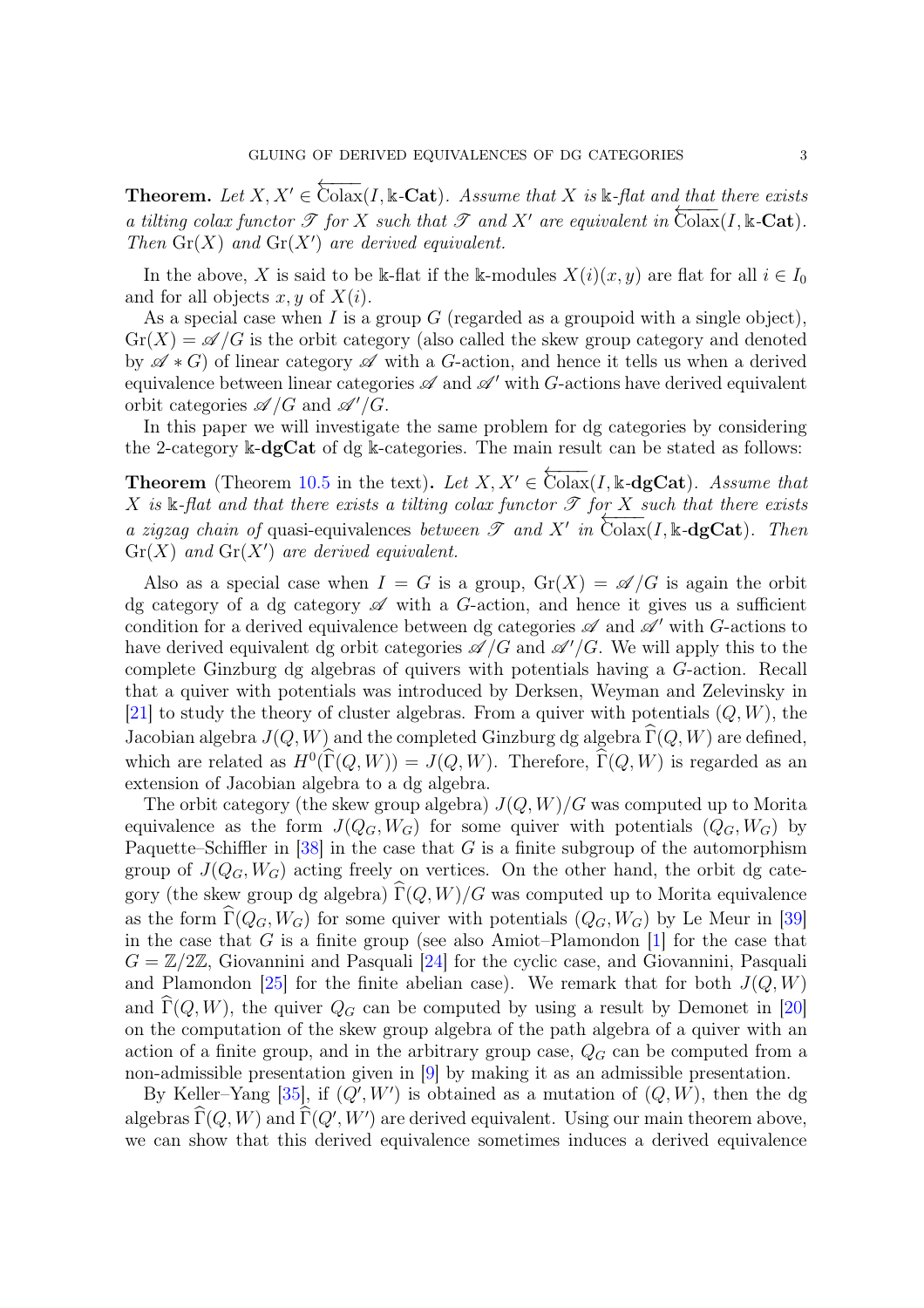between  $\widehat{\Gamma}(Q_G, W_G)$  and  $\widehat{\Gamma}(Q'_G, W'_G)$ , where even if  $(Q_G, W_G)$  and  $(Q'_G, W'_G)$  do not need to be obtained by a mutation from each other. For this phenomenon, an example will be given at the end of the paper.

The paper is organized as follows. In Section 2, we shall fix notations and prepare some basic facts for our proofs. In Section 3, we collect basic facts about enriched categories that will be needed later. In section 4, we will introduce the notion of Icoverings that is a generalization of that of  $G$ -coverings for a group  $G$  introduced in [\[5\]](#page-58-5), which was obtained by generalizing the notion of Galois coverings introduced by Gabriel in [\[22\]](#page-59-9). This will be used in the proof of our main theorem. In Section 5, we define a 2-functor Gr:  $\text{Colax}(I, \mathbf{k}\text{-}\mathbf{dgCat}) \rightarrow \mathbf{k}\text{-}\mathbf{dgCat}$  whose correspondence on objects is a dg version of (the opposite version of) the original Grothendieck construction. In Section 6, we will show that the Grothendieck construction is a strict left adjoint to the diagonal 2-functor, and that I-coverings are essentially given by the unit of the adjunction. In Section 7, we will give the definition of dg module colax functors. In Section 8, we will review the quasi-equivalences and derived equivalences for dg categories. In Section 9, we define necessary terminologies such as 2-quasi-isomorphisms for 2-morphisms, quasiequivalences for 1-morphisms, and the derived 1-morphism  $\mathbf{L}(F, \psi)$ :  $\mathscr{D}(\mathrm{dgMod} X) \rightarrow$  $\mathscr{D}(\text{dgMod } X')$  of a 1-morphism  $(F, \psi): X \to X'$  between colax functors, and show the fact that the derived 1-morphism of a quasi-equivalence between colax functors  $X, X'$ turns out to be an equivalence between derived dg module colax functors of  $X, X'$ . Also, we give definitions of tilting subfunctors and of derived equivalences. We will prove our main theorem in Section 10. Two examples are given in Section 11 which illustrate our main theorem.

# <span id="page-3-0"></span>**ACKNOWLEDGEMENTS**

Basic part of this work was done during visits of the second author to Shizuoka University in January and February, 2018 and 2020. Most part of the paper was written through discussions by Zoom afterword. The second author would like to thank the first author for his nice hospitality and useful discussions.

### 2. Preliminaries

<span id="page-3-1"></span>In this section we recall the definition of the 2-category of colax functors from a small category I to a 2-category from  $[7]$  (see also Tamaki  $[44]$ ).

We summarize necessary facts on 2-categories that will be used later.

Definition 2.1. A 2-category C is a sequence of the following data:

- A class  $C_0$  of objects,
- A family of categories  $(\mathbf{C}(x,y))_{x,y\in\mathbf{C}_0}$ ,
- A family of functors  $\circ := (\circ_{x,y,z} : \mathbf{C}(y,z) \circ \mathbf{C}(x,y) \to \mathbf{C}(x,z))_{x,y,z \in \mathbf{C}_0},$
- A family of functors  $(\mu_x : \mathbb{1}_x \to \mathbf{C}(x, x))_{x \in \mathbf{C}_0}$ .

These data are required to satisfy the following axioms: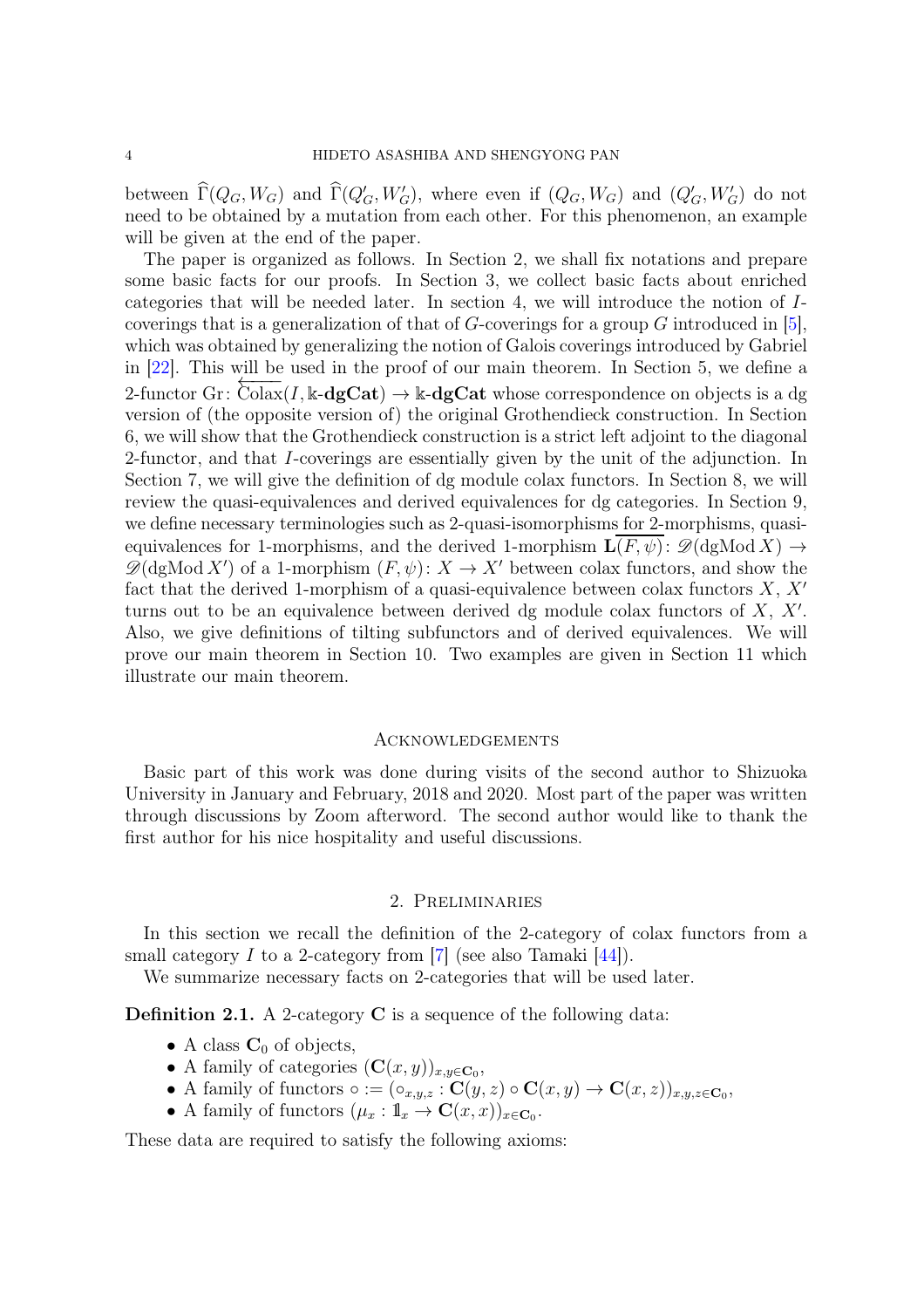• (Associativity) The following diagram is commutative for all  $x, y, z \in \mathbb{C}_0$ 

$$
\mathbf{C}(z,w) \circ \mathbf{C}(y,z) \circ \mathbf{C}(x,y) \xrightarrow{\circ \times 1} \mathbf{C}(y,w) \circ \mathbf{C}(x,y)
$$
  
\n
$$
\downarrow^{\circ} \qquad \qquad \downarrow^{\circ}
$$
  
\n
$$
\mathbf{C}(z,w) \circ \mathbf{C}(x,z) \xrightarrow{\circ} \mathbf{C}(x,w).
$$

• (Unitality) The following diagram is commutative for all  $x, y \in \mathbb{C}_0$ 



**Remark 2.2.** Elements of  $C_0$  are called objects of  $C$ , objects (resp. morphisms, compositions) of  $C(x, y)$  are called are called 1-morphisms (resp. 2-morphisms, vertical compositions) of C with  $x, y \in C_0$ . We sometimes abbreviate  $x \in C$  for  $x \in C_0$ if there seems to be no risk of confusion, and do the same even when C is a usual category.

<span id="page-4-0"></span>Definition 2.3. Let I be a small category and C a 2-category. A *colax functor* (or an *oplax* functor) from I to C is a triple  $(X, X_i, X_{b,a})$  of data:

- a quiver morphism  $X: I \to \mathbb{C}$ , where I and C are regarded as quivers by forgetting additional data such as 2-morphisms or compositions;
- a family  $(X_i)_{i\in I_0}$  of 2-morphisms  $X_i: X(1_i) \Rightarrow 1_{X(i)}$  in C indexed by  $i \in I_0$ ; and
- a family  $(X_{b,a})_{(b,a)}$  of 2-morphisms  $X_{b,a}$ :  $X(ba) \Rightarrow X(b)X(a)$  in C indexed by  $(b, a) \in \text{com}(I) := \{(b, a) \in I_1 \times I_1 \mid ba \text{ is defined}\}\$

satisfying the axioms:

(a) For each  $a: i \rightarrow j$  in I the following are commutative:

$$
X(a1i) \xrightarrow{X_{a,1i}} X(a)X(1i)
$$
  
\n
$$
\downarrow X(a)Xi
$$
 and  
\n
$$
X(1ja) \xrightarrow{X_{1j,a}} X(1j)X(a)
$$
  
\n
$$
\downarrow XjX(a)
$$
 and  
\n
$$
X(a)1X(i)
$$
 and  
\n
$$
1X(j)X(a)
$$

(b) For each  $i \xrightarrow{a} j \xrightarrow{b} k \xrightarrow{c} l$  in I the following is commutative:

$$
X(cba) \xrightarrow{X_{c,ba}} X(c)X(ba)
$$
  

$$
X_{cb,a} \downarrow \qquad \qquad X(c)b_{b,a}
$$
  

$$
X(cb)X(a) \xrightarrow{\overline{X_{c,b}X(a)}} X(c)X(b)X(a).
$$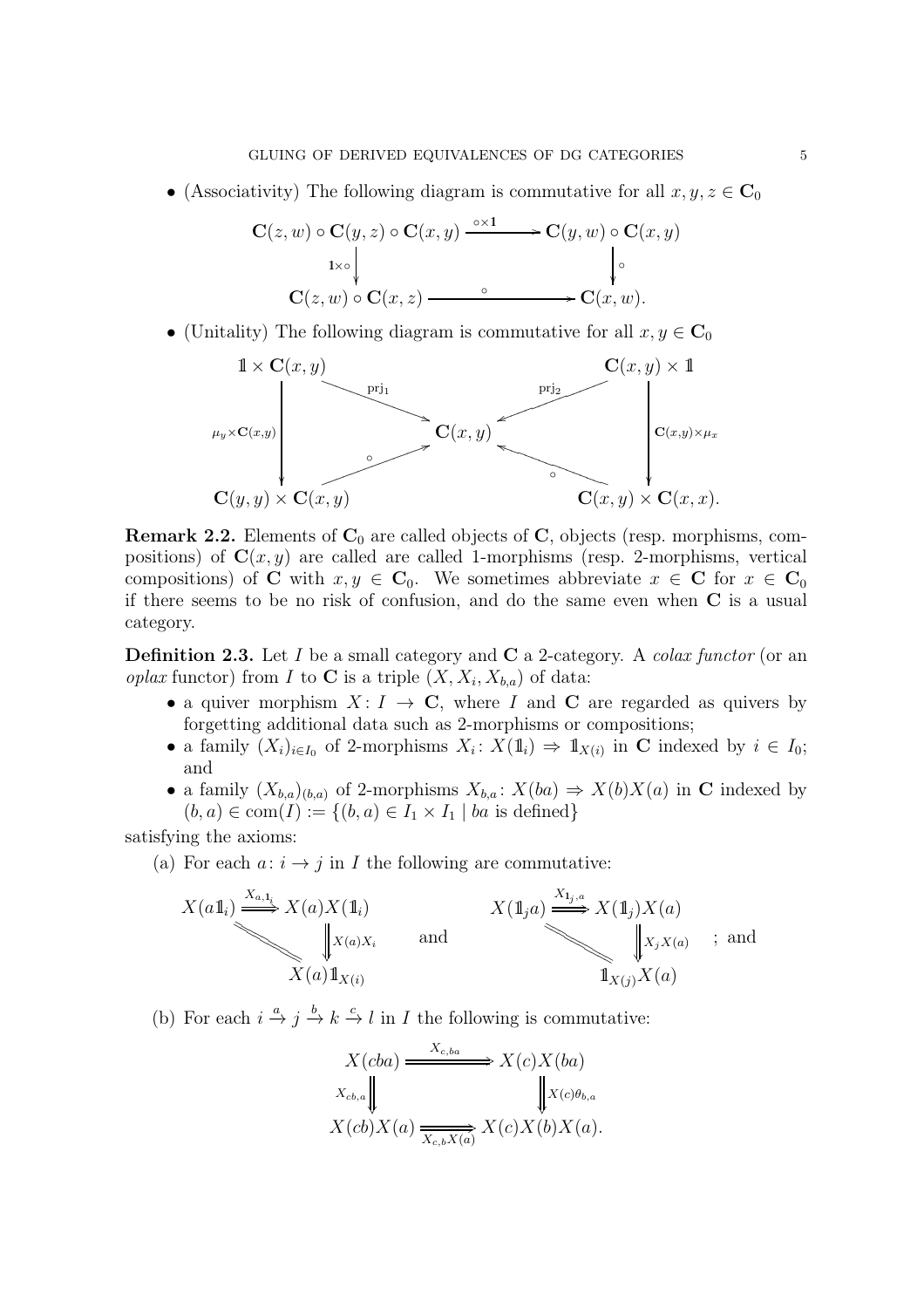<span id="page-5-0"></span>**Definition 2.4.** Let C be a 2-category and  $X = (X, X_i, X_{b,a})$ ,  $X' = (X', X'_i, X'_{b,a})$  be colax functors from I to C. A 1*-morphism* (called a *left transformation*) from X to X′ is a pair  $(F, \psi)$  of data

- a family  $F := (F(i))_{i \in I_0}$  of 1-morphisms  $F(i): X(i) \to X'(i)$  in C; and
- a family  $\psi := (\psi(a))_{a \in I_1}$  of 2-morphisms  $\psi(a) : X'(a)F(i) \Rightarrow F(j)X(a)$



in C indexed by  $a: i \rightarrow j$  in  $I_1$ 

satisfying the axioms

(a) For each  $i \in I_0$  the following is commutative:

$$
X'(\mathbb{1}_i) F(i) \xrightarrow{\psi(\mathbb{1}_i)} F(i) X(\mathbb{1}_i)
$$
  
\n
$$
X'_i F(i) \downarrow \qquad \qquad \downarrow F(i) X_i \quad ; \text{ and}
$$
  
\n
$$
\mathbb{1}_{X'(i)} F(i) \xrightarrow{\hspace{0.5cm}} F(i) \mathbb{1}_{X(i)}
$$

(b) For each  $i \stackrel{a}{\rightarrow} j \stackrel{b}{\rightarrow} k$  in *I* the following is commutative:

$$
X'(ba)F(i) \xrightarrow{\qquad X'_{b,a}F(i)} X'(b)X'(a)F(i) \xrightarrow{\qquad X'(b)\psi(a)} X'(b)F(j)X(a)
$$
  
\n
$$
\psi(ba) \downarrow \qquad \qquad \downarrow \psi(b)X(a)
$$
  
\n
$$
F(k)X(ba) \xrightarrow{\qquad \qquad F(k)X_{b,a}} F(k)X(b)X(a).
$$

A 1-morphism  $(F, \psi)$ :  $X \to X'$  is said to be *I-equivariant* if  $\psi(a)$  is a 2-isomorphism in C for all  $a \in I_1$ .

**Definition 2.5.** Let C be a 2-category,  $X = (X, X_i, X_{b,a})$ ,  $X' = (X', X'_i, X'_{b,a})$  be colax functors from I to C, and  $(F, \psi)$ ,  $(F', \psi')$  1-morphisms from X to X'. A 2-morphism from  $(F, \psi)$  to  $(F', \psi')$  is a family  $\zeta = (\zeta(i))_{i \in I_0}$  of 2-morphisms  $\zeta(i) \colon F(i) \Rightarrow F'(i)$  in C indexed by  $i \in I_0$  such that the following is commutative for all  $a: i \rightarrow j$  in I:

$$
X'(a)F(i) \xrightarrow{X'(a)\zeta(i)} X'(a)F'(i)
$$
  

$$
\Downarrow \psi(a) \qquad \qquad \downarrow \psi'(a)
$$
  

$$
F(j)X(a) \xrightarrow{\zeta(j)X(a)} F'(j)X(a).
$$

**Definition 2.6.** Let C be a 2-category,  $X = (X, X_i, X_{b,a}), X' = (X', X'_i, X'_{b,a})$  and  $X''=(X'', X''_i, X''_{b,a})$  colax functors from I to C, and let  $(F, \psi): X \to X'$ ,  $(F', \psi')$ :  $X' \to$ X'' be 1-morphisms. Then the composite  $(F', \psi')(F, \psi)$  of  $(F, \psi)$  and  $(F', \psi')$  is a 1morphism from  $X$  to  $X''$  defined by

$$
(F',\psi')(F,\psi) := (F'F,\psi'\circ\psi),
$$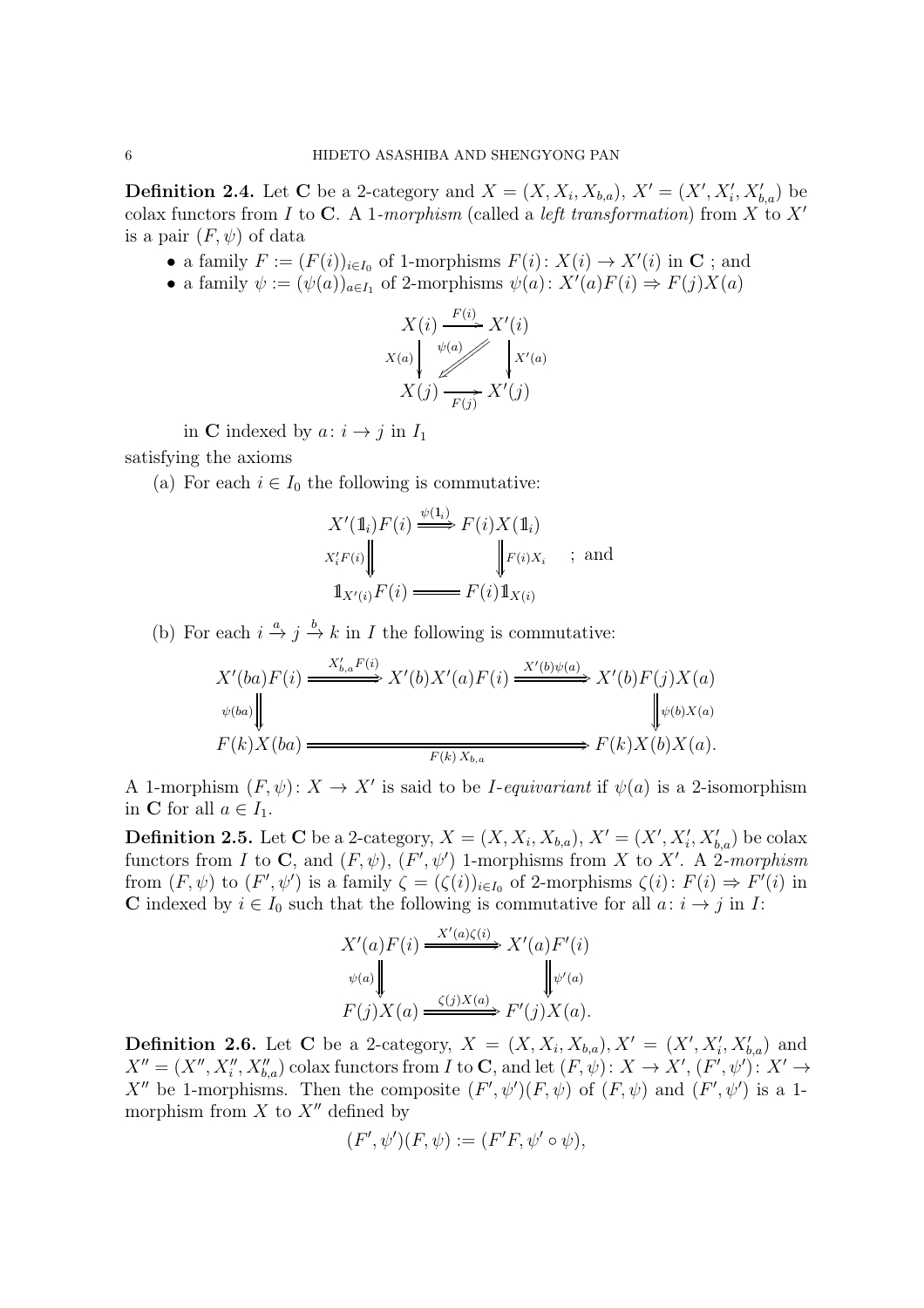where  $F'F := ((F'(i)F(i))_{i\in I_0}$  and for each  $a: i \to j$  in  $I, (\psi' \circ \psi)(a) := F'(j)\psi(a) \circ$  $\psi'(a)F(i)$  is the pasting of the diagram



The following is straightforward to verify.

**Proposition 2.7.** Let C be a 2-category. Then colax functors  $I \rightarrow C$ , 1-morphisms be*tween them, and* 2*-morphisms between* 1*-morphisms* (*defined above*) *define a* 2*-category, which we denote by*  $\overline{\text{Colax}}(I, \mathbf{C})$ .

<span id="page-6-1"></span>Notation 2.8. Let C be a 2-category. Then we denote by  $C^{op}$  (resp.  $C^{co}$ ) the 2category obtained from C by reversing the 1-morphisms (resp. the 2-morphisms), and we set  $\mathbf{C}^{\text{coop}} := (\mathbf{C}^{\text{co}})^{\text{op}} = (\mathbf{C}^{\text{op}})^{\text{co}}.$ 

# 3. Enriched categories

<span id="page-6-0"></span>In this section we collect basic facts about enriched categories which will be needed later. Throughout this section, we fix a symmetric monoidal category  $\nabla$  and work in V. Before starting our discussion we recall the definition of symmetric monoidal categories.

Definition 3.1. (1) A *monoidal category* is a sequence of the data

- a category  $V$ ,
- an object 1 of  $V$ ,
- a functor  $\otimes: \mathbb{V} \times \mathbb{V} \to \mathbb{V}$ ,
- a family of natural isomorphisms  $a_{A,B,C}$ :  $A \otimes (B \otimes C) \rightarrow (A \otimes B) \otimes C$  indexed by the triples  $A, B, C$  of objects of  $V$ , called the associator,
- a family of natural isomorphisms  $\ell_A: 1 \otimes A \rightarrow A$  indexed by the objects A of V,
- a family of natural isomorphisms  $r_A: A \otimes 1 \to A$  indexed by the objects A of V

that satisfies the following axioms:

(a) For any  $A, B, C, D \in V_0$ , the following is commutative:

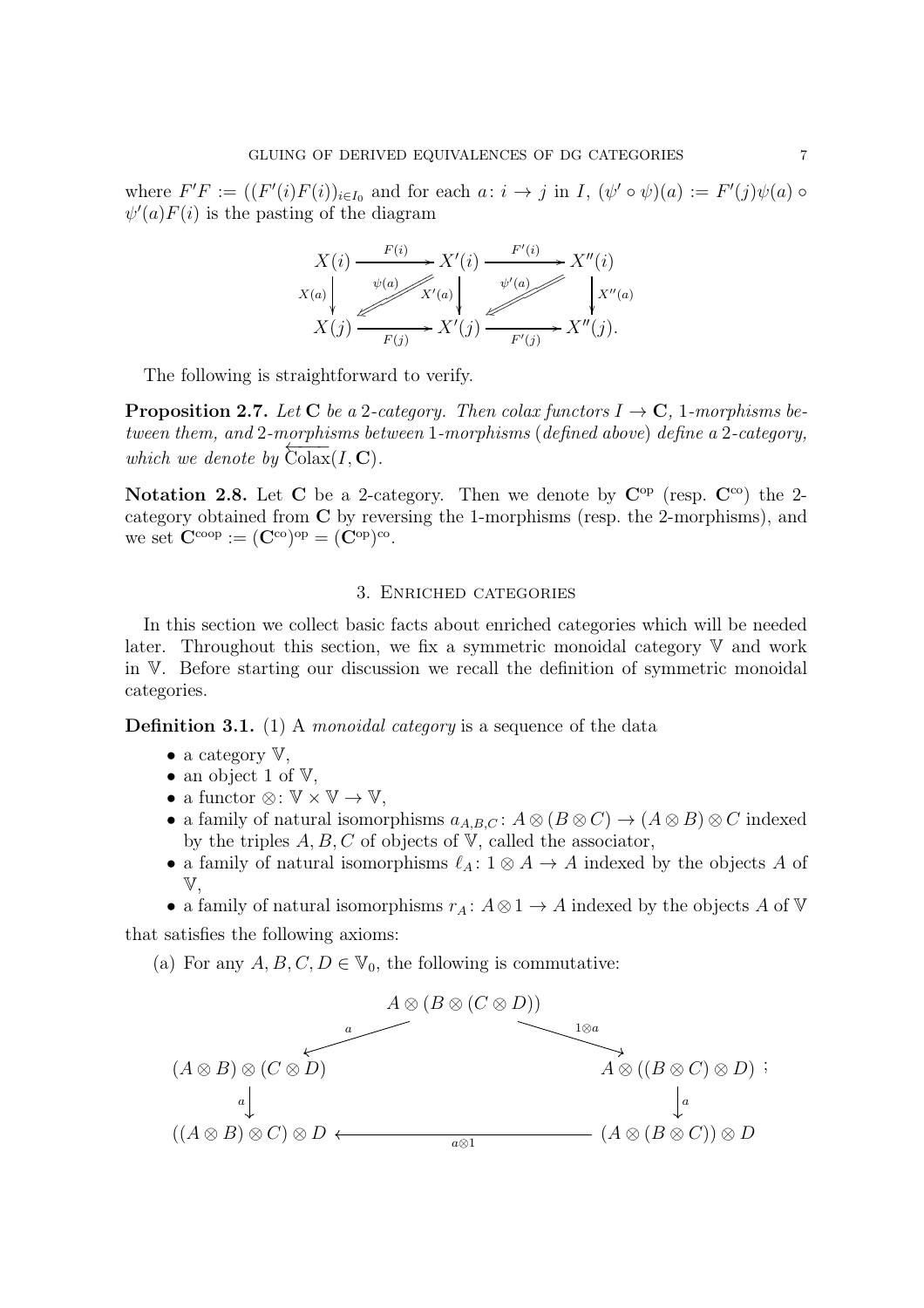(b) For any  $A, B \in V_0$ , the following is commutative:

$$
A \otimes (B \otimes 1) \xrightarrow{1 \otimes r} A \otimes B
$$
  
\n
$$
\downarrow \qquad \qquad \downarrow \qquad \qquad ; \text{and}
$$
  
\n
$$
(A \otimes B) \otimes 1
$$

(c)  $\ell_1 = r_1$ :  $1 \otimes 1 \rightarrow 1$ .

According to [\[36\]](#page-59-10), it is known that both of the following diagrams automatically turn out to be commutative for all objects  $A, B$  in a monoidal category  $V$ :

$$
1 \otimes (A \otimes B) \xrightarrow{\ell} A \otimes B
$$
  
\n
$$
A \otimes (1 \otimes B) \xrightarrow{1 \otimes \ell} A \otimes B
$$
  
\n
$$
A \otimes (1 \otimes B) \xrightarrow{1 \otimes \ell} A \otimes B
$$
  
\nand  
\n
$$
a \downarrow \qquad \qquad r \otimes 1
$$
  
\n
$$
(A \otimes 1) \otimes B
$$

.

(2) A *switching operation* on V is a family  $t = (t_{A,B}: A \otimes B \to B \otimes A)_{(A,B) \in V_0 \times V_0}$ such that the following is commutative:

$$
A \otimes B \xrightarrow{t_{A,B}} B \otimes A
$$
  

$$
f \otimes g \downarrow \qquad \qquad \downarrow g \otimes f
$$
  

$$
C \otimes D \xrightarrow[t_{C,D}]{} D \otimes C
$$

for all morphisms  $f: A \to C$  and  $g: B \to D$  in V.

(3) A monoidal category V with a switching operation t is called a *symmetric monoidal category* if the following hold:

- (a)  $t_{A,B} \circ t_{B,A} = 1$  for all  $A, B \in \mathbb{V}_0$ ; and
- (b) For any  $A, B, C \in V_0$ , the following is commutative:



<span id="page-7-0"></span>Example 3.2. The following give examples of symmetric monoidal categories:

(1)  $V := \text{Cat}$ , the (1-)category of the small caetegories and functors. Here, 1 is given by a category with only one object and one morphism,  $\otimes$  is given by the direct product of small categories and  $a, \ell, r, t$  are given as the canonical isomorphisms.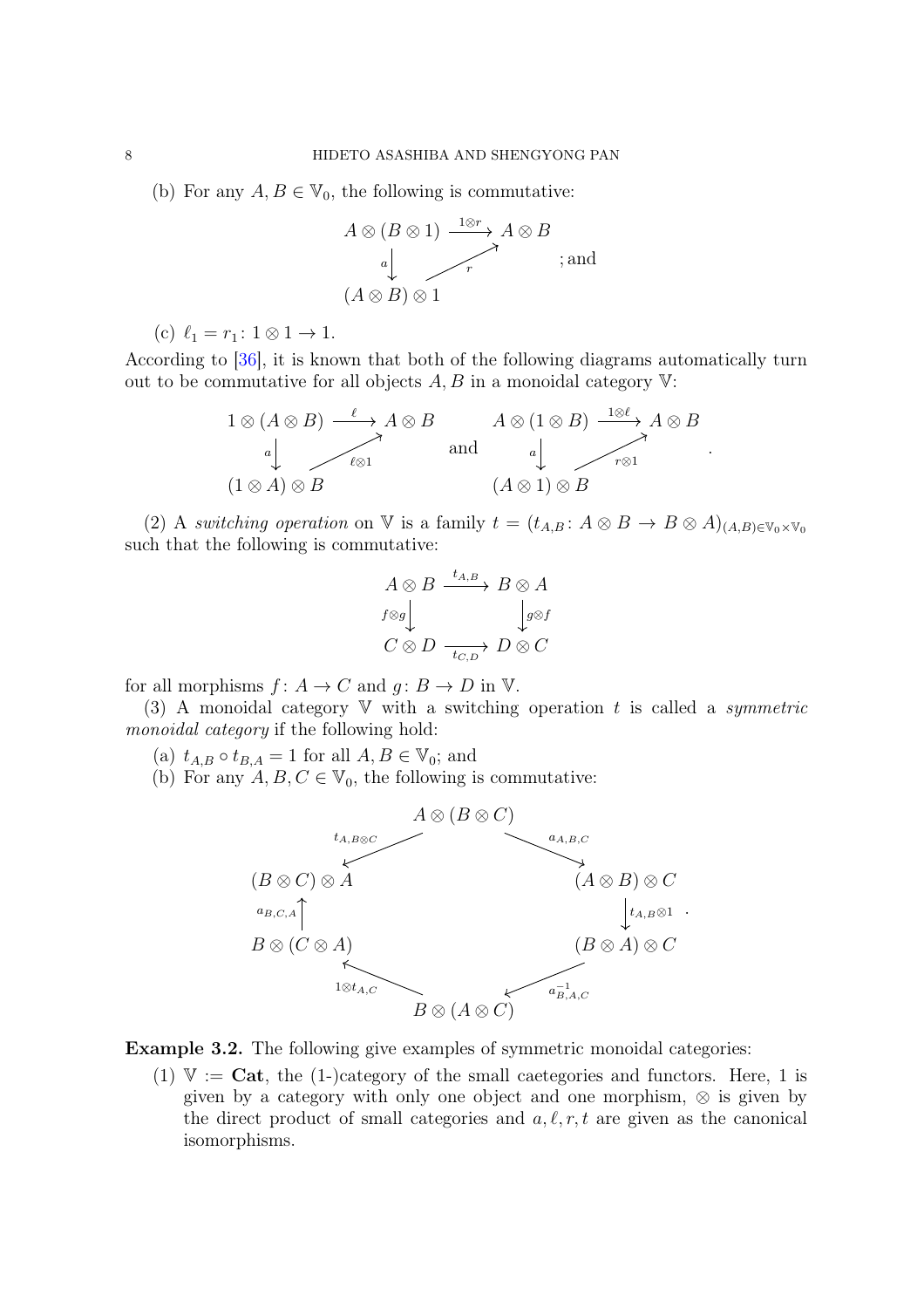- (2)  $\mathbb{V} := \text{Mod}\,\mathbb{k}$ , the category of k-modules. In this case, 1 is given by  $\mathbb{k}, \otimes$  is given by the tensor product over k, and  $a, \ell, r, t$  are also given as the canonical isomorphisms.
- $(3)$  V := Ch(Mod k), the category of the (unbounded) chain complexes (here we use cocomplexes) over k and the chain morphisms, i.e., the degree-preserving morphisms commuting with differentials. In this case, 1 is given by the complex k concentrated in degree 0, for  $A, B \in \mathbb{V}_0$ ,  $A \otimes B$  is given as the tensor chain complex over k, and also  $a, \ell, r, t$  are given as the canonical isomorphisms. Note that for each  $A \in V_0$ , the "underlying set"  $\mathsf{Ch}(\mathrm{Mod}\,\mathbb{k})(\mathbb{k}, A)$  is the set of 0cocycles  $Z^0(A)$  of A.

**Definition 3.3.** A category  $\mathscr A$  *enriched over* V, or simply a V-*category* consists of the following data:

- a class of objects  $\mathscr{A}_0$ ;
- for two objects a, b in  $\mathscr A$ , an object  $\mathscr A(a, b)$  in V;
- for three objects  $a, b, c$  in  $\mathscr A$ , a morphism

$$
\circ : \mathscr{A}(b,c) \otimes \mathscr{A}(a,b) \to \mathscr{A}(a,c)
$$

in V; and

• for an object a in  $\mathscr A$ , a morphism in  $\mathbb V$ 

$$
1_a: 1 \to \mathscr{A}(a, a)
$$

satisfying the following conditions:

(1) For any objects  $a, b, c, d$ , the following diagram is commutative:



(2) For any objects  $a, b$ , the following diagram is commutative:



**Definition 3.4.** Given V-categories  $\mathscr{A}, \mathscr{B},$  a V-functor or an enriched functor F :  $\mathscr{A} \to \mathscr{B}$  consists of the following data:

- for each  $a \in \mathcal{A}_0$ , an object  $F(a)$  of  $\mathcal{B}$ ;
- for any  $a, b \in \mathscr{A}_0$ , a morphism in V,

$$
F_{a,b} : \mathscr{A}(a,b) \to \mathscr{B}(F(a), F(b))
$$

that satisfies the following axioms: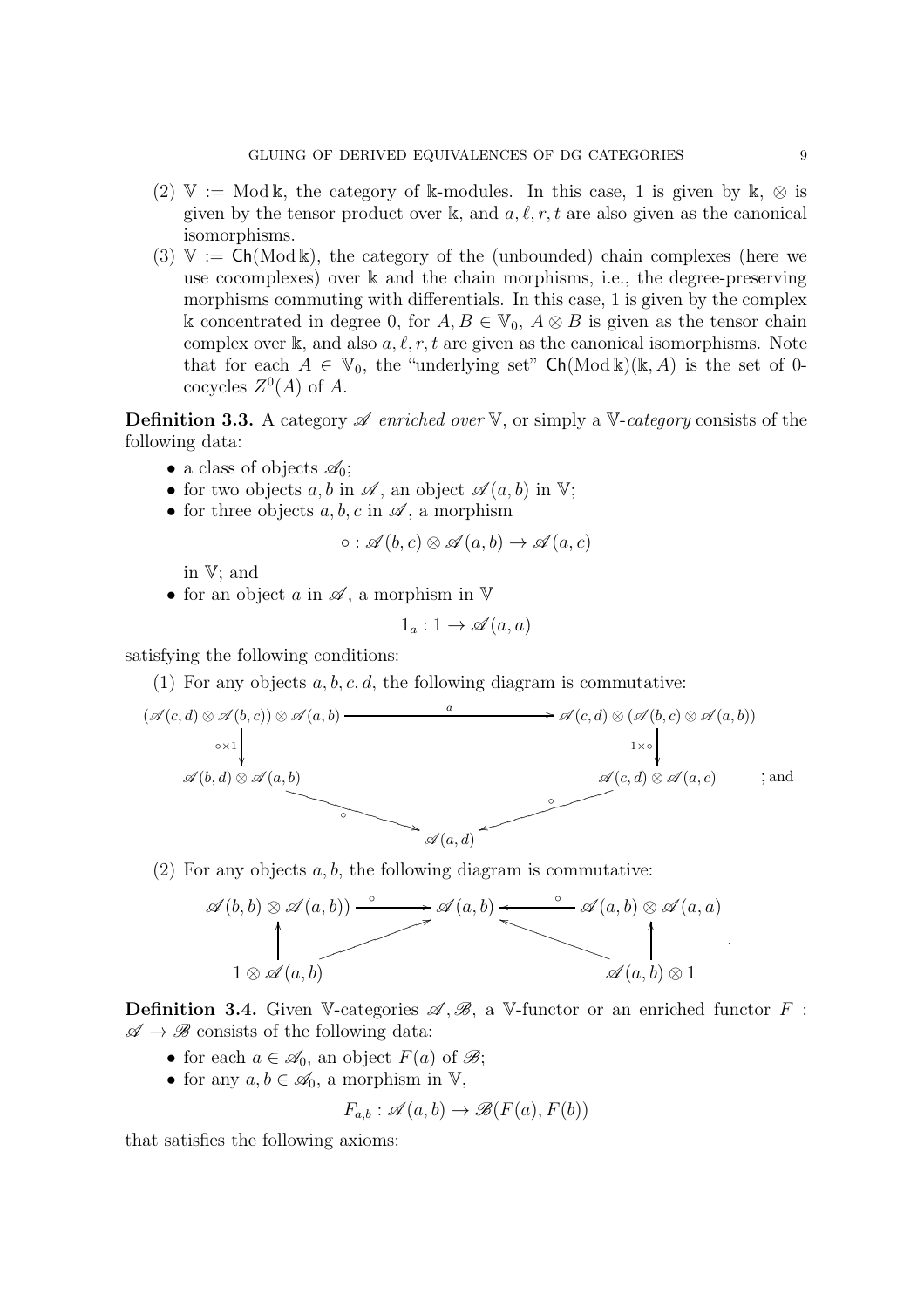(1) For any  $a, b, c \in \mathcal{A}_0$ , the following diagram is commutative:

$$
\mathscr{A}(b, c) \otimes \mathscr{A}(a, b) \longrightarrow \mathscr{A}(a, c)
$$
  
\n
$$
F_{b, c} \times F_{a, b} \downarrow
$$
  
\n
$$
\mathscr{B}(F(b), F(c)) \otimes \mathscr{B}(F(a), F(b)) \longrightarrow \mathscr{B}(F(a), F(c))
$$
  
\n
$$
\xrightarrow{\circ} \mathscr{B}(F(a), F(c))
$$

(2) For each  $a \in \mathscr{A}_0$ , the following diagram is commutative:



**Definition 3.5.** Let  $F, G: \mathscr{A} \to \mathscr{B}$  be V-functors between V-categories. A V-natural *transformation*  $\alpha$  from F to G, denoted by  $\alpha$ :  $F \Rightarrow G$ , is a family  $\alpha = (\alpha(a))_{a \in \mathscr{A}_0}$  of morphisms  $\alpha(a): 1 \to \mathscr{B}(F(a), G(a))$  in V making the following diagram commutative for all  $a, b \in \mathcal{A}_0$ :

<span id="page-9-0"></span>

The composition of V-natural transformations is defined in an obvious way.

<span id="page-9-1"></span>**Remark 3.6.** Consider the case that  $V = \mathsf{Ch}(\text{Mod } \mathbb{k})$ , and let  $F, G: \mathscr{A} \to \mathscr{B}$  be dg functors between dg categories. Then V-natural transformations is called *dg natural transformations*. By definition, a dg natural transformation  $\alpha: F \Rightarrow G$  is a family  $\alpha = (\alpha(a))_{a \in \mathcal{A}_0}$  of morphisms  $\alpha(a): \mathbb{k} \to \mathscr{B}(F(a), G(a))$  in Ch(Mod k) making the diagram [\(3.1\)](#page-9-0) commutative. We set  $\alpha_a := \alpha(a)(1_k)$ , where  $1_k$  is the identitiy of k, and make the identification  $\alpha = (\alpha_a)_{a \in \mathcal{A}_0}$ . As in Exmaple [3.2](#page-7-0) (3),  $\alpha_a \in Z^0(\mathcal{B}(F(a), G(a)))$ for all  $a \in \mathcal{A}_0$ , and the commutativity of  $(3.1)$  is equivalent to saying that the following is commutative in  $\mathscr{B}$  for all morphisms  $f: a \to b$  in  $\mathscr{A}$ :

$$
F(a) \xrightarrow{F(f)} F(b)
$$
  
\n
$$
\alpha_a \downarrow \qquad \qquad \downarrow \alpha_b
$$
  
\n
$$
G(a) \xrightarrow{G(f)} G(b)
$$

Here we have to remark that both  $\alpha_a$  and  $\alpha_b$  are 0-cocycles in  $\mathscr{B}(F(a), F(b))$  and in  $\mathscr{B}(G(a), G(b))$ , respectively. Thus, we can set  $F(f) = (F(f)^n)_{n \in \mathbb{Z}}$ ,  $G(f) = (G(f)^n)_{n \in \mathbb{Z}}$ ,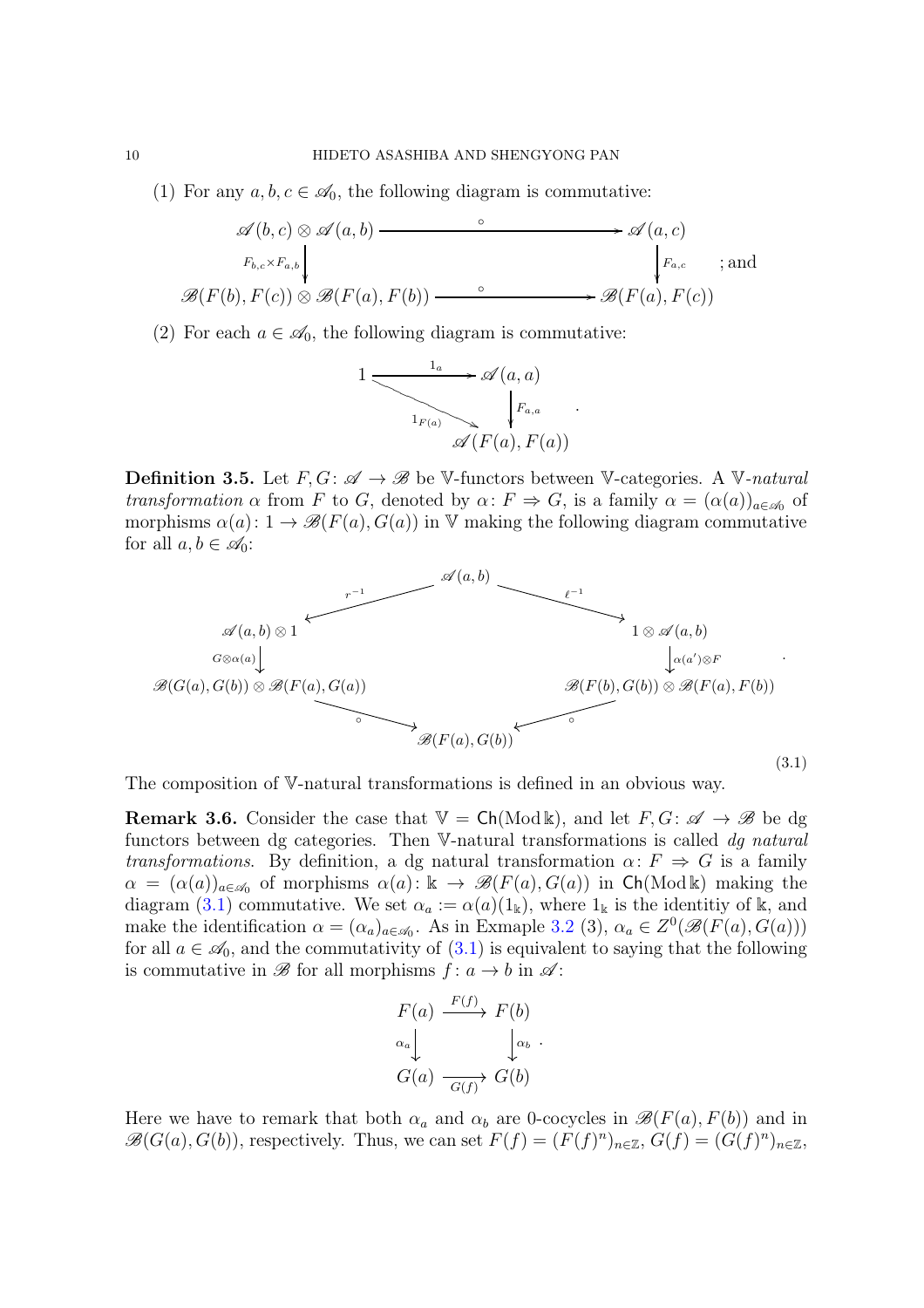$\alpha_a = (\alpha_a)^0$ , and  $\alpha_b = (\alpha_b)^0$ , and the commutativity of the diagram above is equivalent to the equality

$$
\alpha_b F(f)^n = G(f)^n \alpha_a
$$

for all  $n \in \mathbb{Z}$ . In particular, this is used in the case where  $\mathscr{B} = dg \text{Mod } \mathbb{k}$ , the dg category of dg k-modules, later. In this case the 0-cocycles are the chain morphisms.

Definition 3.7. The 2-category of small V-categories, V-functors, and V-natural transformations is denoted by V-Cat.

Example 3.8. The following are examples of V-categories.

- (1) In the case where  $V = \mathbf{Cat}$ , the category of small categories, V-categories are nothing but (strict) 2-categories. V-functors are called 2-functors.
- (2) In the case where  $V = Mod k$ , the category of k-modules, V-categories are nothing but k-linear categories.
- (3) In the case where  $V = Ch(\text{Mod } \mathbb{k})$ , the category of chain complexes over k, V-categories are called dg (differential graded) categories over k. In this case, V-Cat is denoted by  $k$ -dgCat. In most cases we only deal with small dg categories, therefore we sometimes omit the word "small" if there seems to be no confusion.

Remark 3.9. Since the last example above is our central subject, we here remind the explicit form of compositions in a dg category. Let  $\mathscr C$  be a dg category,  $x, y, z \in \mathscr C$ , and  $f = (f^i)_{i \in \mathbb{Z}} \in \mathscr{C}(x, y) = \bigoplus_{i \in \mathbb{Z}} \mathscr{C}^i(x, y), g = (g^j)_{j \in \mathbb{Z}} \in \mathscr{C}(y, z) = \bigoplus_{j \in \mathbb{Z}} \mathscr{C}^j(y, z).$ Then we have the formula

$$
g \circ f := \left(\sum_{i \in \mathbb{Z}} g^{n-i} \circ f^i\right)_{n \in \mathbb{Z}}.\tag{3.2}
$$

On the other hand, in the opposite category  $\mathscr{C}^{op}$  of  $\mathscr{C}$  having the composition  $*$ , we have  $f \in \mathscr{C}^{\mathrm{op}}(y,x), g \in \mathscr{C}^{\mathrm{op}}(z,y)$ , and

<span id="page-10-1"></span>
$$
f * g = \left(\sum_{i \in \mathbb{Z}} (-1)^{(n-i)i} g^{n-i} \circ f^i\right)_{n \in \mathbb{Z}}.
$$
\n(3.3)

Note that the representable functor  $\mathscr{C}(-,z) = \mathscr{C}^{\text{op}}(z,-)$  is a functor  $\mathscr{C}^{\text{op}} \to \text{dgMod } \mathbb{k}$ , and hence  $\mathscr{C}(f,z)$ :  $\mathscr{C}(y,z) \to \mathscr{C}(x,z)$  is defined as  $\mathscr{C}^{op}(z,f)$ :  $\mathscr{C}^{op}(z,y) \to \mathscr{C}^{op}(z,x)$ by

$$
\mathscr{C}(f,z)(g) := \mathscr{C}^{\mathrm{op}}(z,f)(g) := f * g = \left(\sum_{i \in \mathbb{Z}} (-1)^{(n-i)i} g^{n-i} \circ f^i\right)_{n \in \mathbb{Z}}.
$$

### 4. I-coverings

<span id="page-10-0"></span>In this section we introduce the notion of I-coverings that is a generalization of that of G-coverings for a group G introduced in  $[5]$ , which was obtained by generalizing the notion of Galois coverings introduced by Gabriel in [\[22\]](#page-59-9). This will be used in the proof of our main theorem.

In the following, we will consider I-coverings in  $\mathbb{k}\text{-}\mathbf{dgCat}$ , i.e., in the case that  $V = Ch(Mod \&)$ . The precise form in this case is described as follows.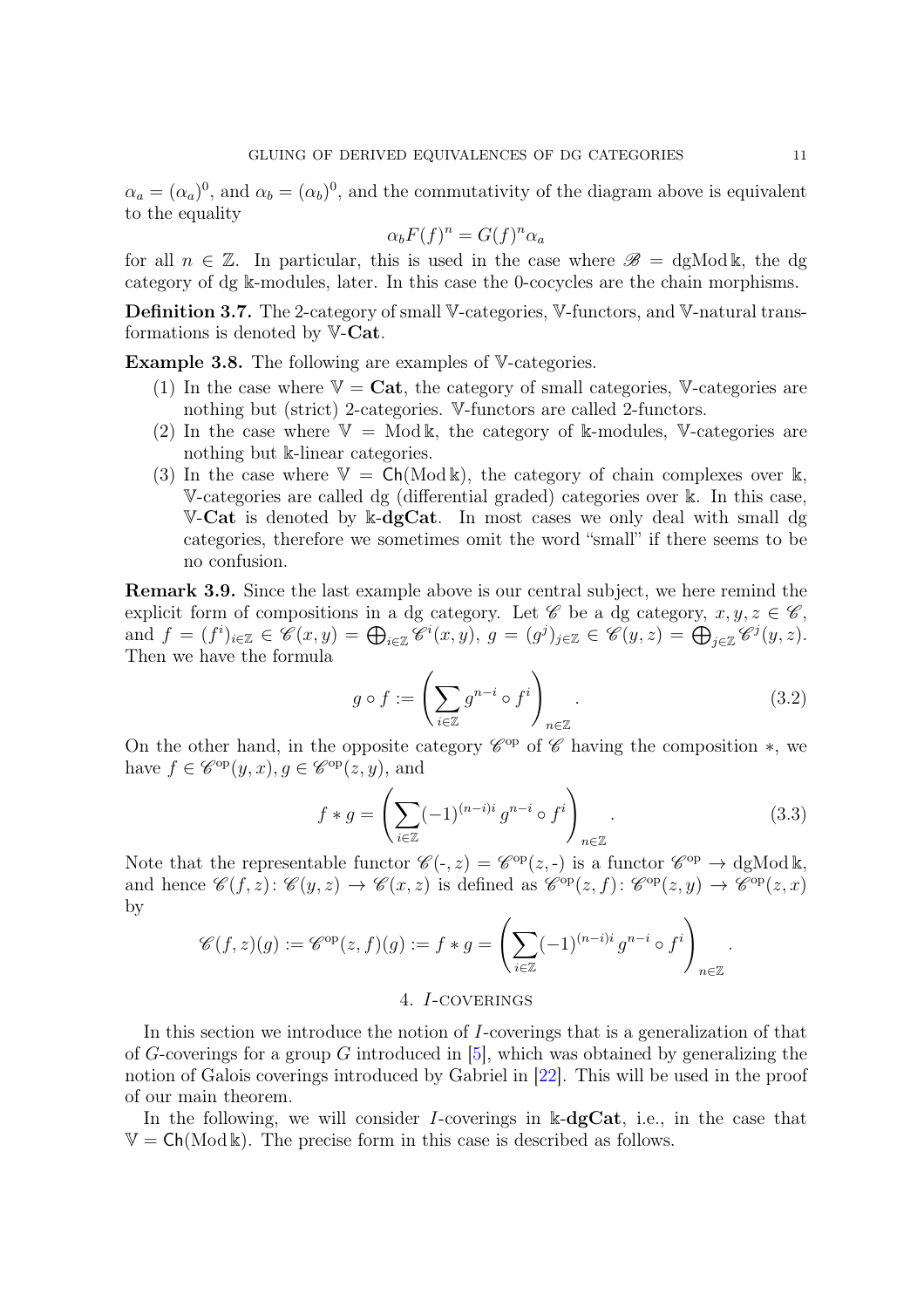**Definition 4.1.** We define a 2-functor  $\Delta$ : k-**dgCat**  $\rightarrow \overleftarrow{\text{Colax}}(I, \text{k-dgCat})$  as follows, which is called the *diagonal* 2-functor:

- Let  $\mathscr{C} \in \mathbb{k}$ -dgCat. Then  $\Delta(\mathscr{C})$  is defined to be a functor sending each morphism  $a: i \to j$  in I to  $\mathbb{1}_{\mathscr{C}}: \mathscr{C} \to \mathscr{C}$ .
- Let  $E: \mathscr{C} \to \mathscr{C}'$  be a 1-morphism in k-dgCat. Then  $\Delta(E): \Delta(\mathscr{C}) \to \Delta(\mathscr{C}')$  is a 1-morphism  $(F, \psi)$  in Colax(I, k-dgCat) defined by  $F(i) := E$  and  $\psi(a) := \mathbb{1}_E$ for all  $i \in I_0$  and all  $a \in I_1$ :



• Let  $E, E' : \mathscr{C} \to \mathscr{C}'$  be 1-morphisms (that is, dg functors) in k-dgCat, and  $\alpha: E \Rightarrow E'$  a 2-morphism in k-dgCat. Then  $\Delta(\alpha): \Delta(E) \Rightarrow \Delta(E')$  is a 2morphism in  $\overline{\text{Colax}}(I, \mathbb{k}\text{-}\text{dgCat})$  defined by  $\Delta(\alpha) := (\alpha)_{i \in I_0}$ .

<span id="page-11-0"></span>**Remark 4.2.** Let **C** be a 2-category,  $X = (X, X_i, X_{b,a}) \in \overleftarrow{\text{Colax}}(I, \mathbf{C})_0$ , and  $C \in \mathbf{C}_0$ . Further let

- F be a family of 1-morphisms  $F(i): X(i) \to C$  in C indexed by  $i \in I_0$ ; and
- $\psi$  be a family of 2-morphisms  $\psi(a): F(i) \Rightarrow F(j)X(a)$  indexed by  $a: i \to j$  in I:



Then  $(F, \psi)$  is in  $\overleftarrow{\text{Colax}}(I, \mathbf{C})(X, \Delta(C))$  if and only if the following hold.

(a) For each  $i \in I_0$  the following is commutative:

$$
F(i) \stackrel{\psi(1_i)}{\bigvee} F(i)X(1_i)
$$
  

$$
\downarrow F(i)X_i
$$
; and  

$$
F(i)1_{X(i)}
$$

(b) For each  $i \stackrel{a}{\rightarrow} j \stackrel{b}{\rightarrow} k$  in *I* the following is commutative:

$$
F(i) \xrightarrow{\psi(a)} F(j)X(a)
$$
  

$$
\psi(ba) \downarrow \qquad \qquad \downarrow \psi(b)X(a)
$$
  

$$
F(k)X(ba) \xrightarrow{F(k)X_{b,a}} F(k)X(b)X(a).
$$

**Definition 4.3.** Let  $\mathscr{C} \in \mathbb{k}$ -**dgCat** and  $(F, \psi)$ :  $X \to \Delta(\mathscr{C})$  be in  $\overline{\text{Colax}}(I, \mathbb{k}$ -**dgCat**). Then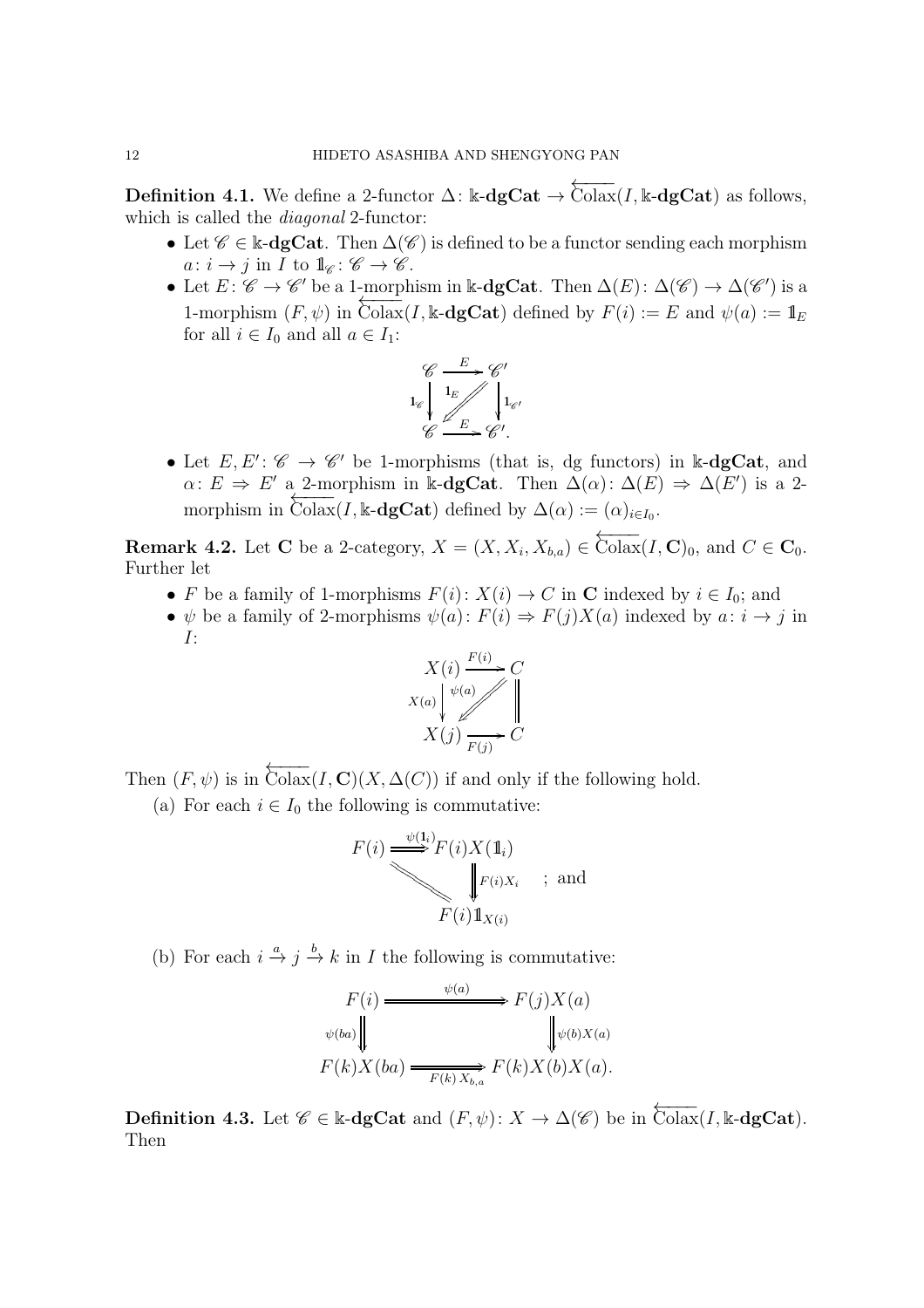(1)  $(F, \psi)$  is called an *I-precovering* (of  $\mathscr{C}$ ) if for any  $i, j \in I_0, x \in X(i), y \in X(j)$ , the morphism

$$
(F,\psi)_{x,y}^{(1)}\colon \bigoplus_{a\in I(i,j)} X(j)(X(a)x,y) \to \mathscr{C}(F(i)x,F(j)y)
$$

of k-complexes defined by the following is an isomorphism:

$$
\bigoplus_{a \in I(i,j)} X(j)(X(a)x, y) \xrightarrow{\bigoplus_{a \in I(i,j)} F(j)} \bigoplus_{a \in I(i,j)} \mathscr{C}(F(j)X(a)x, F(j)y)
$$

$$
\xrightarrow{\bigoplus_{a \in I(i,j)} \mathscr{C}(\psi(a)x, F(j)y)} \bigoplus_{a \in I(i,j)} \mathscr{C}(F(i)x, F(j)y)
$$

$$
\xrightarrow{\text{summation}} \mathscr{C}(F(i)x, F(j)y),
$$

the precise form of which is given as follows:

<span id="page-12-1"></span>
$$
(F, \psi)_{x,y}^{(1)}(((f_a^n)_{n \in \mathbb{Z}})_{a \in I(i,j)}) = \sum_{a \in I(i,j)} \psi(a)_x * F(j)(f_a)
$$
  
= 
$$
\left( \sum_{a \in I(i,j)} \sum_{r \in \mathbb{Z}} (-1)^{(n-r)r} F(j)(f_a)^{n-r} \circ \psi(a)_x^r \right)_{n \in \mathbb{Z}}
$$
  
= 
$$
\left( \sum_{a \in I(i,j)} F(j)(f_a)^n \circ \psi(a)_x \right)_{n \in \mathbb{Z}},
$$
 (4.4)

where the second term is computed by using  $(3.3)$ , and the last term uses the fact that  $\psi(a)_x$  is concentrated in degree 0 (Remark [3.6\)](#page-9-1).

(2)  $(F, \psi)$  is called an *I-covering* if it is an *I*-precovering and is *dense*, i.e., for each  $c \in \mathscr{C}_0$  there exists an  $i \in I_0$  and  $x \in X(i)_0$  such that  $F(i)(x)$  is isomorphic to  $c$  in  $\mathscr{C}$ .

# 5. Grothendieck constructions

<span id="page-12-0"></span>In this section we define a 2-functor Gr:  $\overline{\text{Colax}}(I, V\text{-}\text{Cat}) \rightarrow V\text{-}\text{Cat}$  whose correspondence on objects is a V-enriched version of (the opposite version of) the original Grothendieck construction (cf.  $[44]$ ). In particular, we deal with the case of k-dgCat later.

**Definition 5.1.** We define a 2-functor Gr:  $\overleftarrow{\text{Colax}}(I, \mathbb{V}\text{-}\text{Cat}) \rightarrow \mathbb{V}\text{-}\text{Cat}$ , which is called the *Grothendieck construction*.

**On objects.** Let  $X = (X(i), X_i, X_{b,a}) \in \overleftarrow{\text{Colax}}(I, V\text{-}\text{Cat})_0$ . Then  $\text{Gr}(X) \in V\text{-}\text{Cat}_0$ is defined as follows.

- $\text{Gr}(X)_0 := \bigcup_{i \in I_0} \{i\} \times X(i)_0 = \{i \in I_0, x \in I_0, x \in X(i)_0\}.$
- For each  $_ix, y \in Gr(X)_0$ , we set

$$
\operatorname{Gr}(X)(,x,y) := \bigoplus_{a \in I(i,j)} X(j)(X(a)x,y).
$$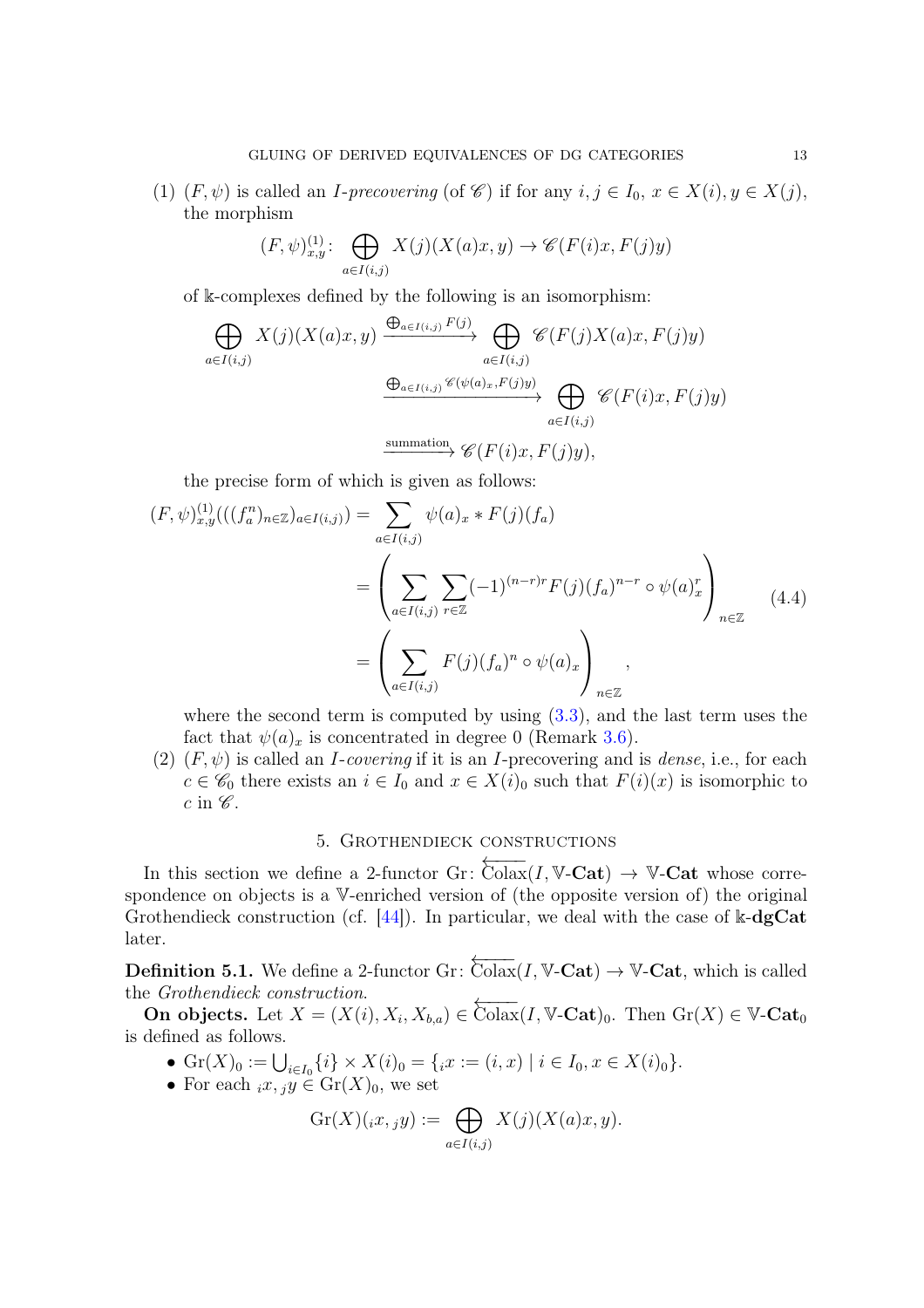• For any  $_ix, jy, kz \in Gr(X)_0$  and each  $f = (f_a)_{a \in I(i,j)} \in Gr(X)(ix, jy), g =$  $(g_b)_{b\in I(j,k)} \in \text{Gr}(X)(jy, kz)$ , we set

,

$$
g \circ f := \left(\sum_{\substack{a \in I(i,j) \\ b \in I(j,k) \\ c = ba}} g_b \circ X(b) f_a \circ X_{b,a} x \right)_{c \in I(i,k)}
$$

which is the composite of the following:

<span id="page-13-1"></span>
$$
\mathbb{G}r(jy, kz) \times \text{Gr}(ix, jy) \longrightarrow \text{S}r(ix, kz)
$$
\n
$$
\oplus_{b \in I(j,k)} X(k)(X(b)y, z) \times \bigoplus_{a \in I(i,j)} X(j)(X(a)x, y) \qquad \bigoplus_{c \in I(i,k)} X(k)(X(c)x, z)
$$
\n
$$
\oplus_{b,a} \{X(k)(X(b)y, z) \times X(j)(X(a)x, y)\} \qquad \bigoplus_{b,a} X(k)(X(ba)x, z)
$$
\n
$$
\oplus_{b,a} \{X(k)(X(b)y, z) \times X(j)(X(b)x(a)x, X(b)y)\} \longrightarrow \bigoplus_{b,a} X(k)(X(b)x(a)x, z),
$$
\n
$$
(5.5)
$$

where elements are mapped as follows:

$$
((g_b)_b, (f_a)_a) \dashrightarrow (\sum_{c=ba} g_b \circ X(b) f_a \circ X_{b,a} x)_c
$$
  
\n
$$
\downarrow \qquad \qquad \uparrow
$$
  
\n
$$
(g_b, f_a)_{b,a} \qquad (g_b \circ X(b) f_a \circ X_{b,a} x)_{b,a}
$$
  
\n
$$
\downarrow \qquad \qquad \downarrow
$$
  
\n
$$
(g_b, X(b) f_a)_{b,a} \longmapsto (g_b \circ X(b) f_a)_{b,a}.
$$

Note here that the composition with  $X_{b,a}x$  is "contravariant", which is used in [\(5.7\)](#page-15-0).

• For each  $_i x \in \text{Gr}(X)_0$  the identity  $\mathbb{1}_{i}$  is given by

$$
\mathbb{1}_{i} = (\delta_{a,1_i} X_i x)_{a \in I(i,i)} \in \bigoplus_{a \in I(i,i)} X(i) (X(a)x, x),
$$

where  $\delta$  is the Kronecker delta<sup>[1](#page-13-0)</sup>.

On 1-morphisms. Let  $X = (X, X_i, X_{b,a})$  and  $X' = (X', X'_i, X'_{b,a})$  be objects of  $\overleftarrow{\text{Colax}}(I, \mathbb{V}\text{-}\mathbf{Cat}),$  and let  $(F, \psi): X \to X'$  be a 1-morphism in  $\overleftarrow{\text{Colax}}(I, \mathbb{V}\text{-}\mathbf{Cat}).$  Then a 1-morphism

$$
Gr(F, \psi) \colon Gr(X) \to Gr(X')
$$

in V-Cat is defined as follows.

• For each  $ix \in \mathrm{Gr}(X)_0$ ,  $\mathrm{Gr}(F, \psi)(ix) := i(F(i)x)$ .

<span id="page-13-0"></span><sup>&</sup>lt;sup>1</sup>This is used to mean that the *a*-th component is  $\eta_i x$  if  $a = 1\!\!\mathbb{1}_i$ , or 0 otherwise.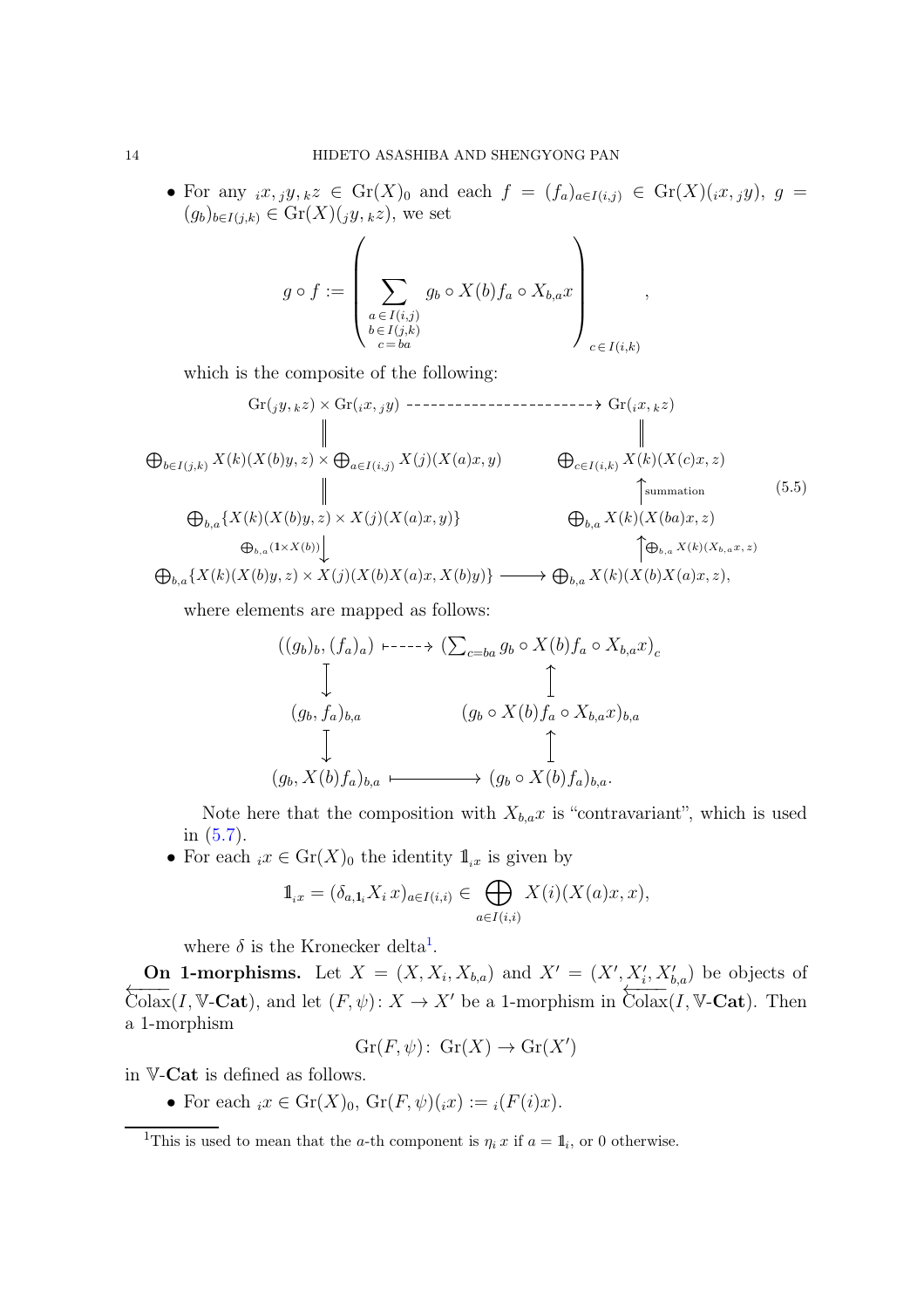• Let  $_ix, jy \in \text{Gr}(X)_0$ . Then we define

$$
Gr(F, \psi) \colon Gr(X)(ix, jy) \to Gr(X')((F(i)x), j(F(j)y))
$$

as the composite

<span id="page-14-0"></span>
$$
\bigoplus_{a \in I(i,j)} X(j)(X(a)x, y) \xrightarrow{\bigoplus_{a \in I(i,j)} F(j)} \bigoplus_{a \in I(i,j)} X'(j)(F(j)X(a)x, F(j)y)
$$
\n
$$
\xrightarrow{\bigoplus_{a \in I(i,j)} X'(j)(\psi(a)x, F(j)y)} \bigoplus_{a \in I(i,j)} X'(j)(X'(a)F(i)x, F(j)y).
$$
\n(5.6)

Namely, for each  $f = (f_a)_{a \in I(i,j)} \in \mathrm{Gr}(X)(i,x, y)$ , we set

$$
\operatorname{Gr}(F,\psi)(f) := (F(j)f_a \circ \psi(a)x)_{a \in I(i,j)}.
$$

On 2-morphisms. Let  $X = (X, X_i, X_{b,a})$  and  $X' = (X', X'_i, X'_{b,a})$  be objects of  $\overleftarrow{\text{Colax}}(I, \mathbb{V}\text{-}\textbf{Cat}), (F, \psi): X \to X'$  a 1-morphism in  $\overleftarrow{\text{Colax}}(I, \mathbb{V}\text{-}\textbf{Cat}),$  and let  $\zeta: (F, \psi) \Rightarrow$  $(F', \psi')$  be a 2-morphism in Colax(I, V-Cat). Then a 2-morphism

$$
Gr(\zeta): Gr(F, \psi) \Rightarrow Gr(F', \psi')
$$

in V-Cat is defined by

$$
\operatorname{Gr}(\zeta)_i x := \begin{cases} \zeta(i)_x \circ X_i'(F(i)x) & \text{if } a = 1_i \\ 0 & \text{if } a \neq 1_i \end{cases}
$$

in  $\mathrm{Gr}(X')$  for each  $_ix \in \mathrm{Gr}(X)_0$ .

In the following, we will consider the the case where  $V = Ch(\text{Mod } \mathbb{k})$ , thus V-Cat = k-dgCat. In this case, the precise form of the Grothendieck construction

$$
\mathrm{Gr}\colon \overleftarrow{\mathrm{Colax}}(I,\Bbbk\text{-}\mathbf{dgCat})\to \Bbbk\text{-}\mathbf{dgCat}
$$

is described as follows.

On objects. Let  $X = (X(i), X_i, X_{b,a}) \in \overleftarrow{\text{Colax}}(I, \mathbb{k} \text{-dgCat})_0$ . Then  $\text{Gr}(X) \in$  $\Bbbk\text{-}\mathbf{dgCat}_0$  is defined as follows.

- $\text{Gr}(X)_0 := \bigcup_{i \in I_0} \{i\} \times X(i)_0 = \{ix := (i, x) \mid i \in I_0, x \in X(i)_0\}.$
- For each  $_ix, y \in Gr(X)_0$ , we set

$$
\mathrm{Gr}(X)(\mathbf{x},\mathbf{y}) := \bigoplus_{a \in I(i,j)} X(\mathbf{y})(X(a)\mathbf{x},\mathbf{y}) = \bigoplus_{a \in I(i,j)} \bigoplus_{n \in \mathbb{Z}} X(\mathbf{y})^n (X(a)\mathbf{x},\mathbf{y}),
$$

where note that  $X(j)(X(a)x, y)$  is a dg k-module.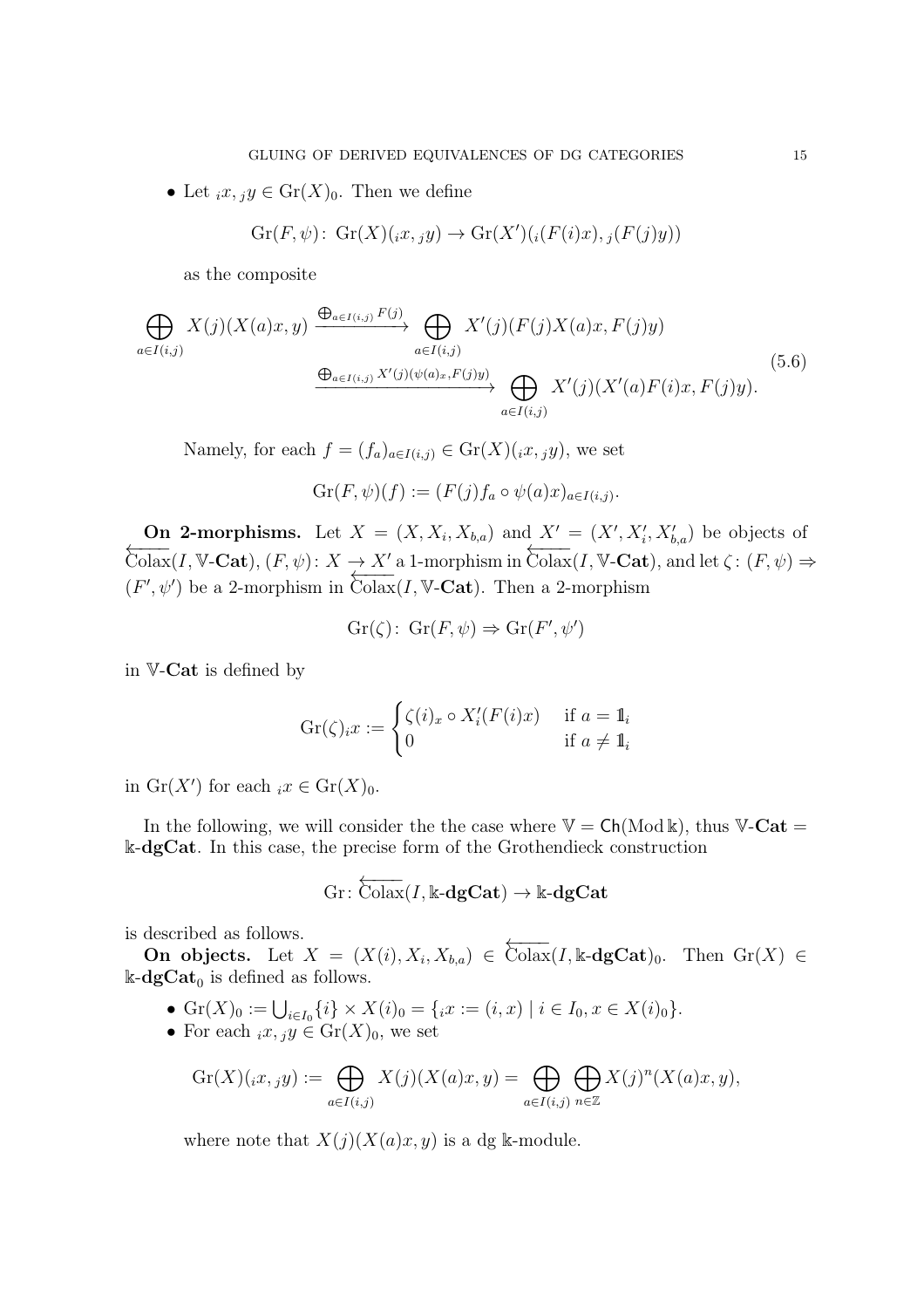• For any  $_ix, jy, kz \in \mathrm{Gr}(X)_0$  and each  $f = (f_a^p)_{a \in I(i,j), p \in \mathbb{Z}} \in \mathrm{Gr}(X)(_ix, jy), g =$  $(g_b^q$  $\mathcal{B}_b^q$ <sub>b∈I(j,k),q∈Z</sub> ∈ Gr(X)(<sub>j</sub>y,<sub>k</sub>z), it turns out that

<span id="page-15-0"></span>
$$
g \circ f = \left(\sum_{\substack{a \in I(i,j) \\ b \in I(j,k) \\ c = ba}} X_{b,a} x * (g_b \circ (X(b) f_a))\right)_{c \in I(i,k), n \in \mathbb{Z}}
$$
  
= 
$$
\left(\sum_{\substack{a \in I(i,j) \\ a \in I(i,j) \\ b \in I(j,k)}} \sum_{p,r \in \mathbb{Z}} (-1)^{(n-r)r} g_b^{n-r-p} \circ (X(b) f_a)^p \circ (X_{b,a} x)^r\right)_{c \in I(i,k), n \in \mathbb{Z}}
$$

$$
(5.7)
$$

because of the contravariant part in [\(5.5\)](#page-13-1).

• For each  $_i x \in \text{Gr}(X)_0$  the identity  $\mathbb{1}_{i}$  is given by

$$
\mathbb{1}_{i^x} = (\delta_{a,1_i} X_i x)_{a \in I(i,i)} \in \bigoplus_{a \in I(i,i)} X(i) (X(a)x, x) = \bigoplus_{a \in I(i,j)} \bigoplus_{p \in \mathbb{Z}} X(i)^p (X(a)x, x).
$$

On 1-morphisms. Let  $X = (X, X_i, X_{b,a})$  and  $X' = (X', X'_i, X'_{b,a})$  be objects of  $\overleftarrow{\text{Colax}}(I, \mathbb{k} - \text{dgCat})$ , and let  $(F, \psi) \colon X \to X'$  be a 1-morphism in  $\overleftarrow{\text{Colax}}(I, \mathbb{k} - \text{dgCat})$ . Then a 1-morphism

$$
Gr(F, \psi) \colon Gr(X) \to Gr(X')
$$

in k-dgCat is defined as follows.

- For each  $_ix \in \mathrm{Gr}(X)_0$ ,  $\mathrm{Gr}(F, \psi)(ix) := i(F(i)x)$ .
- Let  $_ix, y \in \text{Gr}(X)_0$ . Then we define

$$
Gr(F, \psi) \colon Gr(X)(\mathbf{i}x, \mathbf{j}y) \to Gr(X')(\mathbf{i}(F(\mathbf{i})x), \mathbf{j}(F(\mathbf{j})y))
$$

as in [\(5.6\)](#page-14-0). Namely, for each  $f = ((f_a^n)_{n \in \mathbb{Z}})_{a \in I(i,j)} \in \text{Gr}(X)(i,x,y) = \bigoplus_{a \in I(i,j)} X(j)$  $(X(a)x, y)$ , we have

$$
((f_a^n)_{n \in \mathbb{Z}})_{a \in I(i,j)} \mapsto ((F(j)(f_a^n))_{n \in \mathbb{Z}})_{a \in I(i,j)}
$$
  
\n
$$
\mapsto \psi(a)_x * ((F(j))(f_a^n))_{n \in \mathbb{Z}})_{a \in I(i,j)}
$$
  
\n
$$
= ((F(j)(f_a)^n \circ \psi(a)_x)_{n \in \mathbb{Z}})_{a \in I(i,j)} \quad (\text{cf. (3.3)})
$$

Thus we have

$$
Gr(F, \psi)(f) = ((F(j)(f_a)^n \circ \psi(a)_x)_{n \in \mathbb{Z}})_{a \in I(i,j)}.
$$
\n(5.8)

On 2-morphisms. Let  $X = (X, X_i, X_{b,a})$  and  $X' = (X', X'_i, X'_{b,a})$  be objects of  $\overleftarrow{\text{Colax}}(I,\mathbb{k}\text{-}\text{dgCat}), (F,\psi): X → X'$  a 1-morphism in  $\overleftarrow{\text{Colax}}(I,\mathbb{k}\text{-}\text{dgCat}),$  and let  $\zeta: (F, \psi) \Rightarrow (F', \psi')$  be a 2-morphism in Colax(I, k-dgCat). Then a 2-morphism

$$
Gr(\zeta): Gr(F, \psi) \Rightarrow Gr(F', \psi')
$$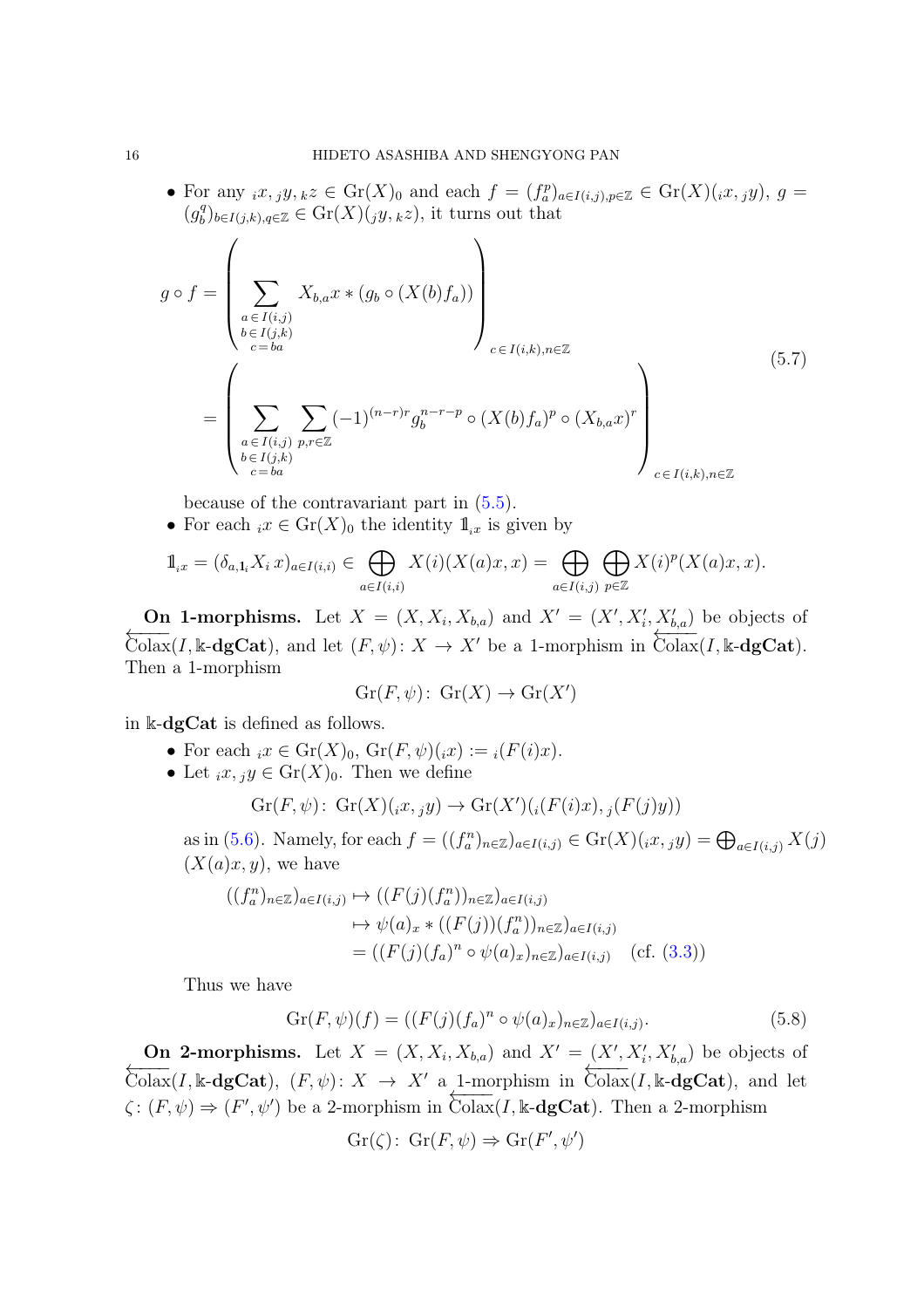in k-dgCat is defined by

$$
\operatorname{Gr}(\zeta)_i x = \begin{cases} \zeta(i)_x \circ X_i'(F(i)x) = (\sum_{r \in \mathbb{Z}} \zeta(i)_x^{n-r} \circ X_i'(F(i)x)^r)_{n \in \mathbb{Z}} & \text{if } a = 1_i \\ 0 & \text{if } a \neq 1_i \end{cases}
$$

in  $\mathrm{Gr}(X')$  for each  $_i x \in \mathrm{Gr}(X)_0$ .

<span id="page-16-0"></span>**Example 5.2.** Let A be a dg k-algebra with the differential  $d_A$  regarded as a dg k-category with a single object. Then  $A \in \mathbb{k}$ -**dgCat**<sub>0</sub>. Consider the functor  $X :=$  $\Delta(A)$ :  $I \to \mathbb{k}$ -**dgCat**. Then it is straightforward to verify the following.

- (1) If I is a free category defined by the quiver  $1 \rightarrow 2$ , then  $Gr(X)$  is isomorphic to the triangular dg algebra  $\begin{bmatrix} A & 0 \\ A & A \end{bmatrix}$ .
- (2) If I is a free category  $\mathbb{P}Q$  defined by a quiver Q, then  $\mathrm{Gr}(X)$  is isomorphic to the dg path-category  $AQ$  of  $Q$  over  $A$  defined as follows:
	- $(AQ)_0 := Q_0$ .
	- For any  $i, j \in Q_0$ ,

$$
AQ(i,j) := \bigoplus_{\mu \in \mathbb{P}Q(i,j)} A\mu = \left\{ \sum_{\mu \in \mathbb{P}Q(i,j)} a_{\mu}\mu \mid (a_{\mu})_{\mu \in \mathbb{P}Q(i,j)} \in \bigoplus_{\mu \in \mathbb{P}Q(i,j)} A \right\}.
$$

• For any  $i, j, k \in Q_0$ , the composition  $AQ(j, k) \times AQ(i, j) \rightarrow AQ(i, k)$  is given by

$$
\sum_{\nu \in \mathbb{P}Q(j,k)} b_{\nu} \nu \times \sum_{\mu \in \mathbb{P}Q(i,j)} a_{\mu} \mu \mapsto \sum_{\substack{\mu \in \mathbb{P}Q(i,j), \\ \nu \in \mathbb{P}Q(j,k)}} b_{\nu} a_{\mu} \nu \mu = \sum_{\lambda \in \mathbb{P}Q(i,k)} \left( \sum_{\lambda = \nu \mu} b_{\nu} a_{\mu} \right) \lambda.
$$

- For any  $i, j \in Q_0$  and any  $n \in \mathbb{Z}$ , we set  $(AQ)^n(i,j) = \bigoplus_{\mu \in \mathbb{P}Q(i,j)} A^n \mu$ .
- For any  $i, j \in Q_0$  and any  $n \in \mathbb{Z}$ , the differential  $d : (\widetilde{AQ})^n(i,j) \rightarrow$  $(AQ)^{n+1}(i, j)$  is given by

$$
d\left(\sum_{\mu \in \mathbb{P}Q(i,j)} a_{\mu}\mu\right) = \sum_{\mu \in \mathbb{P}Q(i,j)} d_{A}(a_{\mu})\mu,
$$

which automatically satisfies the graded Leibniz rule.

Indeed, we can define an isomorphism  $\phi: AQ \to \text{Gr}(X)$  as follows: We regard A as a category with a single objects  $\ast$ . Then for each  $i \in Q_0$ , we have  $X(i)_0 = \{\ast\}$ and  $X(i)_1 = A$ . Then  $\text{Gr}(X)_0 = \bigsqcup_{i \in Q_0} X(i)_0 = \bigcup_{i \in Q_0} \{i*\} = \{i* \mid i \in Q_0\}.$ Therefore, we define a bijection  $\phi_0: (AQ)_0 \to Gr(X)_0$  by  $i \mapsto i^*$ . For any  $i, j \in Q_0$ , since we have  $(AQ)(i, j) = \bigoplus_{\mu \in \mathbb{P}Q(i,j)} A\mu$ , and

$$
\mathrm{Gr}(X)(_{i^*}, {_{j^*}}) := \bigoplus_{\mu \in I(i,j)} X(j)(X(\mu)^* , *) = \bigoplus_{\mu \in I(i,j)} X(j)_1 = \bigoplus_{\mu \in \mathbb{P}Q(i,j)} A,
$$

we define a bijection  $\phi_1: (AQ)(i, j) \to Gr(X)(i*, j*)$  by  $\sum_{\mu \in \mathbb{P}Q} a_{\mu}\mu \mapsto (a_{\mu})_{\mu \in \mathbb{P}Q}$ . Then  $\phi := (\phi_0, \phi_1): AQ \to Gr(X)$  turns out to be an isomorphism.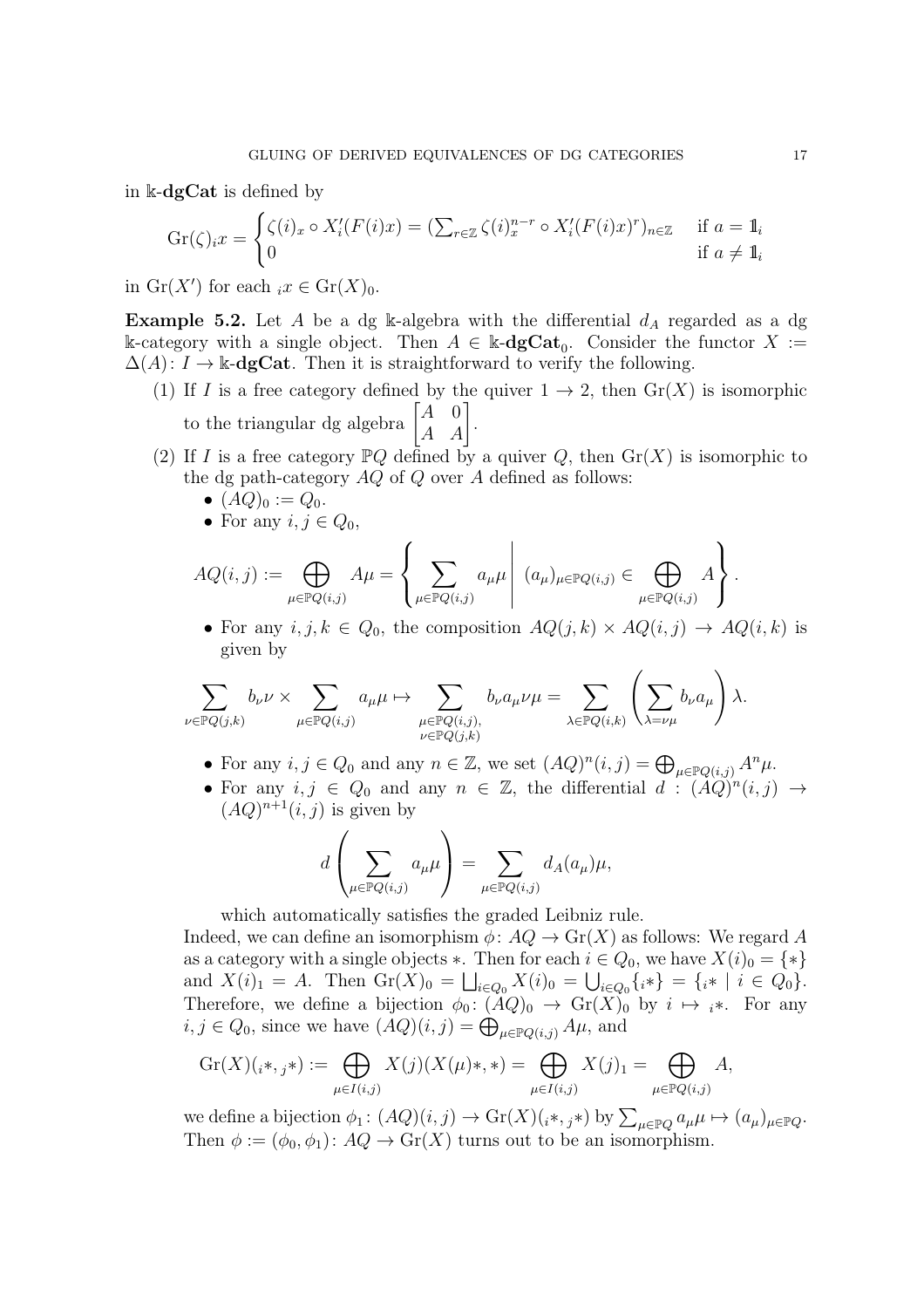- (3) If I is a poset S, then  $Gr(X)$  is isomorphic to the incidence dg category AS of S over A defined as follows:
	- $(AS)_0 := S$  as a set.
	- For any  $i, j \in S$ ,  $(AS)(i, j) := \begin{cases} A & \text{if } i \leq j, \\ 0 & \text{if } j \leq k \end{cases}$ 0 otherwise.
	- For any  $i, j, k \in S$ , the composition  $AS(j, k) \times AS(i, j) \rightarrow AS(i, k)$  is given by the multiplication of A for the case that  $i \leq j \leq k$ , and as zero otherwise.
	- For any  $i, j \in Q_0$  and any  $n \in \mathbb{Z}$ , we set  $(AS)^n(i,j) := \begin{cases} A^n & \text{if } i \leq j, \\ 0 & \text{otherwise.} \end{cases}$ 0 otherwise.
	- For any  $i, j \in Q_0$  and any  $n \in \mathbb{Z}$ , the differential  $\tilde{d} : (AS)^n(i,j) \to$  $(AS)^{n+1}(i, j)$  is given by  $d_A: A^n \to A^{n+1}$  if  $i \leq j$ , and as zero otherwise, which automatically satisfies the graded Leibniz rule.

Indeed, we can define an isomorphism  $\phi: AS \to Gr(X)$  as follows: We regard A as a category with a single objects  $\ast$ . Then for each  $i \in S$ , we have  $X(i)_0 = \{\ast\}$ and  $X(i)_1 = A$ . Then  $\text{Gr}(X)_0 = \bigsqcup_{i \in I_0} X(i)_0 = \bigcup_{i \in I_0} \{i * \} = \{i * | i \in S\}.$ Therefore, we define a bijection  $\phi_0: (AS)_0 \to \text{Gr}(X)_0$  by  $i \mapsto i^*$ . For any  $i, j \in S$ , since we have  $(AS)(i, j) = \begin{cases} A & \text{if } i \leq j, \\ 0 & \text{if } j \end{cases}$ 0 otherwise , and

$$
\operatorname{Gr}(X)(_{i^*,j^*}):=\bigoplus_{\mu\in S(i,j)}X(j)(X(\mu)^{*},*)=\bigoplus_{\mu\in S(i,j)}X(j)_1=\bigoplus_{\mu\in S(i,j)}A=A,\text{if }i\leq j,
$$

we define a bijection  $\phi_1: (AS)(i, j) \to Gr(X)(i^*, j^*)$  by  $\sum_{\mu \in S} a_{\mu} \mu \mapsto (a_{\mu})_{\mu \in S}$ . Then  $\phi := (\phi_0, \phi_1): AQ \to Gr(X)$  turns out to be an isomorphism.

- (4) If I is a monoid G, then  $Gr(X)$  is isomorphic to the monoid dg algebra<sup>[2](#page-17-0)</sup> AG of G over A defined as follows:
	- $AG := \bigoplus_{g \in G} Ag$ .
	- The multiplication  $AG \times AG \rightarrow AG$  is defined by

$$
\left(\sum_{g\in G}a_gg\right)\cdot\left(\sum_{h\in G}b_hh\right):=\sum_{g,h\in G}(a_gb_h)gh=\sum_{f\in G}\left(\sum_{gh=f}a_gb_h\right)f.
$$

- For each  $n \in \mathbb{Z}$ ,  $(AG)^n := \bigoplus_{g \in G} A^n g$ .
- The differential  $d : (AG)^n \rightarrow (AG)^{n+1}$  is given by  $d\left(\sum_{g \in G} a_g g\right) :=$  $\sum_{g \in G} d_A(a_g)g$ , which automatically satisfies the graded Leibniz rule.

In (3) above,  $AS$  is defined to be the factor category of the dg path-category  $AQ$ modulo the ideal generated by the full commutativity relations in Q, where Q is the Hasse diagram of S regarded as a quiver by drawing an arrow  $x \to y$  if  $x \leq y$  in Q. If S is a finite poset, then  $AS$  is identified with the usual incidence dg algebra.

<span id="page-17-0"></span><sup>&</sup>lt;sup>2</sup>Since AG has the identity  $1_A1_G$ , this is regarded as a category with a single object.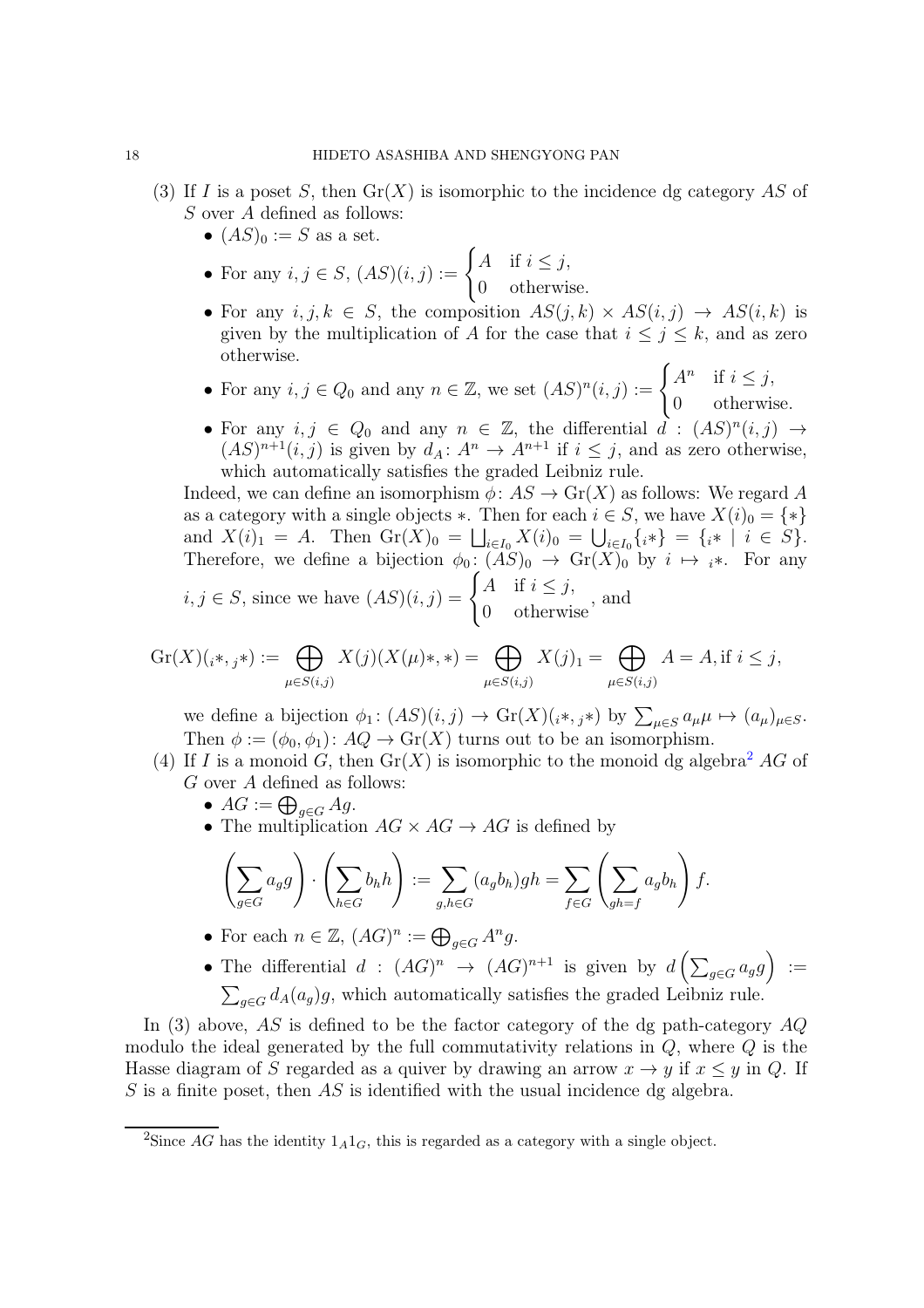See [\[9\]](#page-58-4) for further examples of the Grothendieck constructions of functors, further examples of the Grothendieck constructions of a functor  $X: I \to \mathbb{k}$ -**dgCat** will be done in the forthcoming paper.

**Definition 5.3.** Let  $X \in \overleftarrow{\text{Colax}}(I, \mathbb{V}\text{-}\text{Cat})$ . We define a left transformation  $(P_X, \phi_X) :=$  $(P, \phi)$ :  $X \to \Delta(\text{Gr}(X))$  (called the *canonical morphism*) as follows.

• For each  $i \in I_0$ , the functor  $P(i): X(i) \to Gr(X)$  is defined by

$$
\begin{cases} P(i)x := i x \\ P(i)f := (\delta_{a,1_i} f \circ (X_i x))_{a \in I(i,i)} : i x \to i y \text{ in } \operatorname{Gr}(X) \end{cases}
$$

for all  $f: x \to y$  in  $X(i)$ .

• For each  $a: i \to j$  in I, the natural transformation  $\phi(a): P(i) \Rightarrow P(j)X(a)$ 

$$
X(i) \xrightarrow{P(i)} \operatorname{Gr}(X)
$$
  

$$
X(a) \downarrow \swarrow \swarrow \swarrow \swarrow
$$
  

$$
X(j) \xrightarrow{P(j)} \operatorname{Gr}(X)
$$

is defined by  $\phi(a)x := (\delta_{b,a} 1\!\!1_{X(a)x})_{b \in I(i,j)}$  for all  $x \in X(i)_0$ .

Now let  $X \in \overleftarrow{\text{Colax}}(I,\Bbbk-\text{dgCat})$ . The left transformation  $(P_X,\phi_X) := (P,\phi) : X \to$  $\Delta(\text{Gr}(X))$  is as follows.

• For each  $i \in I_0$ , the dg functor  $P(i): X(i) \to Gr(X)$  is defined by  $P(i)x := i x$ for all  $x \in X(i)_0$ , and by setting  $P(i)f: i x \to i y$  as

<span id="page-18-0"></span>
$$
P(i)f := (\delta_{a,1_i}(X_i x) * f)_{a \in I(i,i)}
$$
  
= 
$$
\left( \left( \delta_{a,1_i} \sum_{r \in \mathbb{Z}} (-1)^{(n-r)r} f^{n-r} \circ (X_i x)^r \right)_{n \in \mathbb{Z}} \right)_{a \in I(i,i)}
$$
(5.9)

for all  $f: x \to y$  in  $X(i)$ . Note here that the map  $\mathscr{C}(X_ix, y)$ :  $\mathscr{C}(x, y) \to$  $\mathscr{C}(X(\mathbb{1}_i)x, y), f \mapsto f \circ X_i x$  is given by the contravariant functor  $\mathscr{C}(-, y)$  at  $X_i x$ . • For each  $a: i \to j$  in I, the dg natural transformation  $\phi(a): P(i) \Rightarrow P(j)X(a)$ 

$$
X(i) \xrightarrow{P(i)} \operatorname{Gr}(X)
$$
  

$$
X(a) \downarrow \qquad \qquad \downarrow \qquad \qquad \downarrow
$$
  

$$
X(j) \xrightarrow{P(j)} \operatorname{Gr}(X)
$$

is defined by  $\phi(a)x := (\delta_{b,a} 1\!\!1_{X(a)x})_{b \in I(i,j)}$  for all  $x \in X(i)_0$ .

**Lemma 5.4.** *The*  $(P, \phi)$  *defined above is a* 1*-morphism in*  $\overleftarrow{\text{Colax}}(I, \mathbb{k} - \text{dgCat})$ *.* 

*Proof.* This is straightforward by using Remark [4.2.](#page-11-0)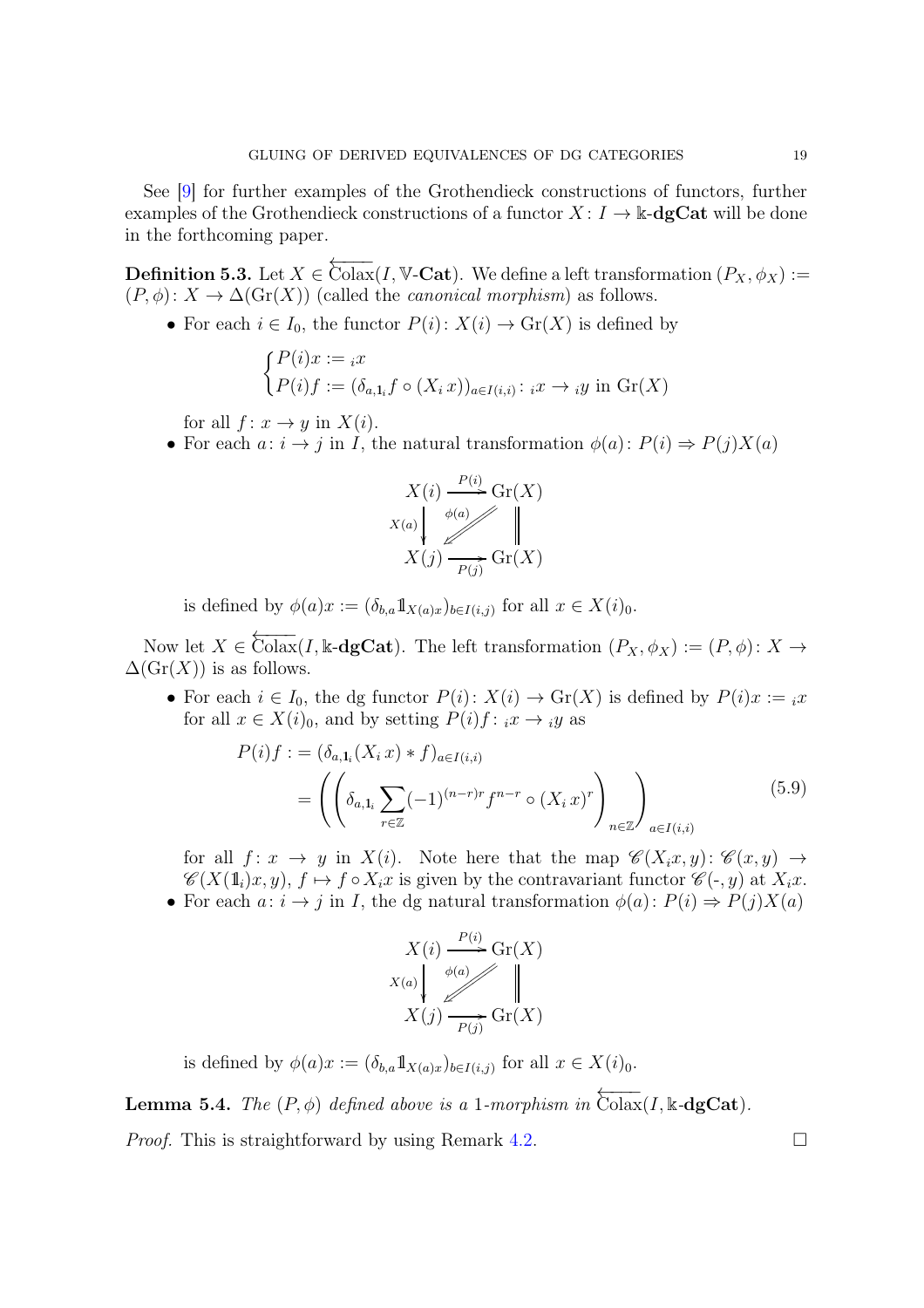<span id="page-19-0"></span>**Proposition 5.5.** Let  $X \in \overleftarrow{\text{Colax}}(I, \Bbbk \text{-}\text{dgCat})_0$ . Then the canonical morphism  $(P, \phi) \colon X \to$ ∆(Gr(X)) *is an* I*-covering. More precisely, the morphism*

$$
(P,\phi)_{x,y}^{(1)}\colon \bigoplus_{a\in I(i,j)} X(j)(X(a)x,y) \to \mathrm{Gr}(X)(P(i)x,P(j)y)
$$

*is the identity for all*  $i, j \in I_0$  *and all*  $x \in X(i)_0, y \in X(j)_0$ *.* 

*Proof.* By the definitions of  $\mathrm{Gr}(X)_0$  and of P it is obvious that  $(P, \phi)$  is dense. Let  $i, j \in I_0$  and  $x \in X(i)$ ,  $y \in X(j)$ . We only have to show that

$$
(P,\phi)_{x,y}^{(1)}\colon \bigoplus_{a\in I(i,j)} X(j)(X(a)x,y) \to \mathrm{Gr}(X)(P(i)x,P(j)y)
$$

is the identity. Let  $f = (f_a)_{a \in I(i,j)} \in \bigoplus_{a \in I(i,j)} X(j) (X(a)x, y)$ . Then by noting the form of  $f_a: X(a)x \to y$  in  $X(j)$ , we have the following equalities for each  $n \in \mathbb{Z}$  by  $(4.4), (5.9)$  $(4.4), (5.9)$  $(4.4), (5.9)$  and  $(5.7)$ :

$$
(P, \phi)_{x,y}^{(1)}(f)^n = \sum_{a \in I(i,j)} P(j)(f_a)^n \circ \phi(a)_x
$$
  
\n
$$
= \sum_{a \in I(i,j)} \left( \delta_{b,1,j} \sum_{s \in \mathbb{Z}} (-1)^{(n-s)s} f_a^{n-s} \circ X_j(X(a)x)^s \right)_{b \in I(j,j)} \circ \phi(a)_x
$$
  
\n
$$
= \sum_{a \in I(i,j)} \left( \delta_{b,1,j} \sum_{s \in \mathbb{Z}} (-1)^{(n-s)s} f_a^{n-s} \circ X_j(X(a)x)^s \right)_{b \in I(j,j)} \circ (\delta_{c,a} \mathbb{1}_{X(a)x})_{c \in I(i,j)}
$$
  
\n
$$
= \sum_{a \in I(i,j)} \left( \sum_{\substack{s \in I(i,j) \\ c \in I(i,j)}} \delta_{b,1,j} \sum_{s \in \mathbb{Z}} (-1)^{(n-r)r} (-1)^{(n-r-s)s} f_a^{n-r-s} \circ X_j(X(a)x)^s \circ X(b)(\delta_{c,a} \mathbb{1}_{X(a)x})^0 \circ (X_{b,c}x)^r \right)
$$
  
\n
$$
= \sum_{a \in I(i,j)} \left( \delta_{d,a} \sum_{r,s \in \mathbb{Z}} (-1)^{(n-r)r} (-1)^{(n-r-s)s} f_a^{n-r-s} \circ X_j(X(a)x)^s \circ X(\mathbb{1}_{j}) (\mathbb{1}_{X(a)x})^0 \circ (X_{1j,a}x)^r \right)_{d \in I(i,j)}
$$
  
\n
$$
= \sum_{a \in I(i,j)} \left( \delta_{d,a} \sum_{r,s \in \mathbb{Z}} (-1)^{(n-r)r} (-1)^{(n-r-s)s} f_a^{n-r-s} \circ X_j(X(a)x)^s \circ (X_{1j,a}x)^r \right)_{d \in I(i,j)}
$$
  
\n
$$
= \sum_{a \in I(i,j)} \left( \delta_{d,a} \sum_{\substack{r,s,t \in \mathbb{Z} \\ n=r+s+t}} (-1)^{r s+r t+st} f_a^t \circ X_j(X(a)x)^s \circ (X_{1j,a}x)^r \right)_{d \in I(i,j)}
$$
  
\n
$$
= \sum_{a \in I(i,j)} \left( \delta_{d,a} \sum_{\substack{r,m,t \in \mathbb{Z} \\ n=m+t}} (-1)^{r(m-r)+mt
$$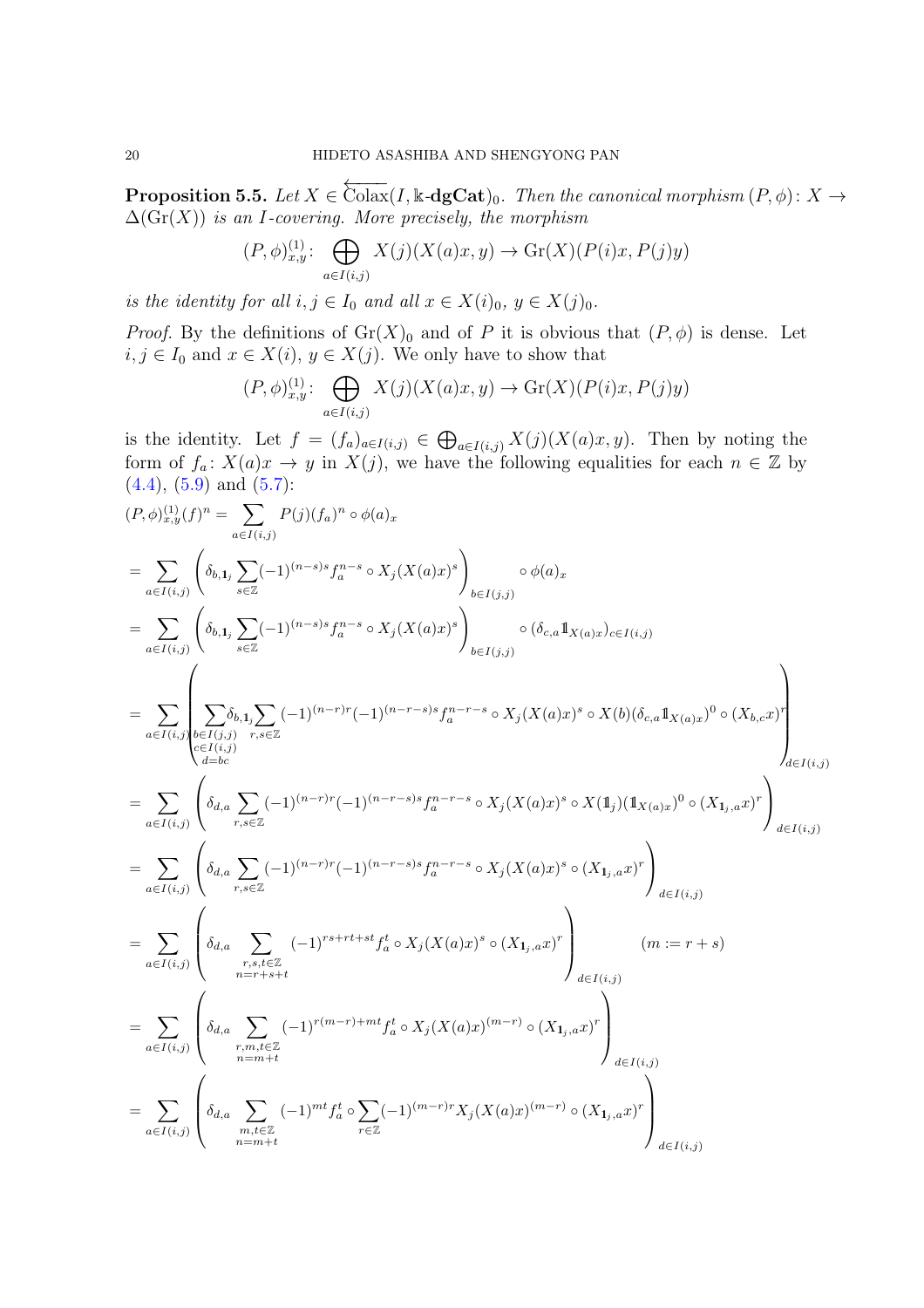$$
= \sum_{a \in I(i,j)} \left( \delta_{d,a}((X_{1_j,a} x * X_j (X(a)x))) * f_a)^n \right)_{d \in I(i,j)}
$$
  

$$
\stackrel{*}{=} \sum_{a \in I(i,j)} \left( \delta_{d,a} (\mathbb{1}_{X(a)x} * f_a)^n \right)_{d \in I(i,j)} = f^n.
$$

In the above the equality  $\stackrel{*}{=}$  holds. Indeed, let  $(\cdot)^{\rm op}$ :  $X(j) \to X(j)^{\rm op}$  be the canonical contaravariant functor defined by  $u^{\rm op} := u$  for all  $u \in X(j)_0 \cup X(j)_1$ , and  $(h \circ g)^{\rm op} = g * h$ for all morphisms  $g: u \to v, h: v \to w$  in  $X(j)$ . If we have an equality  $h \circ g = \mathbb{1}_u$  in  $X(j)$ , then we have  $g * h = (h \circ g)^{op} = \mathbb{1}_{u}^{op} = \mathbb{1}_{u}$ . By applying this fact to the case that  $g = X_{1_i,a}x, h = X_i(X(a)x), u = X(a)x$ , we have  $X_{1_i,a}x * X_i(X(a)x) = 1_{X(a)x}$ .

<span id="page-20-2"></span>Lemma 5.6. Let  $X \in \overleftarrow{\text{Colax}}(I, \mathbb{k} \text{-}\text{dgCat})_0$  and  $H: \text{Gr}(X) \to \mathscr{C}$  be in  $\mathbb{k} \text{-}\text{dgCat}$  and *consider the composite* 1*-morphism*  $(F, \psi)$ :  $X \xrightarrow{(P, \phi)} \Delta(\text{Gr}(X)) \xrightarrow{\Delta(H)} \Delta(\mathscr{C})$ *. Then*  $(F, \psi)$  *is an I-covering if and only if*  $H$  *is an equivalence.* 

*Proof.* Obviously  $(F, \psi)$  is dense if and only if so is H. Further for each  $i, j \in I_0$ ,  $x \in X(i)$  and  $y \in X(j)$ ,  $(F, \psi)_{x,y}^{(1)}$  is an isomorphism if and only if so is  $H_{i,x_jy}$  because we have a commutative diagram

$$
\bigoplus_{a \in I(i,j)} X(j) (X(a)x, y) \xrightarrow{(F, \psi)^{(1)}_{x,y}} \mathscr{C}(F(i)x, F(j)y)
$$
\n
$$
\xrightarrow{(P, \phi)^{(1)}_{x,y}} \qquad \qquad \overbrace{\text{Gr}(X)(_{i}x, y)}
$$

<span id="page-20-0"></span>by Proposition [5.5.](#page-19-0)

#### 6. Adjoints

In this section we will show that the Grothendieck construction is a strict left adjoint to the diagonal 2-functor, and that I-coverings are essentially given by the unit of the adjunction.

**Definition 6.1.** Let  $\mathscr{C} \in \mathbb{V}$ -Cat. We define a functor  $Q_{\mathscr{C}}: Gr(\Delta(\mathscr{C})) \to \mathscr{C}$  by

- $Q_{\mathscr{C}}(x) := x$  for all  $\mathrm{d}x \in \mathrm{Gr}(\Delta(\mathscr{C}))_0$ ; and
- $Q_{\mathscr{C}}((f_a)_{a\in I(i,j)}) := \sum_{a\in I(i,j)} f_a$  for all  $(f_a)_{a\in I(i,j)} \in \mathrm{Gr}(\Delta(\mathscr{C}))((x, y))$  and for all  $i, x, y \in \mathrm{Gr}(\Delta(\mathscr{C}))_0.$

It is easy to verify that  $Q_{\mathscr{C}}$  is a V-functor.

<span id="page-20-1"></span>**Theorem 6.2.** *The* 2*-functor* Gr:  $\overleftarrow{\text{Colax}}(I, \mathbb{V}\text{-}\text{Cat}) \rightarrow \mathbb{V}\text{-}\text{Cat}$  *is a strict left* 2*-adjoint to the* 2*-functor*  $\Delta$ :  $\nabla$ - $\mathbf{Cat}$   $\rightarrow$   $\widehat{\text{Colax}}(I, \mathbb{V}\text{-}\mathbf{Cat})$ *. The unit is given by the family of canonical morphisms*  $(P_X, \phi_X)$ :  $X \to \Delta(\text{Gr}(X))$  *indexed by*  $X \in \text{Colax}(I, V\text{-Cat})$ *,* and the counit is given by the family of  $Q_{\mathscr{C}}: Gr(\Delta(\mathscr{C})) \to \mathscr{C}$  defined as above indexed  $by \mathscr{C} \in \mathbb{V}$ -Cat.

*In particular,*  $(P_X, \phi_X)$  *has a strict universality in the comma category*  $(X \downarrow \Delta)$ *, i.e., for each*  $(F, \psi): X \to \Delta(\mathscr{C})$  *in* Colax(I, V**-Cat**) with  $\mathscr{C} \in \mathbb{V}$ -Cat, there exists a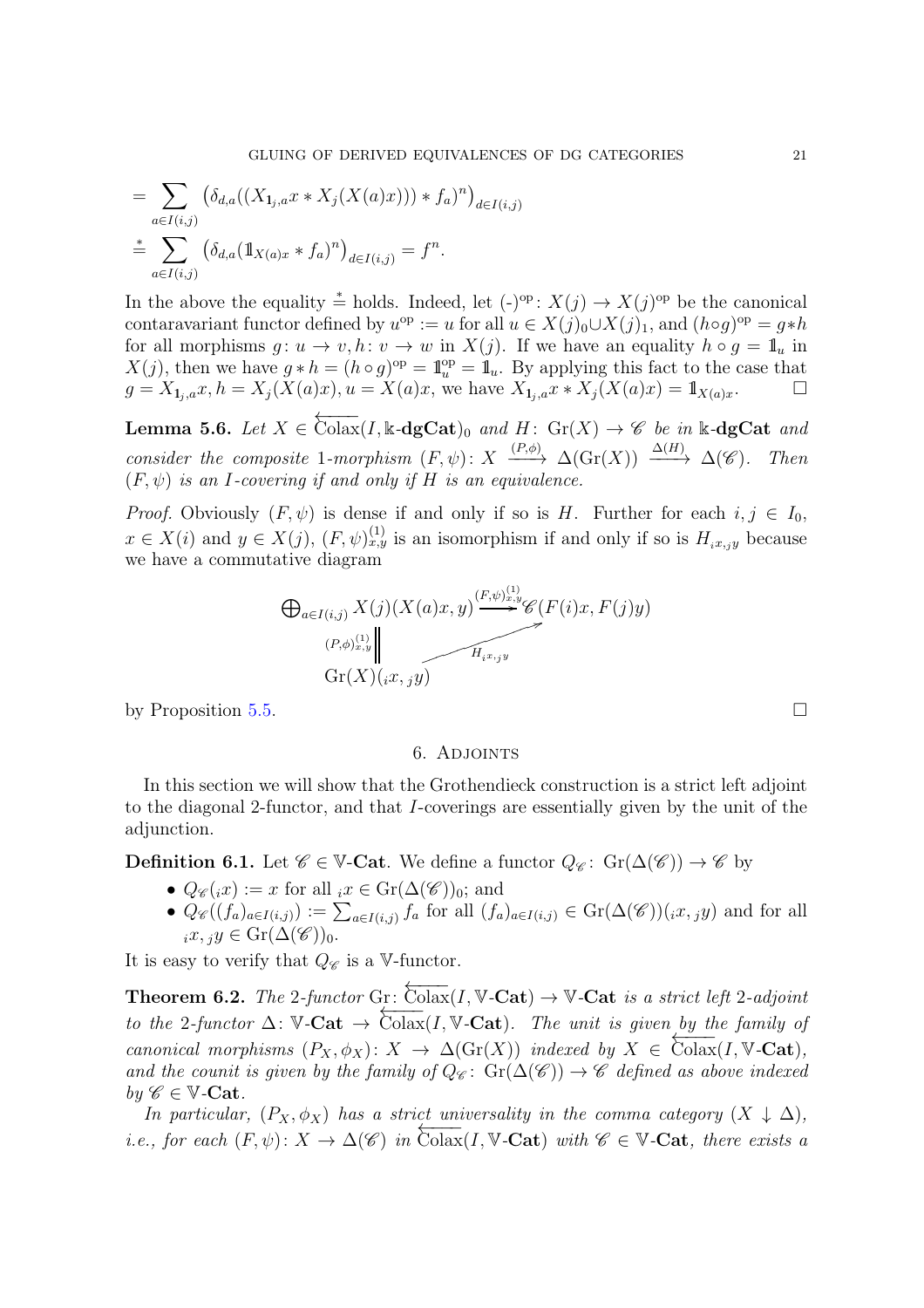*unique*  $H: Gr(X) \to \mathscr{C}$  *in*  $\mathbb{V}\text{-}\mathbf{Cat}$  *such that the following is a commutative diagram in*  $\widehat{Colax}(I, \mathbb{V}\text{-}\mathbf{Cat})$ :

$$
X \xrightarrow{(F,\psi)} \Delta(\mathscr{C}).
$$
  
\n
$$
P_X, \phi_X
$$
  
\n
$$
\phi_X
$$
  
\n
$$
\Delta(\text{Gr}(X))
$$

*Proof.* For simplicity set  $\eta := ((P_X, \phi_X))_{X \in \overline{\text{Coax}}(I, \mathbb{V}\text{-}\text{Cat})_0}$  and  $\varepsilon := (Q_{\mathscr{C}})_{\mathscr{C} \in \mathbb{V}\text{-}\text{Cat}_0}$ .

Claim 1.  $\Delta \varepsilon \cdot \eta \Delta = \mathbb{1}_{\wedge}$ .

Indeed, let  $\mathscr{C} \in \mathbb{V}\text{-}\mathbf{Cat}$ . It is enough to show that  $\Delta(Q_{\mathscr{C}}) \cdot (P_{\Delta(\mathscr{C})}, \phi_{\Delta(\mathscr{C})}) = \mathbb{1}_{\Delta(\mathscr{C})}$ . Now

LHS = 
$$
((Q_{\mathscr{C}}P_{\Delta(\mathscr{C})}(i))_{i\in I_0}, (Q_{\mathscr{C}}\phi_{\Delta(\mathscr{C})}(a))_{a\in I_1})
$$
, and  
RHS =  $((\mathbb{1}_{\mathscr{C}})_{i\in I_0}, (\mathbb{1}_{\mathbb{1}_{\mathscr{C}}})_{a\in I_1})$ .

*First entry*: Let  $i \in I$ . Then  $Q_{\mathscr{C}}P_{\Delta(\mathscr{C})}(i) = \mathbb{1}_{\mathscr{C}}$  because for each  $x, y \in \mathscr{C}_0$  and each  $f \in \mathscr{C}(x,y)$  we have  $(Q_{\mathscr{C}}P_{\Delta(\mathscr{C})}(i))(x) = Q_{\mathscr{C}}(ix) = x$ ; and  $(Q_{\mathscr{C}}P_{\Delta(\mathscr{C})}(i))(f) = (\delta_{a,1}f \cdot f)$  $((\eta_{\Delta(\mathscr{C}}))_i x))_{a \in I_1} = \sum_{a \in I(i,i)} \delta_{a,1_i} f = f.$ 

*Second entry*: Let  $\overline{a}: i \to j$  in *I*. Then  $Q_{\mathscr{C}}\phi_{\Delta(\mathscr{C})}(a) = 1\!\!1_{l_{\mathscr{C}}}$  because for each  $x \in \mathscr{C}_0$ we have  $Q_{\mathscr{C}}(\phi_{\Delta(\mathscr{C})}(a)x) = Q_{\mathscr{C}}((\delta_{b,a}1\!1_{\Delta(\mathscr{C})(a)x})_{b\in I(i,j)}) = \sum_{b\in I(i,j)} \delta_{b,a}1\!1_x = 1\!1_{x} = 1\!1_{x}$ This shows that  $LHS = RHS$ .

Claim 2.  $\varepsilon$  Gr·Gr  $\eta = \mathbb{1}_{\text{Gr}}$ .

Indeed, let  $X \in \overleftarrow{\text{Colax}}(I, \mathbb{V}\text{-}\text{Cat})$ . It is enough to show that  $Q_{\text{Gr}(X)} \cdot \text{Gr}(P_X, \phi_X) =$  $1\!\!1_{\mathrm{Gr}(X)}$ .

*On objects*: Let  ${}_{i}x \in Gr(X)_0$ . Then  $Q_{Gr(X)}(Gr(P_X, \phi_X)(x)) = Q_{Gr(X)}(i(P_X(i)x))$  $\partial x$ .

*On morphisms*: Let  $f = (f_a)_{a \in I(i,j)}$ :  $_i x \to j y$  be in  $\text{Gr}(X)$ . Then we have

$$
Q_{\text{Gr}(X)} \text{Gr}(P_X, \phi_X)(f) = Q_{\text{Gr}(X)}((P_X(j)(f_a) \circ \phi_X(a)x)_{a \in I(i,j)})
$$
  
= 
$$
\sum_{a \in I(i,j)} P_X(j)(f_a) \circ \phi_X(a)x = (P_X, \phi_X)_{x,y}^{(1)}(f) = f.
$$

Thus the claim holds. The two claims above prove the assertion.

The 2-functor Gr:  $\overline{\text{Colax}}(I, \mathbb{k} - \text{dgCat}) \rightarrow \mathbb{k} - \text{dgCat}$  is a strict left 2-adjoint to the 2-functor  $\Delta$ : k-dgCat  $\rightarrow$  Colax(I, k-dgCat). The unit is given by the family of canonical morphisms  $(P_X, \phi_X): X \to \Delta(\text{Gr}(X))$  indexed by  $X \in \text{Colax}(I, \mathbb{k} \text{-}dg\text{Cat}),$ and the counit is given by the family of  $\hat{Q}_{\mathscr{C}}$ :  $\hat{Gr}(\Delta(\mathscr{C})) \to \mathscr{C}$  defined as above indexed by  $\mathscr{C} \in \Bbbk$ -dgCat.

In particular,  $(P_X, \phi_X)$  has a strict universality in the comma category  $(X \downarrow \Delta)$ , i.e., for each  $(F, \psi): X \to \Delta(\mathscr{C})$  in  $\text{Colax}(I, \mathbb{k}\text{-}\text{dgCat})$  with  $\mathscr{C} \in \mathbb{k}\text{-}\text{dgCat}$ , there exists a unique  $H: Gr(X) \to \mathscr{C}$  in k-dgCat such that the following is a commutative diagram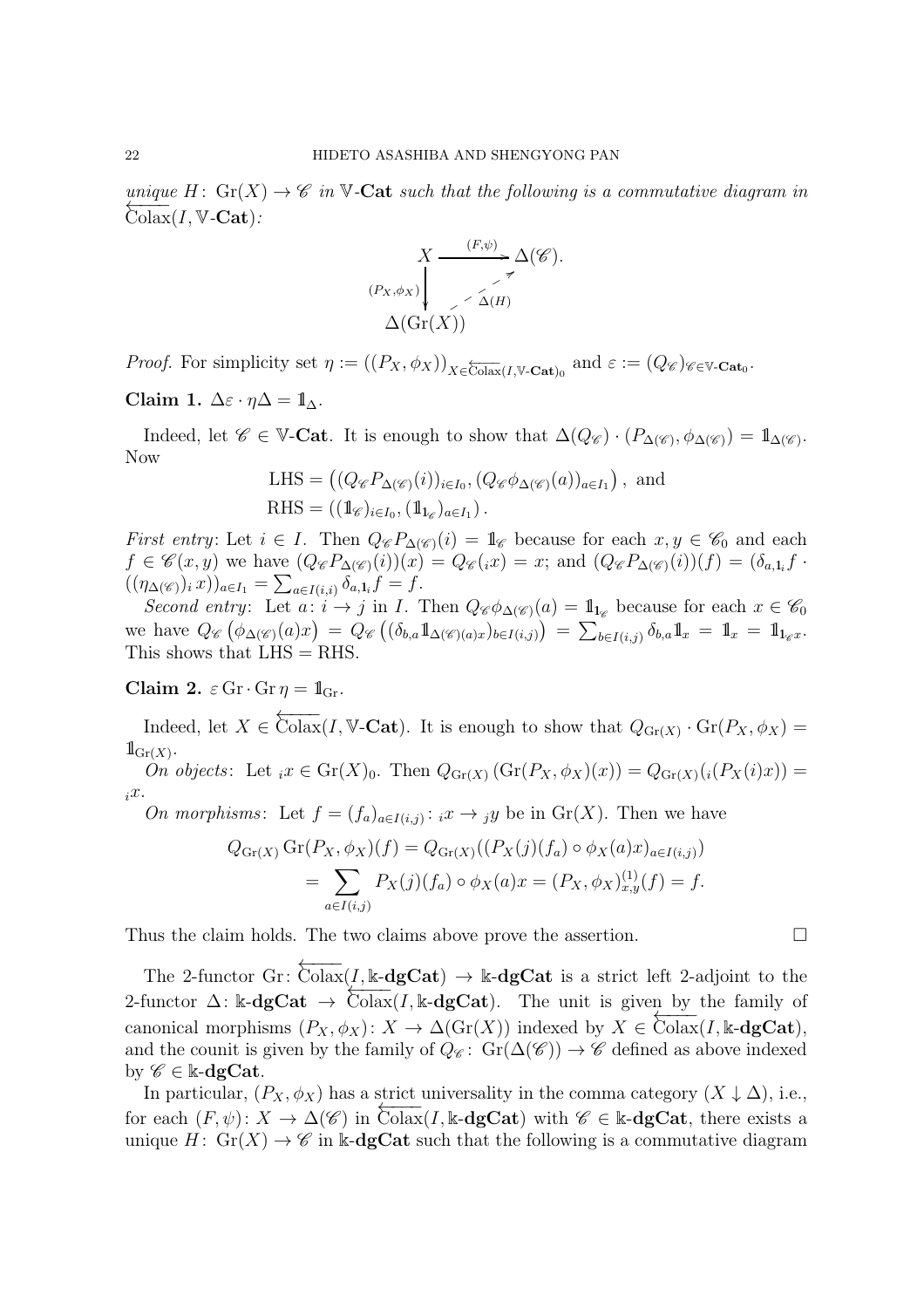in  $\overleftarrow{\text{Colax}}(I,\Bbbk\text{-}\mathbf{dgCat})$ :

$$
X \xrightarrow{(F,\psi)} \Delta(\mathscr{C}).
$$
  
\n
$$
\left.\begin{array}{c}\n\chi & \to \\
\hline\n\zeta & \text{if } \\
\hline\n\zeta & \text{if } \\
\Delta(\text{Gr}(X)) & \text{if } \\
\end{array}\right.
$$

<span id="page-22-1"></span>**Corollary 6.3.** Let  $(F, \psi)$ :  $X \to \Delta(\mathscr{C})$  be in  $\overleftarrow{\text{Colax}}(I, \mathbb{V}\text{-}\text{Cat})$ *. Then the following are equivalent.*

- (1)  $(F, \psi)$  *is an I-covering*;
- (2) *There exists an equivalence*  $H: Gr(X) \to \mathscr{C}$  *such that the diagram*



*is strictly commutative.*

*Proof.* This immediately follows by Theorem [6.2](#page-20-1) and Lemma [5.6.](#page-20-2) More precisely,

$$
(F, \psi)^{(1)}_{x,y}(((f_a^n)_{n \in \mathbb{Z}})_{a \in I(i,j)}) = \sum_{a \in I(i,j)} \psi(a)_x * F(j)(f_a)
$$
  
= 
$$
\sum_{a \in I(i,j)} H\phi(a)_x * HP(j)(f_a)
$$
  
= 
$$
H(\sum_{a \in I(i,j)} \phi(a)_x * P(j)(f_a))
$$
  
= 
$$
H(P, \phi)^{(1)}_{x,y}(f).
$$

### 7. The DG Module colax functor

<span id="page-22-0"></span>Let  $X: I \to \mathbb{k}$ -dgCat be a colax functor. In this section we formulate the definition of the "dg module category Mod X" of X as a colax functor  $I \to \mathbb{k}$ -dgCat by modifying the definition given in the previous paper [\[7\]](#page-58-6). Recall that the *dg module category* dgMod C of a dg category  $\mathscr{C} \in \mathbb{k}$ -**dgCat** is defined to be the functor category  $dgMod \mathscr{C} := \Bbbk-\mathbf{dgCat}(\mathscr{C}^{op}, dgMod \Bbbk)).$  Since  $\Bbbk-\mathbf{dgCat}$  is a 2-category, this is extended to a representable 2-functor

$$
\mathrm{dgMod}':=\Bbbk\text{-}\mathbf{dgCat}((\text{-})^{\mathrm{op}},\mathrm{dgMod}\,\Bbbk))\colon \Bbbk\text{-}\mathbf{dgCat}\to\Bbbk\text{-}\mathbf{Ab}^{\mathrm{coop}}
$$

(see Notation [2.8\)](#page-6-1).

As is easily seen the composite dgMod' $\circ X$  turns out to be a colax functor  $I \rightarrow$ k-Ab<sup>coop</sup>, i.e., a contravariant lax functor  $I \to \mathbb{k}$ -Ab. When X is a group action, namely when I is a group G and  $X: G \to \mathbb{k}$ -**dgCat** is a functor, the usual dg module category  $\text{dgMod } X$  with a G-action of X was defined to be the composite functor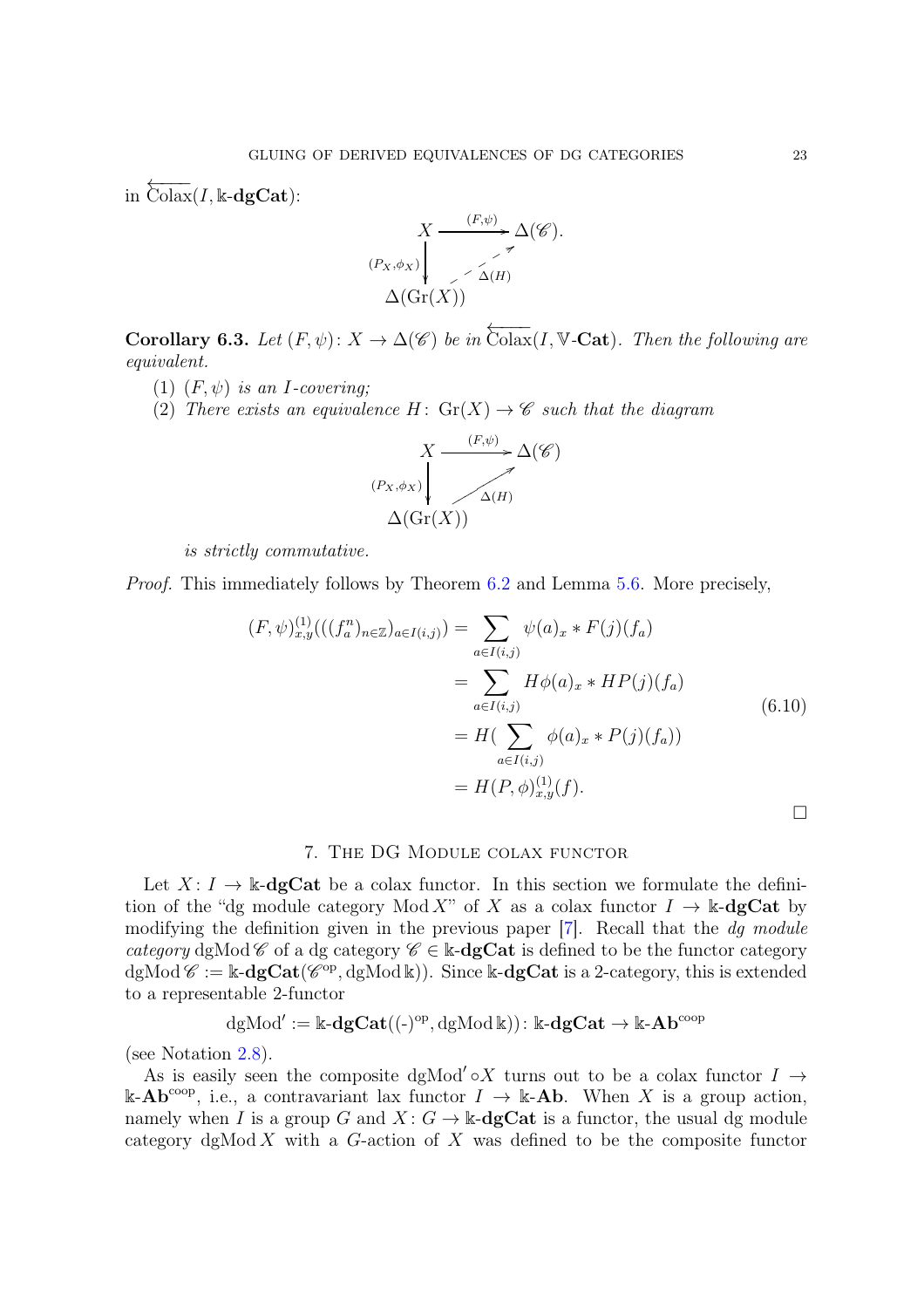dgMod  $X := dg\text{Mod}' \circ X \circ i$ , where  $i: G \to G$  is the group anti-isomorphism defined by  $x \mapsto x^{-1}$  for all  $x \in G$ . In this way we can change dgMod<sup>'</sup>  $\circ X$  to a covariant one. But in general we cannot assume the existence of such an isomorphism  $i$ . Instead in this paper we will use a covariant "pseudofunctor" dgMod:  $k-\frac{d}{dx}$  +  $k-\frac{1}{dx}$  defined below and will define dgMod X as the composite dgMod  $\circ X$ , which can be seen as a "lax" extended version of the dg module category construction of a dg category with a G-action stated above. We start with a notion of colax functors from a 2-category to a 2-category. Compare our definitions of colax functors, left transformations (1-morphisms) and 2 morphisms in the setting of 2-categories given below with definitions of morphisms, transformations and modifications in the setting of bicategories (see Leinster [\[40\]](#page-60-5) for instance).

# Definition 7.1. Let B and C be 2-categories.

(1) A *colax functor* from **B** to **C** is a triple  $(X, \eta, \theta)$  of data:

- a triple  $X = (X_0, X_1, X_2)$  of maps  $X_i: \mathbf{B}_i \to \mathbf{C}_i$  ( $\mathbf{B}_i$  denotes the collection of *i*-morphisms of **B** for each  $i = 0, 1, 2$  preserving domains and codomains of all 1-morphisms and 2-morphisms (i.e.  $X_1(\mathbf{B}_1(i,j)) \subseteq \mathbf{C}_1(X_0i, X_0j)$  for all  $i, j \in \mathbf{B}_0$  and  $X_2(\mathbf{B}_2(a, b)) \subseteq \mathbf{C}_2(X_1a, X_1b)$  for all  $a, b \in \mathbf{B}_1$  (we omit the subscripts of  $X$  below));
- a family  $\eta := (\eta_i)_{i \in \mathbf{B}_0}$  of 2-morphisms  $\eta_i : X(\mathbb{1}_i) \Rightarrow \mathbb{1}_{X(i)}$  in C indexed by  $i \in \mathbf{B}_0$ ; and
- a family  $\theta := (\theta_{b,a})_{(b,a)}$  of 2-morphisms  $\theta_{b,a} : X(ba) \Rightarrow X(b)X(a)$  in C indexed by  $(b, a) \in \text{com}(\mathbf{B}) := \{(b, a) \in \mathbf{B}_1 \times \mathbf{B}_1 | ba \text{ is defined}\}\$

satisfying the axioms:

- (i)  $(X_1, X_2)$ :  $\mathbf{B}(i, j) \to \mathbf{C}(X_0i, X_0j)$  is a functor for all  $i, j \in \mathbf{B}_0$ ;
- (ii) For each  $a: i \rightarrow j$  in  $\mathbf{B}_1$  the following are commutative:



(iii) For each  $i \stackrel{a}{\rightarrow} j \stackrel{b}{\rightarrow} k \stackrel{c}{\rightarrow} l$  in  $\mathbf{B}_1$  the following is commutative:

$$
X(cba) \xrightarrow{\theta_{c,ba}} X(c)X(ba)
$$
  
\n
$$
\theta_{cb,a} \parallel \qquad \qquad \downarrow X(c)\theta_{b,a} \qquad ; \text{ and}
$$
  
\n
$$
X(cb)X(a) \xrightarrow{\theta_{c,b}X(a)} X(c)X(b)X(a)
$$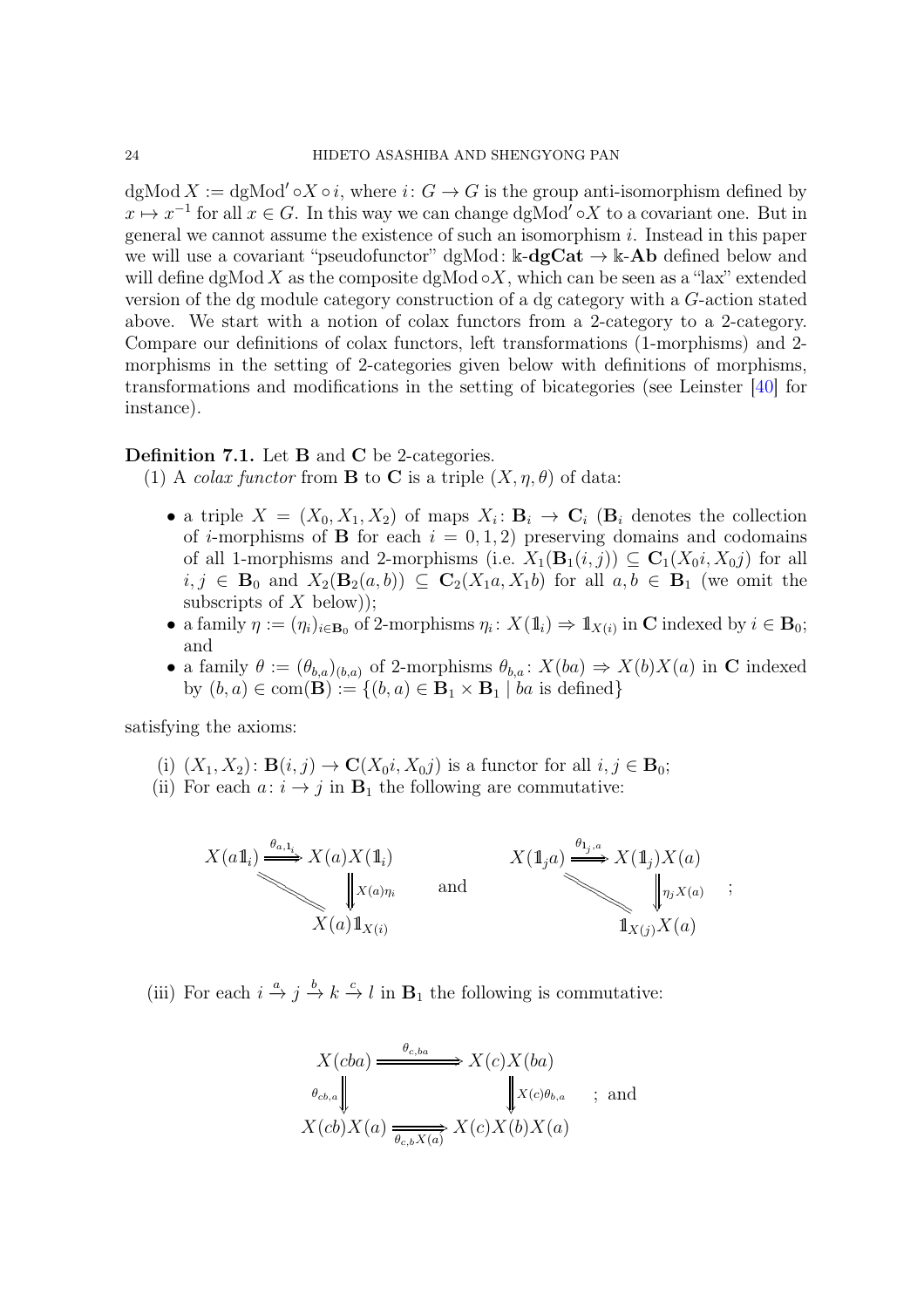(iv) For each  $a, a' : i \to j$  and  $b, b' : j \to k$  in  $\mathbf{B}_1$  and each  $\alpha : a \to a'$ ,  $\beta : b \to b'$  in  $B_2$  the following is commutative:

$$
X(ba) \xrightarrow{\theta_{b,a}} X(b)X(a)
$$

$$
X(\beta \ast \alpha) \downarrow \qquad \qquad \downarrow \qquad \qquad \downarrow \qquad \downarrow \qquad \downarrow \qquad \downarrow \qquad \downarrow \qquad \downarrow \qquad \downarrow \qquad \downarrow \qquad \downarrow \qquad \downarrow \qquad \downarrow \qquad \downarrow \qquad \downarrow \qquad \downarrow \qquad \downarrow \qquad \downarrow \qquad \downarrow \qquad \downarrow \qquad \downarrow \qquad \downarrow \qquad \downarrow \qquad \downarrow \qquad \downarrow \qquad \downarrow \qquad \downarrow \qquad \downarrow \qquad \downarrow \qquad \downarrow \qquad \downarrow \qquad \downarrow \qquad \downarrow \qquad \downarrow \qquad \downarrow \qquad \downarrow \qquad \downarrow \qquad \downarrow \qquad \downarrow \qquad \downarrow \qquad \downarrow \qquad \downarrow \qquad \downarrow \qquad \downarrow \qquad \downarrow \qquad \downarrow \qquad \downarrow \qquad \downarrow \qquad \downarrow \qquad \downarrow \qquad \downarrow \qquad \downarrow \qquad \downarrow \qquad \downarrow \qquad \downarrow \qquad \downarrow \qquad \downarrow \qquad \downarrow \qquad \downarrow \qquad \downarrow \qquad \downarrow \qquad \downarrow \qquad \downarrow \qquad \downarrow \qquad \downarrow \qquad \downarrow \qquad \downarrow \qquad \downarrow \qquad \downarrow \qquad \downarrow \qquad \downarrow \qquad \downarrow \qquad \downarrow \qquad \downarrow \qquad \downarrow \qquad \downarrow \qquad \downarrow \qquad \downarrow \qquad \downarrow \qquad \downarrow \qquad \downarrow \qquad \downarrow \qquad \downarrow \qquad \downarrow \qquad \downarrow \qquad \downarrow \qquad \downarrow \qquad \downarrow \qquad \downarrow \qquad \downarrow \qquad \downarrow \qquad \downarrow \qquad \downarrow \qquad \downarrow \qquad \downarrow \qquad \downarrow \qquad \downarrow \qquad \downarrow \qquad \downarrow \qquad \downarrow \qquad \downarrow \qquad \downarrow \qquad \downarrow \qquad \downarrow \qquad \downarrow \qquad \downarrow \qquad \downarrow \qquad \downarrow \qquad \downarrow \qquad \downarrow \qquad \downarrow \qquad \downarrow \qquad \downarrow \qquad \downarrow \qquad \downarrow \qquad \downarrow \qquad \downarrow \qquad \downarrow \qquad \downarrow \qquad \downarrow \q
$$

(2) A *lax functor* from **B** to **C** is a colax functor from **B** to  $\mathbb{C}^{\infty}$  (see Notation [2.8\)](#page-6-1).

(3) A *pseudofunctor* from **B** to **C** is a colax functor with all  $\eta_i$  and  $\theta_{b,a}$  2-isomorphisms.

(4) We define a 2-category  $\overleftarrow{\text{Colax}}(\mathbf{B}, \mathbf{C})$  having all the colax functors  $\mathbf{B} \to \mathbf{C}$  as the objects as follows.

**1-morphisms.** Let  $X = (X, \eta, \theta), X' = (X', \eta', \theta')$  be colax functors from **B** to **C**. A 1-morphism (called a *left transformation*) from X to X' is a pair  $(F, \psi)$  of data

- a family  $F := (F(i))_{i \in \mathbf{B}_0}$  of 1-morphisms  $F(i) : X(i) \to X'(i)$  in C; and
- a family  $\psi := (\psi(a))_{a \in \mathbf{B}_1}$  of 2-morphisms  $\psi(a) : X'(a)F(i) \Rightarrow F(j)X(a)$

$$
X(i) \xrightarrow{F(i)} X'(i)
$$
  
\n
$$
X(a) \downarrow \qquad \qquad X'(a)
$$
  
\n
$$
X(j) \xrightarrow{F(j)} X'(j)
$$

in C indexed by  $a: i \rightarrow j$  in  $B_1$  that satisfies the following three conditions: (0) for each  $\alpha: a \Rightarrow b$  in  $\mathbf{B}(i, j)$  the following is commutative:

$$
X'(a)F(i) \xrightarrow{X'(\alpha)F(i)} X'(b)F(i)
$$
  
\n
$$
\psi(a) \parallel \qquad \qquad \downarrow \psi(b)
$$
  
\n
$$
F(j)X(a) \xrightarrow{F(j)X(\alpha)} F(j)X(b),
$$
\n(7.11)

thus  $\psi$  gives a family of natural transformations of functors:

$$
\mathbf{B}(i,j) \xrightarrow{\qquad X'} \mathbf{C}(X'(i), X'(j))
$$
\n
$$
\downarrow \qquad \qquad \downarrow \mathbf{C}(F(i), X'(j))
$$
\n
$$
\mathbf{C}(X(i), X(j)) \xrightarrow{\psi_{ij}} \mathbf{C}(X(i), X'(j))
$$
\n
$$
(i, j \in \mathbf{B}_0),
$$
\n
$$
\mathbf{C}(X(i), X(j)) \xrightarrow{\mathbf{C}(X(i), F(j))} \mathbf{C}(X(i), X'(j))
$$

(a) For each  $i \in \mathbf{B}_0$  the following is commutative:

$$
X'(\mathbb{1}_i) F(i) \xrightarrow{\psi(\mathbb{1}_i)} F(i) X(\mathbb{1}_i)
$$
  
\n
$$
\eta'_i F(i) \parallel \qquad \qquad \parallel F(i) \eta_i \qquad ; \text{ and}
$$
  
\n
$$
\mathbb{1}_{X'(i)} F(i) \longrightarrow F(i) \mathbb{1}_{X(i)}
$$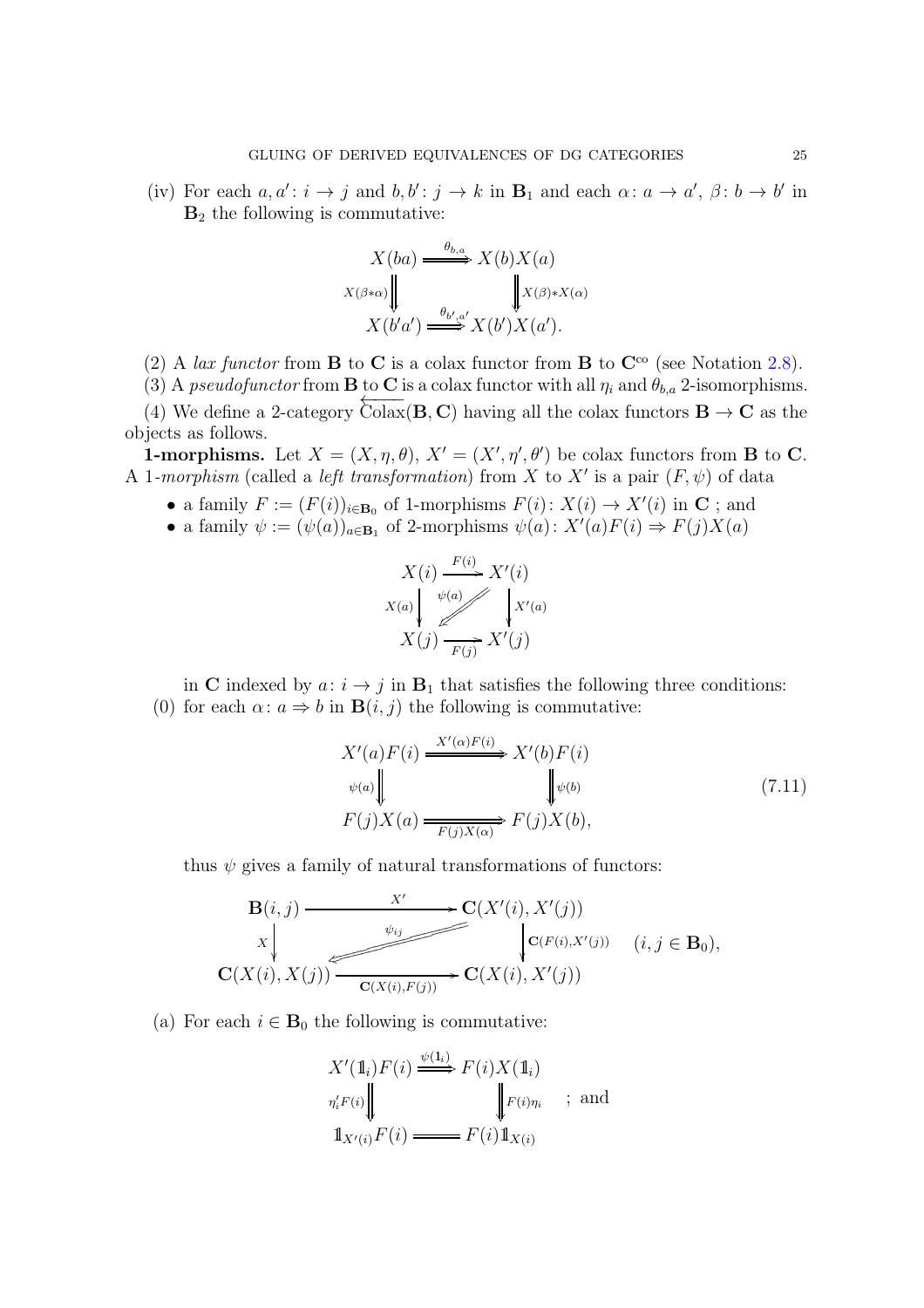(b) For each  $i \stackrel{a}{\rightarrow} j \stackrel{b}{\rightarrow} k$  in  $\mathbf{B}_1$  the following is commutative:

$$
X'(ba)F(i) \xrightarrow{\theta'_{b,a}F(i)} X'(b)X'(a)F(i) \xrightarrow{X'(b)\psi(a)} X'(b)F(j)X(a)
$$
  
\n
$$
\psi(ba) \downarrow \qquad \qquad \downarrow \psi(b)X(a)
$$
  
\n
$$
F(k)X(ba) \xrightarrow{F(k)\theta_{b,a}} F(k)X(b)X(a).
$$

**2-morphisms.** Let  $X = (X, \eta, \theta), X' = (X', \eta', \theta')$  be colax functors from **B** to **C**, and  $(F, \psi)$ ,  $(F', \psi')$  1-morphisms from X to X'. A 2-morphism from  $(F, \psi)$  to  $(F', \psi')$ is a family  $\zeta = (\zeta(i))_{i \in \mathbf{B}_0}$  of 2-morphisms  $\zeta(i) \colon F(i) \Rightarrow F'(i)$  in **C** indexed by  $i \in \mathbf{B}_0$ such that the following is commutative for all  $a: i \rightarrow j$  in  $\mathbf{B}_1$ :

$$
X'(a)F(i) \xrightarrow{X'(a)\zeta(i)} X'(a)F'(i)
$$
  
\n
$$
\psi(a) \downarrow \qquad \qquad \downarrow \psi'(a)
$$
  
\n
$$
F(j)X(a) \xrightarrow{\zeta(j)X(a)} F'(j)X(a).
$$

Composition of 1-morphisms. Let  $X = (X, \eta, \theta), X' = (X', \eta', \theta')$  and  $X'' =$  $(X'',\eta'',\theta'')$  be colax functors from **B** to **C**, and let  $(F,\psi): X \to X'$ ,  $(F',\psi'): X' \to$ X'' be 1-morphisms. Then the composite  $(F', \psi')(F, \psi)$  of  $(F, \psi)$  and  $(F', \psi')$  is a 1-morphism from  $X$  to  $X''$  defined by

$$
(F',\psi')(F,\psi) := (F'F,\psi'\circ\psi),
$$

where  $F'F := ((F'(i)F(i))_{i\in \mathbf{B}_0}$  and for each  $a: i \to j$  in **B**,  $(\psi' \circ \psi)(a) := F'(j)\psi(a) \circ$  $\psi'(a)F(i)$  is the pasting of the diagram

$$
X(i) \xrightarrow{F(i)} X'(i) \xrightarrow{F'(i)} X''(i)
$$
  
\n
$$
X(a) \downarrow \qquad X'(a) \downarrow \qquad \qquad \downarrow \qquad X''(a)
$$
  
\n
$$
X(j) \xrightarrow{F(j)} X'(j) \xrightarrow{F'(j)} X''(j).
$$

**Remark 7.2.** (1) Note that a (strict) 2-functor from  $\bf{B}$  to  $\bf{C}$  is a pseudofunctor with all  $\eta_i$  and  $\theta_{b,a}$  identities.

(2) By regarding the category  $I$  as a 2-category with all 2-morphisms identities, the definition (1) of colax functors above coincides with Definition [2.3.](#page-4-0)

(3) When  $\mathbf{B} = I$ , the definition (4) of  $\overleftarrow{\text{Colax}}(\mathbf{B}, \mathbf{C})$  above coincides with that of  $\text{Colax}(I, \mathbf{C})$  given before.

**Definition 7.3.** We denote by  $\mathbb{k}$ -dgAb the 2-subcategory of  $\mathbb{k}$ -Cat consisting of the dg abelian k-categories ( $=$  abelian k-categories with dg-structures), the dg k-functors between them, and the natural transformations between those functors.

(1) Since  $\&$ -dgCat is a 2-category,

$$
\mathrm{dgMod}':=\Bbbk\text{-}dg\mathbf{Cat}((\text{-})^{\mathrm{op}},\mathrm{dgMod}\,\Bbbk)\colon \Bbbk\text{-}dg\mathbf{Cat}\to\Bbbk\text{-}dg\mathbf{Ab}^{\mathrm{coop}}
$$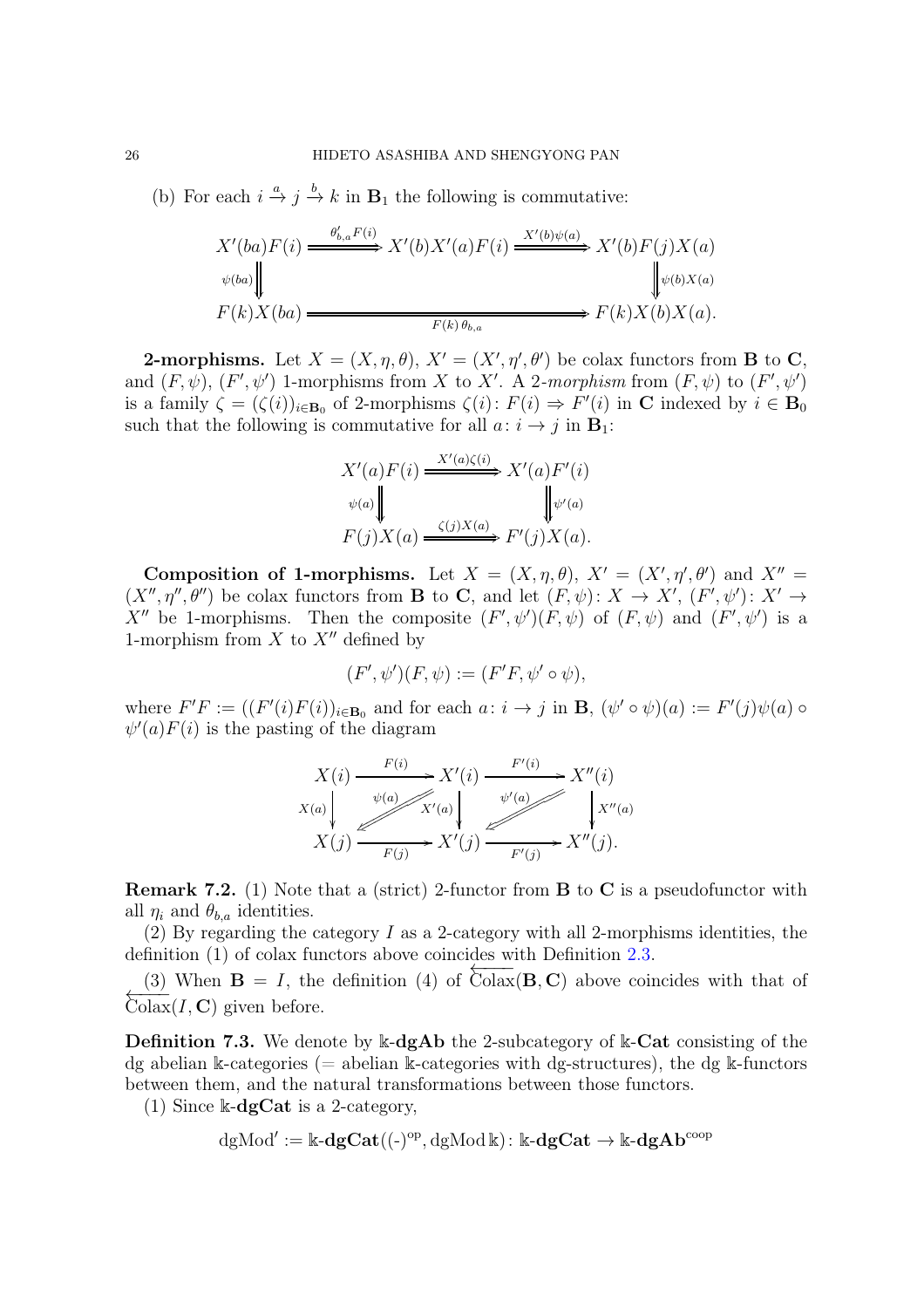is a 2-functor, which we can regard as a contravariant lax functor

$$
\mathrm{dgMod}':=\Bbbk\text{-}dg\mathbf{Cat}((\text{-})^{\mathrm{op}},\mathrm{dgMod}\,\Bbbk)\colon \Bbbk\text{-}dg\mathbf{Cat}\to \Bbbk\text{-}dg\mathbf{Ab}.
$$

- (2) We define a pseudofunctor dgMod:  $k-\text{dgCat} \rightarrow k-\text{dgAb}$  as follows.
	- For each  $\mathscr{C} \in \mathbb{k}$ -dg $Cat_0$  we set dgMod  $\mathscr{C} := dgMod' \mathscr{C}$ .
	- For each  $F: \mathscr{C} \to \mathscr{C}'$  in  $\Bbbk$ -**dgCat**<sub>1</sub> we set dgMod  $F := \underline{\ } \otimes_{\mathscr{C}} \overline{F}$ : dgMod  $\mathscr{C} \to$ dgMod  $\mathscr{C}'$ , where  $\overline{F}$  is the dg  $\mathscr{C}\text{-}\mathscr{C}'$ -bimodule defined by  $\overline{F}(y, x) := \mathscr{C}'(y, F(x))$ for all  $x \in \mathscr{C}_0, y \in \mathscr{C}'_0$  $\mathcal{F}_0$ , which we sometimes write as  $\overline{F} := \mathscr{C}'(?, F(-))$ .
	- For each  $\alpha\colon F \Rightarrow G$  in k-**dgCat**<sub>2</sub> (with  $F, G: \mathscr{C} \to \mathscr{C}'$  in k-**dgCat**<sub>1</sub>) we define dgMod  $\alpha$ : dgMod  $F \Rightarrow$  dgMod G by setting

$$
(\text{dgMod }\alpha)x := \mathscr{C}'(?, \alpha x) : \mathscr{C}'(?, Fx) \Rightarrow \mathscr{C}'(?, Gx)
$$

for all  $x \in \mathscr{C}_0$ .

• For each  $\mathscr{C} \in \mathbb{k}$ -dgCat we define  $\eta_{\mathscr{C}}:$  dgMod  $\mathbb{1}_{\mathscr{C}} \Rightarrow \mathbb{1}_{\mathrm{demod\mathscr{C}}}$  by setting

$$
\eta_{\mathscr{C}}M\colon M\otimes_{\mathscr{C}}\mathscr{C}(?,.)\to M
$$

to be the canonical isomorphisms for all  $M \in \text{dgMod}\,\mathscr{C}$ .

• For each pair of dg functors  $\mathscr{C} \xrightarrow{F} \mathscr{C}' \xrightarrow{G} \mathscr{C}''$  in k-**dgCat** we define

 $\theta_{G,F}$ : dgMod  $GF \Rightarrow$  dgMod  $G \circ$  dgMod  $F$ 

as the inverse of the canonical isomorphism

$$
- \otimes_{\mathscr{C}} \mathscr{C}''(?, GF(-)) \Rightarrow - \otimes_{\mathscr{C}} \mathscr{C}'(?, F(-)) \otimes_{\mathscr{C}'} \mathscr{C}''(?, G(-)).
$$

It is straightforward to check that this defines a pseudofunctor.

(3) Denote by  $\&$ -dg**ModCat** the 2-subcategory of  $\&$ -dg**Ab** consisting of the following:

- objects: dgMod  $\mathscr{C}$  with  $\mathscr{C} \in \mathbb{k}$ -**dgCat**<sub>0</sub>,
- 1-morphisms: dg functors between objects having exact right adjoints, and
- 2-morphisms: all dg natural transformations between those dg functors.

Then note that the pseudofunctor dgMod:  $k-\text{dgCat} \rightarrow k-\text{dgAb}$  defined above can be seen as a pseudofunctor  $k-\text{dgCat} \rightarrow k-\text{dgModCat}$ .

(4) For each  $\mathscr{M} \in \mathbb{k}$ -**dgAb**<sub>0</sub>, we denote by  $\mathscr{K}_p(\mathscr{M})$  the full subcategory of the homotopy category  $\mathscr{K}(\mathscr{M})$  of  $\mathscr{M}$  consisting of the *homotopically projective* objects M, i.e., objects M such that  $\mathscr{K}(\mathscr{M})(M, A) = 0$  for all acyclic objects A. We also define  $\sigma_{\mathcal{M}}: \mathcal{K}_{p}(\mathcal{M}) \to \mathcal{K}(\mathcal{M})$  and  $Q_{\mathcal{M}}: \mathcal{K}(\mathcal{M}) \to \mathcal{D}(\mathcal{M})$  to be the inclusion functor and the quotient functor, respectively. Then the composite  $j_{\mathcal{M}} := Q_{\mathcal{M}} \circ \sigma_{\mathcal{M}} : \mathcal{K}_{p}(\mathcal{M}) \to$  $\mathscr{D}(\mathscr{M})$  has a left adjoint  $\mathbf{p}_{\mathscr{M}}\colon \mathscr{D}(\mathscr{M}) \to \mathscr{K}_{p}(\mathscr{M})$  such that the unit of the adjoint is the identity:  $\mathbf{p}_{\mathscr{M}}\mathbf{j}_{\mathscr{M}} = \mathbb{1}_{\mathscr{K}_{p}(\mathscr{M})}$ , and the counit  $\varepsilon_{\mathscr{M}}\colon \mathbf{j}_{\mathscr{M}}\mathbf{p}_{\mathscr{M}} \Rightarrow \mathbb{1}_{\mathscr{D}(\mathscr{M})}$  is a natural isomorphism having the form  $\varepsilon_M = (Q_{\mathcal{M}}(\eta_{\mathcal{M},M}))_{M \in \mathcal{D}(\mathcal{M})_0}$ , where  $\eta_{\mathcal{M},M} \colon \sigma_{\mathcal{M}} \mathbf{p}_{\mathcal{M}} M \to$ M is a quasi-isomorphism in  $\mathscr{K}(\mathscr{M})$  for all  $M \in (\mathscr{K}(\mathscr{M}))_0$ . In particular, both  $p_{\mathscr{M}}$ and  $\mathbf{j}_{\mathcal{M}}$  are equivalences and quasi-inverses to each other. Note that  $\eta_{\mathcal{M},M}$  above also induces a natural quasi-isomorphism  $\eta_{\mathcal{M}}: \sigma_{\mathcal{M}} \circ \mathbf{p}_{\mathcal{M}} \circ Q_{\mathcal{M}} \Rightarrow \mathbb{1}_{\mathcal{K}(\mathcal{M})}$  by setting  $\eta_{\mathcal{M}} :=$  $(\eta_{\mathcal{M},M}: \sigma_{\mathcal{M}}\circ \mathbf{p}_{\mathcal{M}}\circ Q_{\mathcal{M}}M=\mathbf{p}_{\mathcal{M}}M\to M)_{M\in\mathscr{K}(\mathcal{M})_0}$ . When  $\mathcal{M}=\mathrm{dgMod}\,\mathscr{C}$  for some  $\mathscr{C} \in \Bbbk\text{-}\mathbf{dgCat}_0, \text{ we set }\sigma_{\mathscr{C}}:=\sigma_{\mathscr{M}}, Q_{\mathscr{C}}:=Q_{\mathscr{M}}, \mathbf{j}_{\mathscr{C}}:=\mathbf{j}_{\mathscr{M}}, \mathbf{p}_{\mathscr{C}}:=\mathbf{p}_{\mathscr{M}}, \eta_{\mathscr{C}}:=\eta_{\mathscr{M}}, \varepsilon_{\mathscr{C}}:=\varepsilon_{\mathscr{M}}$ for short.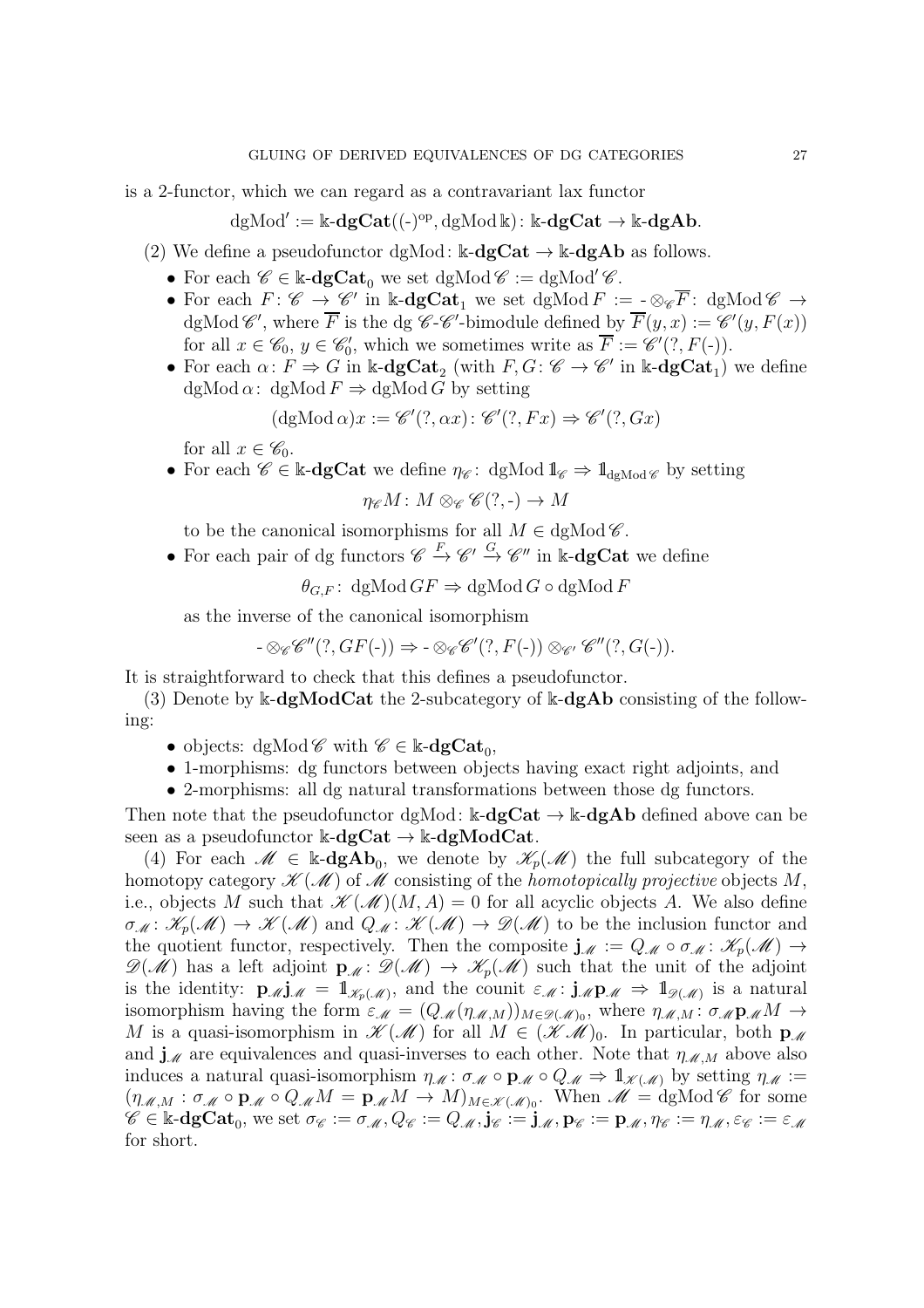- (5) We can define a pseudofunctor  $\mathscr{D}$ : k-dgModCat  $\rightarrow$  k-Tri as follows.
	- (a) For each dgMod  $\mathscr C$  in k-dgModCat<sub>0</sub> with  $\mathscr C \in \mathbb k$ -dgCat we set  $\mathscr D(\mathrm{dgMod}\,\mathscr C)$ to be the derived category of dgMod  $\mathscr{C}$ .
	- (b) For each dg functor  $F:$  dgMod  $\mathscr{C} \to$  dgMod  $\mathscr{C}'$  in k-dgModCat<sub>1</sub>, F naturally induces a functor  $\mathscr{K}F: \mathscr{K}(\mathrm{dgMod}\,\mathscr{C}) \to \mathscr{K}(\mathrm{dgMod}\,\mathscr{C}')$ , which restricts to a functor  $\mathscr{K}_p F: \mathscr{K}_p(\mathrm{dgMod}\,\mathscr{C}) \to \mathscr{K}_p(\mathrm{dgMod}\,\mathscr{C}')$  because F has an exact right adjoint. Then we set  $\mathscr{D}F$  to be the left derived functor  $LF: \mathscr{D}(\text{dgMod }\mathscr{C}) \rightarrow$  $\mathscr{D}(\mathrm{dgMod}\,\mathscr{C}')$  of F, which is defined as the composite  $\mathbf{L}F := \mathbf{j}_{\mathscr{C}'} \circ \mathscr{K}_pF \circ \mathbf{p}_{\mathscr{C}}$ .
	- (c) For each dg natural transformation  $\alpha: F \Rightarrow F'$  in k-dgModCat<sub>2</sub> with dg functors  $F, F'$ : dgMod  $\mathscr{C} \to$  dgMod  $\mathscr{C}'$  in k-**dgModCat**<sub>1</sub>,  $\alpha$  naturally induces a natural transformation  $\mathscr{K}_p\alpha$ :  $\mathscr{K}_pF \Rightarrow \mathscr{K}_pF'$ . Then we define  $\mathscr{D}\alpha := \mathbf{j}_{\mathscr{C}'} \circ$  $\mathscr{K}_p \alpha \circ \mathbf{p}_{\mathscr{C}}.$
	- (d) We define  $\mathscr{D}_{dgMod \mathscr{C}} \colon \mathscr{D}(\mathbb{1}_{dgMod \mathscr{C}}) = \mathbf{j}_{\mathscr{C}} \mathbf{p}_{\mathscr{C}} \Rightarrow \mathbb{1}_{\mathscr{D}(dgMod \mathscr{C})}$  by  $\mathscr{D}_{dgMod \mathscr{C}} := \varepsilon_{\mathscr{C}}$ .
	- (e) Note that for any composable morphisms  $\text{dgMod } \mathscr{C} \xrightarrow{F} \text{dgMod } \mathscr{C}' \xrightarrow{F'} \text{dgMod } \mathscr{C}''$  $\text{in } \mathbb{k}\text{-}\mathbf{dgModCat}_1 \text{ we have } \mathbf{L}(F'\circ F) = \mathbf{L}F'\circ\mathbf{L}F \text{ because } \mathbf{p}_{\mathscr{C}'}\mathbf{j}_{\mathscr{C}'} = \mathbb{1}_{\mathscr{K}_p(\text{dgMod }\mathscr{C}')} .$ We then define  $\mathscr{D}_{F',F} \colon \mathbf{L}(F' \circ F) \Rightarrow \mathbf{L}F' \circ \mathbf{L}F$  as the identity  $1\!\!1_{\mathbf{L}(F' \circ F)}$ .

It is straightforward to check that this defines a pseudofunctor.

<span id="page-27-0"></span>Definition 7.4. We denote by k-Tri the 2-category of the triangulated k-categories, the triangle k-functors between them, and the natural transformations between those functors.

(1) A 2-functor  $\mathscr{K}_p$ : k-add-dg  $\rightarrow$  k-Tri is canonically defined by setting  $\mathscr{K}_p(\mathscr{M})$ to be the homotopy category of homotopically projective dg  $\mathcal{M}$ -modules for all  $\mathcal{M} \in$ k-add-dg. Then the composite pseudofunctor  $\mathcal{K}_p \circ dg\mathcal{M}$  is  $k-dgCat \rightarrow kTri$  is "equivalent" to  $\mathscr{D} \circ \mathrm{dgMod}$ : k-dgCat  $\rightarrow$  k-Tri.

(2) A 2-functor  $\mathscr{K}_p^{\rm b}$ : k-add-dg  $\rightarrow$  k-Tri is canonically defined by setting  $\mathscr{K}_p^{\rm b}(\mathscr{M})$  to be the smallest full triangulated subcategory of  $\mathcal{K}_p(\mathcal{M})$  closed under isomorphisms, and containing the representable functors  $\mathscr{M}(\cdot, M)$  with  $M \in \mathscr{M}_0$ , for all  $\mathscr{M} \in \mathbb{k}$ -add-dg.

(3) Then the composite pseudofunctor per :=  $\mathcal{K}_p^{\text{b}} \circ \text{dgMod}$ : k-dgCat  $\rightarrow$  k-Tri turns out to be a subpseudofunctor of  $\mathscr{K}_p \circ dg\mathrm{Mod}$ : k-dgCat  $\rightarrow$  k-Tri. We call  $per(\mathscr{C}) = \mathscr{K}_p^{\rm b}(\text{dgMod }\mathscr{C})$  the perfect derived category of  $\mathscr{C}$ , and often regarded as a subcategory of  $\mathscr{D}(\mathrm{dgMod}\,\mathscr{C})$  by the equivalence  $\mathbf{j}_{\mathscr{C}}: \mathscr{K}_p(\mathrm{dgMod}\,\mathscr{C}) \to \mathscr{D}(\mathrm{dgMod}\,\mathscr{C})$ . Then recall that the objects of per( $\mathscr{C}$ ) are the compact objects of  $\mathscr{D}(\mathrm{dgMod}\,\mathscr{C})$ .

We cite the following theorem from  $[8]$ , which is a useful tool to define new colax functors from an old one by composing with pseudofunctors.

**Theorem 7.5.** Let **B**, C and **D** be 2-categories and  $V: C \rightarrow D$  a pseudofunctor. Then *the obvious correspondence*

$$
\overleftarrow{\mathrm{Colax}}(\mathbf{B},V)\colon \overleftarrow{\mathrm{Colax}}(\mathbf{B},\mathbf{C})\to \overleftarrow{\mathrm{Colax}}(\mathbf{B},\mathbf{D})
$$

*turns out to be a pseudofunctor.*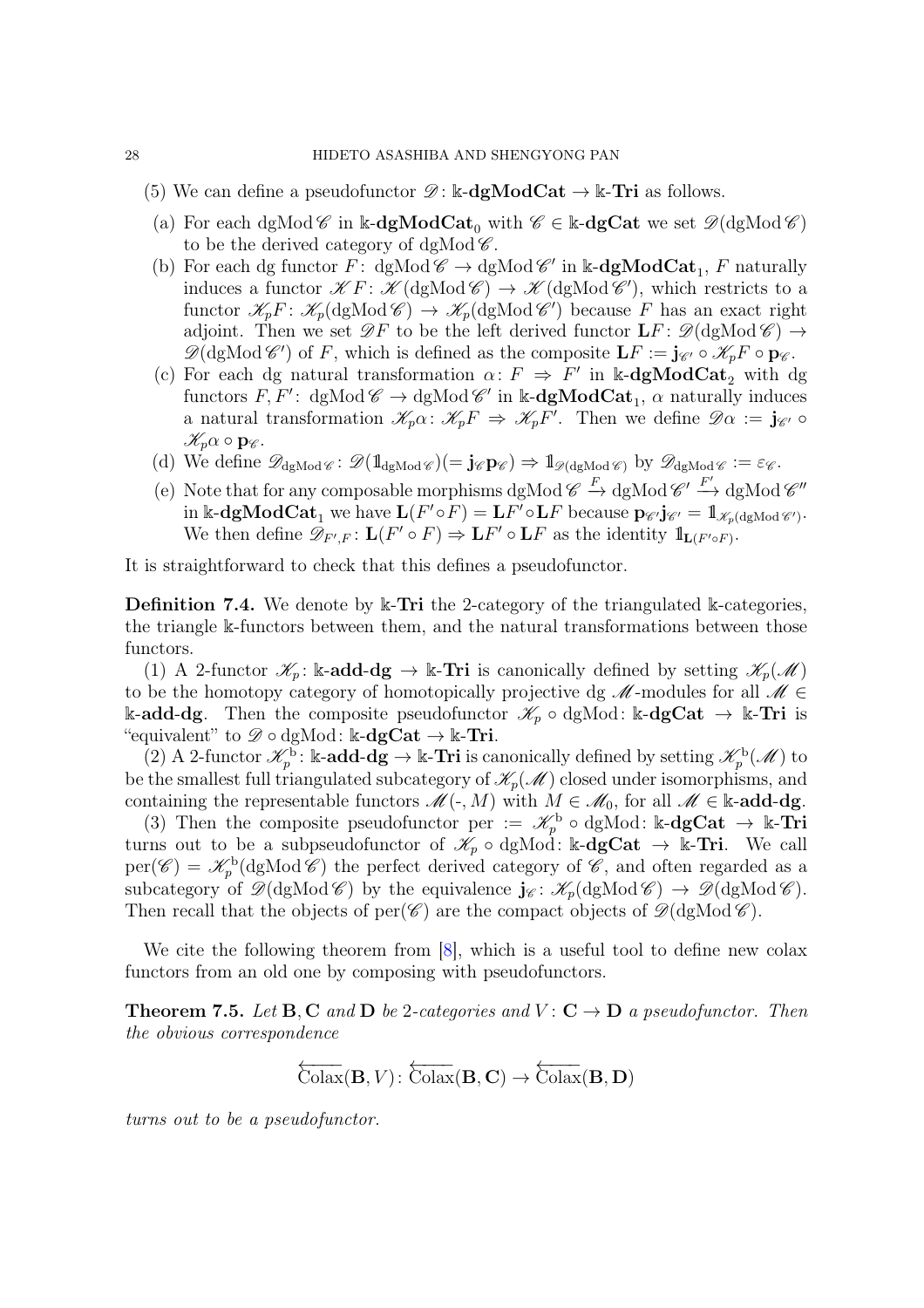**Corollary 7.6.** *Let*  $X: I \to \mathbb{k}$ -**dgCat** *be a colax functor. Then the following are colax functors again.*

$$
dgMod X := dgMod \circ X : I \to \mathbb{k}\text{-}dgAb,
$$
  

$$
\mathscr{D}(dgMod X) := \mathscr{D} \circ dgMod \circ X : I \to \mathbb{k}\text{-}\mathbf{Tri}, and
$$
  

$$
per X := per \circ X : I \to \mathbb{k}\text{-}\mathbf{Tri}
$$

**Remark 7.7.** Let  $X = (X, X_i, X_{b,a}) \in \overleftarrow{\text{Colax}}(I, \mathbb{k}\text{-}\text{dgCat}).$ 

(1) A more precise description of the *dg module colax functor*

dgMod  $X := \text{dgMod} \circ X = (\text{dgMod } X, \text{dgMod } X_i, \text{dgMod } X_{b,a}) : I \to \Bbbk\text{-dgModCat}$ of  $X$  is given as follows.

- for each  $i \in I_0$ ,  $(\text{dgMod } X)(i) = \text{dgMod}(X(i))$ ; and
- for each  $a: i \to j$  in I the functor  $(\text{dgMod } X)(a): (\text{dgMod } X)(i) \to (\text{dgMod } X)(j)$ is given by  $(\text{dgMod } X)(a) = -\otimes_{X(i)} \overline{X(a)}$ , where  $\overline{X(a)}$  is a dg  $X(i)$ - $X(j)$ bimodule defined by

$$
\overline{X(a)}(x,y) := X(j)(y,X(a)(x))
$$

for all  $x \in X(i)_0$  and  $y \in X(j)_0$ .

(2) A more precise description of the colax functor  $\mathscr{D}(\mathrm{dgMod} X): I \to \Bbbk$ -Tri which is called the *derived dg module colax functor* of X is as follows.

- for each  $i \in I_0$ ,  $\mathscr{D}(\text{dgMod } X)(i) = \mathscr{D}(\text{dgMod}(X(i)))$ ; and
- For each  $a: i \to j$  in I,  $\mathscr{D}(\text{dgMod } X)(a): \mathscr{D}(\text{dgMod } X)(i) \to \mathscr{D}(\text{dgMod } X)(j)$ is given by

$$
\text{-} \frac{\mathbf{L}}{\otimes_{X(i)}} \overline{X(a)} : \mathscr{D}(\mathrm{dgMod}\,X(i)) \to \mathscr{D}(\mathrm{dgMod}\,X(j)).
$$

Note that by the remark in Definition [7.4](#page-27-0) (3),  $per(X)$  is a colax subfunctor of  $\mathscr{D}(\mathrm{dgMod}\,X)$ .

**Remark 7.8.** Let  $\mathscr{C} \in \mathbb{k}$ -**dgCat**<sub>0</sub>. Then it is obvious by definitions that

$$
\Delta(\mathrm{per}(\mathscr{C})) = \mathrm{per}(\Delta(\mathscr{C})).
$$

<span id="page-28-0"></span>**Proposition 7.9.** *The pseudofunctor* per *preserves I*-precoverings, that is, if  $(F, \psi)$ :  $X \rightarrow$  $\Delta(\mathscr{C})$  *is an I-precovering in*  $\overline{\text{Colax}}(I, \mathbb{k} - \text{dgCat})$  *with*  $\mathscr{C} \in \mathbb{k} - \text{dgCat}_0$ , then so is

$$
per(F, \psi) \colon per(X) \to \Delta(per(\mathscr{C}))
$$

 $in \overleftarrow{\text{Colax}}(I, \mathbb{k}$ -**Tri**).

*Proof.* Let  $i, j \in I_0$  and  $M \in (\text{per } X(i))_0, N \in (\text{per } X(j))_0$ . It suffices to show that  $per(F, \psi)$  induces an isomorphism

$$
\mathrm{per}(F,\psi)_{M,N}^{(1)}\colon \coprod_{a\in I(i,j)} \mathrm{per}\, X(j)(M\otimes_{X(i)} \overline{X(a)},N) \to \mathrm{per}\,\mathscr{C}(M\otimes_{X(i)} \overline{F(i)},N\otimes_{X(j)} \overline{F(j)}).
$$

By assumption,  $(F, \psi)$  induces an isomorphism

$$
(F,\psi)_{x,y}^{(1)}\colon \coprod_{a\in I(i,j)} X(j)(X(a)x,y) \to \mathscr{C}(F(i)x,F(j)y)
$$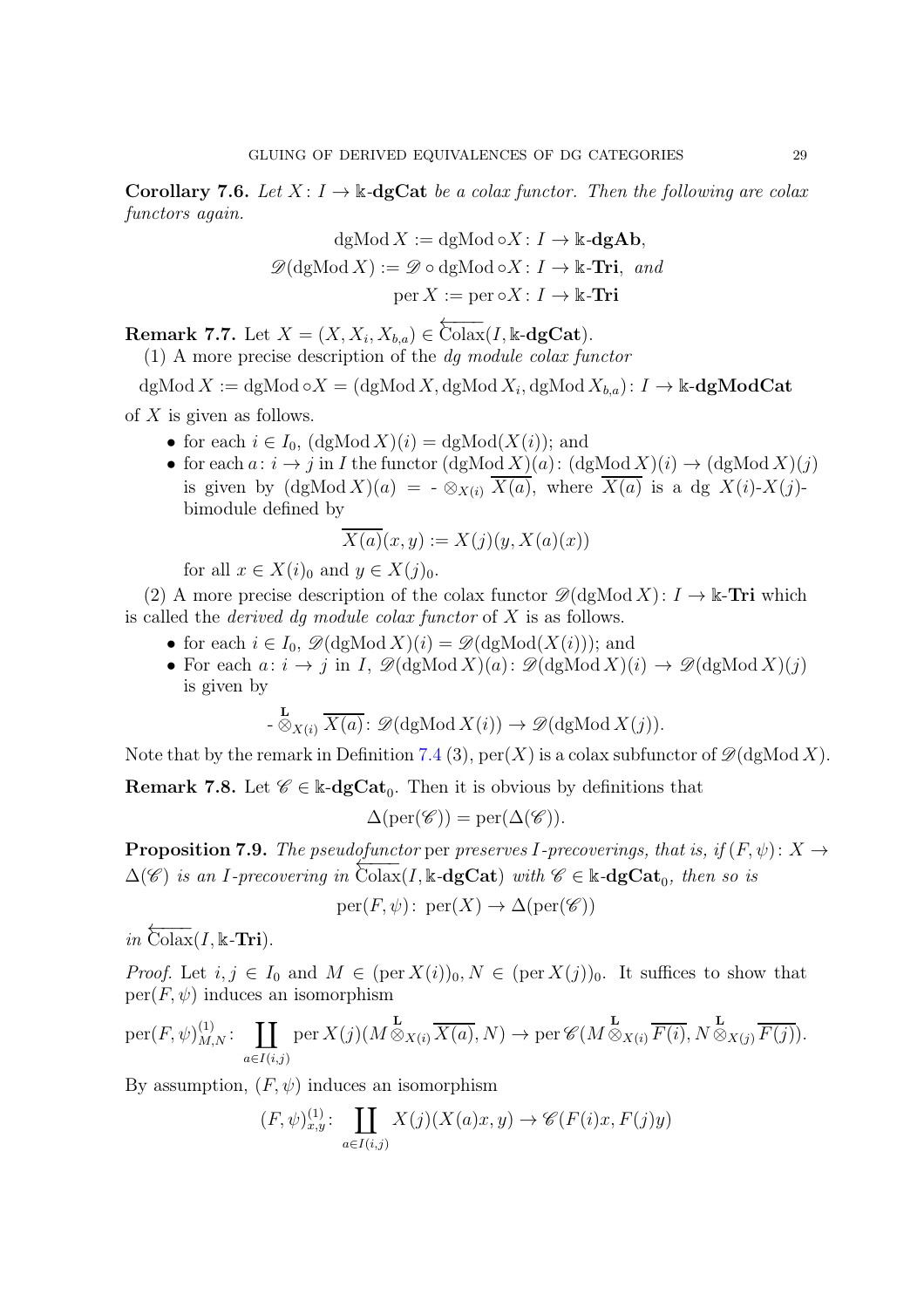for all  $x \in X(i)_0, y \in X(j)_0$ . We first show the following.

Claim. *There exists an isomorphism*

$$
\mathbf{R} \operatorname{Hom}_{\mathscr{C}}(\overline{F(i)}, N \overset{\mathbf{L}}{\otimes}_{X(j)} \overline{F(j)}) \to \coprod_{a \in I(i,j)} \mathbf{R} \operatorname{Hom}_{X(j)}(\overline{X(a)}, N)).
$$

Indeed, this is given by the composite of the following isomorphisms:

$$
\mathbf{R} \operatorname{Hom}_{\mathscr{C}}(\overline{F(i)}, N \overset{\mathbf{L}}{\otimes}_{X(j)} \overline{F(j)}) = \mathbf{R} \operatorname{Hom}_{\mathscr{C}}(\mathscr{C}(?, F(i)(-)), N \overset{\mathbf{L}}{\otimes}_{X(j)} \mathscr{C}(?, F(j)(\cdot)))
$$
\n
$$
\overset{(a)}{\rightarrow} N \overset{\mathbf{L}}{\otimes}_{X(j)} \mathscr{C}(F(i)(-), F(j)(\cdot))
$$
\n
$$
\overset{(b)}{\rightarrow} N \overset{\mathbf{L}}{\otimes}_{X(j)} \coprod_{a \in I(i,j)} X(j)(X(a)(-), (\cdot))
$$
\n
$$
\overset{(c)}{\rightarrow} \coprod_{a \in I(i,j)} N \overset{\mathbf{L}}{\otimes}_{X(j)} X(j)(X(a)(-), (\cdot))
$$
\n
$$
\overset{(d)}{\rightarrow} \coprod_{a \in I(i,j)} N(X(a)(-), (\cdot))
$$
\n
$$
\overset{(e)}{\rightarrow} \coprod_{a \in I(i,j)} \mathbf{R} \operatorname{Hom}_{X(j)}(X(j)(?, X(a)(-)), N)
$$
\n
$$
= \coprod_{a \in I(i,j)} \mathbf{R} \operatorname{Hom}_{X(j)}(\overline{X(a)}, N),
$$

where (a) is obtained by the Yoneda lemma, (b) is an isomorphism induced from  $((F,\psi)^{(1)}_{\cdot,\cdot})^{-1}$ , (c) is the natural isomorphism induced by the cocontinuity of the tensor product, (d) comes from the property of the tensor product, and (e) is given by the Yoneda lemma. Now, it is not hard to verify the commutativity of the following diagram:

$$
\coprod_{a \in I(i,j)} \text{per } X(j)(M \overset{\mathbf{L}}{\otimes}_{X(i)} \overline{X(a)}, N) \xrightarrow{\text{per}(F, \psi)^{(1)}_{M,N}} \text{per } \mathcal{C}(M \overset{\mathbf{L}}{\otimes}_{X(i)} \overline{F(i)}, N \overset{\mathbf{L}}{\otimes}_{X(j)} \overline{F(j)})
$$
\n(a)\n
$$
\begin{array}{c}\n\text{(a)} \downarrow \cong \\
\downarrow \downarrow \qquad \qquad \text{(b)} \downarrow \cong \\
\coprod_{a \in I(i,j)} \text{per } X(i)(M, \mathbf{R} \operatorname{Hom}_{X(j)}(\overline{X(a)}, N)) \qquad \text{per } X(i)(M, \mathbf{R} \operatorname{Hom}_{\mathcal{C}}(\overline{F(i)}, N \overset{\mathbf{L}}{\otimes}_{X(j)} \overline{F(j)}) \\
\downarrow \cong \\
\text{per } X(i)(M, \coprod_{a \in I(i,j)} \mathbf{R} \operatorname{Hom}_{X(j)}(\overline{X(a)}, N)),\n\end{array}
$$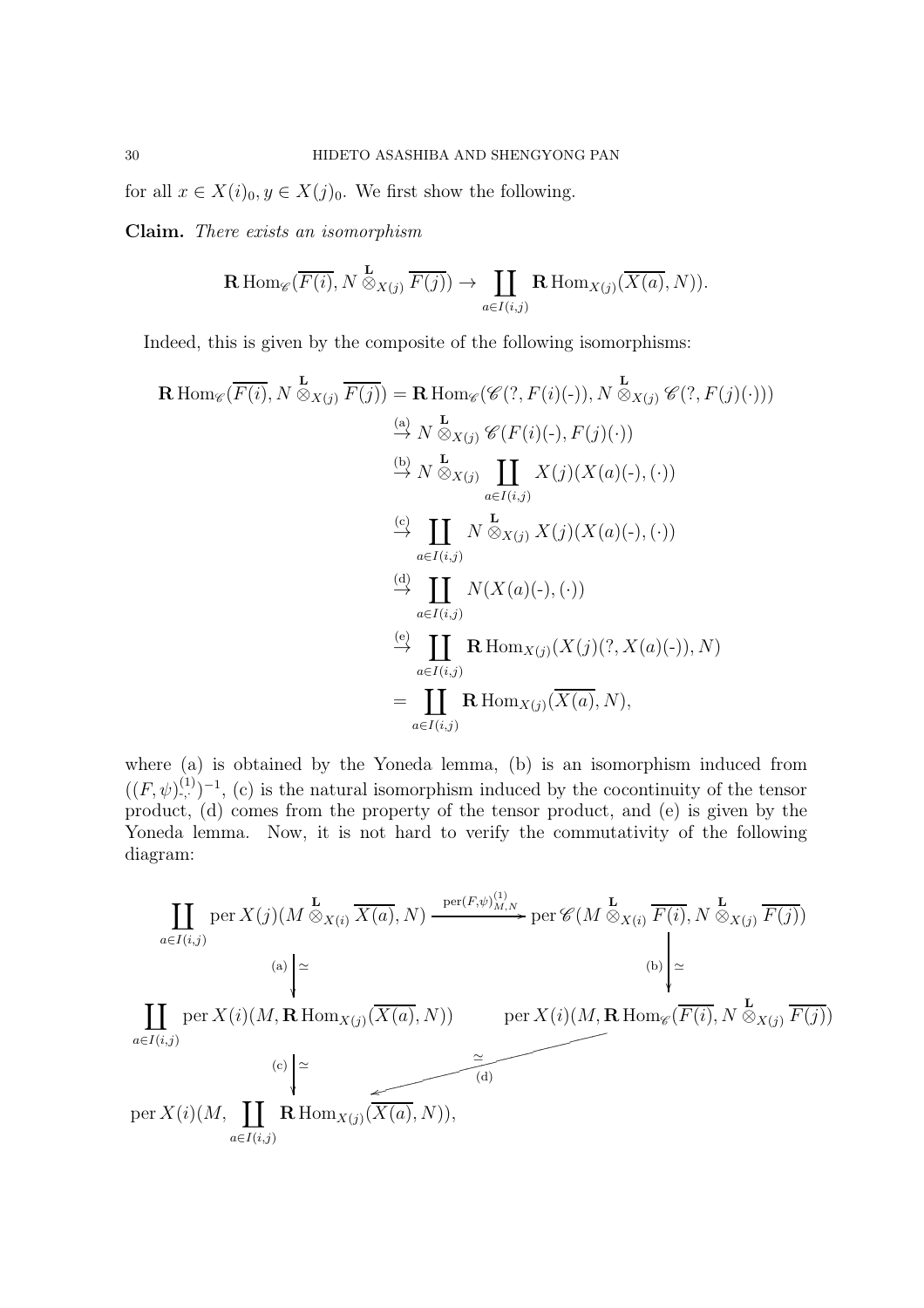where the isomorphisms (a) and (b) are given by adjoints, and (c) is the natural morphism, which is an isomorphism because  $M$  is compact, and (d) is an isomorphism given by the claim above. Hence  $\text{per}(F, \psi)^{(1)}_{M,N}$  is an isomorphism.

<span id="page-30-2"></span>**Definition 7.10** (Quasi-equivalences [\[34\]](#page-59-3)). Let  $\mathscr{A}, \mathscr{B}$  be small dg categories and  $E: \mathscr{A} \to \mathscr{B}$  a dg functor. Then E is called a *quasi-equivalence* if

- (1) The restriction  $E_{X,Y}$ :  $\mathscr{A}(X,Y) \to \mathscr{B}(E(X),E(Y))$  of E to  $\mathscr{A}(X,Y)$  is a quasiisomorphism for all  $X, Y \in \mathscr{A}_0$ ; and
- (2) The induced functor  $H^0(E) : H^0(\mathscr{A}) \to H^0(\mathscr{B})$  is an equivalence.

<span id="page-30-4"></span>**Definition 7.11.** Let  $\mathscr A$  be a small dg category, and  $\mathscr T$  a full subcategory of  $\mathscr D(\mathrm{dgMod}\,\mathscr A)$ . Then  $\mathscr T$  is called a *tilting dg subcategory* for  $\mathscr A$ , if

- (1)  $\mathscr{T}_0 \subseteq \text{per}(\mathscr{A}) (\subseteq \mathscr{K}_p(\text{dgMod}\,\mathscr{A}))$ , i,e, every  $T \in \mathscr{T}_0$  is a compact object in  $\mathscr{D}(\mathrm{dgMod}\,\mathscr{A}).$
- (2) thick  $\mathscr{T} = \text{per}(\mathscr{A})$ , thick  $\mathscr{T}$  is the smallest full triangulated subcategory of  $\mathscr{D}(\mathrm{dgMod}\,\mathscr{A})$  closed under direct summands that contains  $\mathscr{T}$ .

We cite the following from  $[32,$  Theorem 8.1] without a proof.

**Theorem 7.12.** Let  $\mathscr A$  and  $\mathscr C$  be small dg categories. Consider the following condi*tions.*

- (1) *There is a dg functor*  $H : dgMod \mathscr{C} \to dgMod \mathscr{A}$  *such that*  $LH : \mathscr{D}(dgMod \mathscr{C}) \to$  $\mathscr{D}(\mathrm{dgMod} \mathscr{A})$  *is an equivalence.*
- (2) C *is quasi-equivalent to a tilting dg subcategory for*  $\mathscr A$ .
- (3) *There exists a dg category* B *and dg functors*

 $\mathrm{dgMod\,}\mathscr{C}\xrightarrow{G}\mathrm{dgMod\,}\mathscr{B}\xrightarrow{F}\mathrm{dgMod\,}\mathscr{A}$ 

*such that* LG *and* LF *are equivalences.*

### *Then*

- (a) (1) *implies* (2)*.*
- <span id="page-30-0"></span>(b) (2) *implies* (3)*.*

# 8. Quasi-equivalences and derived equivalences

The following statement is stated in [\[34\]](#page-59-3) without a proof as a remark for [\[34,](#page-59-3) Lemma 3.10]. For completeness, we give a proof of it in this section.

<span id="page-30-1"></span>**Theorem 8.1.** Let  $E : \mathcal{A} \to \mathcal{B}$  be a quasi-equivalence between dg categories  $\mathcal{A}$  and  $\mathscr{B}$ . Then  $\cdot \mathscr{D}_{\mathscr{A}}\overline{E}$ :  $\mathscr{D}(\text{dgMod }\mathscr{A}) \to \mathscr{D}(\text{dgMod }\mathscr{B})$  *is an equivalence of triagulated categories, where*  $\overline{E}$  *is an*  $\mathscr{A}$ - $\mathscr{B}$ -bimodule defined by  $\overline{E} := \mathscr{B}(?, E(-))$ *. In particular,*  $\mathscr{A}$ *and* B *are derived equivalent.*

For the proof we prepare the following three lemmas.

<span id="page-30-3"></span>**Lemma 8.2.** Let  $\mathscr D$  and  $\mathscr D'$  be triangulated categories, and  $F : \mathscr D \to \mathscr D'$  and  $G : \mathscr D' \to$ D *triangle functors. Assume that the following conditions are satisfied*

(1) F *is fully faithful,*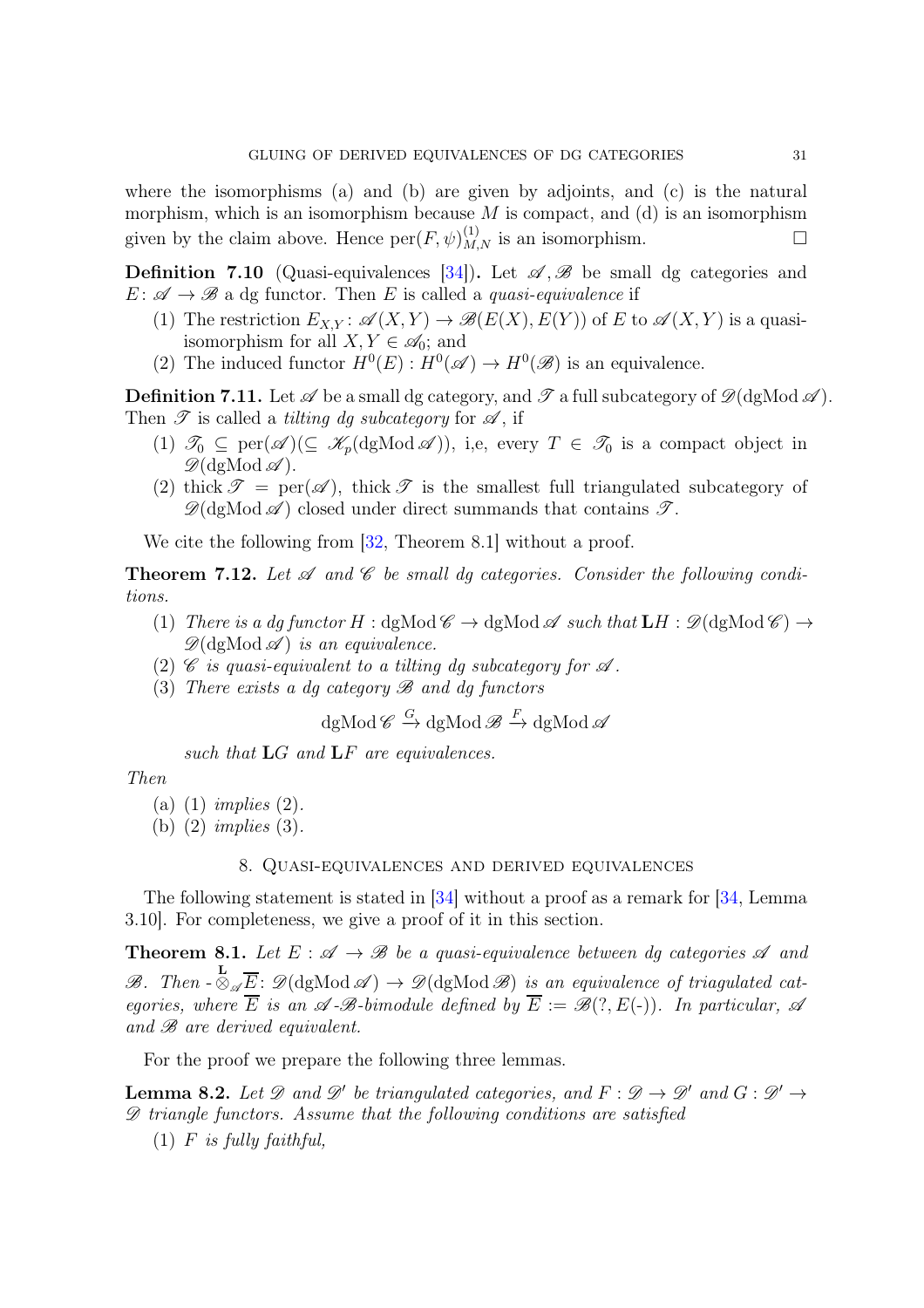- (2) G *is a right adjoint to* F*, and*
- (3)  $G(X) = 0$  *implies*  $X = 0$  *for all objects*  $X$  *of*  $\mathscr{D}'$ *.*

*Then* F *is an equivalence.*

*Proof.* We denote the unit and the counit of the adjoint by  $\eta : \mathbb{1}_{\mathscr{D}} \Rightarrow G \circ F$  and by  $\varepsilon : F \circ G \Rightarrow \mathbb{1}_{\mathscr{D}}$ , respectively. Let  $D \in \mathscr{D}'$ , and take a distinguished triangle

$$
FG(D) \xrightarrow{\varepsilon_D} D \to Y \to FG(D)[1]
$$

in  $\mathscr{D}'$ . Apply the functor G to get

$$
GFG(D) \xrightarrow{G(\varepsilon_D)} G(D) \to G(Y) \to G(D)[1].
$$

Since F is fully faithful,  $\eta : \mathbb{1} \to G \circ F$  is an isomorphism. In particular,  $\eta_{G(D)}$  is an isomorphism. Then the equality  $G(\varepsilon_D)\eta_{G(D)} = 1\!\!\mathbb{1}_{G(D)}$  yields a commutative diagram with triangle rows:

$$
\begin{array}{ccc}\nGFG(D) & \xrightarrow{G(\varepsilon_D)} G(D) & \longrightarrow & G(Y) & \longrightarrow & G(D)[1] \\
\downarrow^{n_{G(D)}^{-1}} & & & & \downarrow & & \downarrow \\
G(D) & \xrightarrow{\phantom{G(D)} \qquad \qquad } G(D) & \longrightarrow & G(Y) & \longrightarrow & G(D)[1]\n\end{array}
$$

.

Thus  $G(Y) = 0$ . Therefore,  $Y = 0$  and  $FG(D) \cong D$ . Hence F is an equivalence.  $\square$ 

<span id="page-31-0"></span>**Lemma 8.3.** Let  $\mathscr A$  and  $\mathscr B$  be dg categories, and N a dg  $\mathscr A$ - $\mathscr B$ -bimodule. Assume that (1) *the dg module*  $N(-, A)$  *is compact in*  $\mathscr{D}(\mathscr{B})$  *for all*  $A \in \mathscr{A}$ *,* 

(2) *The canonical morphism*  $\alpha_{Y,Z,k}$ :  $H^k(\mathscr{A}(Y,Z)) \to \text{Hom}_{\mathscr{D}(\mathscr{B})}(N(\text{-}, Y), N(\text{-}, Z)[k])$ *is an isomorphism for all*  $Y, Z \in \mathcal{A}$  *and for all*  $k \in \mathbb{Z}$ *.* 

*Then*  $-\otimes_{\mathscr{A}} N$  *is fully faithful.* 

*Proof.* We know that  $\left(-\frac{\partial}{\partial \mathscr{A}}N, \mathbf{R}\text{Hom}_{\mathscr{B}}(N, \cdot)\right)$  is an adjoint pair, say with the usual unit  $\eta$ . Therefore to show that -L  $\otimes_{\mathscr{A}} N$  is fully faithful, it suffices to show the following.

**Claim.** For each  $M \in \mathscr{D}(\mathscr{A})$ ,  $\eta_M : M \to \mathbf{R}\text{Hom}_{\mathscr{B}}(N, M \overset{\mathbf{L}}{\otimes}_{\mathscr{A}} N)$  is an isomorphism in  $\mathscr{D}(\mathscr{A})$ .

To show this, let  $\mathscr C$  be the full subcategory of  $\mathscr D(\mathscr A)$  formed by those objects M such that  $\eta_M$  is an isomorphism. To show the claim we have only to show that  $\mathscr{C} = \mathscr{D}(\mathscr{A})$ . As is easily seen  $\mathscr C$  is a triangulated subcategory of  $\mathscr D(\mathscr A)$ . Therefore it suffices to show the following two facts:

- (i)  $\mathscr{A}(\text{-}, A) \in \mathscr{C}$  for all  $A \in \mathscr{A}$ ; and
- (ii)  $\mathscr C$  is closed under small coproducts.
- (i) Let  $A \in \mathscr{A}$ . We show that  $\mathscr{A}(\cdot, A) \in \mathscr{C}$ , namely that

$$
\eta_{\mathscr{A}(\text{-},A)} : \mathscr{A}(\text{-},A) \to \mathbf{R}\mathrm{Hom}_{\mathscr{B}}(N,\mathscr{A}(\text{-},A) \overset{\mathbf{L}}{\otimes}_{\mathscr{A}} N) \cong \mathbf{R}\mathrm{Hom}_{\mathscr{B}}(N,N(\text{-},A))
$$

is an isomorphism in  $\mathscr{D}(\mathscr{A})$ . It suffices to show that

 $\eta_{\mathscr{A}(\cdot,A)} : \mathscr{A}(\cdot,A) \to \mathbf{R}\mathrm{Hom}_{\mathscr{B}}(N,N(\cdot,A))$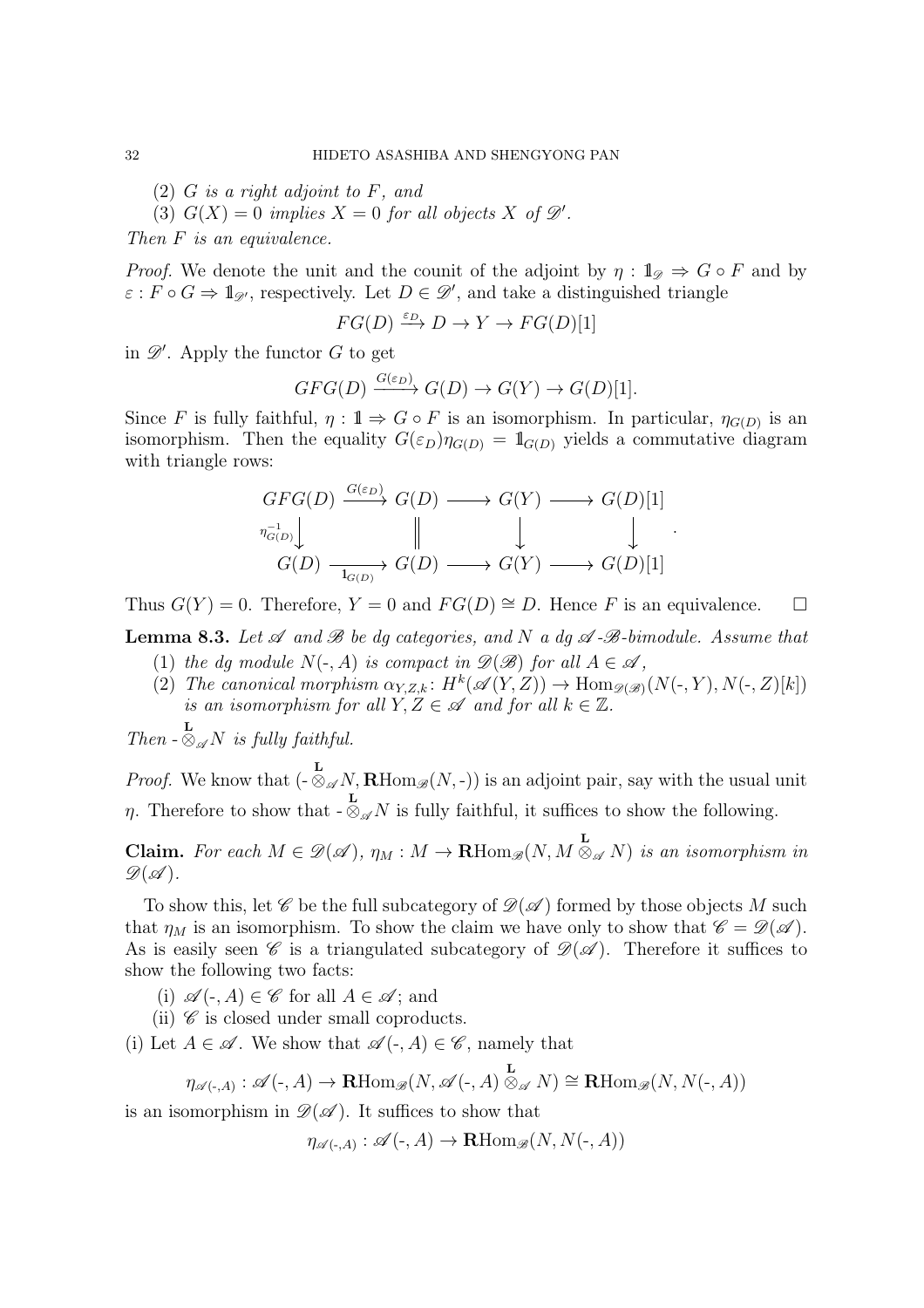is a quasi-isomorphism. For each  $A' \in \mathscr{A}$  and  $k \in \mathbb{Z}$  we have the following commutative diagram:

$$
H^k(\mathscr{A}(A',A)) \xrightarrow{\qquad \qquad H^k(\eta_{\mathscr{A}(A',A)})} H^k(\mathbf{R}\text{Hom}_{\mathscr{B}}(N(\text{-},A'),N(\text{-},A))
$$
\n
$$
\xrightarrow{\alpha_{A',A,k}} \text{Hom}_{\mathscr{B}(\mathscr{B})}(N(\text{-},A'),N(\text{-},A)[k])
$$

where  $\beta_{A',A,k}$  is the canonical isomorphism. Since  $\alpha_{A',A,k}$  is an isomorphism by the assumption (2),  $H^k(\eta_{\mathscr{A}(A',A)})$  turns out to be an isomorphism, which shows (i).

(ii) Let I be a small set and let  $M_i \in \mathscr{C}$  for all  $i \in I$ . We have the following commutative diagram with canonical morphisms in  $\mathscr{D}(\mathscr{A})$ :

$$
\bigoplus_{i \in I} M_i \stackrel{\eta_{\bigoplus_{i \in I} M_i}}{\longrightarrow} \text{RHom}_{\mathscr{B}}(N, (\bigoplus_{i \in I} M_i) \stackrel{\mathbf{L}}{\otimes_{\mathscr{A}} N})
$$
\n
$$
\downarrow^{\uparrow}(\mathbf{a})
$$
\n
$$
\text{RHom}_{\mathscr{B}}(N, \bigoplus_{i \in I} (M_i \stackrel{\mathbf{L}}{\otimes_{\mathscr{A}} N}) \stackrel{\mathbf{L}}{\longrightarrow}
$$
\n
$$
\bigoplus_{i \in I} M_i \stackrel{\sim}{\underset{\bigoplus_{i \in I} \eta_{M_i}}{\longrightarrow}} \bigoplus_{i \in I} \text{RHom}_{\mathscr{B}}(N, M_i \stackrel{\mathbf{L}}{\otimes_{\mathscr{A}} N})
$$

where (a) is an isomorphism because - L  $\otimes_{\mathscr{A}} N$  is a left adjoint and preserves small coproducts, and (b) is an isomorphism by the assumption (1). Thus

$$
\eta_{\bigoplus_{i \in I} M_i}: \bigoplus_{i \in I} M_i \to \mathbf{R}\mathrm{Hom}_{\mathscr{B}}(N, \bigoplus_{i \in I} M_i \overset{\mathbf{L}}{\otimes}_{\mathscr{A}} N)
$$

is an isomorphism, and hence we have  $\bigoplus_{i\in I} M_i \in \mathscr{C}$ . As a consequence,  $\mathscr{C}$  is closed under small coproducts.  $\Box$ 

<span id="page-32-0"></span>**Lemma 8.4.** Let  $\mathscr A$  and  $\mathscr B$  be dg categories and  $E: \mathscr A \to \mathscr B$  a quasi-equivalence. *Then for each right*  $\mathcal{B}\text{-module }M$  *the following holds:* 

$$
\operatorname{RHom}_{\mathscr{B}}(\mathscr{B}(\text{-}, E(\text{-})), M) = 0 \implies M = 0.
$$

*Proof.* Let M be a  $\mathscr{B}\text{-module}$ , and assume that  $\mathbf{R}\text{Hom}_{\mathscr{B}}(\mathscr{B}(\text{-}, E(\text{-})), M) = 0$ . Take any  $B \in \mathscr{B}$ . It is enough to show that  $M(B) = 0$ . Since  $H^0(E) : H^0(\mathscr{A}) \to H^0(\mathscr{B})$  is an equivalence (the condition (2) in Definition [7.10\)](#page-30-2), there exists an object  $A \in \mathscr{A}$ , such that  $E(A) = H^0(E)(A) \cong B$  in  $H^0(\mathscr{B})$ . Then by the functor  $H^0(\mathscr{B}) \to \mathscr{D}(\mathscr{B}), X \mapsto$  $\mathscr{B}(-, X)$  we have  $\mathscr{B}(-, E(A)) \cong \mathscr{B}(-, B)$  in  $\mathscr{D}(\mathscr{B})$ . Hence by the dg Yoneda lemma we have

$$
M(B) \cong \mathbf{R}\mathrm{Hom}_{\mathscr{B}}(\mathscr{B}(\text{-},B),M) \cong \mathbf{R}\mathrm{Hom}_{\mathscr{B}}(\mathscr{B}(\text{-},E(A)),M) = 0,
$$

as required.  $\square$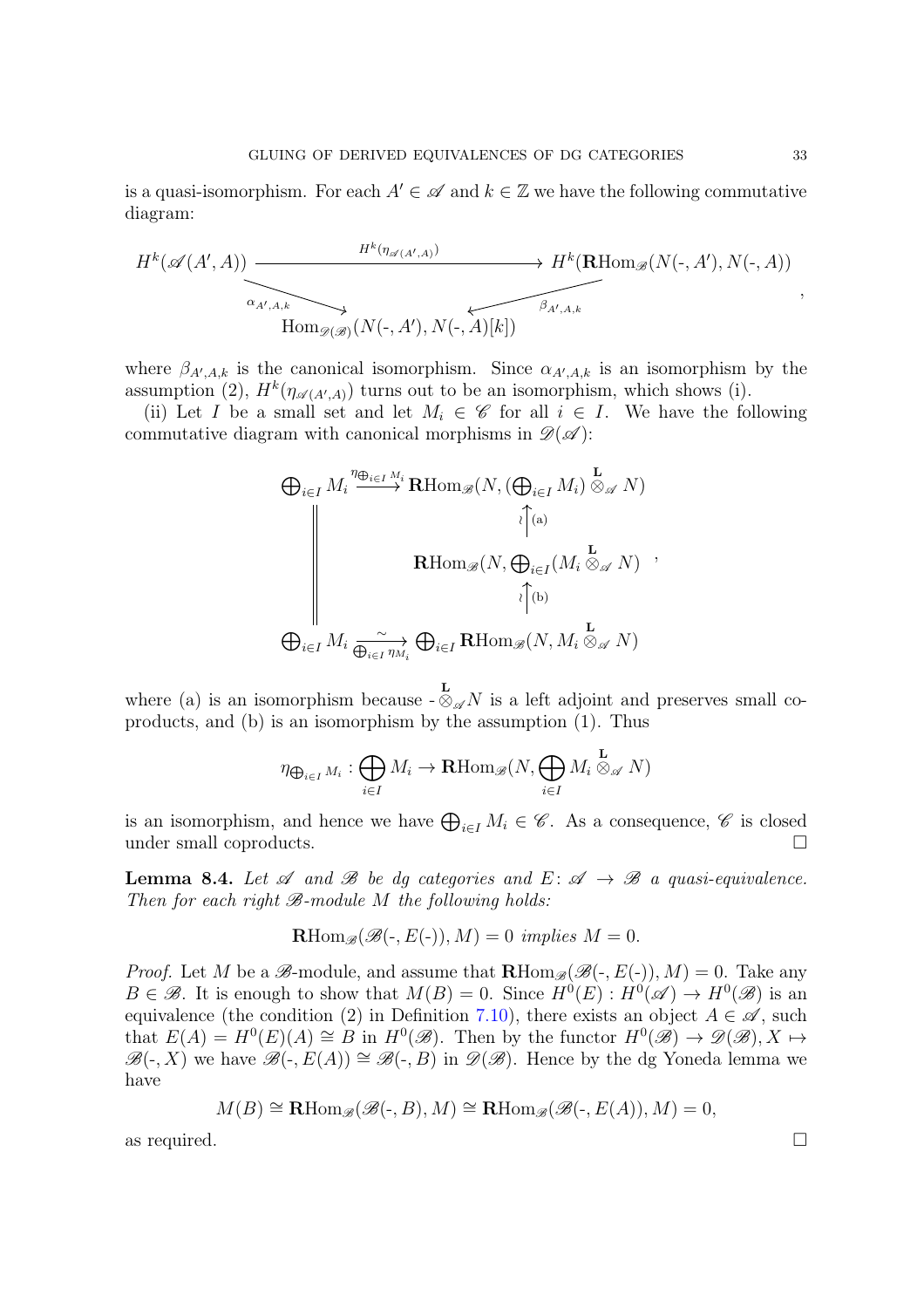<span id="page-33-0"></span>**Proof of Theorem [8.1.](#page-30-1)** Define a dg  $\mathscr{A}\text{-}\mathscr{B}\text{-}\text{bimodule }N$  by  $N(B, A) := \mathscr{B}(B, E(A))$  $(A \in \mathscr{A}, B \in \mathscr{B})$ . Then N satisfies the condition (1) in Lemma [8.3,](#page-31-0) and by the assumption (in particular, by the condition  $(1)$  in Definition  $(7.10)$  $(7.10)$ ) N also satisfies the condition (2) in Lemma [8.3.](#page-31-0) Therefore  $F := -6$  $\bigotimes_{\mathscr{A}}^{\mathbf{L}} N : \mathscr{D}(\mathscr{A}) \to \mathscr{D}(\mathscr{B})$  is fully faithful by Lemma [8.3.](#page-31-0) Moreover  $G := \mathbf{R} \text{Hom}_{\mathscr{B}}(N, \cdot)$  is a right adjoint to F and satisfies the condition (3) in Lemma [8.2](#page-30-3) by the assumption and Lemma [8.4.](#page-32-0) Hence  $F$  is an equivalence between  $\mathscr{D}(\mathscr{A})$  and  $\mathscr{D}(\mathscr{B})$  by Lemma [8.2.](#page-30-3)

### 9. Derived equivalences of dg module colax functors

<span id="page-33-1"></span>In this section, we define necessary terminologies such as 2-quasi-isomorphisms for 2 morphisms, quasi-equivalences for 1-morphisms, and the derived 1-morphism  $\mathbf{L}(F, \psi)$ :  $\mathscr{D}(\text{dgMod } X) \to \mathscr{D}(\text{dgMod } X')$  of a 1-morphism  $(F, \psi) \colon X \to X'$  between colax functors, and show the fact that the derived 1-morphism of a quasi-equivalence between  $\text{colax functors } X, X' \text{ turns out to be an equivalence between derived dg module colax.}$ functors of  $X$ ,  $X'$ . Finally, we give definitions of tilting subfunctors and of derived equivalences.

**Definition 9.1.** Let C be a 2-category and  $(F, \psi): X \to X'$  a 1-morphism in the  $\frac{1}{2}$ -category  $\overline{\text{Colax}}(I, \mathbf{C})$ . Then  $(F, \psi)$  is called *I-equivariant* if for each  $a \in I_1$ ,  $\psi(a)$  is a 2-isomorphism in C.

We cite the following without a proof.

<span id="page-33-3"></span>**Lemma 9.2** ([\[7\]](#page-58-6)). Let **C** be a 2-category and  $(F, \psi): X \to X'$  a 1*-morphism in the*  $\frac{2-\alpha}{\alpha}$  Colax(I, C). Then  $(F, \psi)$  is an equivalence in  $\overline{\text{Colax}}(I, C)$  *if and only if* 

- (1) *For each*  $i \in I_0$ *, F(i) is an equivalence in* **C***; and*
- (2) *For each*  $a \in I_1$ ,  $\psi(a)$  *is a* 2*-isomorphism in* **C** (*namely,*  $(F, \psi)$  *is I-equivariant*).

To define the notion of 2-quasi-isomorphisms in  $\mathbb{k}$ -dgCat, we need the following statement.

<span id="page-33-2"></span>**Lemma 9.3.** Let  $G, G' : \mathscr{C} \to \mathscr{C}'$  be 1*-morphisms and*  $\alpha : G \Rightarrow G'$  a 2*-morphism in the* 2-category  $\Bbbk$ -dgCat. We define a C-C'-bimodule  $\overline{G}$  by  $\overline{G} := \mathscr{C}'(?, G(·))$ ; and consider *the morphism*

$$
\overline{\alpha} := \mathscr{C}'(?, \alpha(\cdot)) : \overline{G} \Rightarrow \overline{G'},
$$

*of* C *-*C ′ *-bimodules, and also the morphism*

 $\overline{\alpha}^{\wedge} := \mathbf{R}\mathrm{Hom}_{\mathscr{C}'}(\overline{\alpha},\mathscr{C}'(?,\cdot)) = \mathbf{R}\mathrm{Hom}_{\mathscr{C}'}(\mathscr{C}'(?,\alpha(\cdot)),\mathscr{C}'(?,\cdot)) = \mathscr{C}'(\alpha(\cdot),\cdot): \overline{G'}^{\wedge} \Rightarrow \overline{G}^{\wedge}$ 

of  $\mathscr{C}'$ - $\mathscr{C}$ -bimodules. Then the following are equivalent.

- $(1)$   $\begin{array}{c} \text{L} \\ \sim \mathbb{Q}_{\mathscr{C}} \overline{\alpha} \\ \cdot \end{array} \begin{array}{c} \text{L} \\ \sim \mathbb{Q}_{\mathscr{C}} \end{array} \begin{array}{c} \text{L} \\ \overline{\mathsf{G}'} \\ \cdot \end{array}$   $\mathscr{D}(\text{dgMod } \mathscr{C}) \rightarrow \mathscr{D}(\text{dgMod } \mathscr{C}')$  *is a* 2*-isomorphism in* k*-*Tri*.*
- (2)  $\mathscr{C}'(-, \alpha_x)$ :  $\mathscr{C}'(-, G(x)) \to \mathscr{C}'(-, G'(x))$  *is a quasi-isomorphism in* dgMod  $\mathscr{C}'$  for  $all \ x \in \mathscr{C}_0.$
- $(3)$   $\overline{\alpha}^{\wedge} \overset{\mathbf{L}}{\otimes}_{\mathscr{C}} \cdot : \overline{G'}^{\wedge} \overset{\mathbf{L}}{\otimes}_{\mathscr{C}} \cdot \Rightarrow \overline{G}^{\wedge} \overset{\mathbf{L}}{\otimes}_{\mathscr{C}} \cdot : \mathscr{D}(\mathrm{dgMod} \mathscr{C}^{\mathrm{op}}) \rightarrow \mathscr{D}(\mathrm{dgMod} \mathscr{C}'^{\mathrm{op}}) \text{ is a 2$ *isomorphism in* k*-*Tri*.*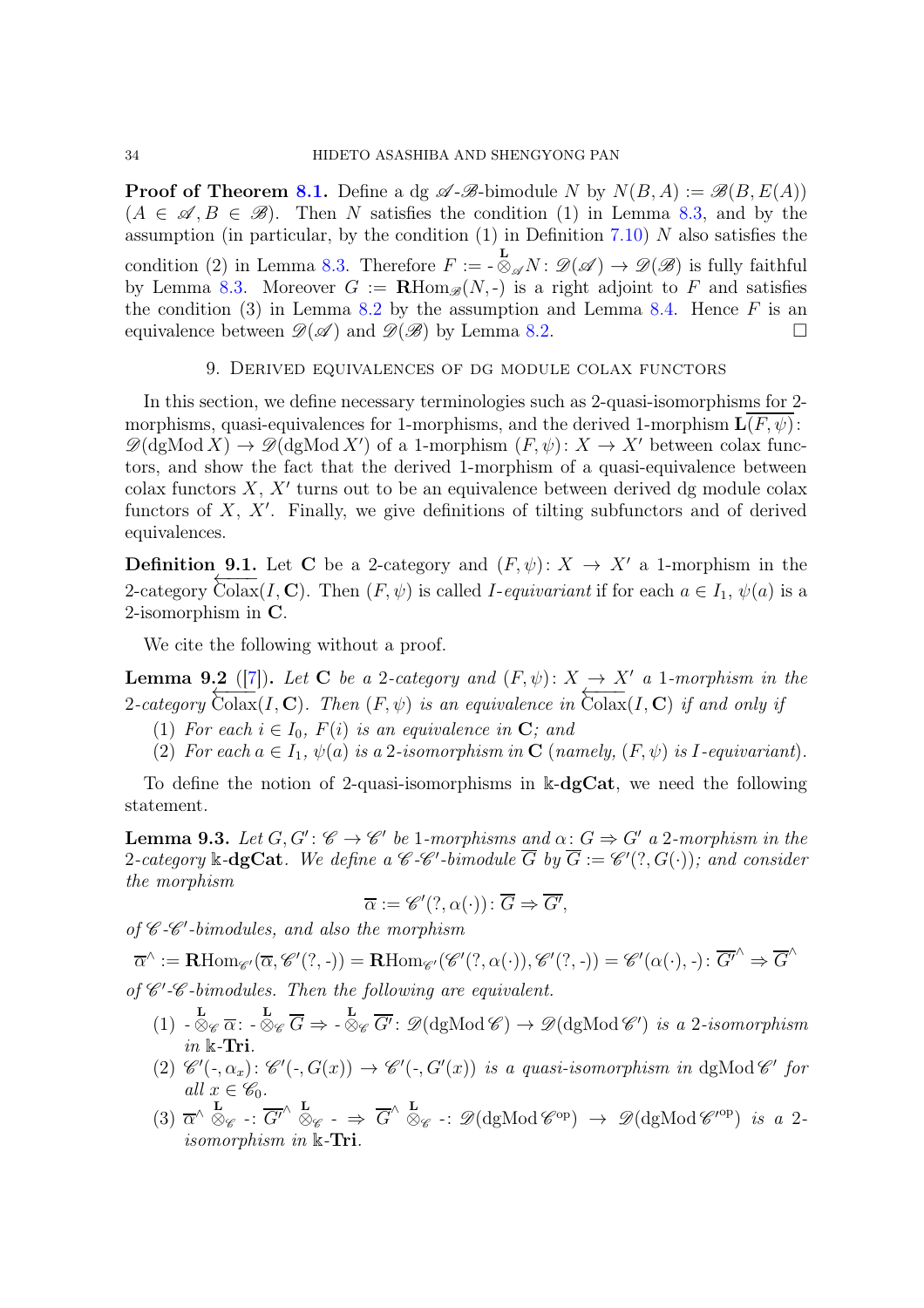(4) 
$$
\mathscr{C}'(\alpha_x, \cdot): \mathscr{C}'(G(x), \cdot) \to \mathscr{C}'(G'(x), \cdot)
$$
 is a quasi-isomorphism in dgMod  $\mathscr{C}'^{op}$ .

*Proof.* (1)  $\Rightarrow$  (2). Let  $x \in \mathscr{C}_0$ . Note that we have  $\mathscr{C}(\text{-},x) \otimes_{\mathscr{C}} \overline{\alpha} \cong \mathscr{C}'(\text{-},\alpha_x)$ , which is an isomorphism in  $\mathscr{D}(\text{dgMod } \mathscr{C}')$  if and only if it is a quasi-isomorphism in dgMod  $\mathscr{C}'$ . Hence (2) follows from (1) by applying (1) to the representable functor  $\mathscr{C}(-,x)$ .

 $(2) \Rightarrow (1)$ . Let U be the full subcategory of  $\mathscr{D}(\text{dgMod } \mathscr{C})$  consisting of objects M satisfying the condition that M L  $\otimes_{\mathscr{C}} \overline{\alpha}$ : M L ⊗<sub>C</sub>  $G \to M$  $\frac{\mathbf{L}}{\otimes_{\mathscr{C}} \overline{G'}}$  is an isomorphism. Then by (2) we have  $\mathscr{C}(-,x) \in \mathscr{U}$  for all  $x \in \mathscr{C}_0$ . Here, it is easy to show that  $\mathscr{U}$  is a triangulated subcategory of  $\mathcal{D}(dg\text{Mod }\mathcal{C})$  and that  $\mathcal U$  is closed under isomorphisms and direct sums with small index sets. Therefore we have  $\mathcal{U} = \mathcal{D}(\mathrm{dgMod}\,\mathscr{C})$ , which means that (1) holds.

 $(2) \Rightarrow (4)$ . Assume that  $\mathscr{C}'(\cdot, \alpha_x) \colon \mathscr{C}'(\cdot, Gx) \to \mathscr{C}'(\cdot, G'x)$  is a quasi-isomorphism in dgMod  $\mathscr{C}'$ . Then it is an isomorphism in  $\mathscr{D}(\mathrm{dgMod}\,\mathscr{C}')$ . We set  $\mathrm{Hom}_{\mathscr{C}'}(\cdot,\cdot) :=$  $(\text{dgMod }\mathscr{C}')(\cdot, -)$ . Then the functor

$$
\operatorname{\mathbf{R}Hom}\nolimits_{\mathscr{C}'}(\cdot, \mathscr{C}'(\cdot, ?))\colon \mathscr{D}(\operatorname{dgMod}\nolimits \mathscr{C}') \to \mathscr{D}(\operatorname{dgMod}\nolimits \mathscr{C}'^{op})
$$

(the variable is at  $\cdot$ ) sends it to an isomorphism

$$
\mathbf{R}\mathrm{Hom}_{\mathscr{C}'}(\mathscr{C}'(\text{-},\alpha_x),\mathscr{C}'(\text{-},?))\colon \mathbf{R}\mathrm{Hom}_{\mathscr{C}'}(\mathscr{C}'(\text{-},G'(x)),\mathscr{C}'(\text{-},?))\to\mathbf{R}\mathrm{Hom}_{\mathscr{C}'}(\mathscr{C}'(\text{-},G(x)),\mathscr{C}'(\text{-},?)),
$$

in  $\mathscr{D}(\text{dgMod } \mathscr{C}'^{\text{op}})$ , which is isomorphic to

$$
\text{Hom}_{\mathscr{C}'}(\mathscr{C}'(\text{-},\alpha_x),\mathscr{C}'(\text{-},?))\colon \text{Hom}_{\mathscr{C}'}(\mathscr{C}'(\text{-},G'(x)),\mathscr{C}'(\text{-},?))\to \text{Hom}_{\mathscr{C}'}(\mathscr{C}'(\text{-},G(x)),\mathscr{C}'(\text{-},?)),
$$

and by the Yoneda lemma, it is also isomorphic to

$$
\mathscr{C}'(\alpha_x, ?): \mathscr{C}'(G'(x), ?) \to \mathscr{C}'(G(x), ?)
$$

and is an isomorphism in  $\mathscr{D}(\text{dgMod } \mathscr{C}'^{\text{op}})$ . As a consequence,  $\mathscr{C}'(\alpha_x, ?)$  is a quasiisomorphism in dgMod  $\mathscr{C}'^{op}$ .

- $(4) \Rightarrow (2)$ . This is proved in the same way as in the converse direction.
- $(3) \Leftrightarrow (4)$ . The same proof for the equivalence  $(1) \Leftrightarrow (2)$  works also for this case.  $\Box$

<span id="page-34-0"></span>**Definition 9.4.** Let  $G, G' : \mathscr{C} \to \mathscr{C}'$  be 1-morphisms and  $\alpha : G \Rightarrow G'$  a 2-morphism in the 2-category k-dgCat. Then  $\alpha$  is called a 2-quasi-isomorphism in k-dgCat if one of the statements  $(1), \ldots, (4)$  in Lemma [9.3](#page-33-2) holds.

**Remark 9.5.** We can use the condition (2) above to check whether  $\alpha$  is a 2-quasiequivalence. Once it is checked, we can use the property (1).

<span id="page-34-1"></span>**Definition 9.6.** Let  $(F, \psi)$ :  $X \to X'$  be a 1-morphism in  $\overline{\text{Colax}}(I, \mathbb{k} - \text{dgCat})$ . Then  $(F, \psi)$  is called a *quasi-equivalence* if

- (1) For each  $i \in I_0$ ,  $F(i) : X(i) \to X'(i)$  is a quasi-equivalence; and
- (2) For each  $a \in I_1$ ,  $\psi(a)$  is a 2-quasi-isomorphism (see Definition [9.4\)](#page-34-0).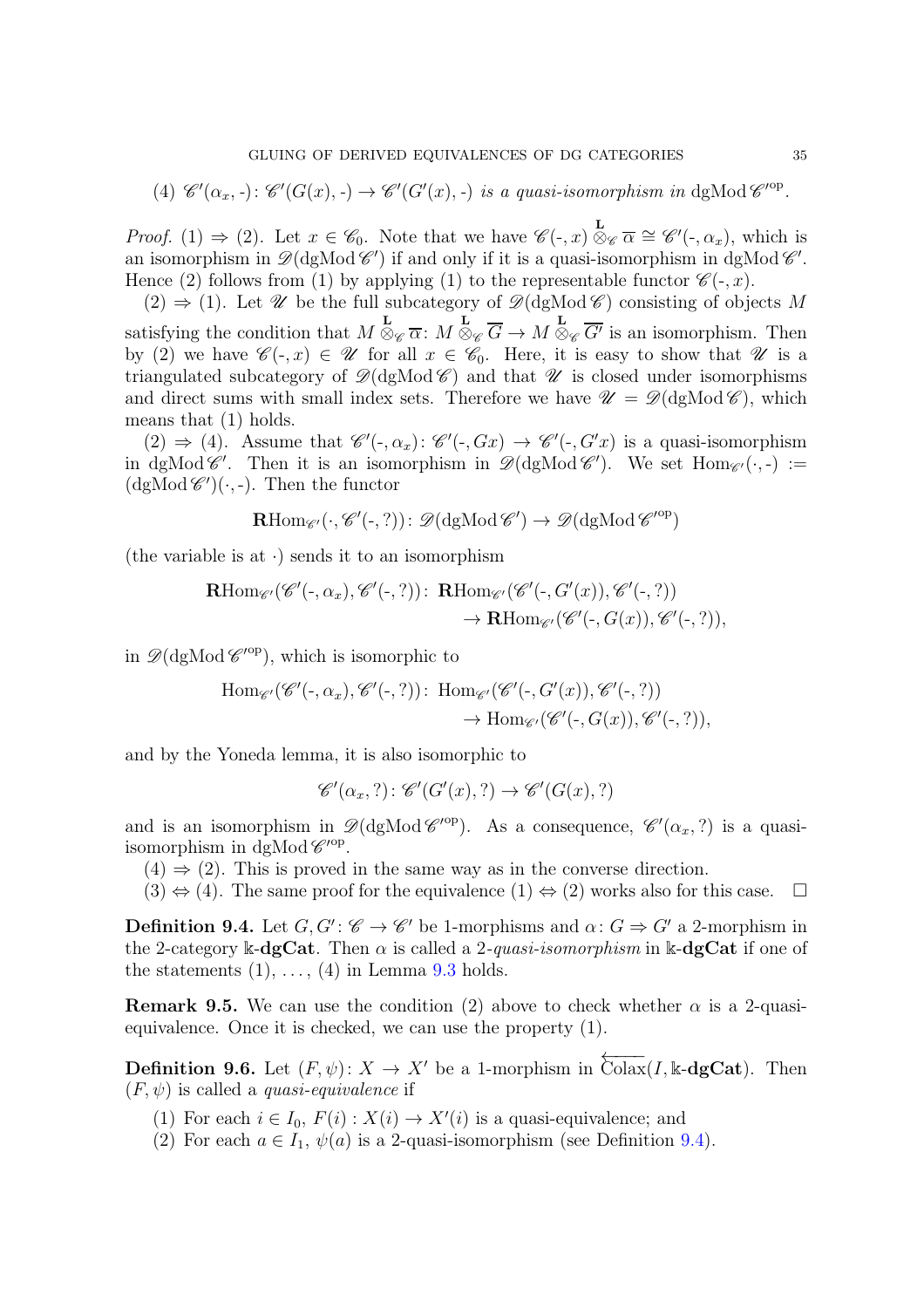See the diagram below to understand the situation:

$$
X(i) \xrightarrow[\text{q-eq}]{F(i)} X'(i)
$$
  

$$
X(a) \downarrow \qquad \qquad \downarrow \qquad \downarrow \qquad \downarrow \qquad \downarrow \qquad \downarrow \qquad \downarrow \qquad \downarrow \qquad \downarrow \qquad \downarrow \qquad \downarrow \qquad \downarrow \qquad \downarrow \qquad \downarrow \qquad \downarrow \qquad \downarrow \qquad \downarrow \qquad \downarrow \qquad \downarrow \qquad \downarrow \qquad \downarrow \qquad \downarrow \qquad \downarrow \qquad \downarrow \qquad \downarrow \qquad \downarrow \qquad \downarrow \qquad \downarrow \qquad \downarrow \qquad \downarrow \qquad \downarrow \qquad \downarrow \qquad \downarrow \qquad \downarrow \qquad \downarrow \qquad \downarrow \qquad \downarrow \qquad \downarrow \qquad \downarrow \qquad \downarrow \qquad \downarrow \qquad \downarrow \qquad \downarrow \qquad \downarrow \qquad \downarrow \qquad \downarrow \qquad \downarrow \qquad \downarrow \qquad \downarrow \qquad \downarrow \qquad \downarrow \qquad \downarrow \qquad \downarrow \qquad \downarrow \qquad \downarrow \qquad \downarrow \qquad \downarrow \qquad \downarrow \qquad \downarrow \qquad \downarrow \qquad \downarrow \qquad \downarrow \qquad \downarrow \qquad \downarrow \qquad \downarrow \qquad \downarrow \qquad \downarrow \qquad \downarrow \qquad \downarrow \qquad \downarrow \qquad \downarrow \qquad \downarrow \qquad \downarrow \qquad \downarrow \qquad \downarrow \qquad \downarrow \qquad \downarrow \qquad \downarrow \qquad \downarrow \qquad \downarrow \qquad \downarrow \qquad \downarrow \qquad \downarrow \qquad \downarrow \qquad \downarrow \qquad \downarrow \qquad \downarrow \qquad \downarrow \qquad \downarrow \qquad \downarrow \qquad \downarrow \qquad \downarrow \qquad \downarrow \qquad \downarrow \qquad \downarrow \qquad \downarrow \qquad \downarrow \qquad \downarrow \qquad \downarrow \qquad \downarrow \qquad \downarrow \qquad \downarrow \qquad \downarrow \qquad \downarrow \qquad \downarrow \qquad \downarrow \qquad \downarrow \qquad \downarrow \qquad \downarrow \qquad \downarrow \qquad \downarrow \qquad \downarrow \qquad \downarrow \qquad \downarrow \qquad \downarrow \qquad \downarrow \qquad \downarrow \qquad \downarrow \qquad \downarrow \qquad \downarrow \qquad \downarrow
$$

The following is an analogue of the "left derived functor" of " $(\overline{F}, \overline{\psi})$ ".

**Definition 9.7.** Let  $(F, \psi)$ :  $X \to X'$  be a 1-morhism in  $\overline{\text{Colax}}(I, \mathbb{k} - \text{dgCat})$ . Then we define a 1-morphism

$$
\mathbf{L}(\overline{F,\psi})\colon \mathscr{D}(\mathrm{dgMod}\,X)\to \mathscr{D}(\mathrm{dgMod}\,X')
$$

in  $\overleftarrow{\text{Colax}}(I,\Bbbk\text{-}\text{Tri})$  by  $\mathbf{L}(\overline{F,\psi}) := \mathscr{D}(\text{dgMod}(F,\psi)) = \overleftarrow{\text{Colax}}(I,\mathscr{D}\text{odgMod})((F,\psi))$ . The explicit form of  $\mathbf{L}(F,\psi) := (((\mathbf{L}F)(i))_{i \in I_0}, ((\mathbf{L}\psi)(a))_{a \in I_1})$  is given as follows.

Let  $i \in I_0$ , and consider the dg  $X(i)$ - $X'(i)$ -bimodule  $\overline{F(i)}$  defined by  $\overline{F(i)}(?, -) =$  $X'(i)(?, F(i)(-)).$  Then this defines a triangle functor

$$
(\mathbf{L}\overline{F})(i) := -\overset{\mathbf{L}}{\otimes}_{X(i)} \overline{F(i)} : \mathscr{D}(\mathrm{dgMod}\,X(i)) \to \mathscr{D}(\mathrm{dgMod}\,X'(i))
$$

between triangulated categories.

Next let  $a: i \to j$  be a morphism in *I*. Then  $\psi(a): X'(a)F(i) \Rightarrow F(j)X(a)$  induces a morphism of  $X'(j)$ - $X(i)$ -bimodules  $\overline{\psi(a)}$ :  $\overline{X'(a)F(i)} \Rightarrow \overline{F(j)X(a)}$ , where

$$
\overline{X'(a)F(i)} := X'(j)(-, X'(a)F(i)(?))
$$
  
 
$$
\overline{F(j)X(a)} := X'(j)(-, F(j)X(a)(?)),
$$
 and  
 
$$
\overline{\psi(a)} := X'(j)(-, \psi(a)(?)),
$$

which induces the diagram

<span id="page-35-0"></span>
$$
- \otimes_{X(i)} \overline{F(i)} \otimes_{X'(i)} \overline{X'(a)} = \stackrel{*}{\Rightarrow} - \otimes_{X(i)} \overline{X(a)} \otimes_{X(j)} \overline{F(j)}
$$
  
\n
$$
- \otimes_{X(i)} \overline{X'(a)F(i)} = \underbrace{\bigvee_{-\otimes_{X(i)} \overline{\psi(a)}} - \otimes_{X(i)} \overline{F(j)X(a)}}_{\text{---(6)} \times \text{---(7)}} \tag{9.12}
$$

of 2-morphisms in k-dgModCat. As the unique 2-morphism making this diagram commutative, we define a 2-morphism ∗ in the diagram

$$
\frac{\mathrm{dgMod}\,X(i) \xrightarrow{\cdot \otimes \overline{F(i)}} \mathrm{dgMod}\,X'(i)}{\cdot \otimes \overline{X(a)} = \mathrm{dgMod}\,X(a)} \underset{\mathrm{dgMod}\,X'(j) \xrightarrow{\cdot \otimes \overline{F(j)}} \mathrm{dgMod}\,X'(j)}{\xleftarrow{\cdot \otimes \overline{X'(a)}} = \mathrm{dgMod}\,X'(a)}
$$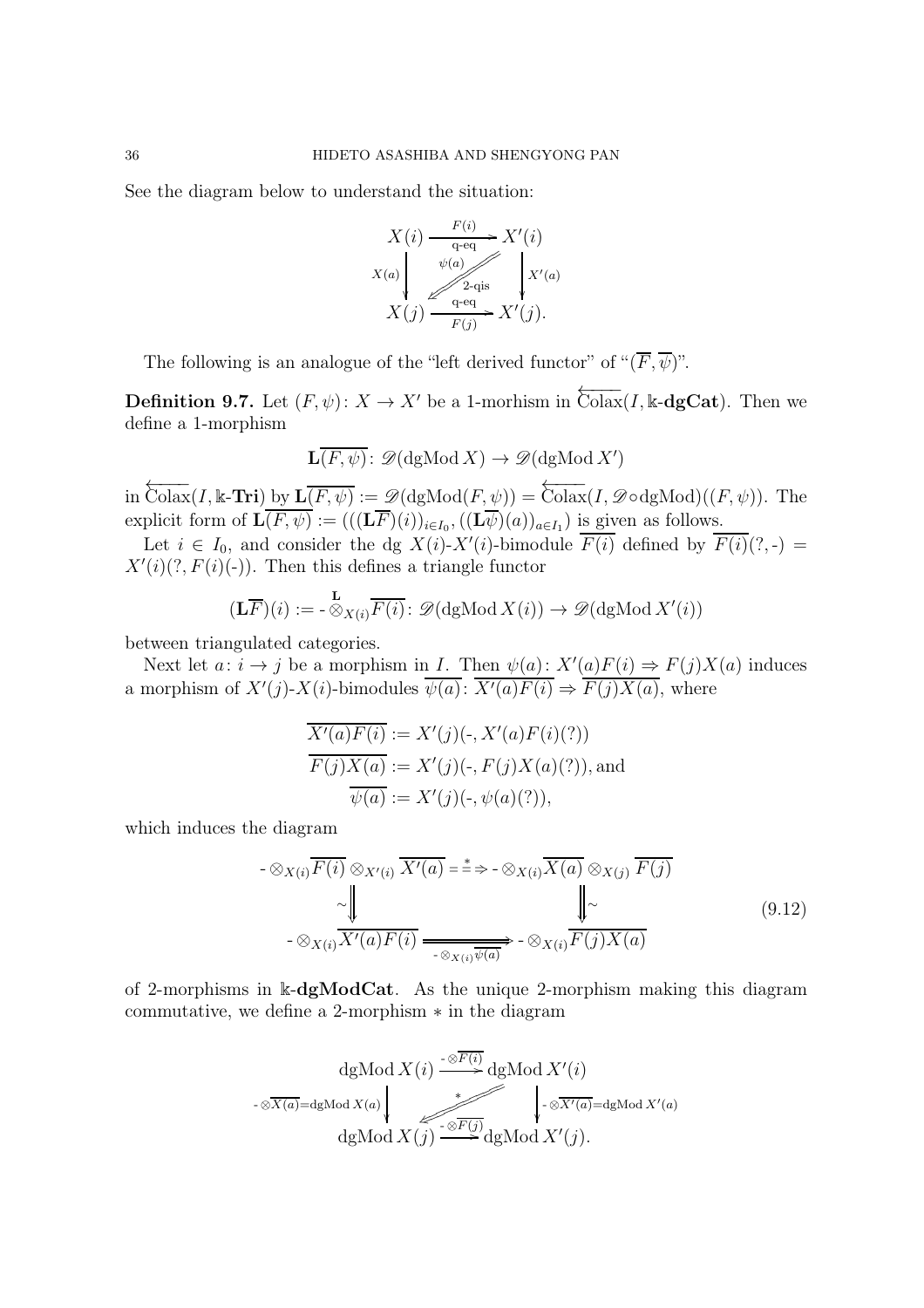The pseudofunctor  $\mathscr D$  sends the diagram  $(9.12)$  to the diagram

$$
\begin{aligned}\n\mathbf{L} & \mathbf{L}_{\mathcal{X}(i)} \overline{F(i)} \overset{\mathbf{L}}{\otimes}_{X'(i)} \overline{X'(a)} = \overline{\mathbf{L}^{\mathcal{Z}}_{\mathcal{X}}(a)} \overset{\mathbf{L}}{\otimes}_{X(i)} \overline{X(a)} \overset{\mathbf{L}}{\otimes}_{X(j)} \overline{F(j)} \\
& \sim \sqrt{\mathbf{L} \cdot \mathbf{L}_{\mathcal{X}(i)} \cdot \mathbf{L}_{\mathcal{X}}(a) F(i)} \\
& \mathbf{L}_{\mathcal{X}(i)} \overline{X'(a) F(i)} \overset{\mathbf{L}}{\mathbf{L}_{\mathcal{X}(i)} \overline{\psi(a)}} \overset{\mathbf{L}}{\longrightarrow} \mathbf{L}_{\mathcal{X}(i)} \overline{F(j) X(a)}\n\end{aligned}
$$

in  $\&$ -Tri. As the unique 2-morphism making this diagram commutative, the 2-morphism

$$
(\mathbf{L}\overline{\psi})(a): \mathbf{L}\overline{X'(a)}\mathbf{L}\overline{F(i)} \Rightarrow \mathbf{L}\overline{F(j)}\mathbf{L}\overline{X(a)}
$$

is given, which is expressed in the diagram

$$
\mathscr{D}(\text{dgMod } X(i)) \xrightarrow{\mathbf{L}\overline{F(i)}} \mathscr{D}(\text{dgMod } X'(i))
$$
\n
$$
\mathbf{L}\overline{X(a)} = \mathscr{D}(\text{dgMod } X(a)) \qquad (\mathbf{L}\overline{\psi})(a) \qquad \qquad \downarrow \overline{L}\overline{X'(a)} = \mathscr{D}(\text{dgMod } X'(a))
$$
\n
$$
\mathscr{D}(\text{dgMod } X(j)) \xrightarrow{\mathbf{L}\overline{F(j)}} \mathscr{D}(\text{dgMod } X'(j)).
$$

The following says that a quasi-equivalence between colax functors induces a derived equivlence between them, which will be important for our main result.

**Proposition 9.8.** Let  $(F, \psi)$ :  $X \to X'$  be a quasi-equivalence in  $\overleftarrow{\text{Colax}}(I, \mathbb{k} \text{-dgCat})$ . *Then*  $\mathbf{L}(\overline{F}, \psi)$ :  $\mathscr{D}(\text{dgMod } X) \to \mathscr{D}(\text{dgMod } X')$  *is an equivalence in*  $\overline{\text{Colax}}(I, \mathbb{k} - \text{Tri})$ *.* 

*Proof.* Let  $i \in I_0$ . Then since  $F(i): X(i) \to X'(i)$  is a quasi-equivalence, we have

$$
(\mathbf{L}\overline{F})(i) := -\overset{\mathbf{L}}{\otimes}_{X(i)}\overline{F}(i): \mathscr{D}(\mathrm{dgMod}\,X(i)) \to \mathscr{D}(\mathrm{dgMod}\,X'(i))
$$

is an equivalence of triangulated categories by Theorem [8.1.](#page-30-1)

Let  $a: i \rightarrow j$  be a morphism in I. Then since

$$
\psi(a) \colon X'(a)F(i) \Rightarrow F(j)X(a)
$$

is a 2-quasi-isomorphism, we have

$$
(\mathbf{L}\overline{\psi})(a) := \mathbf{L}(\overline{\psi(a)}) : \mathbf{L}\overline{X'(a)}\mathbf{L}\overline{F(i)} \Rightarrow \mathbf{L}\overline{F(j)}\mathbf{L}\overline{X(a)}
$$

is a 2-isomorphism by definition. It is not hard to verify that

$$
\mathbf{L}(\overline{F,\psi}) := (((\mathbf{L}\overline{F})(i))_{i \in I_0}, ((\mathbf{L}\overline{\psi})(a))_{a \in I_1}) : \mathscr{D}(\mathrm{dgMod}\,X) \to \mathscr{D}(\mathrm{dgMod}\,X')
$$

is a 1-morphism in  $\overleftarrow{\text{Colax}}(I, \mathbb{k}$ -**Tri**). Then by Lemma [9.2,](#page-33-3)  $\overline{\mathbf{L}(F, \psi)}$  is an equivalence in  $\overleftarrow{\text{Colax}}(I, \mathbb{k}$ -**Tri**).

A dg k-category  $\mathscr A$  is called k-*projective* (resp. k-flat) if  $\mathscr A(x, y)$  are dg projective (resp. flat) k-modules for all  $x, y \in \mathscr{A}_0$ .

**Definition 9.9.** Let  $X: I \to \mathbb{k}$ -dgCat be a colax functor.

(1) X is called k-*projective* (resp. k-*flat*) if  $X(i)$  are k-projective (resp. k-flat) for all  $i \in I_0$ .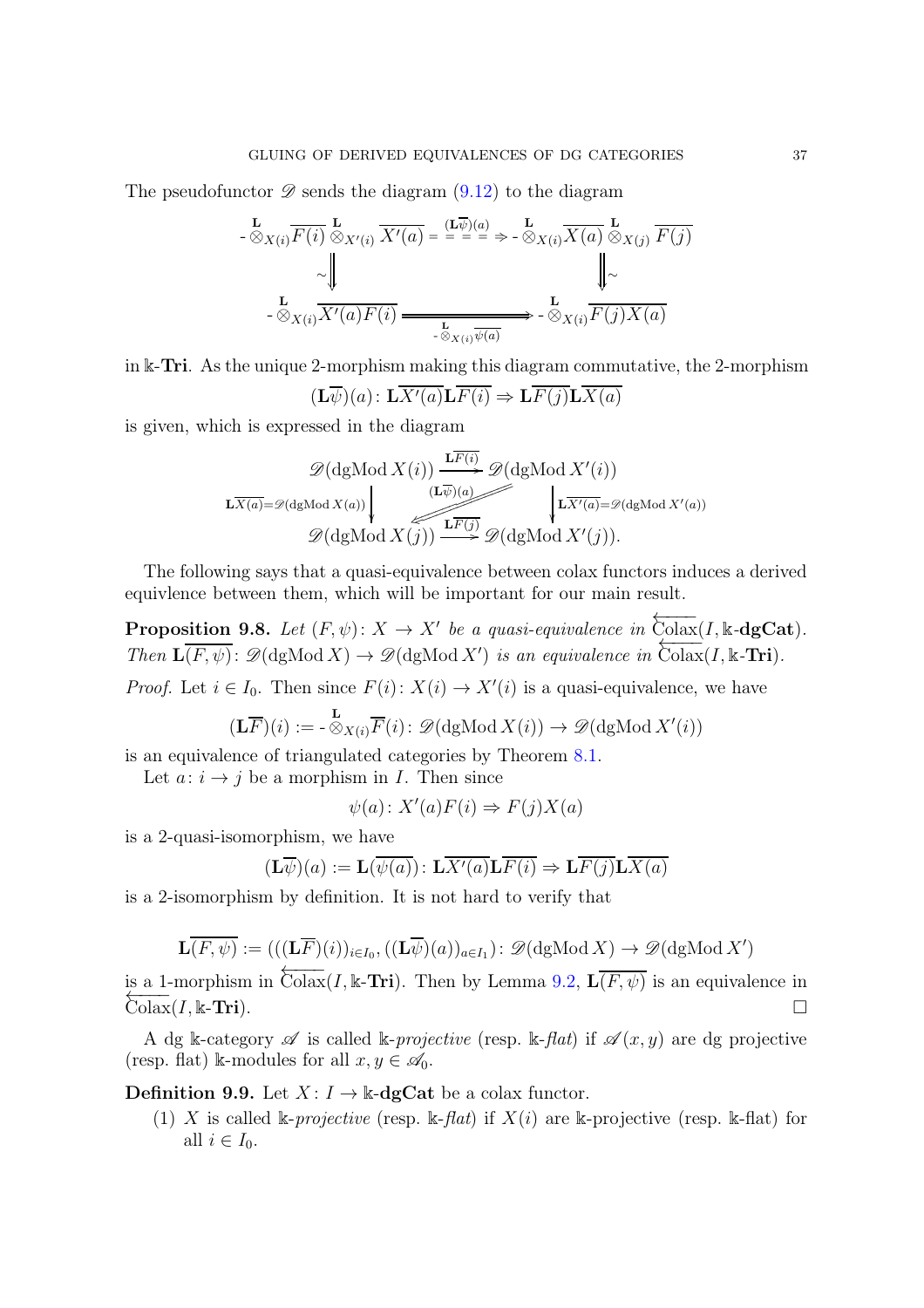- (2) A colax subfunctor  $\mathscr T$  of per(X) is called *tilting* if for each  $i \in I_0$ ,  $\mathscr T(i) \subseteq$  $\mathscr{D}(\text{dgMod } X(i))$  is a tilting subcategory for  $X(i)$  (see Definition [7.11\)](#page-30-4).
- (3) A tilting colax subfunctor  $\mathscr T$  of per $(X)$  with an *I*-equivariant inclusion  $(\sigma, \rho)$ :  $\mathscr{T} \hookrightarrow \text{per}(X)$  is called a *tilting colax functor* for X (see the diagram for  $(\sigma, \rho)$ ) below).

$$
\mathcal{T}(i) \xrightarrow{\sigma(i)} \text{per}(X(i))
$$
  

$$
\mathcal{T}(a) \downarrow \sim \sim \sim \sim \sim \text{per}(X(a))
$$
  

$$
\mathcal{T}(j) \xrightarrow{\sim} \text{per}(X(j)).
$$

**Definition 9.10.** Let  $X, X' \in \overleftarrow{\text{Colax}}(I, \mathbb{k} - \text{dgCat})$ . Then X and X' are said to be *derived equivalent* if  $\mathscr{D}(\text{dgMod } X)$  and  $\mathscr{D}(\text{dgMod } X')$  are equivalent in the 2-category  $\text{Colax}(I, \mathbb{k} - \text{Tri})$ . Note by Lemma [9.2](#page-33-3) that this is the case if and only if there exists a 1-morphism  $(\mathbf{F}, \psi) : \mathscr{D}(\text{dgMod } X) \to \mathscr{D}(\text{dgMod } X')$  in Colax(I, k-Tri) such that

- (1) For each  $i \in I_0$ ,  $\mathbf{F}(i) : \mathscr{D}(\text{dgMod } X(i)) \to \mathscr{D}(\text{dgMod } X'(i))$  is a triangle equivalence in k-Tri; and
- (2) For each  $a \in I_1$ ,  $\psi(a)$  is a 2-isomorphism in k-Tri (i.e.,  $(\mathbf{F}, \psi)$  is *I*-equivariant).

**Definition 9.11.** Let  $X, X' \in \overleftarrow{\text{Colax}}(I, \mathbb{k} - \text{dgCat})$ . Then X and X' are said to be *standardly derived equivalent* if there exists a 1-morphism  $(\mathbf{F}, \psi) : \mathscr{D}(\mathrm{dgMod} X) \rightarrow$  $\mathscr{D}(\text{dgMod } X')$  in Colax(I, k-Tri) such that

- (1) For each  $i \in I_0$ ,  $\mathbf{F}(i) = -\frac{\mathbf{L}}{\otimes}_{X(i)} Y(i)$ :  $\mathscr{D}(\text{dgMod } X(i)) \to \mathscr{D}(\text{dgMod } X'(i))$  is a triangle equivalence in k-Tri, where  $\mathbf{F}(i)$  is induced by dg bimodule  $\chi_{(i)} Y(i)_{X'(i)}$ ; and
- <span id="page-37-0"></span>(2) For each  $a \in I_1$ ,  $\psi(a)$  is a 2-isomorphism in k-Tri (i.e.,  $(\mathbf{F}, \psi)$  is *I*-equivariant).
	- 10. Derived equivalences of Grothendieck constructions

First we cite the statement  $[32,$  Theorem 8.2] in k-flat case.

**Theorem 10.1** (Keller). Let  $\mathscr A$  and  $\mathscr B$  be small dg k-categories and assume that  $\mathscr A$ *is* k*-flat. Then the following are equivalent.*

- (1) *There exists a*  $\mathscr{B}\text{-}\mathscr{A}\text{-bimodule }Y$  *such that*  $-\otimes_{\mathscr{B}} Y:\mathscr{D}(\mathscr{B})\to\mathscr{D}(\mathscr{A})$  *is a derived equivalence.*
- (2)  $\mathscr B$  *is quasi-equivalent to a tilting dg subcategory for*  $\mathscr A$ *.*

The derived equivalence of the form -  $\mathcal{L}_{\mathscr{B}} Y$  above is called a *standard derived equivalence*, and if such Y exists  $\mathscr A$  and  $\mathscr B$  are said to be *standardly derived equivalent*.

**Definition 10.2.** Let  $X, X' \in \overleftrightarrow{\text{Colax}}(I, \mathbb{k} - \text{dgCat})$ . Then a *zigzag chain of quasi* $equivalences$  between  $X$  and  $X'$  is a chain of 1-morphisms of the form

$$
X =: X_0 \xleftarrow{(F_1, \psi_1)} X_1 \xrightarrow{(F_2, \psi_2)} \cdots \xleftarrow{(F_{n-1}, \psi_{n-1})} X_{n-1} \xrightarrow{(F_n, \psi_n)} X_n := X'
$$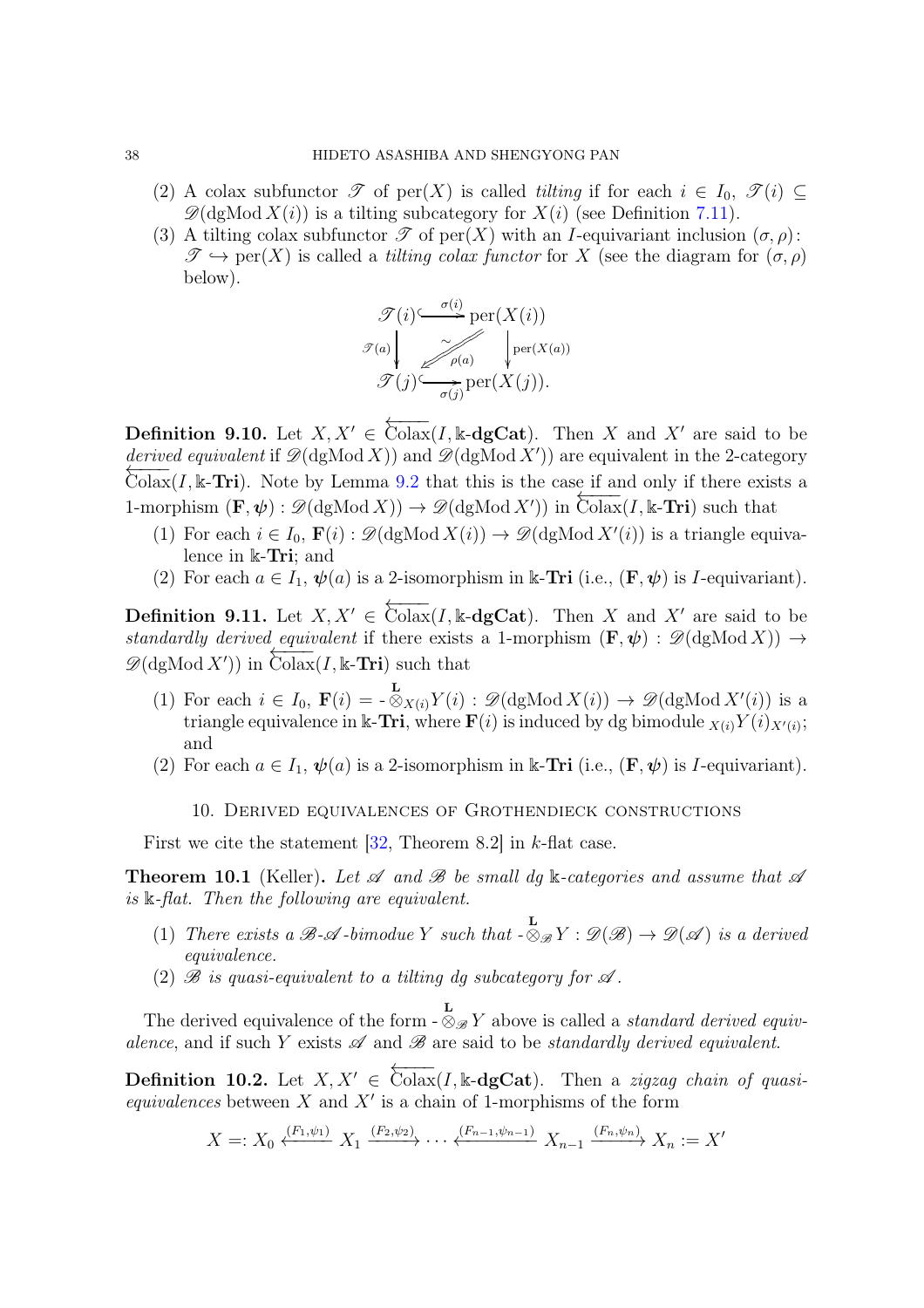in  $\overleftarrow{\text{Colax}}(I,\mathbb{k}\text{-}\text{dgCat})$  with  $n \text{ even } \geq 2$ , where  $(F_i,\psi_i)$  are quasi-equivalences for all  $i = 1, \ldots, n$ . Note that a quasi-equivalence  $X \xrightarrow{(F_2, \psi_2)} X'$  is also regarded as a zigzag chain of quasi-equivalences by setting  $n = 2$  and  $(F_1, \psi_1)$  to be the identity 1-morphism.

The following is the dg case of the main theorem in [\[7\]](#page-58-6) that gives a generalization of the Morita type theorem characterizing derived equivalences of categories by Rickard [\[42\]](#page-60-1) and Keller [\[32\]](#page-59-1) in our setting.

<span id="page-38-0"></span>**Theorem 10.3.** Let  $X, X' \in \overleftarrow{\text{Colax}}(I, \mathbb{k} \text{-}\text{dgCat})$ *. Consider the following conditions:* 

- (1) X *and* X′ *are derived equivalent.*
- $(1_p)$  per(X) and per(X') are equivalent in the 2-category  $\overleftarrow{\text{Colax}}(I, \mathbb{k}$ **-Tri**) *;* and
- $(2)$  *There exists a tilting colax functor*  $\mathscr T$  *for*  $X$  *such that there exists a zigzag chain of quasi-equivalences between*  $X'$  *and*  $\mathscr{T}$  *in*  $\overline{\text{Colax}}(I, \mathbb{k} - \text{dgCat})$ *. For example when a zigzag chain of quasi-equivalences is given by a sigle quasi-equivalence*  $X' \rightarrow \mathscr{T}$ , we have the following diagram for all morphism  $a: i \rightarrow j$  in I:

$$
X'(i) \xrightarrow{q \text{-eq}} \mathcal{T}(i) \longrightarrow \text{per}(X(i))
$$
  
\n
$$
X'(a) \downarrow \mathcal{T}(a) \qquad \qquad \downarrow \mathcal{T}(a) \qquad \qquad \downarrow \text{per}(X(a))
$$
  
\n
$$
X'(j) \xrightarrow{q \text{-eq}} \mathcal{T}(j) \longrightarrow \text{per}(X(j)).
$$

*Then* (1) *implies*  $(1_p)$ *,and*  $(1_p)$  *implies*  $(2)$ *.* 

*Proof.* (1)  $\Rightarrow$  (1<sub>p</sub>). Assume that there exists an equivalence  $(\mathbf{F}, \psi) : \mathscr{D}(\mathrm{dgMod} X') \rightarrow$  $\mathscr{D}(\text{dgMod } X)$  in the 2-category  $\overleftarrow{\text{Colax}}(I,\Bbbk-\text{Tri})$ . Then for each  $i \in I_0$ ,

$$
\mathbf{F}(i) : \mathscr{D}(\text{dgMod } X'(i)) \to \mathscr{D}(\text{dgMod } X(i))
$$

is a triangle equivalence, and for each morphism  $a \in I(i, j)$  with  $i, j \in I_0$ ,  $\psi(a)$  in the diagram below is an 2-isomorphism:

$$
\mathscr{D}(\mathrm{dgMod}\,X'(i)) \xrightarrow{\mathbf{F}(i)} \mathscr{D}(\mathrm{dgMod}\,X(i))
$$
  

$$
\mathscr{D}(\mathrm{dgMod}\,X'(a)) \xrightarrow{\psi(a)} \mathscr{D}(\mathrm{dgMod}\,X(a))
$$
  

$$
\mathscr{D}(\mathrm{dgMod}\,X'(j)) \xrightarrow{\mathbf{F}(j)} \mathscr{D}(\mathrm{dgMod}\,X(j))
$$

For each  $i \in I_0$  recall that  $\{C^{\wedge} \mid C \in X'(i)_0\}$  is a set of small generators for  $\mathscr{D}(\text{dgMod } X'(i))$ . Consequently,  $\{F(i)(C^{\wedge}) \mid C \in X'(i)_0\}$  forms a set of small generators for  $\mathscr{D}(\mathrm{dgMod}\,X(i))$ . By Keller's result we know that per  $\mathscr{C}$  coincides with the set of all compact objects in  $\mathcal{D}(dgMod \mathcal{C})$  for all dg categories  $\mathcal{C}$ . Then by noting that a dense functor sends compact objects to compact objects, we have

$$
\mathbf{F}(i)((\operatorname{per} X'(i))_0) \subseteq (\operatorname{per} X(i))_0,
$$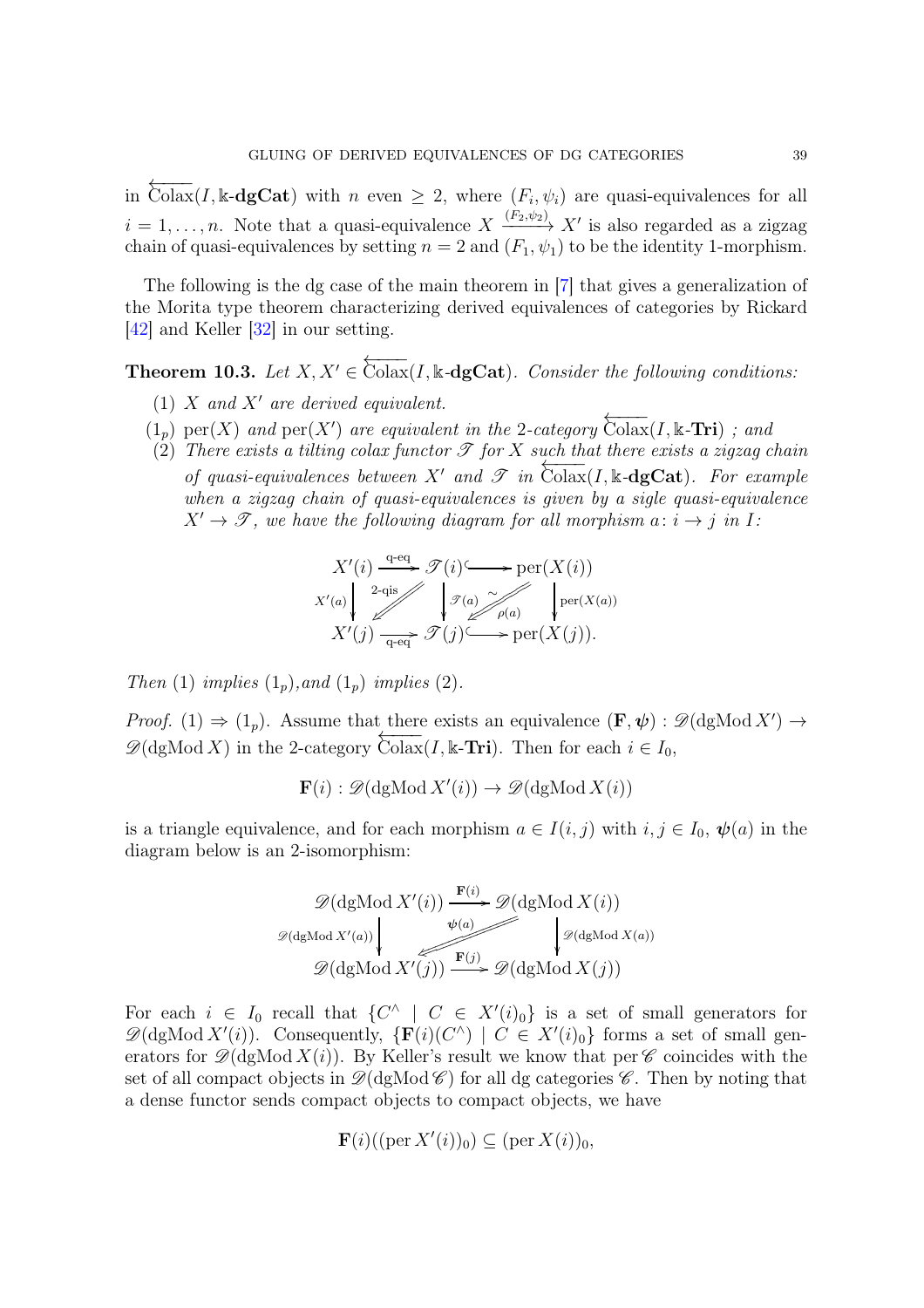and this induces the following strictly commutative diagram:

$$
\text{per } X'(i) \xrightarrow{\mathbf{F}(i)} \text{per } X(i)
$$
\n
$$
\downarrow \qquad \qquad \downarrow \qquad \qquad \downarrow
$$
\n
$$
\mathscr{D}(\text{dgMod } X'(i)) \xrightarrow{\mathbf{F}(i)} \mathscr{D}(\text{dgMod } X(i)).
$$

Thus the induced functor  $\mathbf{F}(i)$ : per  $X(i) \to \text{per } X'(i)$  is an equivalence of triangulated categories. Since representable functors  $C^{\wedge} := X(i)(\cdot, C)$   $(C \in X(i)_0)$  are sent to representable functors  $X(j)(\cdot, X(a)(C))$  by the derived tensor functor -L  $\otimes X(a) =$  $\mathscr{D}(\mathrm{dgMod}\,X(a))$ , we see that

$$
\mathscr{D}(\mathrm{dgMod}\,X(a))((\mathrm{per}\,X(i))_0) \subseteq (\mathrm{per}\,X(j))_0,
$$

and hence  $\psi(a)$  in the diagaram

$$
\operatorname{per} X'(i) \xrightarrow{\mathbf{F}(i)} \operatorname{per} X(i)
$$

$$
\mathcal{D}(\operatorname{dgMod} X(a)) \downarrow \qquad \downarrow \mathcal{D}(\operatorname{dgMod} X'(a))
$$

$$
\operatorname{per} X'(j) \xrightarrow{\mathbf{F}(j)} \operatorname{per} X(j)
$$

is defined, and is an isomorphism for each  $a \in I(i, j)$  with  $i, j \in I_0$ . Therefore  $(\mathbf{F}, \psi)$ induces an equivalence per  $X' \to \text{per } X$ , and thus (1) implies  $(1_p)$ .

 $(1_p) \Rightarrow (2)$ . For each  $i \in I_0$ , we set  $\mathscr{T}(i)$  to be the full subcategory of per $(X'(i))$ with  $\mathscr{T}(i)_0 = \{D \in (\text{per } X'(i))_0 \mid D \cong \mathbf{F}(i)(C^{\wedge}), \text{ for some } C \in X(i)_0\}.$  Then for each  $a \in I(i, j)$  with  $i, j \in I_0$  we have  $\mathscr{D}(\text{dgMod } X(a))(\mathscr{T}(i)_0) \subseteq \mathscr{T}(j)_0$  because for each  $C \in X(i)_0$  we have

$$
\mathscr{D}(\text{dgMod } X'(a))(\mathbf{F}(i)(C^{\wedge})) \cong \mathbf{F}(j)\mathscr{D}(\text{dgMod } X(a))(C^{\wedge})
$$

$$
= \mathbf{F}(j)(C^{\wedge} \overset{\mathbf{L}}{\otimes}_{X(i)} \overline{X(a)}) \cong \mathbf{F}(j)((X(a)(C))^{\wedge}).
$$

We have the following diagram

$$
X'(i) \xrightarrow{Y} \text{per}(X'(i)) \xrightarrow{\mathbf{F}(i)} \text{per}(X(i))
$$
  

$$
X'(a) \downarrow \qquad \qquad \downarrow \qquad \qquad \downarrow \qquad \qquad \downarrow \qquad \qquad \downarrow \qquad \qquad \downarrow \qquad \qquad \downarrow \qquad \qquad \downarrow \qquad \qquad \downarrow \qquad \qquad \downarrow \qquad \qquad \downarrow \qquad \qquad \downarrow \qquad \qquad \downarrow \qquad \qquad \downarrow \qquad \qquad \downarrow \qquad \qquad \downarrow \qquad \qquad \downarrow \qquad \qquad \downarrow \qquad \qquad \downarrow \qquad \qquad \downarrow \qquad \qquad \downarrow \qquad \qquad \downarrow \qquad \qquad \downarrow \qquad \qquad \downarrow \qquad \qquad \downarrow \qquad \downarrow \qquad \qquad \downarrow \qquad \downarrow \qquad \downarrow \qquad \qquad \downarrow \qquad \downarrow \qquad \qquad \downarrow \qquad \downarrow \qquad \downarrow \qquad \downarrow \qquad \downarrow \qquad \downarrow \qquad \downarrow \qquad \downarrow \qquad \downarrow \qquad \downarrow \qquad \downarrow \qquad \downarrow \qquad \downarrow \qquad \downarrow \qquad \downarrow \qquad \downarrow \qquad \downarrow \qquad \downarrow \qquad \downarrow \qquad \downarrow \qquad \downarrow \qquad \downarrow \qquad \downarrow \qquad \downarrow \qquad \downarrow \qquad \downarrow \qquad \downarrow \qquad \downarrow \qquad \downarrow \qquad \downarrow \qquad \downarrow \qquad \downarrow \qquad \downarrow \qquad \downarrow \qquad \downarrow \qquad \downarrow \qquad \downarrow \qquad \downarrow \qquad \downarrow \qquad \downarrow \qquad \downarrow \qquad \downarrow \qquad \downarrow \qquad \downarrow \qquad \downarrow \qquad \downarrow \qquad \downarrow \qquad \downarrow \qquad \downarrow \qquad \downarrow \qquad \downarrow \qquad \downarrow \qquad \downarrow \qquad \downarrow \qquad \downarrow \qquad \downarrow \qquad \downarrow \qquad \downarrow \qquad \downarrow \qquad \downarrow \qquad \downarrow \qquad \downarrow \qquad \downarrow \qquad \downarrow \qquad \downarrow \qquad \downarrow \qquad \downarrow \qquad \downarrow \qquad \downarrow \qquad \downarrow \qquad \downarrow \qquad \downarrow \qquad \downarrow \qquad \down
$$

Pasting of this yields the following diagram:

$$
X'(i) \xrightarrow{\mathbf{F}(i) \circ Y} \mathcal{T}(i)
$$
  

$$
X(a) \downarrow \qquad \qquad \mathcal{F}(a)
$$
  

$$
X'(j) \xrightarrow{\mathbf{F}(j) \circ Y} \mathcal{T}(j),
$$

where  $\phi(a) := (\mathbf{F}(j) \circ \zeta_i) \bullet (\psi(a) \circ Y)$ . Then  $X(i)$  is quasi-equivalent to the full dg subcategory  $\mathscr{T}(i)$  of per $(X'(i))$ , which forms a generator for  $\mathscr{D}(\text{dgMod } X'(i))$ . Since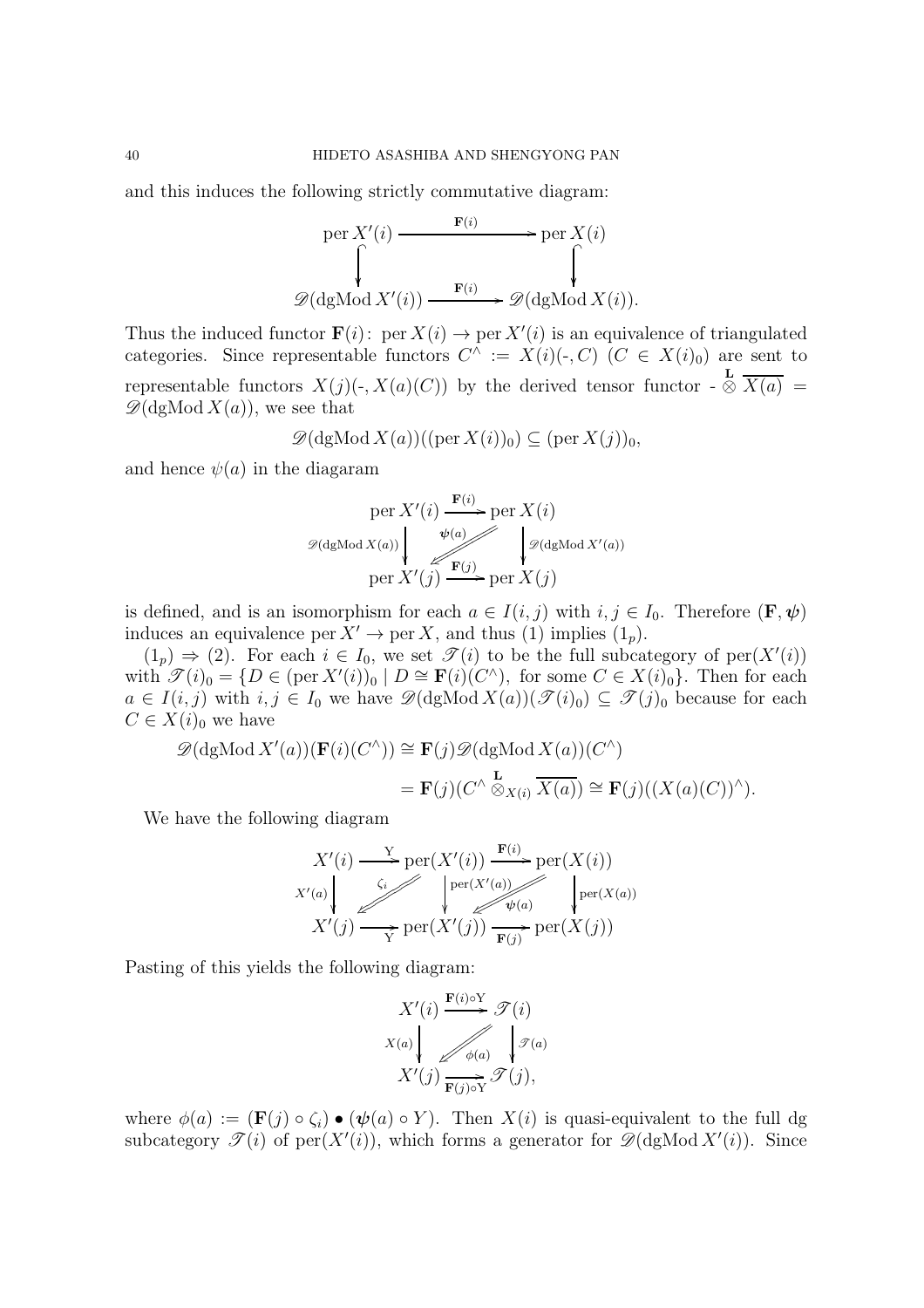$\psi(a)$ : per $(X'(a))\mathbf{F}(i) \Rightarrow \mathbf{F}(j)$  per $(X(a))$  is a 2-isomorphism by assummption, the statement  $(1_p)$  implies  $(2)$ .

<span id="page-40-0"></span>**Proposition 10.4.** Let  $X, X' \in \overleftarrow{\text{Colax}}(I, \mathbb{k} \text{-}\text{dgCat})$ *.* Assume that  $(F, \psi) \colon X \to X'$ *in* Colax(I, k-dgCat) *is a quasi-equivalence. Then*  $\text{Gr}(F, \psi)$ :  $\text{Gr}(X) \to \text{Gr}(X')$  *is a quasi-equivalence.*

*Proof.* Let  $X = (X, X_i, X_{b,a})$  and  $X' = (X', X'_i, X'_{b,a})$  be objects in  $\overleftarrow{\text{Colax}}(I, \mathbb{k}\text{-}\text{dgCat})$ , and let  $(F, \psi)$ :  $X \to X'$  be a 1-morphism in  $\overline{\text{Colax}}(I, \mathbb{k} - \text{dgCat})$ . Recall that for each  $_ix, jy \in \text{Gr}(X)_0$ , we have

$$
\mathrm{Gr}(X)(_{i}x,_{j}y) := \bigoplus_{a \in I(i,j)} X(j)(X(a)x, y).
$$

Then a 1-morphism

$$
Gr(F, \psi) \colon Gr(X) \to Gr(X')
$$

in k-dgCat is defined as follows.

- For each  $ix \in Gr(X)_0$ ,  $Gr(F, \psi)(ix) := i(F(i)x)$ .
- For each  $ix, jy \in Gr(X)_0$  and each  $f = (f_a)_{a \in I(i,j)} \in Gr(X)(ix, jy)$ , we set  $\mathrm{Gr}(F,\psi)(f) := (F(j) f_a \circ \psi(a)x)_{a \in I(i,j)},$  where each entry is the composite of

$$
X'(a)F(i)x \xrightarrow{\psi(a)x} F(j)X(a)x \xrightarrow{F(j)f_a} F(j)y.
$$

Then we have the following

$$
\operatorname{Gr}(F,\psi) \colon \operatorname{Gr}(X)(\operatorname{irr},\operatorname{gr}) \to \operatorname{Gr}(X')(\operatorname{Gr}(F,\psi)(\operatorname{irr},\operatorname{Gr}(F,\psi)(\operatorname{gr}))
$$

$$
\operatorname{Gr}(F,\psi) \colon \operatorname{Gr}(X)(\operatorname{irr},\operatorname{gr}) \mathrel{\mathop:}= \bigoplus_{a \in I(i,j)} X(j)(X(a)x,y) \to \bigoplus_{a \in I(i,j)} X'(j)(X'(a)F(i)x,F(j)y)
$$

Assume that  $(F, \psi) : X \to X'$  is a quasi-equivalence, that is

- (1) For each  $i \in I_0$ ,  $F(i) : X(i) \to X'(i)$  is a quasi-equivalence; and
- (2) For each  $a \in I_1$ ,  $\psi(a)$  is a 2-quasi-isomorphism.

Claim 1. Let  $_ix, y \in \text{Gr}(X)_0$ . Then the restriction

$$
\operatorname{Gr}(F,\psi)_{ix,jy}\colon\operatorname{Gr}(X)(_{ix,j}y)\to\operatorname{Gr}(X')(\operatorname{Gr}(F,\psi)_{(i}x),\operatorname{Gr}(F,\psi)_{(j}y))
$$

*of*  $\text{Gr}(F, \psi)$  *to*  $\text{Gr}(X)(x, y)$  *is a quasi-isomorphism.* 

Indeed, note first that the domain and the codomain of  $\text{Gr}(F, \psi)_{i,x,y}$  have the following form:

$$
\mathrm{Gr}(F,\psi)_{i,x_jy} \colon \bigoplus_{a \in I(i,j)} X(j)(X(a)x,y) \to \bigoplus_{a \in I(i,j)} X'(j)(X'(a)F(i)x,F(j)y)
$$

We have to show that for each  $k \in \mathbb{Z}$ ,

$$
H^k(\mathrm{Gr}(X))(_{i}x,_{j}y) \xrightarrow{H^k(\mathrm{Gr}(F,\psi)_{i}x,_{j}y)} H^k(\mathrm{Gr}(X')(\mathrm{Gr}(F,\psi)_{i}x),\mathrm{Gr}(F,\psi)_{j}y))
$$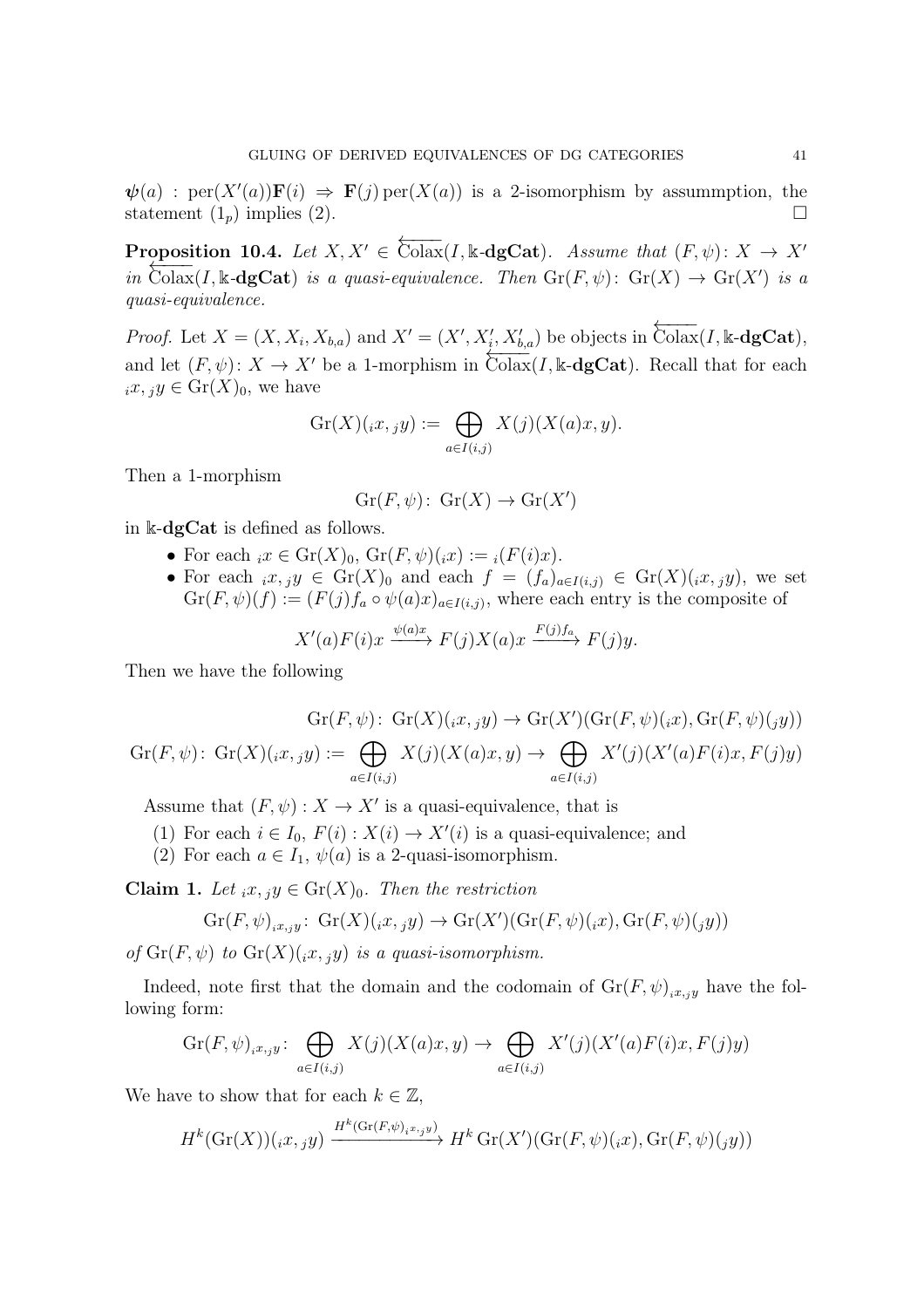is an isomorphism. Since we have the commutative diagram

<span id="page-41-0"></span>

By the assumption,  $H^k(F(j))$ :  $H^k(X(j))(X(a)x,y) \to H^kX'(j)(F(j)X(a)x, F(j)y)$ is an isomorphism, and therefore so is  $\bigoplus_{a \in I(i,j)} H^k(F(j)).$ 

Let  $a: i \rightarrow j$  be a morphism in I. Then since

$$
\psi(a) \colon X'(a)F(i) \Rightarrow F(j)X(a)
$$

is a 2-quasi-isomorphism, we have

$$
(\mathbf{L}\overline{\psi})(a): \mathbf{L}\overline{X'(a)}\mathbf{L}\overline{F(i)} \Rightarrow \mathbf{L}\overline{F(j)}\mathbf{L}\overline{X(a)}
$$

is a 2-isomorphism

By the following diagram

$$
\mathscr{D}(\text{dgMod } X(i)) \xrightarrow{\mathbf{L}\overline{F(i)}} \mathscr{D}(\text{dgMod } X'(i))
$$
\n
$$
\mathbf{L}\overline{X(a)} = \mathscr{D}(\text{dgMod } X(a)) \downarrow \qquad \qquad (\mathbf{L}\overline{\psi})(a) \qquad \qquad \downarrow \mathbf{L}\overline{X'(a)} = \mathscr{D}(\text{dgMod } X'(a))
$$
\n
$$
\mathscr{D}(\text{dgMod } X(j)) \xrightarrow{\mathbf{L}\overline{F(j)}} \mathscr{D}(\text{dgMod } X'(j)).
$$

we have an isomorphism

$$
\mathbf{L}(\overline{\psi(a)})((\cdot,x))\colon\mathbf{L}\overline{X'(a)}\mathbf{L}\overline{F(i)}((\cdot,x))\xrightarrow{\sim}\mathbf{L}\overline{F(j)}\mathbf{L}\overline{X(a)}((\cdot,x)),
$$

that is, an isomorphism

$$
\mathbf{L}(\overline{\psi(a)})((\cdot,x)) = (\cdot,\psi(a)(x)) : X'(j)(\cdot,X'(a)(F(i)(x))) \xrightarrow{\sim} X'(j)(\cdot,F(j)(X(a)(x)))
$$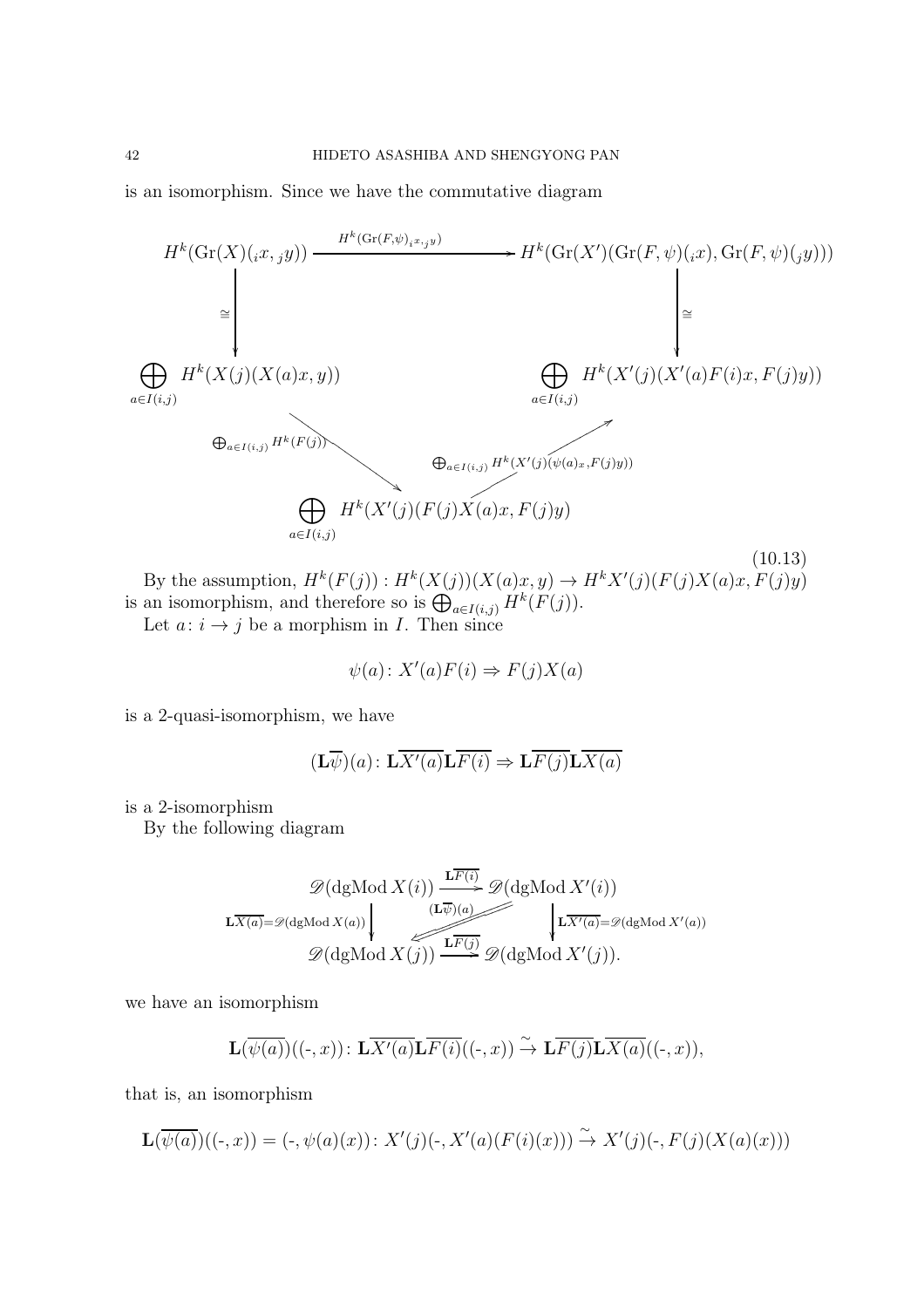in  $\mathscr{D}(\text{dgMod } X'(j))$ . Since we have a commutative diagram

 $\mathscr{D}(\text{dgMod } X'(j))(X'(j)(-, F(j)X(a)(x)), X'(j)(-, F(j)(y)[k])$ 

$$
\mathcal{D}(X \cup \mathcal{D}) = \left\{\n\begin{bmatrix}\n\mathcal{D}(dgMod X'(j))(X'(j)(\cdot,\psi(a)_x), X'(j)(\cdot,F(j)(y)[k]) \\
\mathcal{D}(dgMod X'(j))(X'(j)(\cdot,X'(a)F(i)(x), X'(j)(\cdot,F(j)(y)[k])\n\end{bmatrix} \\
H^k(X'(j)(F(j)X(a)(x),F(j)(y))) \\
H^k(X'(j)(\psi(a)_x,F(j)y)) \\
H^k(X'(j)(X'(a)F(i)(x),F(j)y))\n\end{bmatrix}\n\cong
$$

with the vertical canonical isomorphism, we see that

$$
H^k(X'(j)(\psi(a)_x, F(j)y)) : H^k(X'(j)(F(j)X(a)(x), F(j)(y))
$$
  

$$
\rightarrow H^k(X'(j)(X'(a)F(i)(x), F(j)y))
$$

is an isomorphism, and hence so is  $\bigoplus_{a \in I(i,j)} H^k(X'(j)(\psi(a)_x, F(j)y))$ . Therefore, we conclude that  $H^k(\mathrm{Gr}(F,\psi)_{i,x,y})$  is an isomorphim by the commutative diagram [\(10.13\)](#page-41-0). Hence it follows that  $Gr(F, \check{\psi})_{i,x,y}$  is a quasi-isomorphism for all  $_ix$  and  $_jy$ .

Next we show the following:

Claim 2.  $H^0(\mathrm{Gr}(X)) \xrightarrow{H^0(\mathrm{Gr}(\mathrm{Gr}(F,\psi)))} H^0(\mathrm{Gr}(X'))$  *is an equivalence.* 

By Claim 1 for  $k = 0$ , we have that

$$
\bigoplus_{a \in I(i,j)} H^0(X(j)(X(a)x, y)) \xrightarrow{H^0(\text{Gr}(F,\psi)_{i^x, j^y})} \bigoplus_{a \in I(i,j)} H^0((X'(j)(X'(a)F(i)x, F(j)y)))
$$

is bijective for all  $_ix$  and  $_iy$ . Thus,

 $H^0(\mathrm{Gr}(F,\psi))$ :  $H^0(\mathrm{Gr}(X)) \to H^0(\mathrm{Gr}(X'))$ 

is fully faithful. It only remains to show that it is dense. By the definition of Grothendieck construction, we have

$$
H^{0}(\mathrm{Gr}(X'))_{0} = H^{0}(\bigsqcup_{i \in I_{0}} X'(i)_{0}) = \bigsqcup_{i \in I_{0}} H^{0}(X'(i))_{0} = \bigsqcup_{i \in I_{0}} X'(i)_{0}.
$$

For any  $_i x' \in \bigsqcup_{i \in I_0} X'(i)_0$  with  $i \in I_0$  and  $x' \in X'(i)_0$ , note that

$$
H^0(X(i)) \xrightarrow{H^0(F(i))} H^0(X'(i))
$$

is dense by (1) above. Thus there exists  $x \in X(i)_0$  such that  $y := F(i)(x) =$  $H^0(F(i)(x)) \cong x'$  in  $H^0(X'(i))$ . Thus there exists  $f: x' \stackrel{\sim}{\to} y$  in  $H^0(X'(i))$ . Since

$$
H0(\mathrm{Gr}(F,\psi))(x) = \mathrm{Gr}(F,\psi)(x) = {}_iF(i)(x) = {}_iy,
$$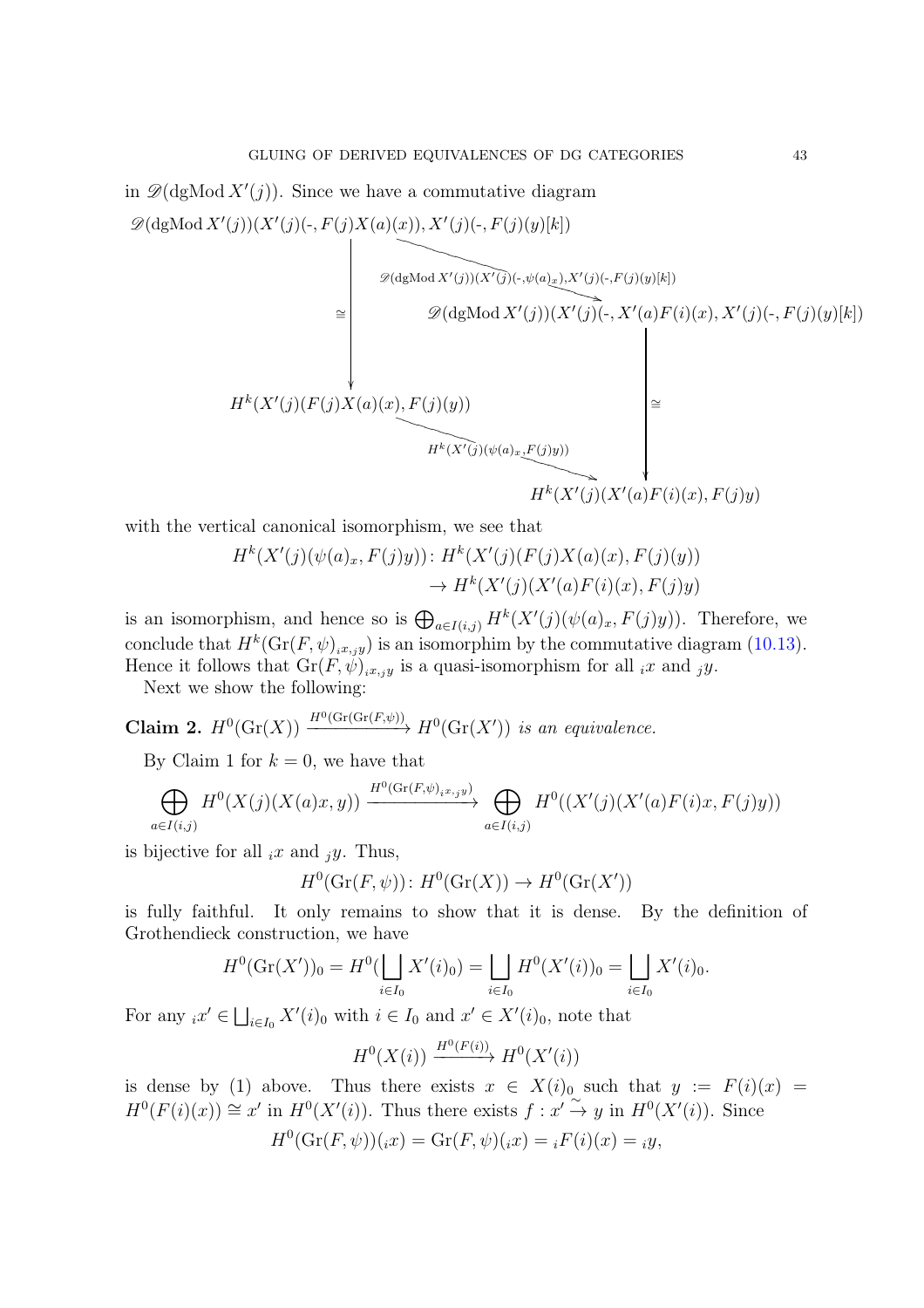it suffices to show that  $iy \cong x'$  in  $H^0(\mathrm{Gr}(X'))$ . Noting that

$$
H^{0}(\mathrm{Gr}(X'))(x',iy) = H^{0}(\mathrm{Gr}(X')(x',iy)) = H^{0}(\bigoplus_{a \in I(i,i)} (X'(i)(X'(a)x',y)) =
$$
  

$$
\bigoplus_{a \in I(i,i)} H^{0}((X'(i)(X'(a)x',y)), \text{ and}
$$
  

$$
H^{0}(\mathrm{Gr}(X'))(y,x') = H^{0}(\mathrm{Gr}(X')(y,x')) = H^{0}(\bigoplus_{a \in I(i,i)} (X'(i)(X'(a)y,x')) =
$$
  

$$
\bigoplus_{a \in I(i,i)} H^{0}((X'(i)(X'(a)y,x')),
$$

we can take elements

$$
(\delta_{b,1_i} f^{-1} \circ X_i'(y))_{b \in I(i,i)} \in \bigoplus_{a \in I(i,i)} H^0((X'(i)(X'(a)y, x')),
$$
 and  

$$
(\delta_{a,1_i} f \circ X_i'(x))_{a \in I(i,i)} \in \bigoplus_{a \in I(i,i)} H^0((X'(i)(X'(a)x', y)),
$$

where entries are of the following forms

$$
X'(\mathbb{1}_i)y \xrightarrow{X_i'(y)} y \xrightarrow{f^{-1}} x', \quad X'(\mathbb{1}_i)x' \xrightarrow{X_i'(x')} x' \xrightarrow{f} y,
$$

respectively. A direct calculation shows that

$$
(\delta_{b,1_i}f^{-1} \circ X_i'(y))_{b \in I(i,i)} \circ (\delta_{a,1_i}f \circ X_i'(x'))_{a \in I(i,i)} = 1_{ix'},
$$
  

$$
(\delta_{a,1_i}f \circ X_i'(x'))_{a \in I(i,i)} \circ (\delta_{b,1_i}f^{-1} \circ X_i'(y))_{b \in I(i,i)} = 1_{iy}
$$

Then we have  $iy \cong i x'$  in  $H^0(\mathrm{Gr}(X'))$ . Therefore  $H^0(\mathrm{Gr}(F,\psi))$  is dense.

The following is our main result in this paper.

<span id="page-43-0"></span>**Theorem 10.5.** Let  $X, X' \in \overleftarrow{\text{Colax}}(I, \mathbb{k} - \text{dgCat})$ . Assume that  $X$  is  $\mathbb{k}$ -flat and that *there exists a tilting colax functor*  $\mathscr T$  *for*  $X$  *such that there exists a zigzag chain of quasi*equivalences *between*  $\mathscr T$  *and*  $X'$  *in*  $\overline{\text{Colax}}(I, \mathbb{k} - \text{dgCat})$  (*the condition* (2) *in* Theorem [10.3](#page-38-0)). Then  $\mathrm{Gr}(X)$  and  $\mathrm{Gr}(X')$  are derived equivalent.

*Proof.* Note that  $\text{Gr}(X)$  is also k-flat by definition of  $\text{Gr}(X)$ . Let  $\mathscr T$  be a tilting colax subfunctor of per(X) with an I-equivariant inclusion  $(\sigma, \rho): \mathscr{T} \hookrightarrow \text{per}(X)$ . Put  $(P, \phi) := (P_X, \phi_X)$  for short. Let  $\mathscr{T}'$  be the full subcategory of per $(\text{Gr}(X))$  (which is a subcategory of  $\mathscr{K}_p(\text{dgMod } Gr(X))$  consisting of the objects per $(P(i))(U)$  with  $i \in I_0$ and  $U \in \mathcal{F}(i)_0$ , which is called the *gluing* of  $\mathcal{F}(i)$ 's.

We now show that  $\mathscr{T}'$  is a tilting subcategory of per( $\mathrm{Gr}(X)$ ). For a triangulated category  $\mathscr U$  and a class of objects  $\mathscr V$  in  $\mathscr U$  denote by thick  $\mathscr V$  the smallest thick subcategory of  $\mathscr U$  containing  $\mathscr V$ . Then for each  $i \in I_0$  and  $x \in X(i)$  we have

$$
per(P(i))(X(i)(\cdot, x)) \cong X(i)(\cdot, x)) \otimes_{X(i)} \overline{P(i)}
$$
  
=  $X(i)(\cdot, x)) \otimes_{X(i)} Gr(X)(\cdot, P(i)(?))$   
 $\cong Gr(X)(\cdot, P(i)(x)) = Gr(X)(\cdot, ix).$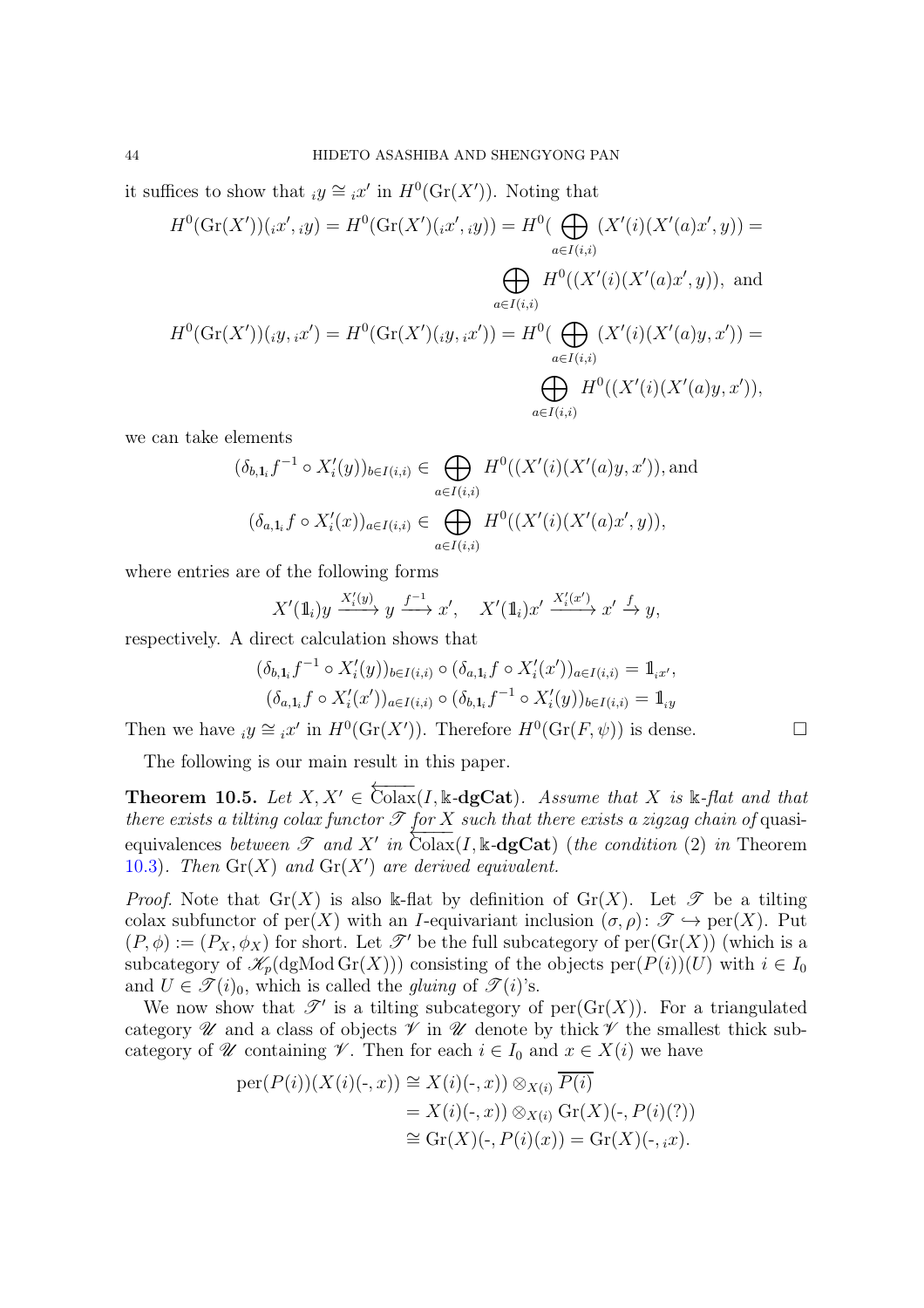Thus

$$
Gr(X)(\cdot, i x) \cong per(P(i))(X(i)(\cdot, x))
$$
  
\n
$$
\in per(P(i))
$$
(thick  $\mathcal{T}(i)$ )  
\n
$$
\subseteq
$$
thick{per(P(i))(U) | U \in \mathcal{T}(i)}  
\n
$$
\subseteq
$$
thick  $\mathcal{T}'$ .

Therefore, thick  $\mathscr{T}' = \text{per}(\text{Gr}(X))$ , and hence  $\mathscr{T}'$  is a tilting subcategory of  $\text{per}(\text{Gr}(X))$ , as desired. Hence  $\text{Gr}(X)$  and  $\mathscr{T}'$  are derived equivalent by Keller's Theorem [\[32,](#page-59-1) Theorem 8.2] because Gr(X) is k-flat. Let  $(F, \psi)$  be the restriction of per $((P, \phi))$  to  $\mathscr{T}$ . Then by construction  $(F, \psi): \mathscr{T} \to \Delta(\mathscr{T}')$  is a dense functor, and it is an *I*-precovering because so is

$$
per((P, \phi))
$$
:  $per(X) \to \Delta(per(Gr(X)))$ 

by Proposition [7.9.](#page-28-0) Thus  $(F, \psi)$  is an *I*-covering, which shows that  $\mathscr{T}' \simeq \text{Gr}(\mathscr{T})$  by Corollary [6.3.](#page-22-1) Since there exists a zigzag chain of quasi-equivalences between  $\mathscr{T}$  and  $X'$  in Colax(I, k-dgCat), we have a zigzag chain of quasi-equivalences between  $Gr(\mathscr{T})$ and  $\text{Gr}(X')$  in k-dgCat by Proposition [10.4,](#page-40-0) and hence they are derived equivalent by Theorem [8.1.](#page-30-1) As a consequence,  $\text{Gr}(X)$  and  $\text{Gr}(X')$  are derived equivalent.

The following is immediate from Theorems [10.3](#page-38-0) and [10.5.](#page-43-0)

<span id="page-44-0"></span>Corollary 10.6. Let  $X, X' \in \overleftarrow{\text{Colax}}(I, \mathbb{k} \text{-}\text{dgCat})$ *. If* X and X' are derived equivalent, *then so are*  $\text{Gr}(X)$  *and*  $\text{Gr}(X')$ *.* )*.*

For the special case that  $I = G$  is a group, which has a unique object  $\ast$ , the theorem above have the form below.

**Definition 10.7.** Let  $\mathscr A$  and  $\mathscr B$  be dg categories with *G*-actions.

- (1) A tilting dg subcategory  $\mathscr T$  for  $\mathscr A$  is called *G-equivariant* if there exists a *G*equivariant inclusion  $(\sigma, \rho) \colon \mathscr{T} \to \text{per}(\mathscr{A})$ .
- (2)  $\mathscr A$  and  $\mathscr B$  are said to be *G*-*quasi-equivalent* if there exists a quasi-equivalence  $(F, \phi): \mathscr{A} \to \mathscr{B}$  in  $\widehat{\text{Colax}}(G, \mathbb{k} \text{-}\text{dgCat})$ .

<span id="page-44-1"></span>Corollary 10.8. Let  $\mathscr A$  and  $\mathscr B$  be dg categories with G-actions, and assume that  $\mathscr B$ is  $G$ -quasi-equivalent to a  $G$ -equivariant tilting dg subcategory for  $\mathscr A$ . Then the orbit *categories*  $\mathscr{A}/G$  *and*  $\mathscr{B}/G$  *are derived equivalent.* 

The following is easy to verify.

Lemma 10.9. *Let* C, C′ *be in* k*-*dgCat*. If* C *and* C ′ *are derived equivalent, then so are*  $\Delta(C)$  *and*  $\Delta(C')$ )*.*

Corollary [10.6](#page-44-0) together with the lemma above and Example [5.2](#page-16-0) gives us a unified proof of the following fact.

Theorem 10.10. *Assume that* k *is a field and that dg* k*-algebras* A *and* A′ *are derived equivalent. Then the following pairs are derived equivalent as well:*

- (1) *dg path categories* AQ *and* A′Q *for any quiver* Q*;*
- (2) *incidence dg categories* AS *and* A′S *for any poset* S*; and*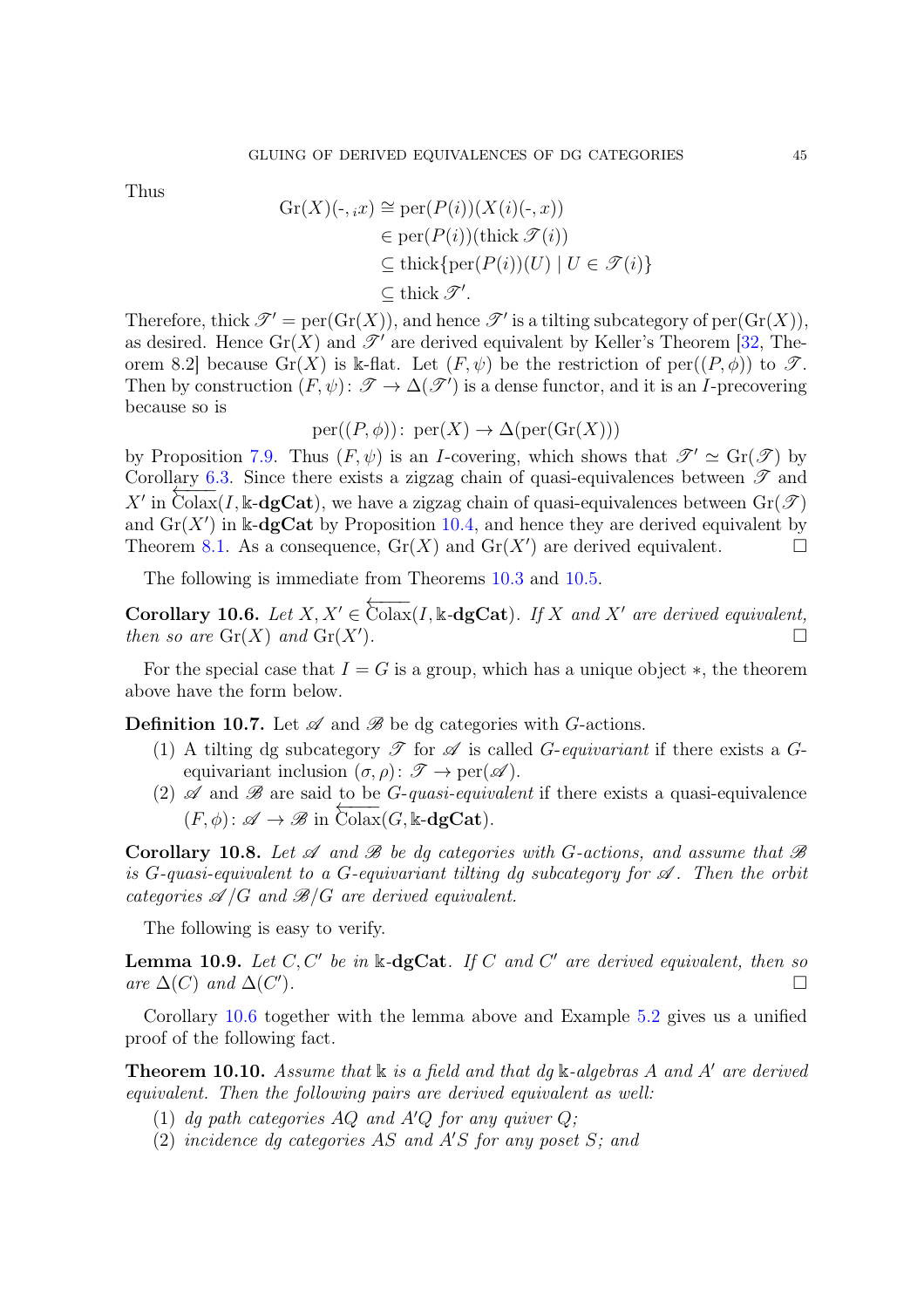(3) *monoid dg algebras* AG *and* A′G *for any monoid* G*.*

Theorem [10.3](#page-38-0) together with Theorem 5.6 in [\[7\]](#page-58-6) suggests us that the following would be true.

<span id="page-45-2"></span>Conjecture 10.11. Let  $X, X' \in \overleftarrow{\text{Colax}}(I, \mathbb{k} \text{-dgCat})$ . Consider the following condi*tions as in the theorem above.*

- (1) X *and* X′ *are derived equivalent.*
- (2) There exists a tilting colax functor  $\mathscr T$  for X such that  $\mathscr T$  and  $X'$  are quasi- $\frac{1}{2}$   $\frac{1}{2}$   $\frac{1}{2}$   $\frac{1}{2}$   $\frac{1}{2}$   $\frac{1}{2}$   $\frac{1}{2}$   $\frac{1}{2}$   $\frac{1}{2}$   $\frac{1}{2}$   $\frac{1}{2}$   $\frac{1}{2}$   $\frac{1}{2}$   $\frac{1}{2}$   $\frac{1}{2}$   $\frac{1}{2}$   $\frac{1}{2}$   $\frac{1}{2}$   $\frac{1}{2}$   $\frac{1}{2}$   $\frac{1}{2}$   $\frac{1}{2}$

If  $X'$  is  $\Bbbk$ *-projective, then* (2) *implies* (1)*.* 

We may even conjecture that the statement (2) implies the following (call this Conjecture [10.11](#page-45-2)′ ):

<span id="page-45-0"></span> $(1_s)$  X and X' are standardly derived equivalent.

### 11. Examples

<span id="page-45-3"></span>Remark 11.1. Let G be a group, which we regard as a groupoid with only one object ∗. Let (Q, W) be a quiver with potentials. Regard the complete Ginzburg dg algebra  $\Gamma(Q, W)$  as a dg category with only one object, and a G-action on it as a functor  $X_{Q,W}$ :  $G \to \mathbb{k}$ -dgCat with  $X_{Q,W}(*) = \widehat{\Gamma}(Q, W)$ . Then  $\text{Gr}(X_{Q,W})$  is nothing but the orbit category  $\widehat{\Gamma}(Q, W)/G$ , which is also equivalent to the skew group dg algebra  $\Gamma(Q, W) * G$ , and is calculated as  $\Gamma(Q_G, W_G)$  up to Morita equivaleces in the case that  $G$  is a finite group in [\[39\]](#page-60-3) (see also [\[25\]](#page-59-6) for the finite abelian case). Therefore in this case note that  $Gr(X_{Q,W})$  is calculated as  $\widehat{\Gamma}(Q_G, W_G)$  up to Morita equivalences. category whose set of objects is given by  $Q_0$  (resp.  $(Q_G)_0$ ).

<span id="page-45-1"></span>11.1. Mutations, the complete Ginzburg dg algebras and derived equivalences. In the example below we will use the constructions of mutations and the Ginzburg dg algebras, and a "tilting" bimodule given by Keller–Yang. To make it easy to understand these examples, we recall these constructions and fix our notations.

11.1.1. *Mutations.* Let Q be a quiver. A path in Q is said to be *cyclic* if its source and target coincide. A potential on Q is an element of the closure  $Pot(\mathbb{k}Q)$  of the subspace of kQ generated by all non-trivial cyclic paths in Q. We say that two potentials are *cyclically equivalent* if their difference is in the closure of the subspace generated by the differences  $a_1 \cdots a_s - a_2 \cdots a_s a_1$  for all cycles  $a_1 \cdots a_s$  in  $Q$ .

The complete path algebra  $kQ$  is the completion of the path algebra  $kQ$  with respect to the ideal generated by the arrows of Q. Let  $\mathfrak{m}$  be the ideal of  $\widehat{\mathbb{R}Q}$  generated by the arrows of Q. A *quiver with potential* is a pair (Q, W) of a quiver Q and a potential W of Q such that W is in  $\mathfrak{m}^2$  and no two cyclically equivalent cyclic paths appear in the decomposition of W.

A quiver with potential is called *trivial* if its potential is a linear combination of cyclic paths of length 2 and its Jacobian algebra is the product of copies of the base

 $\Box$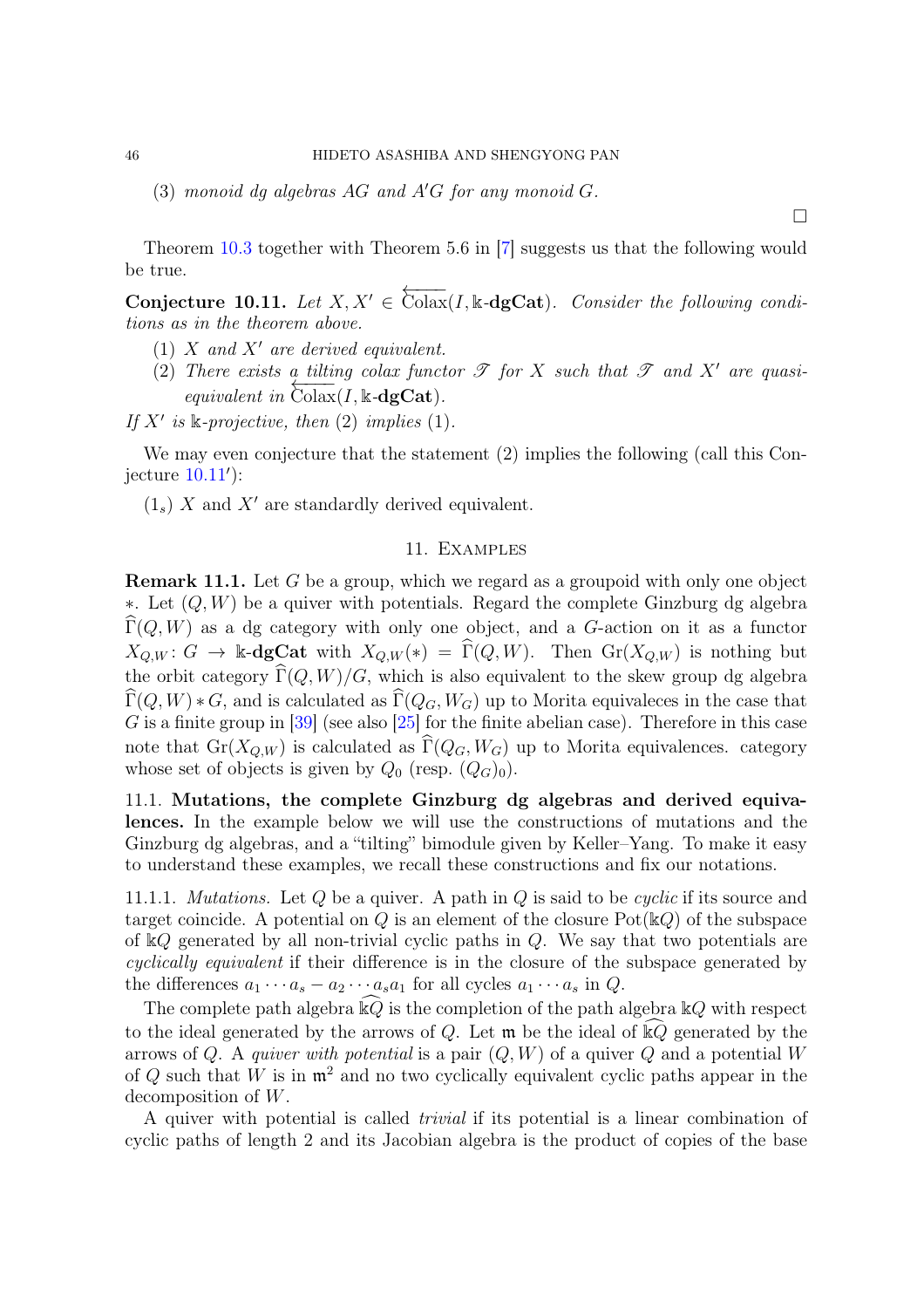field k. A quiver with potential is called *reduced* if  $\partial_a W$  is contained in  $\mathfrak{m}^2$  for all arrows  $a$  of  $Q$ .

Let  $(Q', W')$  and  $(Q'', W'')$  be two quivers with potentials such that  $Q'$  and  $Q''$  have the same set of vertices. Their direct sum, denoted by  $(Q', W') \oplus (Q'', W'')$ , is the new quiver with potential  $(Q, W)$ , where Q is the quiver whose vertex set is the same as the vertex set of  $Q'$  (and  $Q''$ ) and whose arrow set is the disjoint union of the arrow set of  $Q'$  and the arrow set of  $Q''$ , and  $W = W' + W''$ .

Two quivers with potentials  $(Q, W)$  and  $(Q', W')$  are *right-equivalent* if  $Q$  and  $Q'$  have the same set of vertices and there exists an algebra isomorphism  $\phi : \mathbb{k} \mathbb{Q} \to \mathbb{k} \mathbb{Q}'$  whose restriction on vertices is the identity map and  $\phi(W)$  and W' are cyclically equivalent. Such an isomorphism  $\phi$  is called a right-equivalence.

For any quiver with potential  $(Q, W)$ , there exist a trivial quiver with potential  $(Q_{\text{tri}}, W_{\text{tri}})$  and a reduced quiver with potential  $(Q_{\text{red}}, W_{\text{red}})$  such that  $(Q, W)$  is rightequivalent to the direct sum  $(Q_{tri}, W_{tri}) \oplus (Q_{red}, W_{red})$ . Furthermore, the right-equivalence class of each of  $(Q_{\text{tri}}, W_{\text{tri}})$  and  $(Q_{\text{red}}, W_{\text{red}})$  is uniquely determined by the right equivalence class of  $(Q, W)$ . We call  $(Q_{tri}, W_{tri})$  and  $(Q_{red}, W_{red})$  the *trivial part* and the *reduced part* of (Q, W), respectively.

**Definition 11.2.** Let  $(Q, W)$  be a quiver with potential, and i a vertex of  $Q$ . Assume the following conditions:

- $(1)$  the quiver Q has no loops;
- (2) the quiver  $Q$  does not have 2-cycles at *i*;
- (3) no cyclic path occurring in the expansion of  $W$  starts and ends at i.

Note that under the condition (1), any potential is cyclically equivalent to a potential satisfying (3). We define a new quiver with potential  $\tilde{\mu}_i(Q, W) = (Q', W')$  as follows. The new quiver  $Q'$  is obtained from  $Q$  by the following procedure:

**Step 1:** For each arrow  $\beta$  with target i and each arrow  $\alpha$  with source i, add a new arrow  $\alpha\beta$  from the source of  $\beta$  to the target of  $\alpha$ .

Step 2: Replace each arrow  $\alpha$  with source or target i with an arrow  $\alpha^*$  in the opposite direction.

The new potential  $W'$  is the sum of two potentials  $W'_1$  and  $W'_2$ , where the potential W'' is obtained from W by replacing each composition  $\alpha\bar{\beta}$  by  $[\alpha\beta]$ , where  $\beta$  is an arrow with target i, and the potential  $W'_2$  is given by

$$
W_2'=\sum_{\alpha,\beta\in Q_1}[\alpha\beta]\beta^*\alpha^*,
$$

where the sum ranges over all pairs of arrows  $\alpha$  and  $\beta$  such that  $\beta$  ends at i and  $\alpha$ starts at i. It is easy to see that  $\tilde{\mu}_i(Q, W)$  satisfies (1), (2) and (3). We define  $\mu_i(Q, W)$ as the reduced part of  $\tilde{\mu}_i(Q, W)$ , and call  $\mu_i$  the *mutation* at the vertex i.

# 11.1.2. *The complete Ginzburg dg algebras.*

Definition 11.3. Let (Q, W) be a quiver with potential. The *complete Ginzburg dg algebra*  $\widehat{\Gamma}(Q, W)$  is constructed as follows [\[23\]](#page-59-11): Let  $\widetilde{Q}$  be the graded quiver with the same vertices as Q and whose arrows are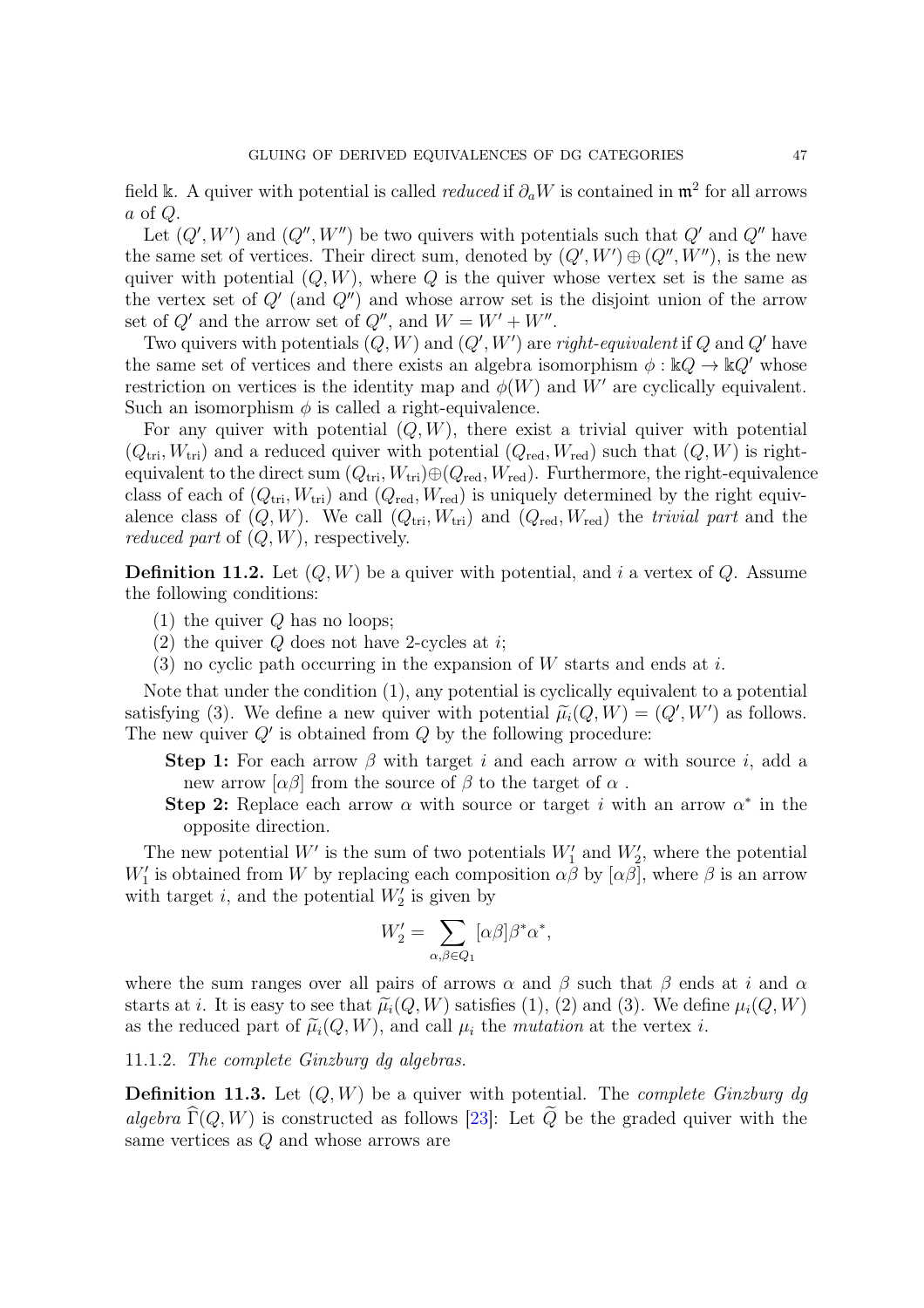- the arrows of  $Q$  (they all have degree 0),
- an arrow  $\overline{\alpha}$ :  $j \rightarrow i$  of degree  $-1$  for each arrow  $\alpha : i \rightarrow j$  of  $Q$ ,
- a loop  $t_i : i \to i$  of degree  $-2$  for each vertex i of Q.

The underlying graded algebra of  $\widehat{\Gamma}(Q, W)$  is the completion of the graded path algebra  $k\widetilde{Q}$  in the category of graded vector spaces with respect to the ideal generated by the arrows of  $\tilde{Q}$ . Thus, the *n*-th component of  $\tilde{\Gamma}(Q, W)$  consists of elements of the form  $\sum_{p} \lambda_p p$  with  $\lambda_p \in \mathbb{k}$ , where p runs over all paths of degree n. The differential of  $\widehat{\Gamma}(Q, W)$ is the unique continuous linear endomorphism homogeneous of degree 1 which satisfies the Leibniz rule

$$
d(uv) = d(u)v + (-1)^p u d(v),
$$

for all homogeneous  $u$  of degree  $p$  and all  $v$ , and takes the following values on the arrows of  $Q$ :

- $da = 0$  for each arrow a of Q,
- $d(\overline{a}) = \partial_a W$  for each arrow a of Q,
- $d(t_i) = e_i(\sum_a [a, a^*])e_i$  for each vertex i of Q, where  $e_i$  is the trivial path at i and the sum is taken over the set of arrows of Q.

<span id="page-47-1"></span>**Remark 11.4.** We regard the complete Ginzburg dg algebra  $\widehat{\Gamma}(Q, W)$  as a dg category as follows.

- The objects are the vertices of  $\widetilde{Q}$  (namely the vertices of  $Q$ ).
- $\Gamma(Q, W)(i, j) := e_j \Gamma(Q, W) e_i$  for all objects  $i, j$ .
- The composition is given by the multiplication of  $\widehat{\Gamma}(Q, W)$ .
- The grading and the differential are naturally defined from those of the dg algebra structure.

The following lemma is an easy consequence of the definition (cf. [\[35,](#page-59-8) Lemma 2.8]).

Lemma 11.5. *Let* (Q, W) *be a quiver with potential. Then the Jacobian algebra*  $Jac(Q, W)$  *is the* 0*-th cohomology of the complete Ginzburg dg algebra*  $\Gamma(Q, W)$ *, i.e.* 

$$
Jac(Q, W) = H^{0}(\widehat{\Gamma}(Q, W)).
$$

11.1.3. *Derived equivalences.* Let  $(Q, W)$  be a quiver with potential and i a fixed vertex of Q. We assume  $(1), (2)$  and  $(3)$  as above. Write  $\tilde{\mu}_i(Q, W) = (Q', W')$ . Let  $\Gamma = \tilde{E}(Q, W)$  $\widehat{\Gamma}(Q, W)$  and  $\Gamma' = \widehat{\Gamma}(Q', W')$  be the complete Ginzburg dg algebras associated to  $(Q, W)$  and  $(Q', W')$ , respectively. We set  $P_j = e_j \Gamma$  and  $P'_j = e_j \Gamma'$  for all vertices j of  $Q$ .

We cite the following from [\[35,](#page-59-8) Theorem 3.2] without a proof.

<span id="page-47-0"></span>Theorem 11.6. *There is a triangle equivalence*

 $F : \mathscr{D}(\mathrm{dgMod}\,\Gamma') \to \mathscr{D}(\mathrm{dgMod}\,\Gamma)$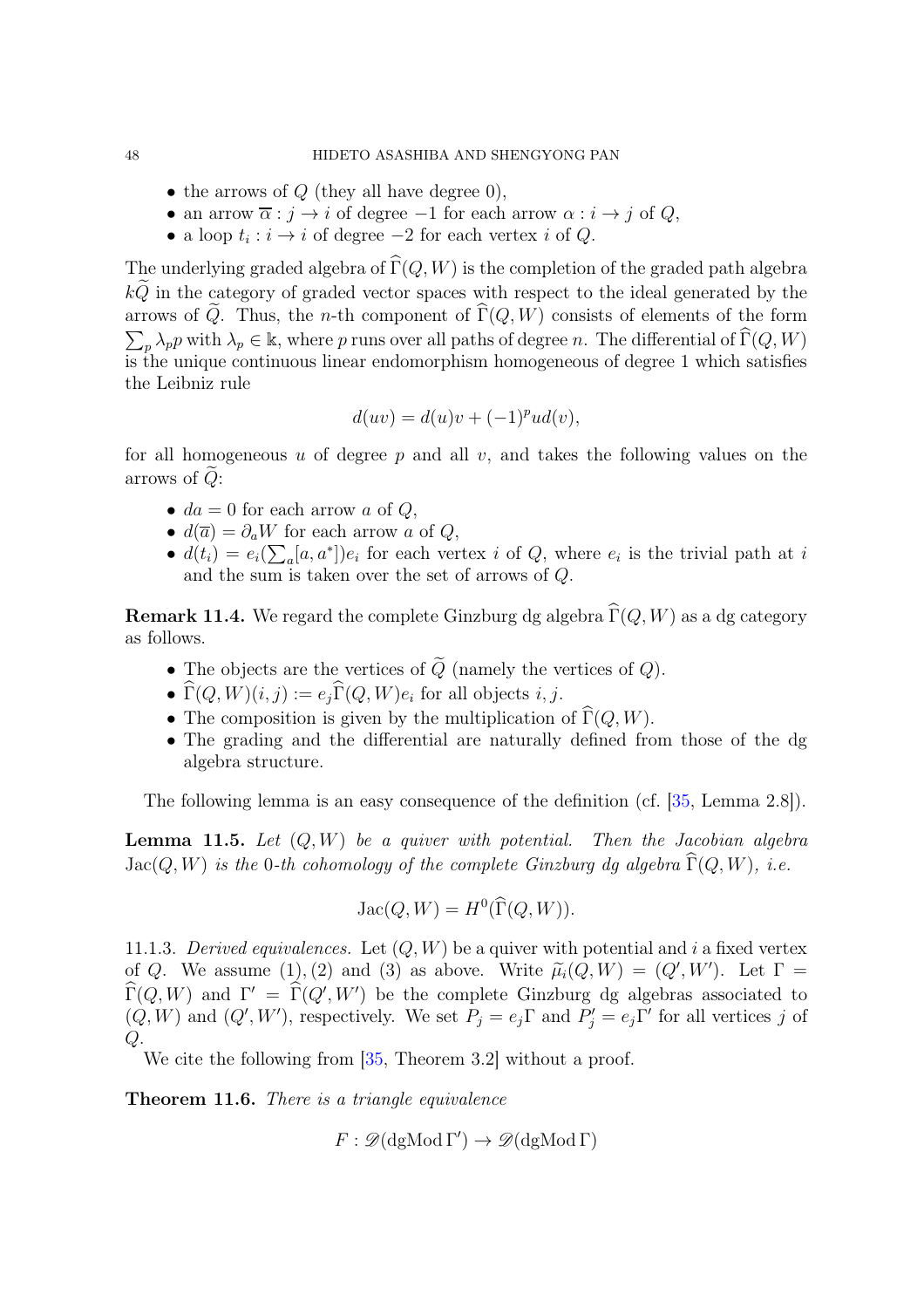which sends the  $P'_j$  to  $P_j$  for  $j \neq i$ , and sends  $P'_i$  to the cone  $T_i$  over the morphism

$$
P_i \to \bigoplus_{\alpha \in Q_1, s(\alpha) = i} P_{t(\alpha)}
$$

$$
a \mapsto \sum_{\alpha \in Q_1, s(\alpha) = i} e_{t(\alpha)} \alpha a,
$$

*The functor* F *restricts to triangle equivalences from*  $\text{per}(\Gamma')$  *to*  $\text{per}(\Gamma)$  *and from*  $\mathscr{D}_{fd}(\Gamma')$ *to*  $\mathscr{D}_{fd}(\Gamma)$ *.* 

The proof is based on a construction of a  $\Gamma'$ -Γ-bimodule T, and F is defined by  $F := (-)$ **L**<br> $\otimes_{\Gamma} T : \mathscr{D}(\Gamma') \to \mathscr{D}(\Gamma)$ . We recall the construction of T by Keller-Yang below. As a right  $\Gamma$ -module, let T be the direct sum of  $T_i$  and  $P_j$  for all  $j \in Q_0$  with  $j \neq i$ . A left Γ ′ -module structure on T will be defined in the next proposition. To this end we define a map  $f: \{e_j \mid j \in Q_0\} \cup (Q')_1 \rightarrow End_\Gamma(T)$  as follows. First, we set  $f(e_j) := f_j : T_j \to T_j$  to be the identity map for all  $j \in Q_0$ .

We denote by  $\lambda_a$  the left multiplication  $x \mapsto ax$  by a below when this makes sense, and by  $e_{\Sigma i}$  the unique idempotent in  $\Gamma$  such that  $e_{\Sigma i} \Gamma = \Sigma P_i = P_i[1]$ , the shift of  $P_i$ , for all  $i \in Q_0$ .

Let  $\alpha \in Q_1$  with  $s(\alpha) = i$ . Then define  $f_{\alpha^*}: T_{t(\alpha)} \to T_i$  of degree 0 as the cannonical embedding  $T_{t(\alpha)} = P_{t(\alpha)} \hookrightarrow T_i$ , that is,

$$
f_{\alpha^*} := \lambda_{e_t(\alpha)} : T_{t(\alpha)} \to T_i, \quad a \mapsto e_{t(\alpha)}a.
$$

Define also the morphsim  $f_{\overline{\alpha^*}} : T_i \to T_{t(\alpha)}$  of degree −1 by

$$
f_{\overline{\alpha^*}}((e_{\Sigma i})a_i + \sum_{\rho \in Q_1, s(\rho)=i} e_{t(\rho)}a_{\rho}) = -\alpha t_i a_i - \sum_{\rho \in Q_1, s(\rho)=i} \alpha \overline{\rho} a_{\rho}
$$

Let  $\beta \in Q_1$  with  $t(\beta) = i$ . Then define the morphism  $f_{\beta^*}: T_i \to T_{s(\beta)}$  of degree 0 by

$$
f_{\beta^*}((e_{\Sigma i})a_i + \sum_{\rho \in Q_1, s(\rho)=i} e_{t(\rho)}a_{\rho}) = -\overline{\beta}a_i - \sum_{\rho \in Q_1, s(\rho)=i} (\partial_{\rho\beta}W)a_{\rho}.
$$

Define also the morphsim  $f_{\overline{\beta^*}} : T_{s(\beta)} \to T_i$  of degree  $-1$  as the composite of the morphism  $\lambda_{e_{\Sigma i}\beta}$ :  $T_{s(\beta)} \to \Sigma P_i$  and the cannonical embedding  $\Sigma P_i \hookrightarrow T_i$ , that is,

$$
f_{\overline{\beta^*}} := \lambda_{e_{\Sigma i}\beta} : T_{s(\beta)} \to T_i, \quad a \mapsto e_{\Sigma i}\beta a.
$$

Let  $\alpha, \beta \in Q_1$  with  $s(\alpha) = i, t(\beta) = i$ . Then define

$$
f_{[\alpha\beta]} := \lambda_{\alpha\beta} : T_{s(\beta)} \to T_{t(\alpha)}, \quad a \mapsto \alpha\beta a.
$$

and

$$
f_{\overline{[\alpha\beta]}} := 0 : T_{t(\alpha)} \to T_{s(\beta)}.
$$

Let  $\gamma \in Q_1$  be an arrow not incident to *i*. Then define

$$
f_{\gamma} := \lambda_{\gamma} : T_{s(\gamma)} \to T_{t(\gamma)}, \quad a \mapsto \gamma a,
$$
  

$$
f_{\overline{\gamma}} := \lambda_{\overline{\gamma}} : T_{t(\gamma)} \to T_{s(\gamma)}, \quad a \mapsto \overline{\gamma} a.
$$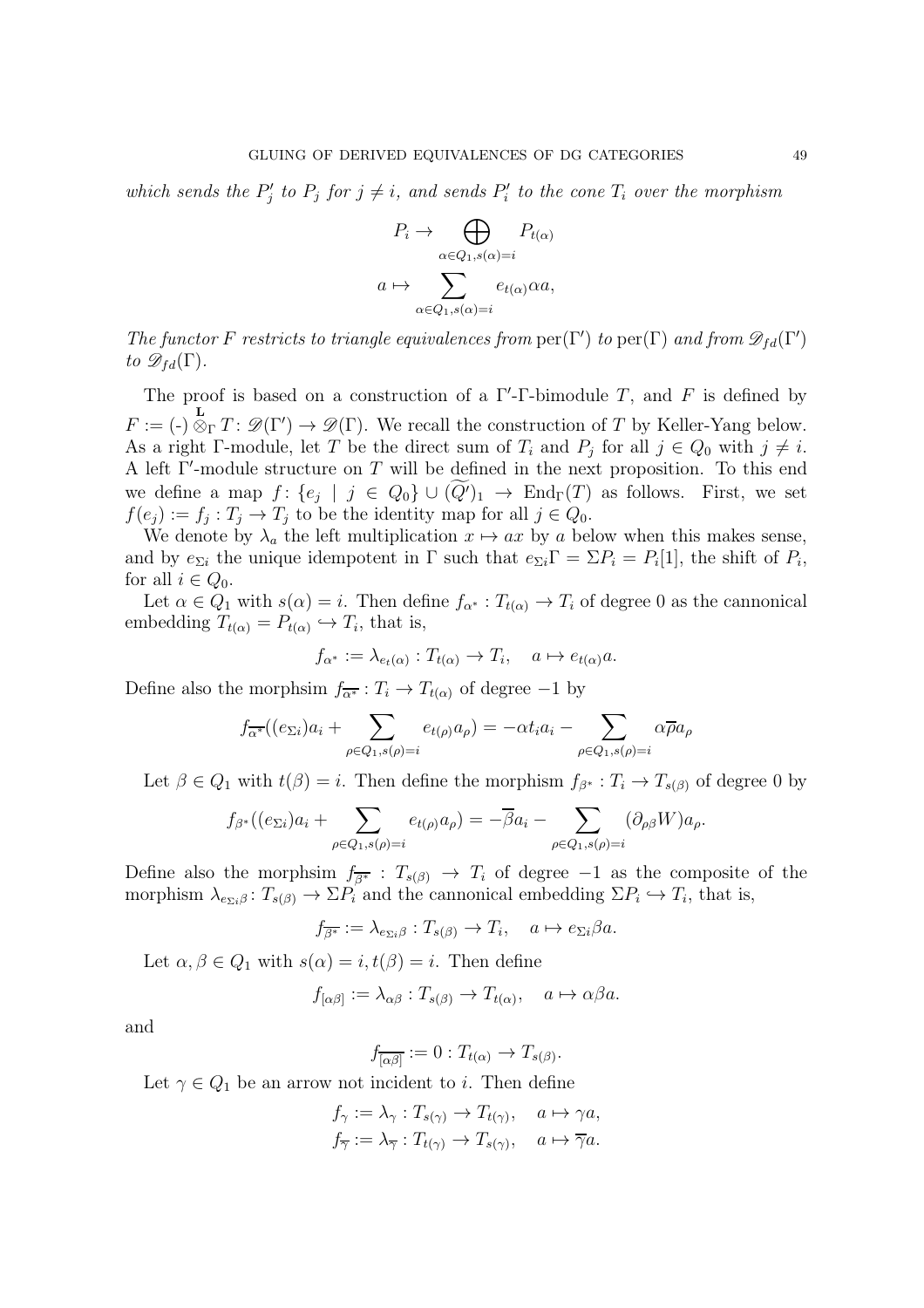Let  $j \in Q_0$  with  $j \neq i$ . Then define

$$
f_{t'_j} := \lambda_{t_j} : T_j \to T_j, \quad a \mapsto t_j a.
$$

It is a morphism of degree  $-2$ . Finally, define  $f_{t_i'}$  as the linear morphism of degree  $-2$ from  $T_i$  to itself given by

$$
f_{t'_i}((e_{\Sigma i})a_i + \sum_{\rho \in Q_1, s(\rho)=i} e_{\rho}a_{\rho}) = -e_{\Sigma i}(t_ia_i + \sum_{\rho \in Q_1, s(\rho)=i} \overline{\rho}a_{\rho}).
$$

By [\[35,](#page-59-8) Proposition 3.5] we have the following.

<span id="page-49-1"></span>**Proposition 11.7.** *The map*  $f: \{e_j \mid j \in Q_0\} \cup (Q')_1 \rightarrow \text{End}_{\Gamma}(T)$  *defined above extends to a homomorphism of dg algebras from*  $\Gamma'$  *to*  $\text{End}_{\Gamma}(T)$ *. In this way,* T *becomes a left dg* Γ ′ *-module, and also a dg* Γ ′ *-*Γ*-bimodule.*

## <span id="page-49-0"></span>11.2. Examples.

**Example 11.8.** Let  $(Q, W)$  be the quiver with potential given as follows:



 $W = \delta_4 \delta_3 \delta_2 \delta_1 + \sum_{i=1}^3 \gamma_i \beta_i \alpha_i$ . If we do mutations at  $c_1$  and  $c_3$  for  $(Q, W)$ , we get the following quiver with potential  $(Q', W')$ 



 $W' = \delta_4 \delta_3 \delta_2 \delta_1 + \gamma_1 [\beta_1 \alpha_1] + \gamma_3 [\beta_3 \alpha_3] + \gamma_2 \beta_2 \alpha_2 + \gamma_4 \beta_4 \alpha_4 + [\beta_1 \alpha_1] \alpha_1^* \beta_1^* + [\beta_3 \alpha_3] \alpha_3^* \beta_3^*$ 3 .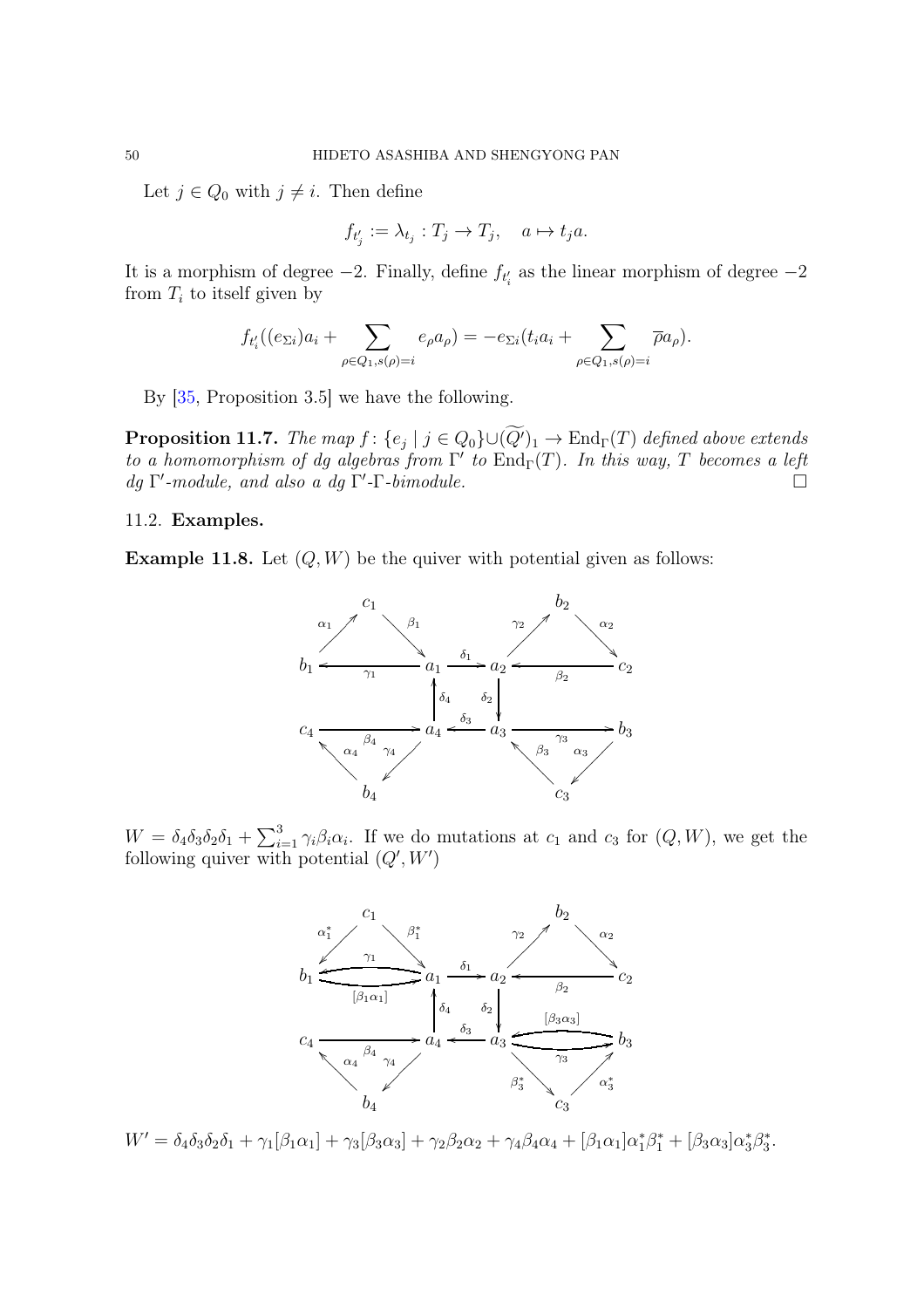The reduced part  $(Q'_{red}, W'_{red})$  of  $(Q', W')$  is given as follows:



 $W'_{\text{red}} = \delta_4 \delta_3 \delta_2 \delta_1 + \gamma_2 \beta_2 \alpha_2 + \gamma_4 \beta_4 \alpha_4 + [\beta_1 \alpha_1] \alpha_1^* \beta_1^* + [\beta_3 \alpha_3] \alpha_3^* \beta_3^*$ 3 .

Consider the cyclic group  $G$  of order 2 with generator  $g$ , and define a  $G$ -action on  $(Q, W)$  as a unique quiver automorphism induced by the permutation of indexes  $i = 1, 2, 3, 4:$ 

<span id="page-50-0"></span>
$$
i \mapsto i - 2 \pmod{4}.\tag{11.14}
$$

Then the quiver with potential  $(Q_G, W_G)$  is given as follows:



 $W_G = (\delta' \delta)^2 + 2\gamma \beta \alpha + 2\gamma' \beta' \alpha'$ . Define also a G-action on  $(Q'_{\text{red}}, W'_{\text{red}})$  by the same permutation of indexes as [\(11.14\)](#page-50-0). Then the quiver with potential  $(\overline{(Q'_{red})_G}, (W'_{red})_G)$ is given as follows:



 $(W'_{red})_G = (\delta' \delta)^2 + 2\gamma' \beta' \alpha'.$ 

If we do mutations at  $c_1$  and  $c_3$  for  $(Q, W)$ , then we do mutation at  $c_1$  for  $(Q_G, W_G)$ . Then the reduced part of  $\mu_{c_1}(Q_G, W_G)$  coincides with  $((Q'_{red})_G, (W'_{red})_G)$ . Indeed, the quiver with potential  $\mu_{c_1}(Q_G, W_G)$  is the following

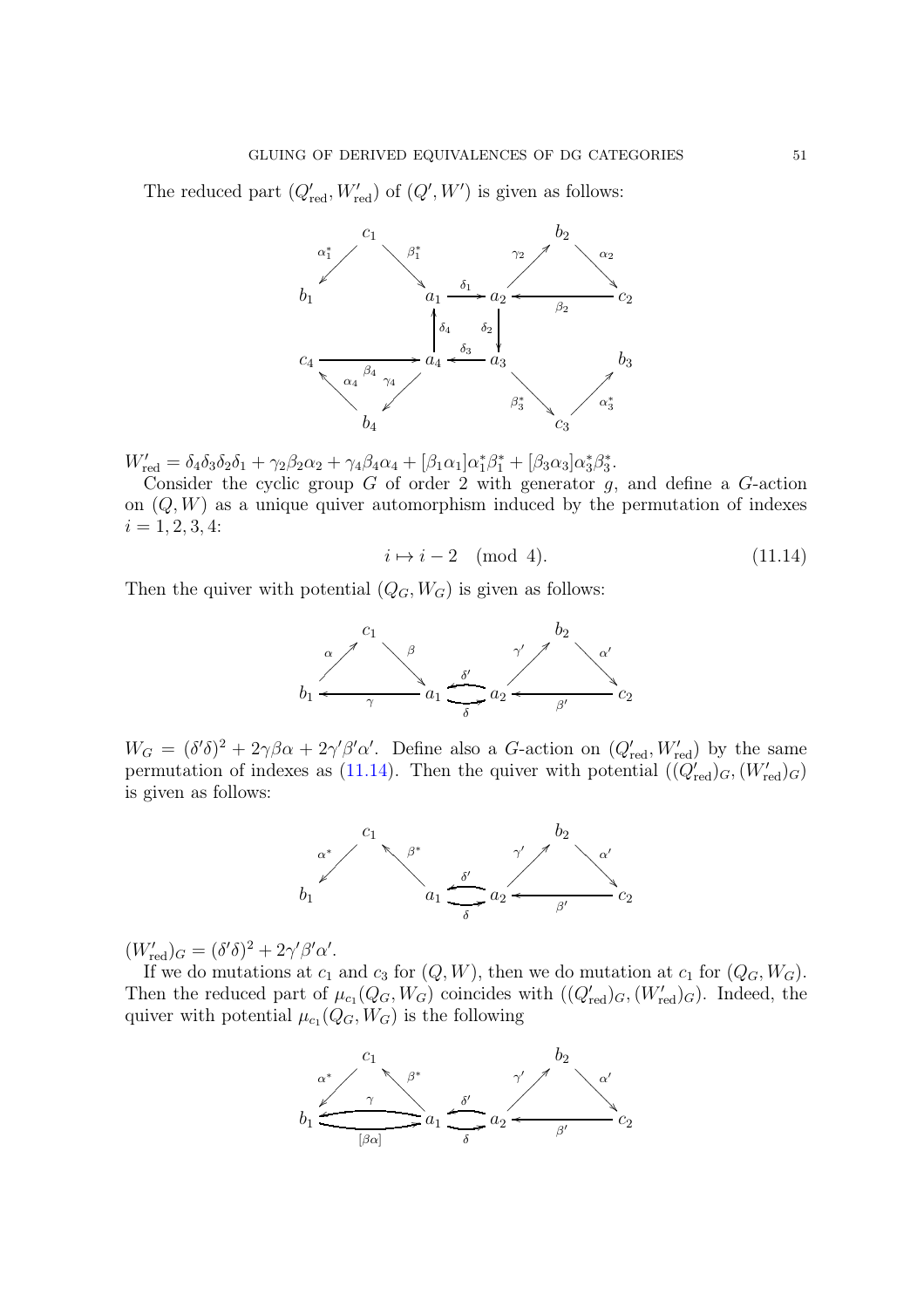$\mu_{c_1}(W_G) = (\delta' \delta)^2 + 2\gamma[\beta\alpha] + 2\gamma'\beta'\alpha' + 2[\beta\alpha]\alpha^*\beta^*$ . The potential is not reductive, so we have the following quiver with potential



 $\mu_{c_1}(W_G) = (\delta'\delta)^2 + 2\gamma'\beta'\alpha'$ . Hence by Keller-Yang's result [\[35,](#page-59-8) Theorem 3.2 (b)] the Ginzburg dg algebras of  $(Q_G, W_G)$  and  $((Q'_{red})_G, (W'_{red})_G)$  are derived equivalent. On the other hand, by Remark [11.1](#page-45-3) we know that  $Gr(X_{Q,W})$  is Morita equivalent to  $\widehat{\Gamma}(Q_G, W_G)$ , and  $Gr(X_{Q', W'})$  is Morita equivalent to  $\widehat{\Gamma}(Q'_G, W'_G)$ , and which is isomorphic to  $\widehat{\Gamma}((Q'_{\text{red}})_G, (W'_{\text{red}})_G)$  by Keller–Yang [\[35,](#page-59-8) Lemma 2.9] because  $(Q', W')$  and  $(Q'_{red}, W'_{red})$  are right-equivalent. As a consequence,  $Gr(X_{Q,W})$  and  $Gr(X_{Q',W'})$  are derived equivalent. The same conclusion can be obtained from our result Corollary [10.8](#page-44-1) as in the next example.

**Example 11.9.** Let  $(Q, W)$  be the quiver with potential given as follows:



Let  $I = \{1, 3, 5\}$ . Mizuno  $[41]$  defined successive mutation  $\mu_I(Q, W) = \mu_5 \circ \mu_3 \circ$  $\mu_1(Q, W) = (Q', W')$  given by the quiver with potential as follows:



By [\[41,](#page-60-6) Theorem 1.1], the Jacobian algebras  $Jac(Q, W)$  and  $Jac(Q', W')$  are derived equivalent.

(1) Consider the cyclic group G of order 3 with generator q, and define the action of g on  $(Q, W)$  by  $i \mapsto i - 2$  and  $a_i \mapsto a_{i-2}$  (modulo 6). Therefore, we have

$$
Ga_1 = \{a_1, a_5, a_3\}, Ga_2 = \{a_2, a_6, a_4\}.
$$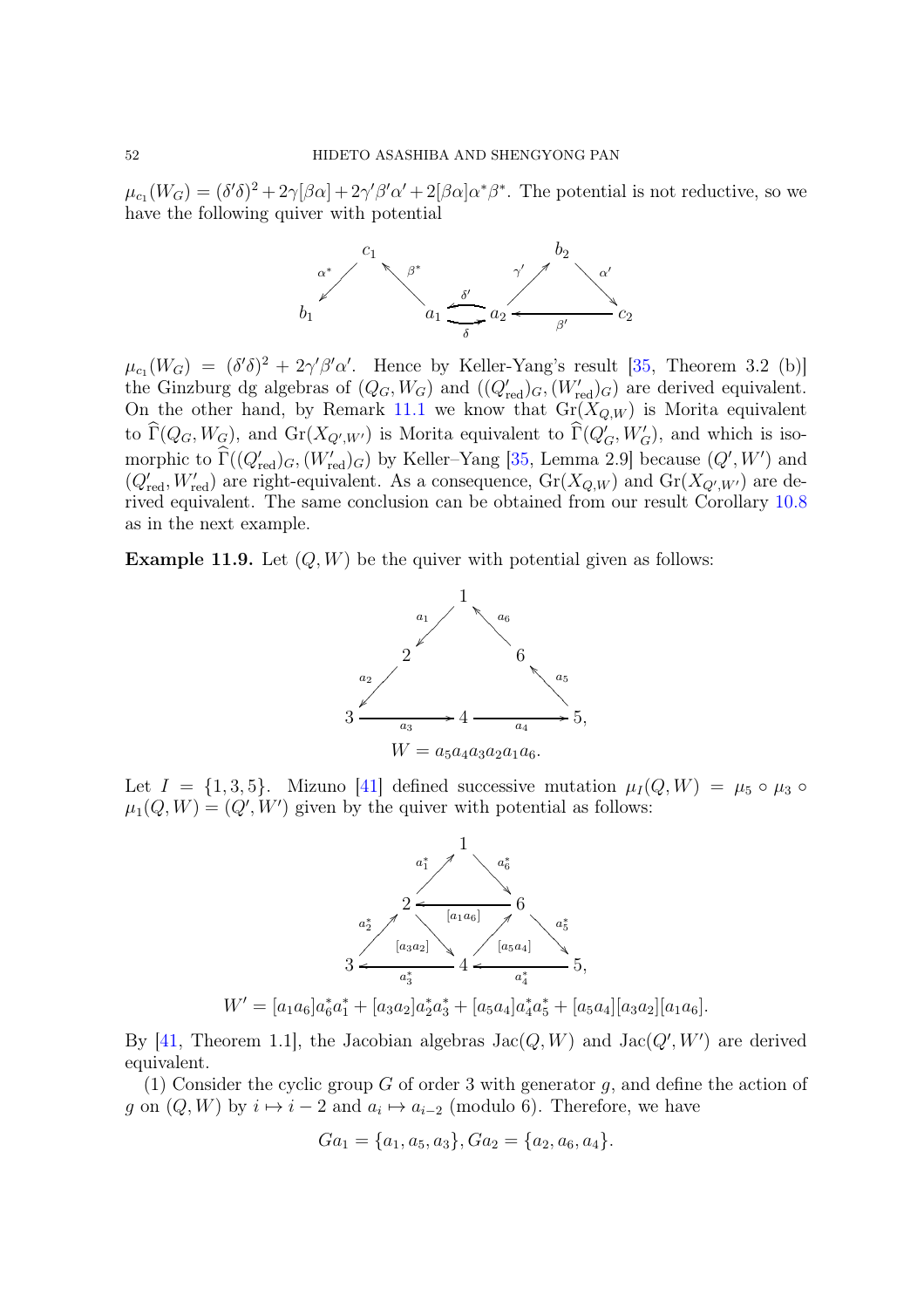In this case  $(Q_G, W_G)$  is the quiver with potential given as follows:

$$
1 \underbrace{\xrightarrow[\alpha]{\beta}}_{\alpha} 2
$$

$$
W_G = (\beta \alpha)^3.
$$

(2) Next we define the action of g on  $(Q', W')$  by

$$
i\mapsto i-2,\ a_i^*\mapsto a_{i-2}^*,\ \text{and}\ [a_ia_{i+5}]\mapsto [a_{i-2}a_{i+3}]\ (\text{mod}\ 6)
$$

for all  $i = 1, \ldots, 6$ .

Therefore, we have

$$
Ga_1^* = \{a_1^*, a_5^*, a_3^*\}, Ga_2^* = \{a_2^*, a_6^*, a_4^*\}.
$$

In this case  $(Q'_G, W'_G)$  is the quiver with potential given as follows:

$$
G1 \xrightarrow{Ga_1^*} G2 \bigcup G[a_6a_1]
$$
  

$$
W'_G = 3G[a_6a_1]G(a_1^*)G(a_6^*) + G([a_6a_1])^3.
$$

Here the Jacobian algebras  $Jac(Q_G, W_G)$  and  $Jac(Q'_G, W'_G)$  are representation-finite, selfinjective algebras, and by the main theorem in [\[3\]](#page-58-2), they are derived equivalent because their derived equivalence types are the same. By Keller-Yang's result [\[35\]](#page-59-8), the complete Ginzburg dg algebras  $\widehat{\Gamma}(Q, W)$  and  $\widehat{\Gamma}(Q', W')$  are derived equivalent as dg algebras. By using Corollary [10.8,](#page-44-1) we will show that  $\widehat{\Gamma}(Q, W)/G$  and  $\widehat{\Gamma}(Q', W')/G$ are derived equivalent as dg algebras. Therefore the complete Ginzburg dg algebras  $\widehat{\Gamma}(Q_G, W_G)$  and  $\widehat{\Gamma}(Q'_G, W'_G)$  are derived equivalent as dg algebras by Remark [11.1.](#page-45-3)  $\widetilde{\mathcal{N}}$ e set  $\Gamma^{(1)} := \widehat{\Gamma}(\mu_1(Q, W)), \Gamma^{(2)} := \widehat{\Gamma}(\mu_3 \circ \mu_1(Q, W)), \Gamma' := \widehat{\Gamma}(\mu_5 \circ \mu_3 \circ \mu_1(Q, W)) =$  $\widehat{\Gamma}(Q', W')$ . Then Keller–Yang's theorem (Theorem [11.6\)](#page-47-0) gives us the following derived equivalences  $F_3, F_2, F_1$  defined as  $(\text{-})$ L  $\overline{\otimes}_{\Gamma'} T^{(3)},$  (-) L  $\bar{\otimes}_{\Gamma^{(2)}}$   $T^{(2)}$ ,  $(-)$ L  $\overline{\otimes}_{\Gamma^{(1)}} T^{(1)}$  using the dg bimodules  $T^{(3)}, T^{(2)}, T^{(1)}$  constructed as in Proposition [11.7,](#page-49-1) respectively. These functors send objects as follows:

$$
\mathscr{D}(\text{dgMod } \Gamma') \xrightarrow{F_3} \mathscr{D}(\text{dgMod } \Gamma^{(2)}) \xrightarrow{F_2} \mathscr{D}(\text{dgMod } \Gamma^{(1)}) \xrightarrow{F_1} \mathscr{D}(\text{dgMod } \Gamma)
$$
  
\n
$$
P'_5 \mapsto (P_5^{(2)} \to P_6^{(2)}) \mapsto (P_5^{(1)} \to P_6^{(1)}) \mapsto (P_5 \to P_6) =: T(5)
$$
  
\n
$$
P'_3 \mapsto P_3^{(2)} \mapsto (P_3^{(1)} \to P_4^{(1)}) \mapsto (P_3 \to P_4) =: T(3)
$$
  
\n
$$
P'_1 \mapsto P_1^{(2)} \mapsto P_1^{(1)} \mapsto (P_1 \to P_2) =: T(1)
$$
  
\n
$$
P'_i \mapsto P_i^{(2)} \mapsto P_i^{(1)} \mapsto P_i =: T(i), (i = 2, 4, 6)
$$

where  $P'_i = e_i \Gamma', P_i^{(2)} = e_i \Gamma^{(2)}, P_i^{(1)} = e_i \Gamma^{(1)}$  for all  $i \in Q_0$ . Then  $F := F_1 \circ F_2 \circ F_3 =$ (-) L **L**<br>  $\otimes_{\Gamma'} T^{(3)} \stackrel{\mathbf{L}}{\otimes}_{\Gamma^{(2)}} T^{(2)} \stackrel{\mathbf{L}}{\otimes}_{\Gamma^{(1)}} T^{(1)}$  is an equivalence from  $\mathscr{D}(\mathrm{dgMod}\,\Gamma')$  to  $\mathscr{D}(\mathrm{dgMod}\,\Gamma)$ . Here  $T^{(3)} \overset{\mathbf{L}}{\otimes}_{\Gamma^{(2)}} T^{(2)} \overset{\mathbf{L}}{\otimes}_{\Gamma^{(1)}} T^{(1)}$  is a dg  $\Gamma'$ -  $\Gamma$ -bimodule and is isomorphic to the direct sum T of the indecomposable objects  $T(i)$ ,  $(i = 1, \ldots, 6)$  as a dg right Γ-module, by which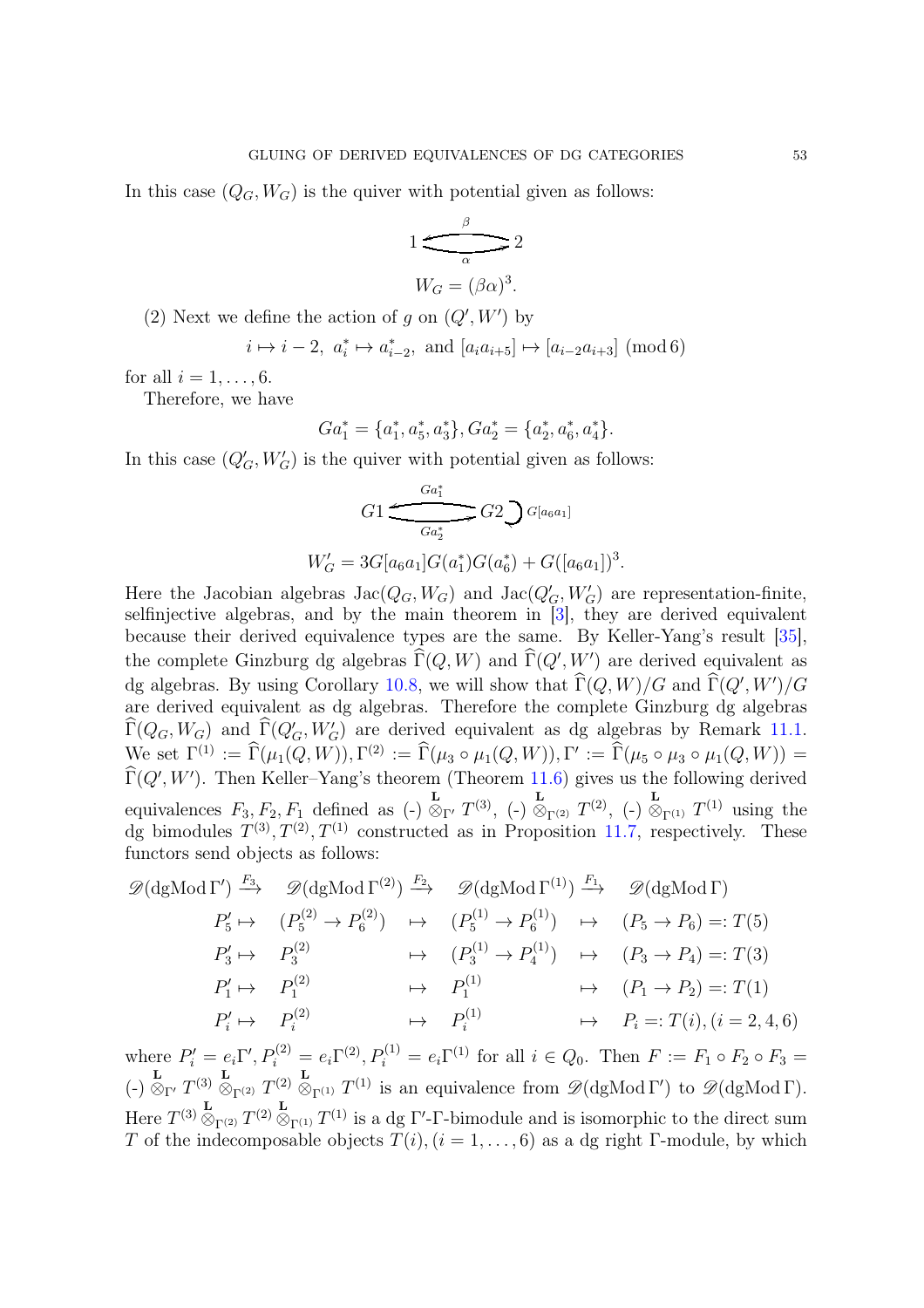we identify these and regard T as a dg  $\Gamma'$ - $\Gamma$ -bimodule. Let  $\mathscr T$  be the full subcategory of per(Γ) consisting of  $T(1), T(2), \cdots, T(6)$ . We show that  $\mathscr T$  is a desired tilting subcategory for Γ.

Now since g acts on  $P_i$  by  ${}^g P_i = P_{i-2}$ ,  $(i = 1, \ldots, 6)$  by the G-action in (1) above, we have  ${}^g T(i) = T(i-2), (i = 1, \ldots, 6)$ . On the other hand by the G-action in (2), g acts on  $P'_i$  by  ${}^gP'_i = P'_{i-2}, (i = 1, \ldots, 6).$ 

We construct a 1-morphism  $(F', \phi) \colon \Gamma' \to \mathscr{T}$  that is a G-quasi-equivalence. To this end we have to construct a quasi-equivalence  $F' : \Gamma' \to \mathscr{T}$  and a 2-quasi-isomorphism  $\phi(a)$ :  $\mathscr{T}(a) \circ F' \Rightarrow F' \circ a$  in k-**dgCat** for each  $a \in G$  (see Definition [9.6\)](#page-34-1):

$$
\begin{array}{ccc}\n\Gamma' & \xrightarrow{F'} & \mathscr{T} & \longrightarrow \text{per}(\Gamma) \\
a & \swarrow & \searrow & \downarrow \mathscr{P}(a) = a(-) & \downarrow a(-) \\
\Gamma' & \xrightarrow{F'} & \mathscr{T} & \longrightarrow & \text{per}(\Gamma)\n\end{array}
$$

(It is trivial that the right square is strictly commutative). We now define  $F'$  as follows: First recall the Yoneda embedding  $Y: \Gamma' \to \mathrm{dgMod}\,\Gamma'$  is defined by  $Y(i) := \Gamma'(\cdot, i) =$  $e_i \Gamma'$  for all  $i \in \Gamma'_0$  $Y_0$ , and  $Y(\mu) := \Gamma'(\cdot, \mu)$  for all  $\mu \in \Gamma'_1$ '<sub>1</sub>. Let  $\alpha_M : \Gamma' \overset{\mathbf{L}}{\otimes}$  $\otimes_{\Gamma'} M \to M$  be the usual natural isomorphisim for all  $\Gamma'$ - $\Gamma$ -bimodule M. This yields the isomorphism  $e_i \alpha_M$ :  $e_i \Gamma' \overset{\mathbf{L}}{\otimes}$  $\stackrel{\sim}{\otimes}_{\Gamma'} M \to e_i M$  for each  $i \in \Gamma'_0$  $\eta$  that is natural in i and in M. Note that the naturality in i means that for each  $f : i \to j$  in  $\Gamma'$ , we have a commutative diagram

$$
e_i \Gamma' \overset{\mathbf{L}}{\otimes}_{\Gamma'} M \overset{e_i \alpha_M}{\longrightarrow} e_i M
$$
  

$$
\Gamma'(\cdot, f) \overset{\mathbf{L}}{\otimes}_{\Gamma'} M \downarrow \qquad \qquad \downarrow M(\cdot, f)
$$
  

$$
e_j \Gamma' \overset{\mathbf{L}}{\otimes}_{\Gamma'} M \overset{\mathbf{L}}{\underset{e_j \alpha_M}{\longrightarrow}} e_j M.
$$

We then define  $F' := F \circ Y : \Gamma' \to \text{per}(\Gamma) \subseteq \mathscr{D}(\text{dgMod } \Gamma)$ , thus  $F'(i) = e_i \Gamma' \otimes$  $\stackrel{\mathbf{L}}{\otimes}_{\Gamma'} T \stackrel{e_i \alpha_T}{\longrightarrow}$  $T(i)$  for all  $i \in Q_0$ , and  $F'(\mu) = \Gamma'(\cdot, \mu)$  $\stackrel{\mathbf{L}}{\otimes}_{\Gamma'} T \cong \lambda_{\mu} : T(i) \to T(j)$  for all  $\mu \in \Gamma'_1$  $_{1}^{\prime}(i,j)$ with  $i, j \in \Gamma'_0$  $\zeta$ . Thus we have a commutative diagram

$$
F'(i) \xrightarrow{e_i \alpha_T} T(i)
$$
  

$$
F'(\mu) \downarrow \qquad \qquad \downarrow \lambda_\mu
$$
  

$$
F'(j) \xrightarrow{e_j \alpha_T} T(j).
$$

Next we define a 2-quasi-isomorphism  $\phi(a)$ :  ${}^aF' \Rightarrow F'a$  for each  $a \in G$ . Let  $i \in$ Γ ′  $\zeta_0$ , and  $a \in G$ . Then the isomorphism  $e_i \alpha_T : F'(i) \to T(i)$  yields isomomrphisms  ${}^a(F'(i)) \xrightarrow{a(e_i\alpha_T)} {}^aT(i) = T(ai),$  and  $F'(ai) \xrightarrow{e_{ai}\alpha_T} T(ai)$ . Thus we have an isomorphism  $\phi_i(a) := (e_{ai}\alpha_T)^{-1} \circ {}^a(e_i\alpha_T) : {}^a(F'(i)) \to F'(ai).$ 

We then define  $\phi(a) := (\phi_i(a))_{i \in \Gamma'_0} : {}^aF' \Rightarrow F'a$  for all  $a \in G$  and  $\phi := (\phi(a))_{a \in G}$ .

Claim 1. *The pair*  $(F', \phi)$  *is a* 1*-morphism*  $\Gamma' \to \mathscr{T}$  (see Definition [2.4\)](#page-5-0).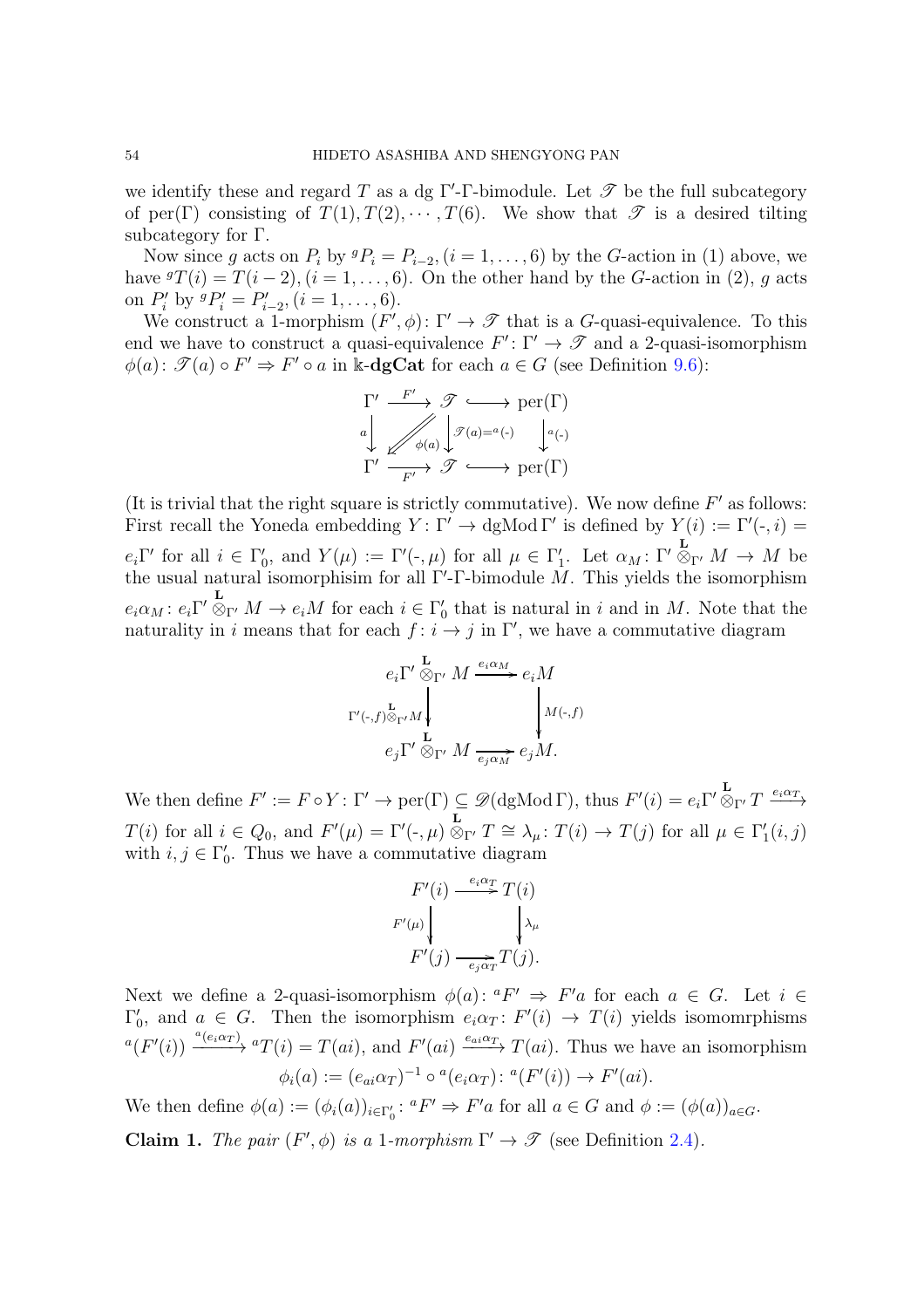Indeed, because  $F'(i)$  is clearly a dg-functor, it suffices to show that  $\phi(a)$  is a 2morphism in k-dgCat for each  $a \in G$ . Namely, we have to show the commutativity of the diagram

$$
\begin{array}{c}\n\ ^{a}F'(u) \xrightarrow{\phi_{u}(a)} F'(au) \\
\leftarrow{\scriptstyle eF'(u)} \downarrow{\scriptstyle F'(a\mu)} \\
\ ^{a}F'(v) \xrightarrow{\rightarrow{\phi_{v}(a)}} F'(av)\n\end{array}
$$

for all  $\mu: u \to v$  in  $\Gamma'_1$  and  $a \in G$ . It suffices to show the commutativity of this only for  $a = g$  and for all  $\mu \in Q'$ . Therefore finally we have only to show the commutativity of the diagram

<span id="page-54-0"></span>
$$
{}^{g}F'(u) \overset{g_{\ell u \alpha_T}}{\underset{g_{\ell u \alpha_T}}{\longrightarrow}} {}^{g}T(u) \longrightarrow T(gu) \overset{e_{au} \alpha_T}{\underset{g_{\ell u \alpha_T}}{\longleftarrow}} F'(gu) \tag{11.15}
$$
\n
$$
{}^{g}F'(\mu) \overset{g_{\ell u \alpha_T}}{\underset{e_{av} \alpha_T}{\longleftarrow}} {}^{g}T(v) \longrightarrow T(gv) \overset{e_{au} \alpha_T}{\underset{e_{av} \alpha_T}{\longleftarrow}} F'(gv)
$$

for all  $\mu \in Q'$ . We check this only for three cases below. The remaining cases are checked similarly, and is left to the reader.

Now the quivers of  $\Gamma', \Gamma^{(2)}, \Gamma^{(1)}, \Gamma$  are given as follows:

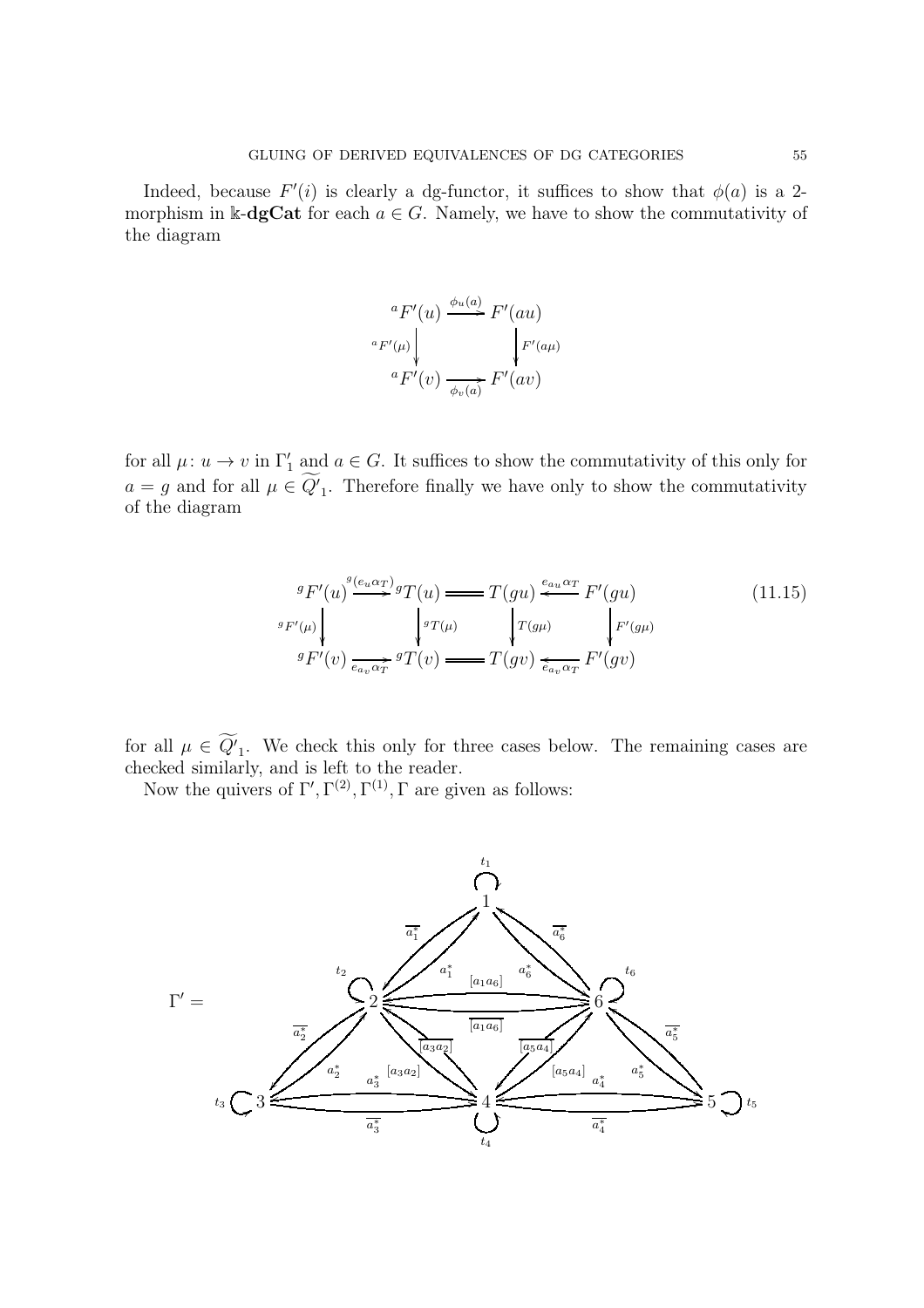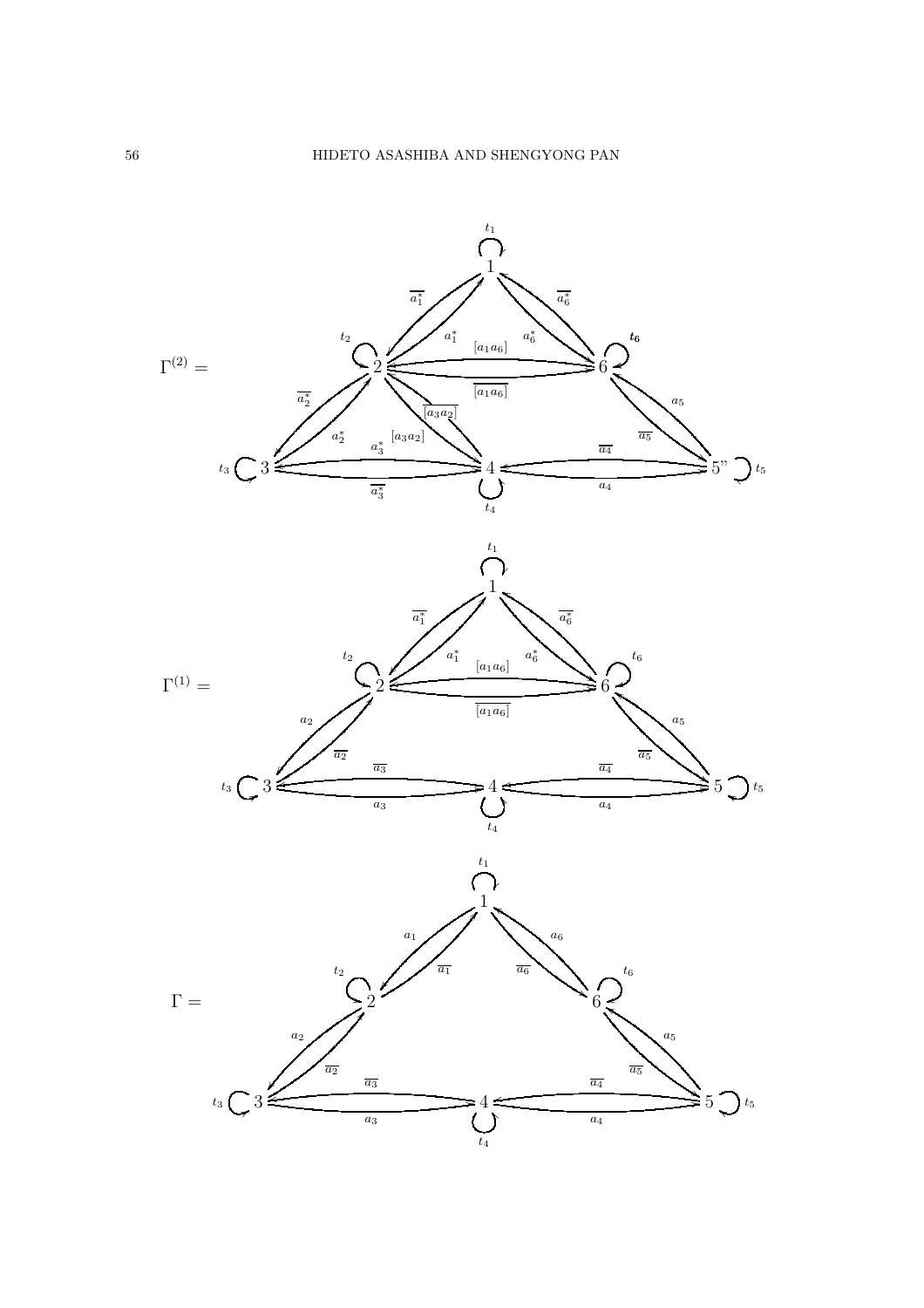Case 1.  $\mu = a_i^* \in \widetilde{Q'}$  for some  $i = 1, \ldots, 6$ , say  $i = 1$ . Then up to Yoneda embeddings (for the first three correspondences) we have  $a_1^*$ 1  $\stackrel{F_3}{\mapsto} a_1^*$ 1  $\stackrel{F_2}{\mapsto} a_1^*$ 1  $\stackrel{F_1}{\mapsto} f_{a_1^*}$  $\stackrel{g(\text{-})}{\mapsto} f_{a_5^*}.$ Since we have commutative diagrams

$$
F'(2) \xrightarrow{e_2 \alpha_T} T(2) \qquad T(6) \xleftarrow{e_6 \alpha_T} F'(6)
$$
  

$$
F'(a_1^*) \Big\downarrow f_{a_1^*} \text{ and } \Big\downarrow f_{a_5^*} \qquad \Big\downarrow F'(a_5^*) ,
$$
  

$$
F'(1) \xrightarrow{e_1 \alpha_T} T(1) \qquad T(5) \xleftarrow{e_5 \alpha_T} F'(5)
$$

we have a commutative diagram:

$$
{}^{g}F'(2) \xrightarrow{g(e_2\alpha_T)g(T)} {}^{g}T(2) \longrightarrow T(6) \xleftarrow{e_{g2}\alpha_T} F'(g2)
$$
  

$$
{}^{g}F'(a_1^*) \downarrow \qquad {}^{g}f_{a_1^*} \downarrow \qquad {}^{f}f_{a_1^*} \downarrow \qquad {}^{f}F'(ga_1^*)
$$
  

$$
{}^{g}F'(1) \xrightarrow{g} \qquad {}^{g}T(1) \longrightarrow T(5) \xleftarrow{e_{g1}\alpha_T} F'(g1),
$$

and hence [\(11.15\)](#page-54-0) is verified in this case.

Case 2.  $\mu = \overline{a_i^*} \in \overline{Q'}$  for some  $i = 1, \ldots, 6$ , say  $i = 1$ . Then up to Yoneda embeddings (for the first three correspondences) we have  $\overline{a_1^*}$  $\stackrel{F_3}{\mapsto} \overline{a_1^*}$  $\stackrel{F_2}{\mapsto} \overline{a_1^*}$  $\stackrel{F_1}{\mapsto} f_{\overline{a_1^*}}$  $\stackrel{g(\text{-})}{\mapsto} f_{\overline{a_5^*}}.$ Since we have commutative diagrams

$$
F'(1) \xrightarrow{e_1 \alpha_T} T(1) \qquad T(5) \xleftarrow{e_5 \alpha_T} F'(5)
$$
  

$$
F'(\overline{a_1^*}) \qquad \qquad f_{\overline{a_1^*}} \text{ and } \qquad f_{\overline{a_5^*}} \qquad \qquad f'(\overline{a_5^*})
$$
  

$$
F'(2) \xrightarrow{e_2 \alpha_T} T(2) \qquad T(6) \xleftarrow{\epsilon_6 \alpha_T} F'(6)
$$

we have a commutative diagram:

$$
{}^{g}F'(1) \xrightarrow{g(e_1\alpha_T)} {}^{g}T(1) \xrightarrow{=} T(5) \xleftarrow{e_3\alpha_T} F'(g1)
$$
  

$$
{}^{g}F'(\overline{a_1^*}) \downarrow \qquad {}^{g}f_{\overline{a_1^*}} \downarrow \qquad {}^{f}g_{\overline{a_1^*}} \downarrow \qquad {}^{f}F'(g\overline{a_1^*})
$$
  

$$
{}^{g}F'(2) \xrightarrow{g} \overline{(e_1\alpha_T)} {}^{g}T(2) \xrightarrow{=} T(6) \xleftarrow{e_{g2\alpha_T}} F'(g2),
$$

and hence [\(11.15\)](#page-54-0) is verified in this case.

**Case 3.**  $\mu = t_i \in Q'$  for some  $i = 1, \ldots, 6$ , say  $i = 1$ . Then up to Yoneda embeddings (for the first three correspondences) we have  $t_1 \stackrel{F_3}{\mapsto} t_1 \stackrel{F_2}{\mapsto} t_1 \stackrel{F_1}{\mapsto} f_{t'_1}$  $\stackrel{g(\cdot)}{\mapsto}$   $f_{t'_5}$ . Therefore we have  ${}^gF'(t_1) = f_{t_5'} = F'(t_5) = F'(gt_1)$ . Hence  ${}^g(F'(t_1)) = F'(gt_1)$ . Since we have commutative diagrams

$$
F'(1) \xrightarrow{e_1 \alpha_T} T(1) \qquad T(5) \xleftarrow{e_5 \alpha_T} F'(5)
$$
  

$$
F'(t_1) \qquad \qquad f_{t'_1} \text{ and } \qquad f_{t'_5} \qquad \qquad f'(t_5) ,
$$
  

$$
F'(1) \xrightarrow{e_1 \alpha_T} T(1) \qquad T(5) \xleftarrow{e_5 \alpha_T} F'(5)
$$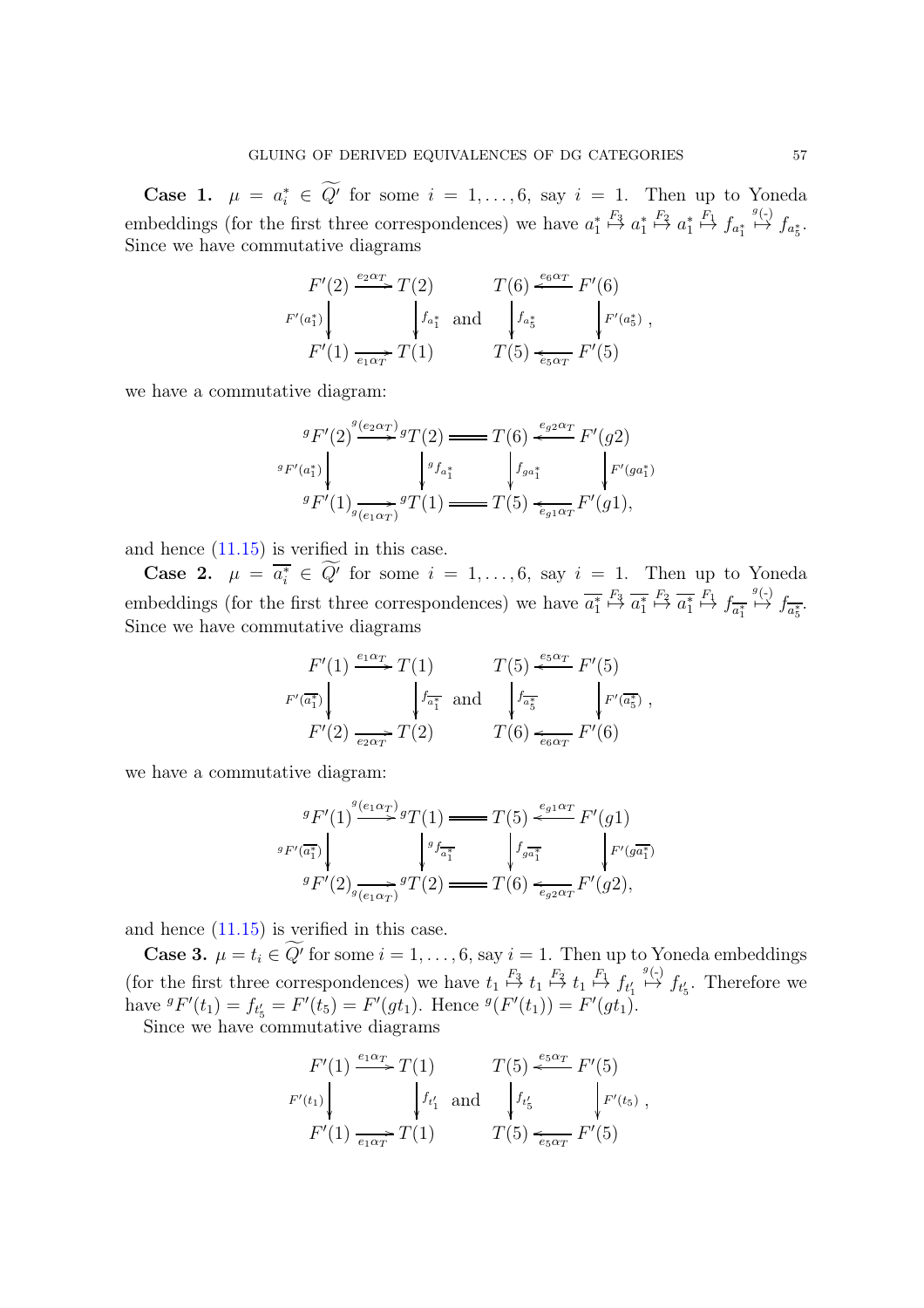we have a commutative diagram:

$$
{}^{g}F'(1) \overset{g_{(e_{1}\alpha_{T})}}{\longrightarrow} {}^{g}T(1) \longrightarrow T(5) \overset{e_{g_{1}\alpha_{T}}}{\longleftarrow} F'(g1)
$$
  

$$
{}^{g}F'(t_{1}) \overset{g_{f_{t_{1}}}}{\longleftarrow} {}^{g}f_{t_{1}'} \overset{f_{gt_{1}'}}{\longleftarrow} {}^{f_{gt_{1}'}}\overset{F'(g1)}{\longleftarrow} F'(g1),
$$
  

$$
{}^{g}F'(1) \overset{g_{\alpha_{1}\alpha_{T}}}{\longleftarrow} {}^{g}T(1) \longrightarrow T(5) \overset{e_{g_{1}\alpha_{T}}}{\longleftarrow} F'(g1),
$$

and hence  $(11.15)$  is verified in this case. We check the conditions  $(a)$  and  $(b)$  in Definition [2.4.](#page-5-0)

**Verifications of (a):** This is equivalent to the equation that  $\phi(1) = 1$ <sub>F'</sub>, which follows from the construction of  $\phi$  and the fact that both Γ' and  $\mathscr{T}$  have strict Gactions.

Verification of (b): This condition is equivalent to saying that the following diagram is commutative:

<span id="page-57-0"></span>
$$
^{b\left(a(F'(i))\right)} \sum_{\phi_i(ba)}^{b\left(\phi_i(a)\right)} {b\left(F'(ai)\right))} \tag{11.16}
$$

for all  $a, b \in G$  and  $i \in \Gamma'_0$  $\zeta_0'$ . By definition of  $\phi_i(a)$ , the following diagram is commutative:

$$
\begin{aligned}\n &{}^a(F'(i)) \xrightarrow{a(e_i \alpha_T)} {}^aT(i) \\
 &\phi_i(a) \qquad \qquad \parallel \\
 &F'(ai) \xrightarrow{e_{ai} \alpha_T} T(ai).\n \end{aligned}
$$

This yields the following commutative diagram:

$$
b(a(F'(i)))\overrightarrow{b(a(e_i\alpha_T))} \cdot b(a(T(i)))\overrightarrow{b(a(e_i\alpha_T))} \cdot b(a(F'(i)))
$$
  
\n
$$
b(b(F'(ai))\overrightarrow{b(e_a\alpha_T)} \cdot b(T(ai))
$$
  
\n
$$
b(f'(ai))\overrightarrow{b(e_a\alpha_T)} \cdot b(T(ai))
$$
  
\n
$$
b(a))\overrightarrow{b(a)}
$$
  
\n
$$
F'(bai) \xrightarrow{e_{b(a)}\alpha_T} T(b(ai)) \xleftarrow{e_{bai}\alpha_T} F'(bai),
$$

which shows the commutativity of the diagram  $(11.16)$ .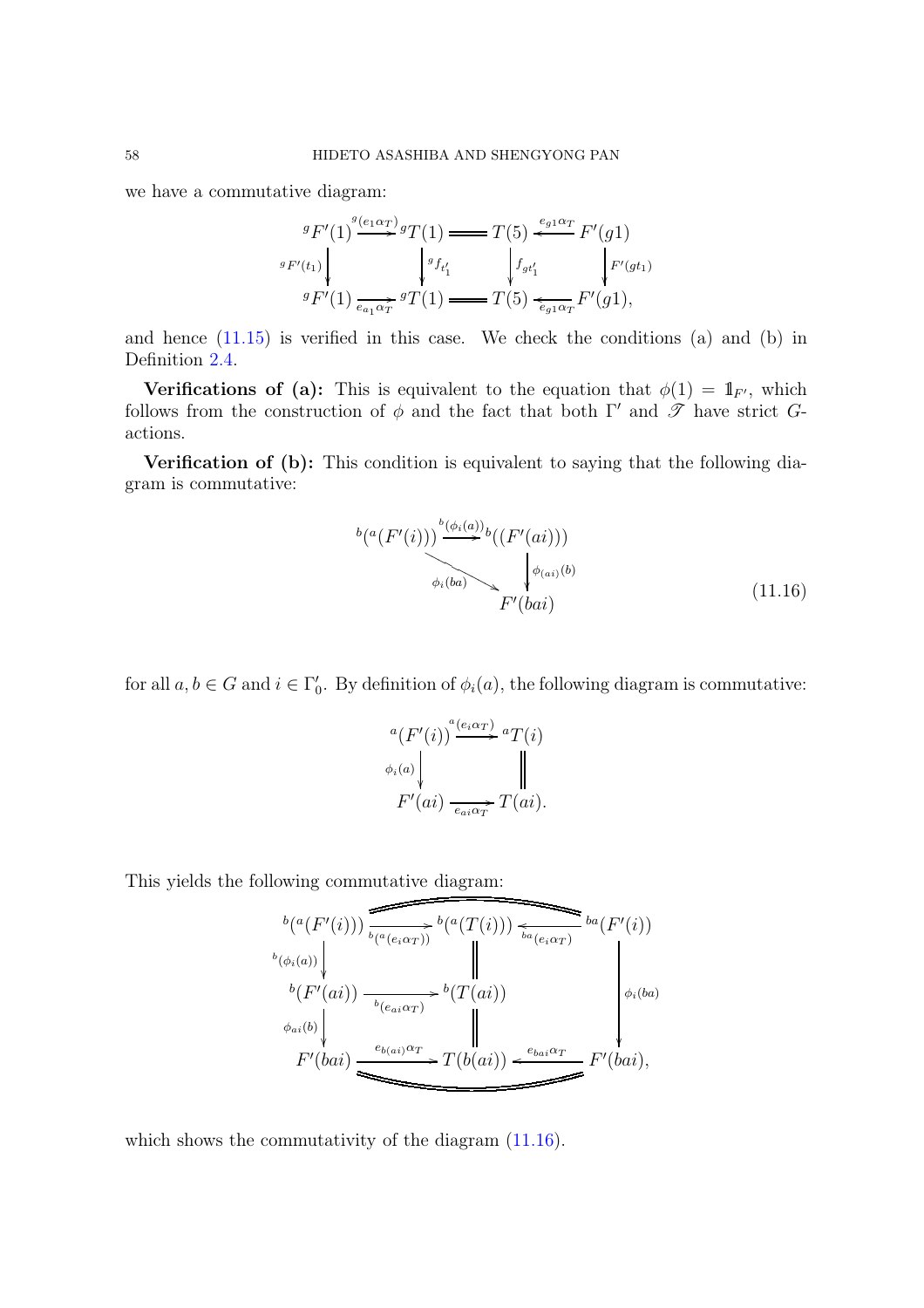It remains to show that  $(F', \phi)$  is a quasi-equivalence. Namely we have to show the following claims:

# Claim 2. F ′ *is an isomorphism, and hence a quasi-equivalence.*

Indeed, we regard  $\Gamma'$  as a dg category following Remark [11.4.](#page-47-1) For each  $i \in Q_0$ , we have  $F'(i) = T(i)$ . Hence F' is bijective on objects. Moreover, for each  $i, j \in Q_0$ , we have a commutative diagram

$$
\mathscr{D}(\text{dgMod }\Gamma')(\Gamma'(\text{-},i),\Gamma'(\text{-},j)) \xrightarrow{F} \mathscr{D}(\text{dgMod }\Gamma)(F(i),F(j))
$$
\n
$$
\uparrow \qquad \qquad \parallel \qquad \qquad \parallel
$$
\n
$$
\Gamma'(i,j) \xrightarrow{F'} \mathscr{D}(F'(i),F'(j)),
$$

where  $Y$  and  $F$  above are bijective. Hence  $F'$  above is bijective.

Claim 3.  $\phi(a)$  *is a 2-quasi-isomorphism for all*  $a \in G$ *, i.e.,*  $\mathscr{T}(\text{-}, \phi_i(a))$ :  $\mathscr{T}(\text{-}, {^aF'(i)}) \rightarrow$  $\mathscr{T}(\text{-}, F'(ai))$  *is a quasi-isomorphism in* dgMod  $\mathscr{T}$  *for all*  $a \in G$  *and*  $i \in \Gamma'_0$ 0 *.*

Indeed, by construction  $\phi_i(a)$ :  ${}^aF'(i) \to F'(ai)$  is an isomorphism in  $\mathscr{T}$ . Therefore  $\mathscr{T}(-, \phi_i(a))$  is an isomorpism in dgMod  $\mathscr{T}$ , and thus it is a quasi-isomorphism.

As a consequence,  $\widehat{\Gamma}(Q_G, W_G)$  and  $\widehat{\Gamma}(Q'_G, W'_G)$  are derived equivalent. Note that the quivers with potentials  $(Q_G, W_G)$  and  $(Q'_G, W'_G)$  are not mutated from each other in this case. Therefore we cannot apply [\[35,](#page-59-8) Theorem 3.2] by Keller-Yang to have this derived equivalence.

To give an example of the case that the category  $I$  is not a group, we need to give how to compute the Grothendieck construction of a functor  $X: I \to \mathbb{k}$ -dgCat at least. This will be done in the forthcoming paper, which will include such an example.

### <span id="page-58-1"></span>**REFERENCES**

- <span id="page-58-3"></span>[1] Amiot, C., Plamondon, P. The cluster category of a surface with punctures via group actions, Adv. Math, (389), 107884.
- <span id="page-58-2"></span>[2] Asashiba, H.: A covering technique for derived equivalence, J. Algebra., 191 (1997), 382–415.
- [3] Asashiba, H.: The derived equivalence classification of representation-finite selfinjective algebras, J. Algebra, 214 (1999), 182–221.
- [4] Asashiba, H.: Derived and stable equivalence classification of twisted multifold extensions of piecewise hereditary algebras of tree type, J. Algebra 249 (2002), 345–376.
- <span id="page-58-5"></span>[5] Asashiba, H.: A generalization of Gabriel's Galois covering functors and derived equivalences, J. Algebra 334 (2011), 109–149.
- [6] Asashiba, Hideto: A generalization of Gabriel's Galois covering functors II: 2-categorical Cohen-Montgomery duality, Appl. Categor. Struct. 25 (2017), no. 2, 155-186.
- <span id="page-58-6"></span>[7] Asashiba, H.: Derived equivalences of actions of a category, Appl. Categor. Struct.21 (2013), no. 6, 811-836.
- <span id="page-58-4"></span><span id="page-58-0"></span>[8] Asashiba, H.: Gluing derived equivalences together, Adv. Math. 235 (2013), 134-160.
- [9] Asashiba, H. and Kimura, M.: Presentations of Grothendieck constructions, Comm. in Alg. 41 (2013), no. 11, 4009-4024.
- [10] Asashiba, H. : Smash products of group weighted bound quivers and Brauer graphs, Comm. in Alg. . 47 (2019), no. 2, 585–610.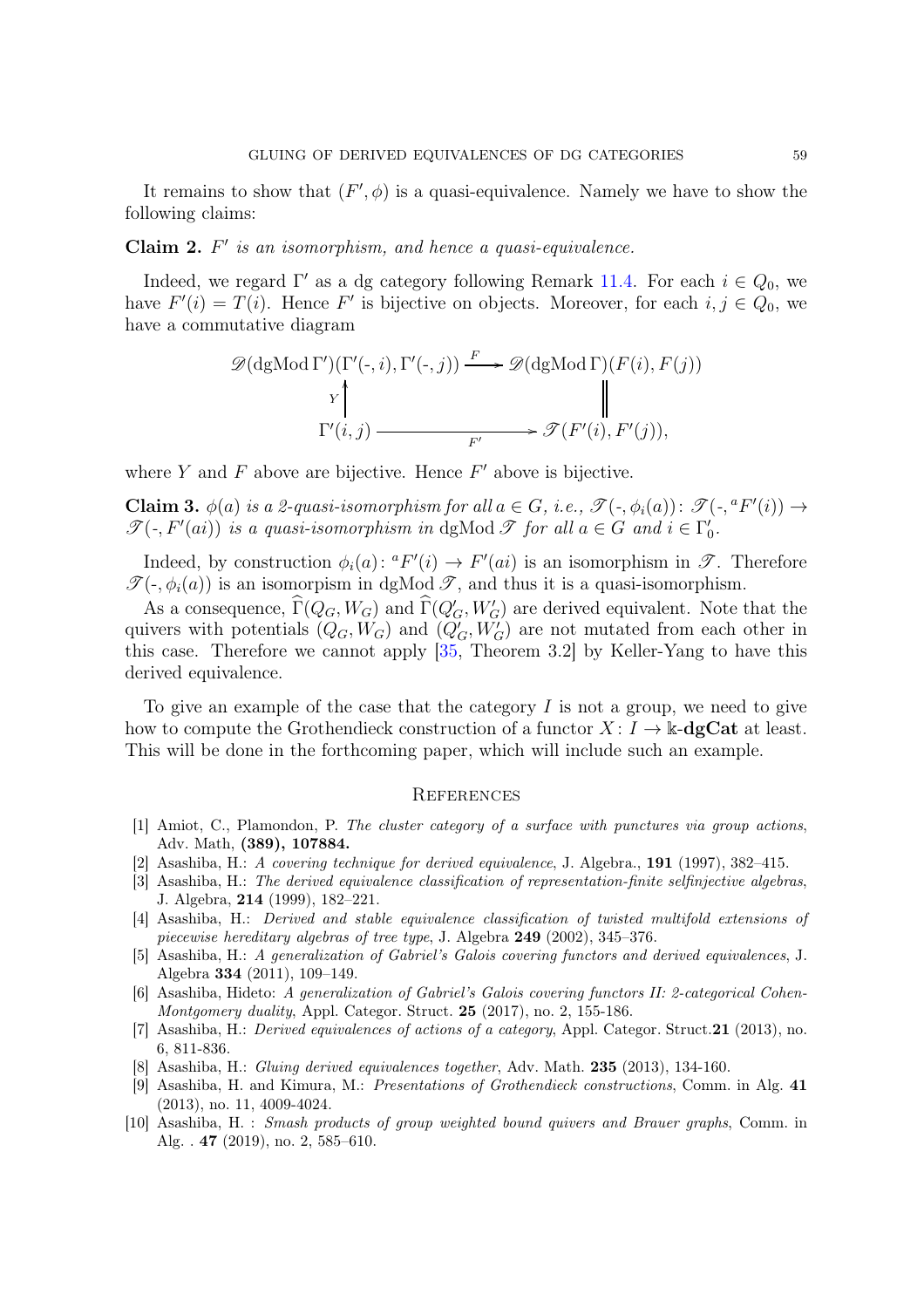- [11] Asashiba, H. : Cohen–Montgomery duality for pseudo-actions of a group, Bull. Iran Math. Soc. 47 (2021), 767-842.
- [12] Asashiba, H. : A gluing of derived equivalences with bimodules, In preparation.
- [13] Asashiba, H. and Shengyong Pan: A generalization of Gabriel's Galois covering functors III: 2-categorical dg Cohen-Montgomery duality, In preparation.
- [14] Asashiba, H. and Shengyong Pan: A gluing of derived equivalences with dg bimodules, In preparation.
- [15] Asashiba, H. and Shengyong Pan: Presentations of Grothendieck construction for dg categories, In preparation.
- <span id="page-59-2"></span>[16] Dusko Bogdanic, Graded Brauer tree algebras, J. Pure and Applied Algebra 214 (2010), 1534- 1552.
- <span id="page-59-0"></span>[17] A. I. Bondal and M. M. Kapranov, Enhanced triangulated categories, Mat. Sb. 181 (1990), no. 5, 669–683, translation in Math. USSR-Sb. 70 no. 1, 93107.
- [18] M. Broué, Isométrie parfaites, types de blocs, catégories dérivées, Astérisque 181–182 (1990), 61–92.
- [19] D. Dugger, and B. Shipley, Topological equivalences for differential graded algebras, Adv. Math. 212 (2007), 37-61.
- <span id="page-59-7"></span>[20] Laurent Demonet, Skew group algebras of path algebras and preprojective algebras, J. Algebra, 323 (2010), 1052–1059.
- <span id="page-59-4"></span>[21] Harm Derksen, Jerzy Weyman, and Andrei Zelevinsky: Quivers with potentials and their representations I: Mutations, Selecta Mathematica 14 (2008), 59–119.
- <span id="page-59-9"></span>[22] Gabriel, P.: The universal cover of a representation-finite algebra, In: Lecture Notes in Math., vol. 903, Springer-Verlag, Berlin/New York, 1981, pp. 68–105.
- <span id="page-59-11"></span><span id="page-59-5"></span>[23] Ginzburg, V.: Calabi–Yau algebras, arXiv:math/0612139v3 [math.AG].
- [24] Simone Giovannini, Andrea Pasquali: Skew group algebras of Jacobian algebras, J. Algebra 526 (2019), 112-165.
- <span id="page-59-6"></span>[25] Simone Giovannini, Andrea Pasquali, Pierre-Guy Plamondon: Quivers with potentials and actions of finite abelian groups, arXiv:1912.11284.
- [26] Gordon, R., Power, A. J. and Street, R.: Coherence for tricategories. Mem. Amer. Math. Soc., 117 (558):vi+81, 1995.
- [27] Grothendieck, A.: Revêtements étales et groupe fondamental, Springer-Verlag, Berlin, 1971. Séminaire de Géométrie Algébrique du Bois Marie 1960–1961 (SGA 1), Lecture Notes in Mathematics, Vol. 224.
- [28] Haibo Jin: Cohen-Macaulay differential graded modules and negative Calabi-Yau configurations, arXiv:1812.03737v1.
- [29] N. Johnson; D. Yau: 2-Dimensional Categories, Oxford University Press, New York, 2021. Doi:10.1093/oso/9780198871378.001.0001
- [30] Kalck M. and Dong Y.: Derived categories of graded one-gentle algebras, J. Pure and Applied Algebra 22 (2018), 3005-3035.
- [31] Khovanov M. and Seidel P.: Quivers, floer cohomology, and braid group actions, J. Amer. Math. Soc. 15 no. 1, 203-271.
- <span id="page-59-1"></span>[32] Keller, B.: Deriving DG categories, Ann. scient. Éc. Norm. Sup., 4<sup>e</sup> série, t. 27, 1994, 63-102.
- [33] Keller, B.:: *Bimodule complexes via strong homotopy actions*, Algebras and Representation theory, Vol. 3, 2000, 357-376. Special issue dedicated to Klaus Roggenkamp on the occasion of his 60th birthday.
- <span id="page-59-3"></span>[34] Keller, B.: On differential graded categories, in: International Congress of Mathematicians. Vol. II, 151–190, Eur. Math. Soc., Zu¨rich, 2006.
- <span id="page-59-8"></span>[35] Keller B. and Dong Y.: Derived equivalences from mutations of quivers with potential, Advances in Mathematics 226 (2011), 2118-2168.
- <span id="page-59-10"></span>[36] Kelly, G. M.: On MacLane's conditions for coherence of natural associativities, commutativeities, etc. J. Algebra, 1, 397–402, 1964.